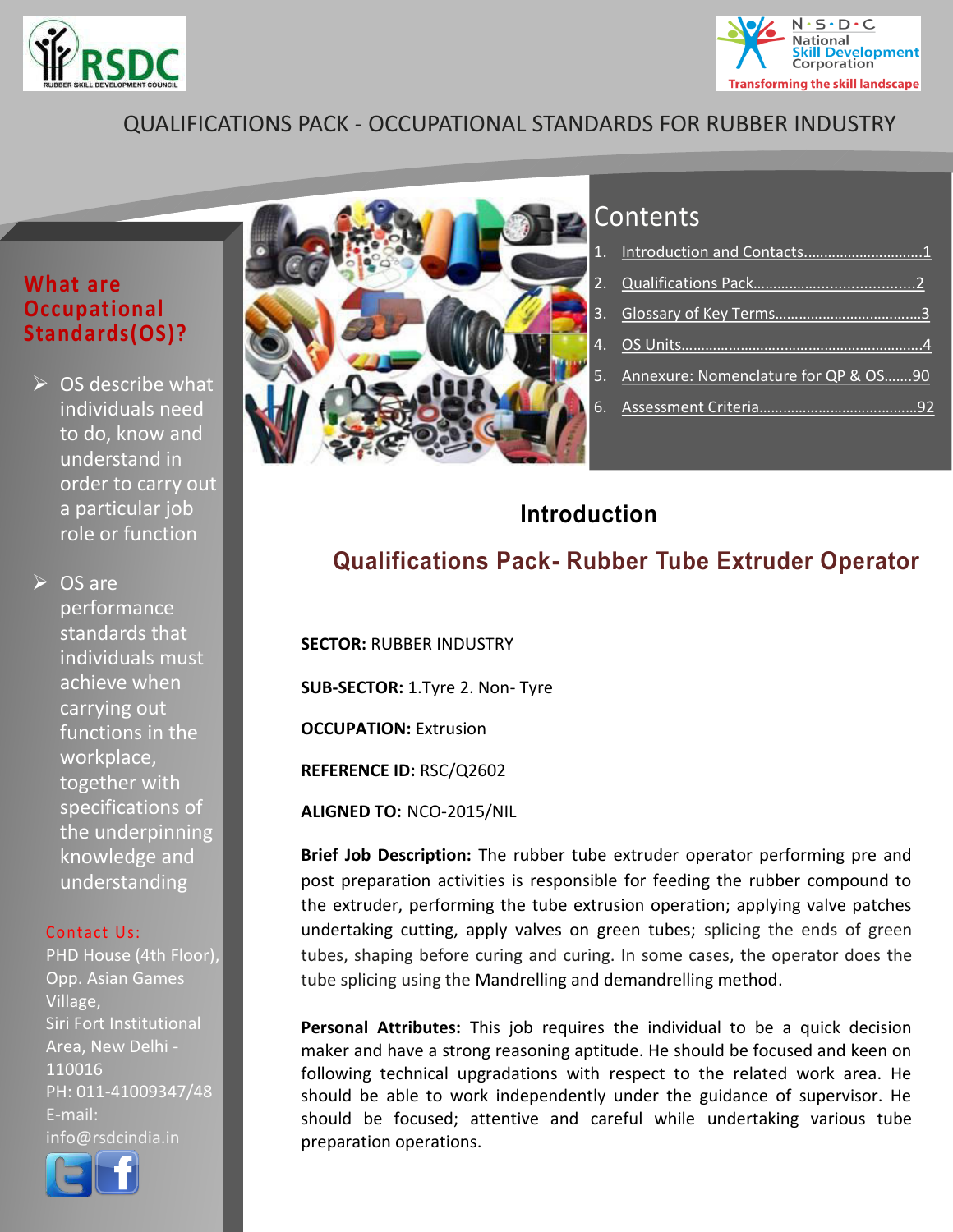

<span id="page-1-0"></span>



| <b>Qualifications Pack Code</b> |                                      | <b>RSC/Q2602</b>  |            |
|---------------------------------|--------------------------------------|-------------------|------------|
| <b>Job Role</b>                 | <b>Rubber Tube Extruder Operator</b> |                   |            |
| <b>Credits(NSQF)</b>            | <b>TBD</b>                           | Version number    | 2.0        |
| <b>Sector</b>                   | <b>Rubber</b>                        | <b>Drafted on</b> | 04/06/2013 |
| <b>Sub-sector</b>               | Tyre and non-tyre                    | Last reviewed on  | 23/08/2017 |
| <b>Occupation</b>               | <b>Extrusion</b>                     | Next review date  | 23/08/2021 |
| <b>NSQC Clearance on</b>        |                                      |                   |            |

<span id="page-1-1"></span>

| <b>Job Role</b>              |                                            | <b>Rubber Tube Extruder Operator</b>                                                                                                                                                                                                                                                                                                                                                                                                                                                                                                                                                                                                                                                                                                                          |  |
|------------------------------|--------------------------------------------|---------------------------------------------------------------------------------------------------------------------------------------------------------------------------------------------------------------------------------------------------------------------------------------------------------------------------------------------------------------------------------------------------------------------------------------------------------------------------------------------------------------------------------------------------------------------------------------------------------------------------------------------------------------------------------------------------------------------------------------------------------------|--|
| <b>Role Description</b>      |                                            | The rubber tube extruder operator performing pre and post<br>preparation activities is responsible for feeding the rubber<br>compound to the extruder, performing the tube extrusion<br>operation; applying valve patches undertaking cutting, splicing,<br>and shaping                                                                                                                                                                                                                                                                                                                                                                                                                                                                                       |  |
| <b>NSQF level</b>            |                                            | $\overline{4}$                                                                                                                                                                                                                                                                                                                                                                                                                                                                                                                                                                                                                                                                                                                                                |  |
|                              | <b>Minimum Educational Qualifications*</b> | Class VIII <sup>th</sup> Pass                                                                                                                                                                                                                                                                                                                                                                                                                                                                                                                                                                                                                                                                                                                                 |  |
|                              | <b>Maximum Educational Qualifications*</b> |                                                                                                                                                                                                                                                                                                                                                                                                                                                                                                                                                                                                                                                                                                                                                               |  |
|                              | <b>Prerequisite License or Training</b>    | <b>NA</b>                                                                                                                                                                                                                                                                                                                                                                                                                                                                                                                                                                                                                                                                                                                                                     |  |
| <b>Minimum Job Entry Age</b> |                                            | 18 years                                                                                                                                                                                                                                                                                                                                                                                                                                                                                                                                                                                                                                                                                                                                                      |  |
| <b>Experience</b>            |                                            | Worked as a semi-skilled helper for minimum 12 months in the<br>same or similar process                                                                                                                                                                                                                                                                                                                                                                                                                                                                                                                                                                                                                                                                       |  |
|                              | <b>Applicable National Occupational</b>    | Compulsory:                                                                                                                                                                                                                                                                                                                                                                                                                                                                                                                                                                                                                                                                                                                                                   |  |
| <b>Standards (NOS)</b>       |                                            | RSC/N2604 - Prepare for tube extrusion<br>1.<br>RSC/N2605 - Perform tube extrusion operation<br>2.<br>RSC/N2606 - Perform tube cutting operation v2<br>3.<br>RSC/N2607 - Perform tube mandrelling and demandrelling<br>4.<br>operation<br>5. RSC/N2608 - Perform tube valve application<br>6. RSC/N2609 - Perform tube splicing activity v2<br>7. RSC/N2610 - Perform tube curing operation_v2<br>8. RSC/N2611 - Perform post tube curing activities v2<br>RSC/N5001 - Carry out housekeeping in rubber product<br>9.<br>manufacturing<br>10. RSC/N5002 - Carry out reporting and documentation<br>11. RSC/N5003 - Carry out quality checks<br>12. RSC/N5004 - Carry out problem Identification and escalation<br>13. RSC/N5007 - Carry out health and safety |  |
| <b>Performance Criteria</b>  |                                            | As described in the relevant OS units                                                                                                                                                                                                                                                                                                                                                                                                                                                                                                                                                                                                                                                                                                                         |  |
| <b>Keywords</b><br>/Terms    |                                            | <b>Description</b>                                                                                                                                                                                                                                                                                                                                                                                                                                                                                                                                                                                                                                                                                                                                            |  |
| Sector                       |                                            | Sector is a conglomeration of different business operations having similar businesses and                                                                                                                                                                                                                                                                                                                                                                                                                                                                                                                                                                                                                                                                     |  |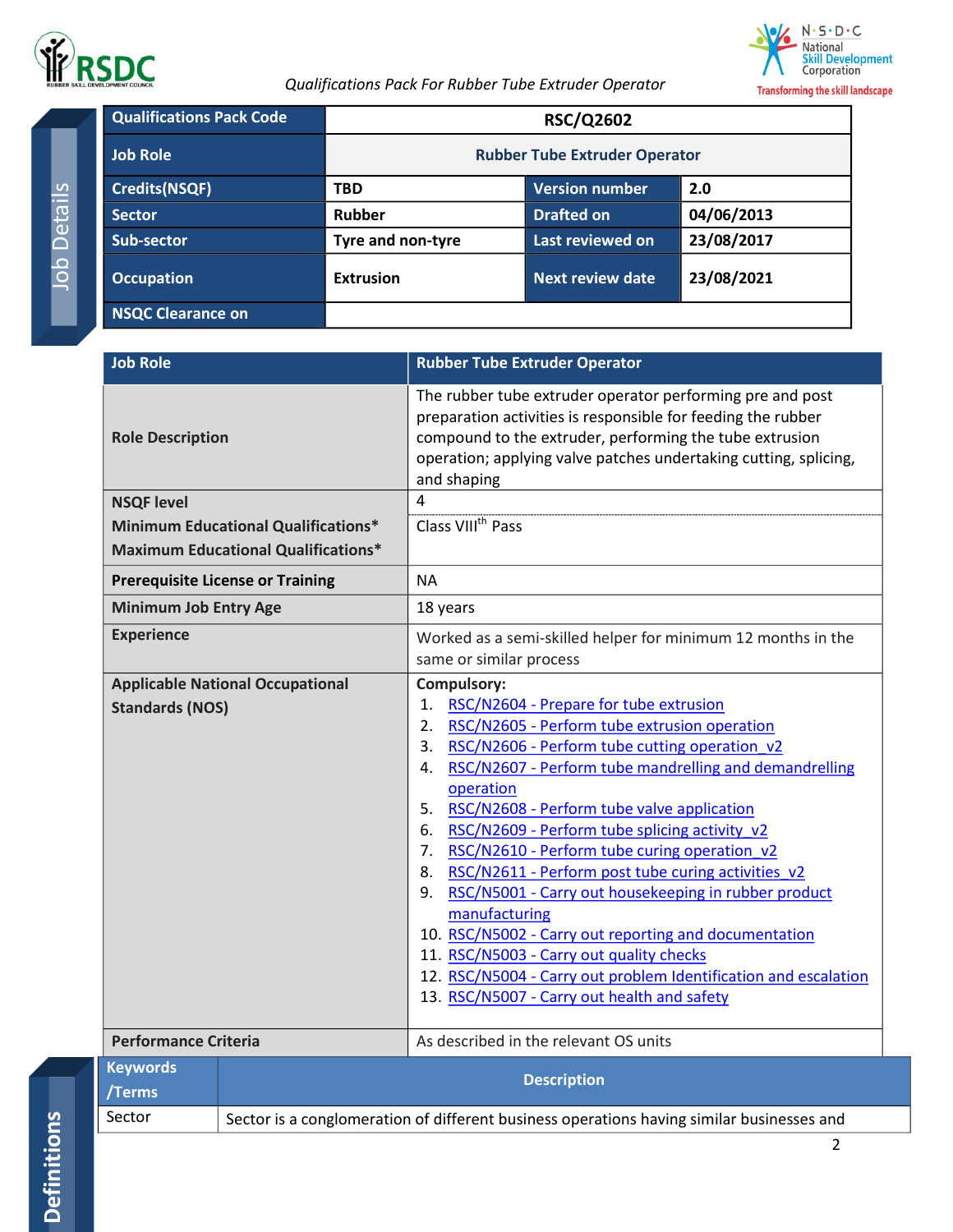

#### *Qualifications Pack For Rubber Tube Extruder Operator*



|                                                       | interests. It may also be defined as a distinct subset of the economy whose components share<br>similar characteristics and interests.                                                                                                                                                               |
|-------------------------------------------------------|------------------------------------------------------------------------------------------------------------------------------------------------------------------------------------------------------------------------------------------------------------------------------------------------------|
| Sub-sector                                            | Sub-sector is derived from a further breakdown based on the characteristics and interests of its<br>components.                                                                                                                                                                                      |
| Occupation                                            | Occupation is a set of job roles, which perform similar/related set of functions in an industry.                                                                                                                                                                                                     |
| Job Role                                              | Job role defines a unique set of functions that together form a unique employment opportunity<br>in an organization.                                                                                                                                                                                 |
| Occupational<br><b>Standards</b><br>(OS)              | OS specify the standards of performance an individual must achieve when carrying out a<br>function in the workplace, together with the knowledge and understanding they need to meet<br>that standard consistently. Occupational Standards are applicable both in the Indian and global<br>contexts. |
| Performance<br>Criteria                               | Performance Criteria are statements that together specify the standard of performance required<br>when carrying out a task.                                                                                                                                                                          |
| National<br>Occupational<br><b>Standards</b><br>(NOS) | NOS are Occupational Standards which apply uniquely in the Indian context.                                                                                                                                                                                                                           |
| Qualifications<br>Pack                                | Qualifications Pack comprises the set of OS, together with the educational, training and other<br>criteria required to perform a job role. A Qualifications Pack is assigned a unique qualification<br>pack code.                                                                                    |
| Electives                                             | Electives are NOS/set of NOS that are identified by the sector as contributive to specialization in<br>a job role. There may be multiple electives within a QP for each specialized job role. Trainees<br>must select at least one elective for the successful completion of a QP with Electives.    |
| Options                                               | Options are NOS/set of NOS that are identified by the sector as additional skills. There may be<br>multiple options within a QP. It is not mandatory to select any of the options to complete a QP<br>with Options.                                                                                  |
| Unit Code                                             | Unit Code is a unique identifier for an Occupational Standard, which is denoted by an 'N'.                                                                                                                                                                                                           |
| Unit Title                                            | Unit Title gives a clear overall statement about what the incumbent should be able to do.                                                                                                                                                                                                            |
| Description                                           | Description gives a short summary of the unit content. This would be helpful to anyone<br>searching on a database to verify that this is the appropriate OS they are looking for.                                                                                                                    |
| Scope                                                 | Scope is a set of statements specifying the range of variables that an individual may have to deal<br>with in carrying out the function which have a critical impact on quality of performance required.                                                                                             |
| Knowledge<br>and<br>Understanding                     | Knowledge and Understanding are statements which together specify the technical, generic,<br>professional and organizational specific knowledge that an individual needs in order to perform<br>to the required standard.                                                                            |
| Organizational<br>Context                             | Organizational Context includes the way the organization is structured and how it operates,<br>including the extent of operative knowledge managers have of their relevant areas of<br>responsibility.                                                                                               |
| Technical<br>Knowledge                                | Technical Knowledge is the specific knowledge needed to accomplish specific designated<br>responsibilities.                                                                                                                                                                                          |
| Core Skills or<br>Generic Skills                      | Core Skills or Generic Skills are a group of skills that are key to learning and working in today's<br>world. These skills are typically needed in any work environment. In the context of the OS, these<br>include communication related skills that are applicable to most job roles.              |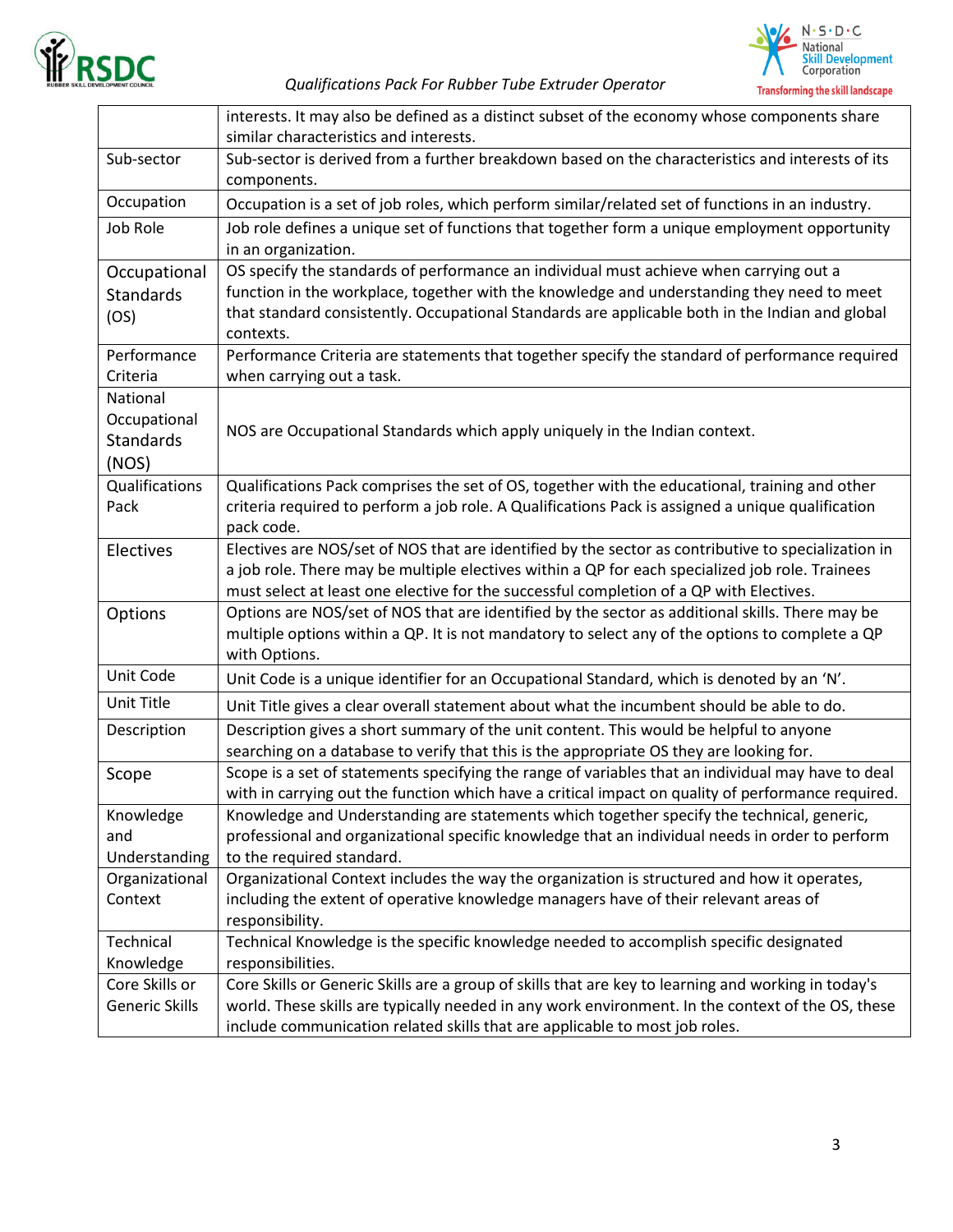



# **National Occupational Standard**

<span id="page-3-0"></span>

<span id="page-3-1"></span>----------------------------------------------------------------------------------------------------------------------------- ----------

# **Overview**

**This unit is about preparing equipment for tube extrusion operation.**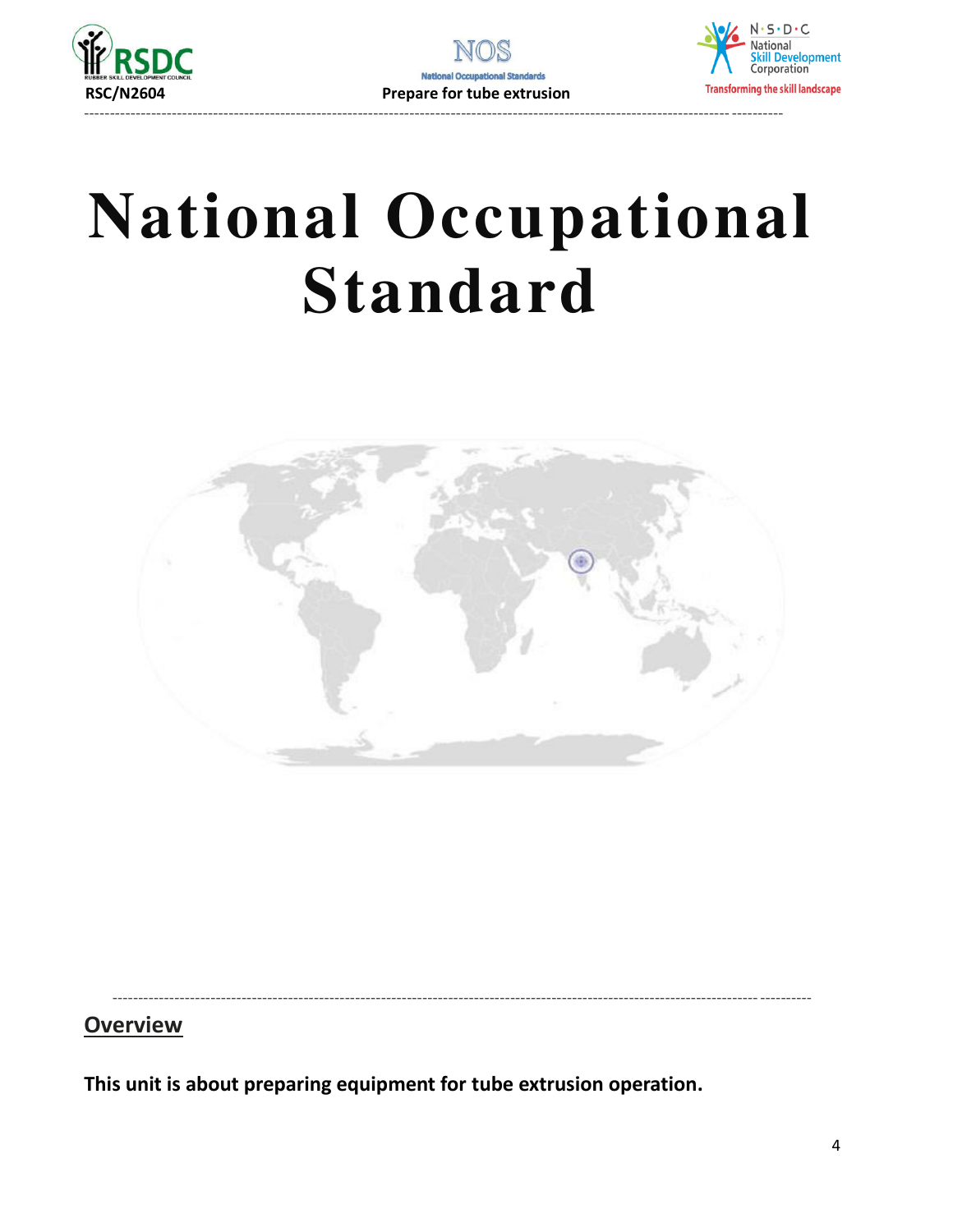





National Occupational Standard National Occupational Standard

|                     | <b>RSC/N2604</b>            | Transforming the skill landscape<br>Prepare for tube extrusion                                                                                                                                                                                                                        |
|---------------------|-----------------------------|---------------------------------------------------------------------------------------------------------------------------------------------------------------------------------------------------------------------------------------------------------------------------------------|
|                     | <b>Unit Code</b>            | <b>RSC/N2604</b>                                                                                                                                                                                                                                                                      |
|                     | <b>Unit Title</b><br>(Task) | Prepare for tube extrusion                                                                                                                                                                                                                                                            |
|                     | <b>Description</b>          | This unit is about preparing equipment for tube extrusion operation.                                                                                                                                                                                                                  |
| bubational Standard | <b>Scope</b>                | This unit/task covers the following:<br>Ensuring the readiness and functioning of tools, equipments and extruder<br>Setting parameters on the Extruder, preparing other systems and material<br>necessary for working on extruder<br>Ensure housekeeping and safety in work area<br>٠ |

## **Performance Criteria (PC) w.r.t. the Scope**

| <b>Element</b>                                                         | <b>Performance Criteria</b>                                                                                 |
|------------------------------------------------------------------------|-------------------------------------------------------------------------------------------------------------|
| <b>Equipment readiness</b>                                             | To be competent, the user/individual on the job must be able to                                             |
|                                                                        | Ensure that extruder is clean<br>PC1.                                                                       |
|                                                                        | Prepare breakdown, warm up and feed mills<br>PC <sub>2</sub> .                                              |
|                                                                        | PC3.<br>Prepare strainer                                                                                    |
|                                                                        | Prepare the feed mill and overhead conveyor for feeding the strip to the<br>PC4.<br>extruder.               |
|                                                                        | PC5.<br>Ensure that the spray pipe for spraying talc powder inside the tube is warm                         |
|                                                                        | and ready for continuous spraying while extrusion is on                                                     |
|                                                                        | Fit the correct die on the extruder head as applicable<br>PC6.                                              |
|                                                                        | PC7.<br>Set parameters for the extruder (screw speed, temperature, conveyor speed)<br>as per job card       |
|                                                                        | Set the cooling line and water flow as per requirements<br>PC8.                                             |
|                                                                        | PC9.<br>Set the online measurement system as per specifications and tolerances                              |
|                                                                        | PC10. Ensure that vacuum pump is on and reaches the set vacuum level, wherever<br>applicable                |
| PC11. Follow equipment preparation process as per company requirements |                                                                                                             |
|                                                                        | PC12. Ensure that no delays are caused as a result of improper preparation and                              |
|                                                                        | failure to identify problems.                                                                               |
| <b>Raw material</b>                                                    | PC13. Ensure that rubber compound to be fed is approved by laboratory                                       |
| appropriateness                                                        | PC14. Collect all rubber compound required for the batch                                                    |
|                                                                        | PC15. Match the batch code of each raw material with the batch code on the job                              |
|                                                                        | schedule given by the planning department                                                                   |
|                                                                        | PC16. Ensure availability of correct poly valve patches, stripe marker for identifying                      |
|                                                                        | tube is either NR or Butyl based, paint for tube size marking                                               |
|                                                                        | PC17. Ensure that each raw material is in the correct quantity                                              |
|                                                                        | PC18. Ensure, by visual inspection, that raw material is of desired quality (free of<br>contamination etc.) |
|                                                                        | PC19. Ensure that no delays are caused as a result of improper preparation and                              |
|                                                                        | failure to identify problems                                                                                |
|                                                                        | PC20. Ensure housekeeping in Tube Extrusion area                                                            |
| <b>Housekeeping &amp;</b>                                              | PC21. Inject lubricating oil before staring the operations so as to avoid damage to the                     |
| <b>Safety</b>                                                          | extrusion machine.                                                                                          |
|                                                                        | PC22. Perform the checks before starting the conveyor belt such as checking for                             |
|                                                                        | people working on different part of the conveyor belt etc.                                                  |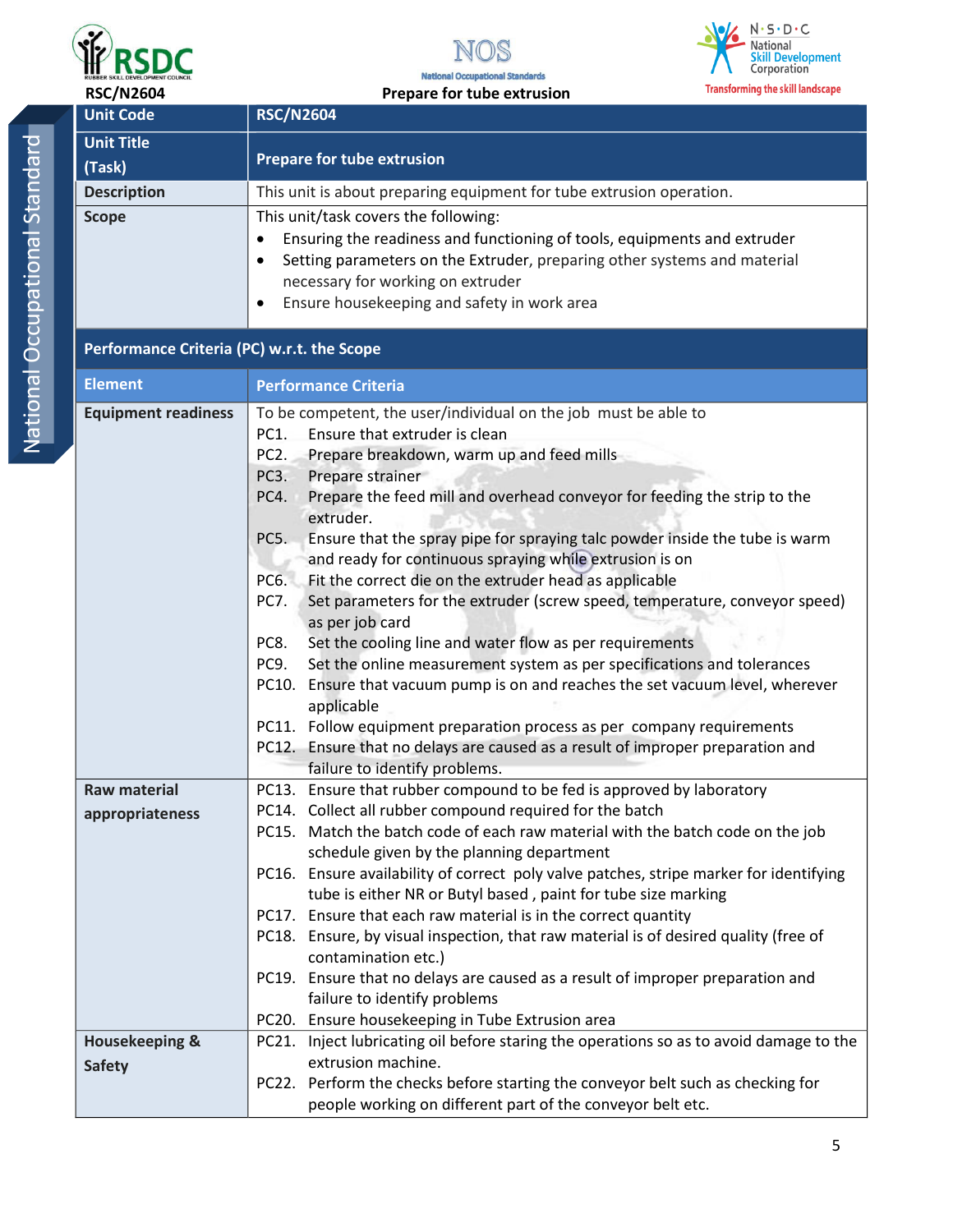





| <b>RSC/N2604</b>                       |             | Prepare for tube extrusion                                                       | <b>Transforming the skill landscape</b> |
|----------------------------------------|-------------|----------------------------------------------------------------------------------|-----------------------------------------|
|                                        |             | PC23. Ensure that there are no loose clothes around the conveyor belt.           |                                         |
|                                        |             | PC24. Maintain the correct posture while undertaking physical activities such as |                                         |
|                                        |             | lifting heavy objects (such as extrudate, if heavy)                              |                                         |
|                                        |             | PC25. Ensure that workman wears proper mask to avoid detrimental effects of      |                                         |
|                                        |             | inhaling rubber fumes.                                                           |                                         |
|                                        |             | PC26. Adhere to all safety norms (like wearing protective gloves, shoes, safety  |                                         |
| goggles, mask etc                      |             |                                                                                  |                                         |
|                                        |             | PC27. Comply with health, safety, environment guidelines, regulations etc in     |                                         |
|                                        |             | accordance with company procedure                                                |                                         |
| <b>Knowledge and Understanding (K)</b> |             |                                                                                  |                                         |
| A. Organizational                      |             | The user/individual on the job needs to know and understand:                     |                                         |
| <b>Context</b>                         |             |                                                                                  |                                         |
| (Knowledge of the                      | KA1.        | Different types of Extruders and their operation as well as control panel.       |                                         |
|                                        | KA2.        | Implications of poorly prepared equipment, power failure etc                     |                                         |
| company/                               | KA3.        | Importance of identifying non-conforming material and storage of the same        |                                         |
| organization and                       | KA4.        | Risk and impact of not following defined procedures/work instructions            |                                         |
| its processes)                         | KA5.        | Escalation matrix for reporting identified problems                              |                                         |
|                                        | KA6.        | Types of documentation in organization and importance of the same                |                                         |
|                                        | KA7.        | Records to be maintained and implications of non-maintenance of the same         |                                         |
|                                        | <b>KA8.</b> | Importance of housekeeping & good shop floor practices (e.g.3S/5S)               |                                         |
|                                        | <b>KA9.</b> | Health, Safety and Environment guidelines, legislation and regulations as        |                                         |
|                                        |             | applicable                                                                       |                                         |
|                                        |             | KA10. Personal protection( Which protective equipment to be used and how)        |                                         |
|                                        |             | KA11. Impact of poor practices on health, safety and environment                 |                                         |
|                                        |             | KA12. Potential hazards and actions to minimize the same                         |                                         |
|                                        |             | KA13. Escalation matrix and escalation procedure for reporting hazards           |                                         |
|                                        |             |                                                                                  |                                         |
| <b>B. Technical</b>                    |             | The user/individual on the job needs to know and understand:                     |                                         |
| Knowledge                              | KB1.        | Knowledge of extrusion machine and operation (Equipment working, possible        |                                         |
|                                        |             | setting levels, typical process followed for different batches)                  |                                         |
|                                        | KB2.        | The emergency stops procedures for the extruding machine.                        |                                         |
|                                        | KB3.        | Cleanliness and safety requirements for commencing a extruding batch             |                                         |
|                                        |             | operation                                                                        |                                         |
|                                        | KB4.        | The detrimental effect of inhalation of fumes / particulate containing Carbon    |                                         |
|                                        |             | Black (CB), Silica & rubber chemicals etc.                                       |                                         |
|                                        | KB5.        | The detrimental effects of continuous direct exposure/contact of the             |                                         |
|                                        |             | extrudate to the skin, exposure of the eye to harmful fumes.                     |                                         |
|                                        | KB6.        | Implications of delays in preparation process                                    |                                         |
|                                        | KB7.        | Type of defects leading to rejections.                                           |                                         |
|                                        | KB8.        | Potential problems in preparation process                                        |                                         |
|                                        | KB9.        | Indicators and reasons of potential problems                                     |                                         |
|                                        |             | KB10. Appropriate solutions to the problems encountered                          |                                         |
|                                        |             | KB11. Units of measurement                                                       |                                         |
|                                        |             | KB12. Responding to emergencies e.g. Power failures, fire and system failures    |                                         |
|                                        |             | KB13. Usage of different types of fire extinguishers                             |                                         |
| Skills (S)                             |             |                                                                                  |                                         |
| A. Core Skills/                        |             | <b>Writing Skills</b>                                                            |                                         |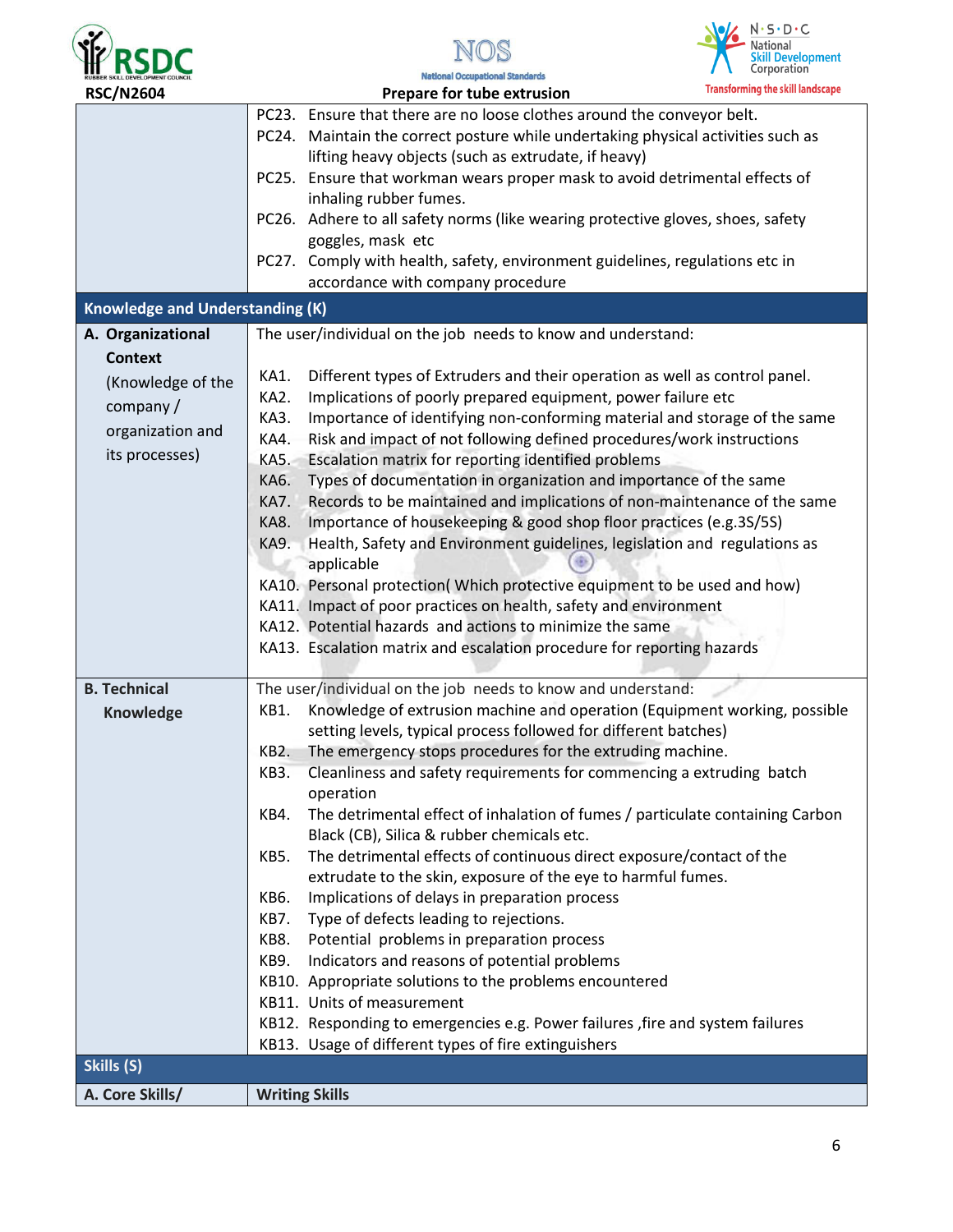





| <b>RSC/N2604</b>      |                    | Prepare for tube extrusion                                                                            | <b>Transforming the skill landscape</b> |
|-----------------------|--------------------|-------------------------------------------------------------------------------------------------------|-----------------------------------------|
| <b>Generic Skills</b> |                    | The user/individual on the job needs to know and understand how to:                                   |                                         |
|                       | SA1.               | Construct simple sentences and express ideas clearly through written                                  |                                         |
|                       |                    | communication                                                                                         |                                         |
|                       | SA <sub>2</sub> .  | Fill up appropriate technical forms, process charts, activity logs in required                        |                                         |
|                       |                    | format of the company                                                                                 |                                         |
|                       | SA3.               | Write simple letters, mails, etc                                                                      |                                         |
|                       | SA4.               | Perform functional mathematical operations, including apply basic                                     |                                         |
|                       |                    | mathematical principles, such as numbers and space, and techniques such as                            |                                         |
|                       |                    | estimation and approximation, for practical purposes                                                  |                                         |
|                       |                    | <b>Reading Skills</b>                                                                                 |                                         |
|                       | SA5.               | Read and understand manuals, health and safety instructions, memos, reports,                          |                                         |
|                       |                    | job cards etc                                                                                         |                                         |
|                       | SA6.               | Read images, graphs, diagrams                                                                         |                                         |
|                       | SA7.               | Understand the various coding systems as per company norms                                            |                                         |
|                       |                    | <b>Oral Communication</b>                                                                             |                                         |
|                       | SA8.               | Express statements, opinions or information clearly so that others can hear                           |                                         |
|                       |                    | and understand                                                                                        |                                         |
|                       | SA9.               | Respond appropriately to any queries                                                                  |                                         |
|                       |                    | SA10. Communicate with supervisor                                                                     |                                         |
|                       |                    | SA11. Communicate with upstream and downstream teams                                                  |                                         |
|                       | <b>Life Skills</b> |                                                                                                       |                                         |
|                       | <b>Integrity</b>   |                                                                                                       |                                         |
|                       |                    | SA12. Practice honesty with respect to company property and time                                      |                                         |
|                       |                    | SA13. Communicate with people in a form and manner and using language that is                         |                                         |
|                       | SA14.              | open and respectful<br>Resolve any difficulties in relationships with colleagues, or get help from an |                                         |
|                       |                    | appropriate person, in a way that preserves goodwill and trust                                        |                                         |
|                       |                    | <b>Motivation</b>                                                                                     |                                         |
|                       |                    | SA15. Take responsibility for completing one's own work assignment                                    |                                         |
|                       |                    | SA16. Take initiative to enhance/learn skills in ones's area of work                                  |                                         |
|                       |                    | SA17. The capacity to learn from experience in a range of settings and scenarios and                  |                                         |
|                       |                    | the capacity to reflect on and analyse one's learning.                                                |                                         |
|                       |                    | SA18. Is open to new ways of doing things                                                             |                                         |
|                       |                    | SA19. The capacity to envisage and articulate personal goals; to develop strategies                   |                                         |
|                       |                    | and take action to achieve them.                                                                      |                                         |
|                       |                    | <b>Reliability</b>                                                                                    |                                         |
|                       |                    | SA20. Avoid absenteeism                                                                               |                                         |
|                       |                    | SA21. Act objectively, rather than impulsively or emotionally when faced with                         |                                         |
|                       |                    | difficult/stressful or emotional situations                                                           |                                         |
|                       |                    | SA22. Work in disciplined factory environment                                                         |                                         |
|                       |                    | SA23. Be punctual                                                                                     |                                         |
|                       |                    | <b>Decision Making</b>                                                                                |                                         |
|                       |                    |                                                                                                       |                                         |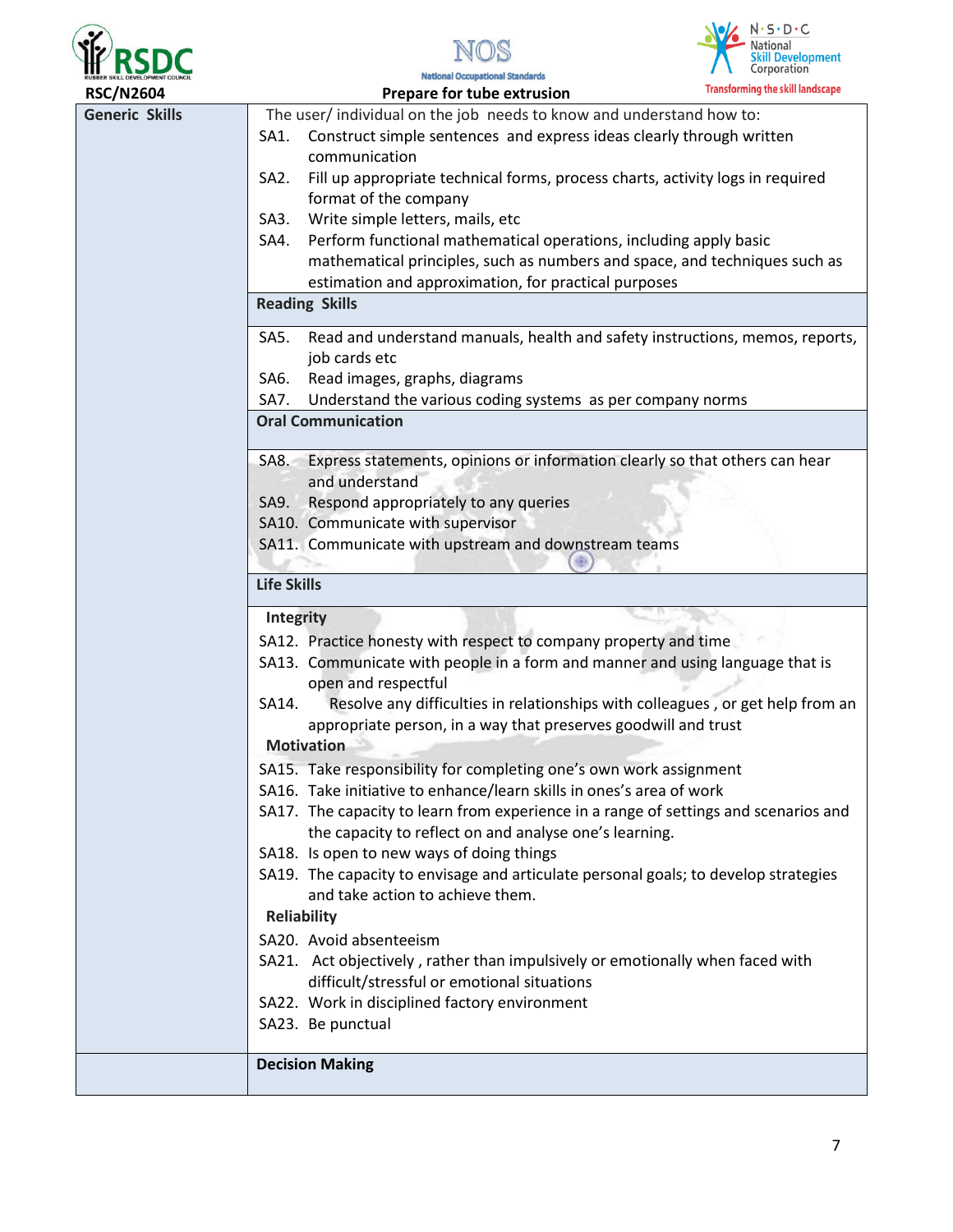





| <b>RSC/N2604</b>              | <b>Transforming the skill landscape</b><br>Prepare for tube extrusion                                                                                       |
|-------------------------------|-------------------------------------------------------------------------------------------------------------------------------------------------------------|
| <b>B. Professional Skills</b> | The individual needs to know and understand how to:                                                                                                         |
|                               | Take a decision for any change/issue based on earlier successes(documented<br>SB1.                                                                          |
|                               | previous history) on similar issues                                                                                                                         |
|                               | Work out changes in case a new improved machine/equipment is added in the<br>SB <sub>2</sub> .                                                              |
|                               | process or any new material/chemical is developed replacing existing one.                                                                                   |
|                               | Make changes in cycle time due to improved process.<br>SB <sub>3</sub> .                                                                                    |
|                               | Use the standard operating procedure or trouble shooting manuals for trouble<br>SB4.<br>shooting and other reference documents approved by plant management |
|                               | Consult the peer group and superiors to arrive at a favourable decision.<br>SB5.                                                                            |
|                               | Use of standard available problem solving techniques for decision making<br>SB6.                                                                            |
|                               | SB7.<br>Review and analyze the process steps to check on system non adherence and                                                                           |
|                               | non conformity                                                                                                                                              |
|                               | Review the current SOP and other standards for continuous improvement to<br>SB8.                                                                            |
|                               | facilitate decision making                                                                                                                                  |
|                               | Take a calculated risk with minimum losses<br>SB9.                                                                                                          |
|                               | <b>Plan and Organize</b>                                                                                                                                    |
|                               | SB10. Organize for repair of equipments before commencing extrusion operation                                                                               |
|                               | SB11. Plan production as per the schedule                                                                                                                   |
|                               |                                                                                                                                                             |
|                               | <b>Customer Centricity</b>                                                                                                                                  |
|                               | SB12. Match customer needs/specification by adjusting the processing conditions                                                                             |
|                               | (interact with customer in case any clarification required)                                                                                                 |
|                               | SB13. Ensure that performance of his action/operation/activity does not lead to any                                                                         |
|                               | divergence from the specified quality of the final product as required by the<br>customer.                                                                  |
|                               | SB14. Complete the assigned task in timely manner so that the final product is                                                                              |
|                               | delivered in the timeline given by the customer.<br>SB15. Communicate effectively to the superior/customer for any delay in supplies to                     |
|                               | the clients.                                                                                                                                                |
|                               | SB16. Work towards fulfilling the customers requirement as per their demand.                                                                                |
|                               | SB17. In case of any complaint, ensure its timely resolution if the problem is                                                                              |
|                               | emanating at his level                                                                                                                                      |
|                               | SB18. Communicate effectively to the superior/customer for any delay in resolving<br>the problem faced by the customer.                                     |
|                               | SB19. Maintain good/cordial relation with customers.                                                                                                        |
|                               | SB20. Work on the feedback received from customer regarding the product.                                                                                    |
|                               | <b>Problem Solving</b>                                                                                                                                      |
|                               | SB21. Interpret quality of compound                                                                                                                         |
|                               | SB22. Suggest improvements(if any) in process/product/materials based on results                                                                            |
|                               | and experience                                                                                                                                              |
|                               | <b>Analytical Thinking</b>                                                                                                                                  |
|                               | SB23. Carry out proper collection of waste material                                                                                                         |
|                               | SB24. Identify defects in the material and communicate it at the earliest and suggest                                                                       |
|                               | improvements(if any) in process/material based on experience                                                                                                |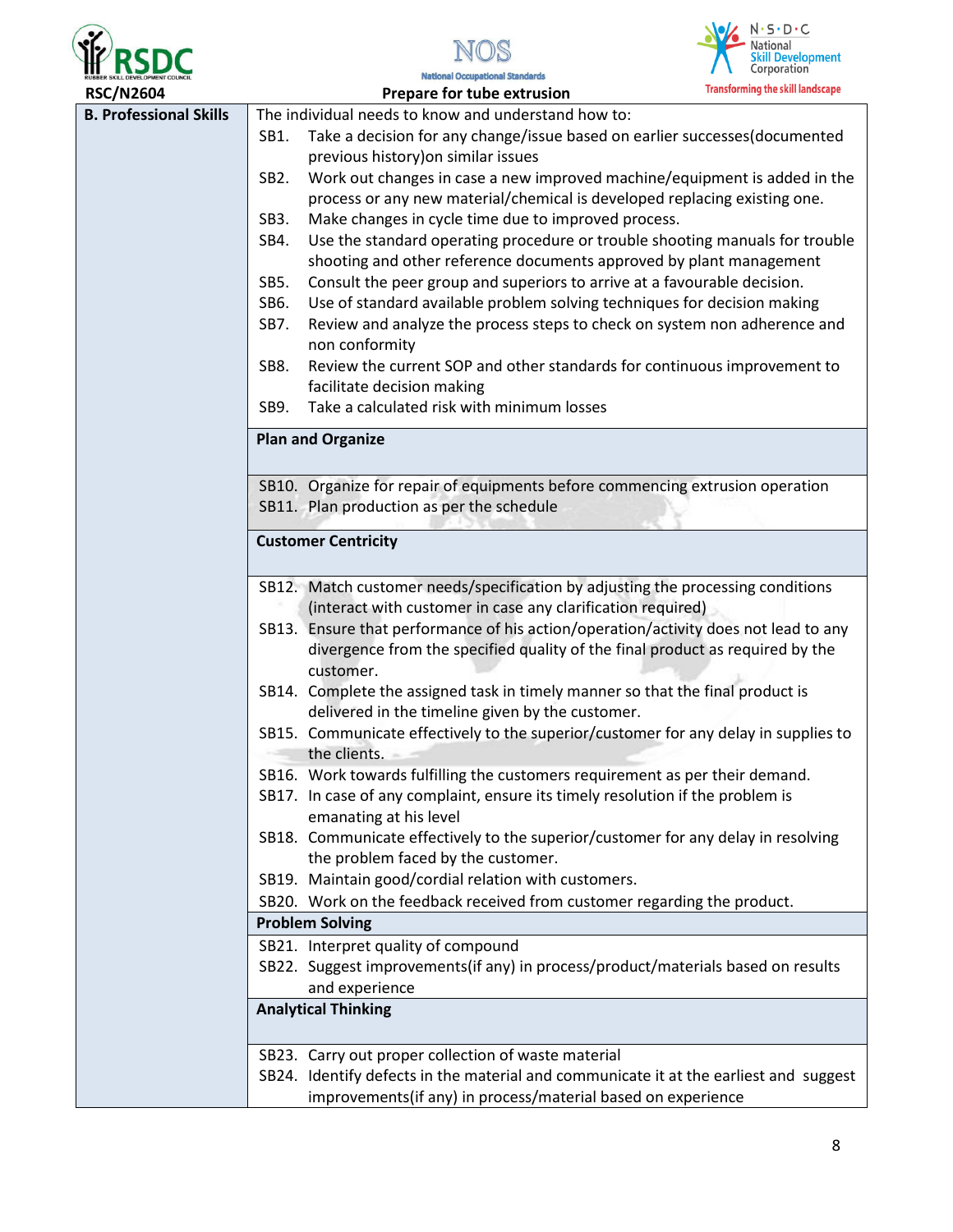





| <b>RSC/N2604</b> | Prepare for tube extrusion                                                                                         | <b>Hansioning the skill landscape</b> |
|------------------|--------------------------------------------------------------------------------------------------------------------|---------------------------------------|
|                  | <b>Critical Thinking</b>                                                                                           |                                       |
|                  | SB25. Seek clarification on problems from others<br>SB26. Apply problem-solving approaches in different situations |                                       |

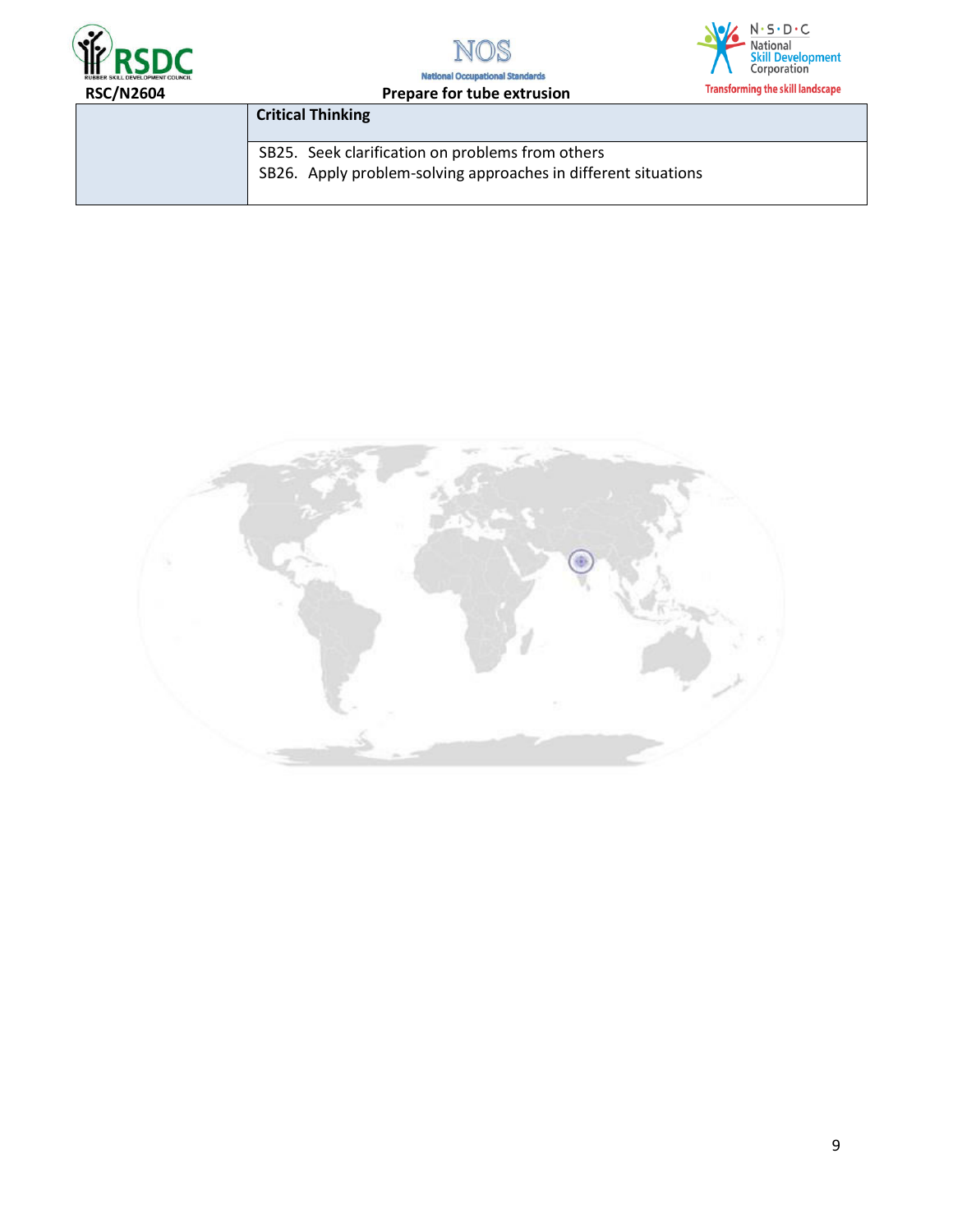



# **NOS Version Control**

| <b>NOS Code</b>      | <b>RSC/N2604</b>            |                       |            |
|----------------------|-----------------------------|-----------------------|------------|
| <b>Credits(NSQF)</b> | <b>TBD</b>                  | <b>Version number</b> | 2.0        |
| Industry             | <b>Rubber Manufacturing</b> | <b>Drafted on</b>     | 04/06/2013 |
| Industry Sub-sector  | <b>Tyre and non-tyre</b>    | Last reviewed on      | 23/08/2017 |
| <b>Occupation</b>    | <b>Extrusion</b>            | Next review date      | 23/08/2021 |



[Back to QP](#page-1-0)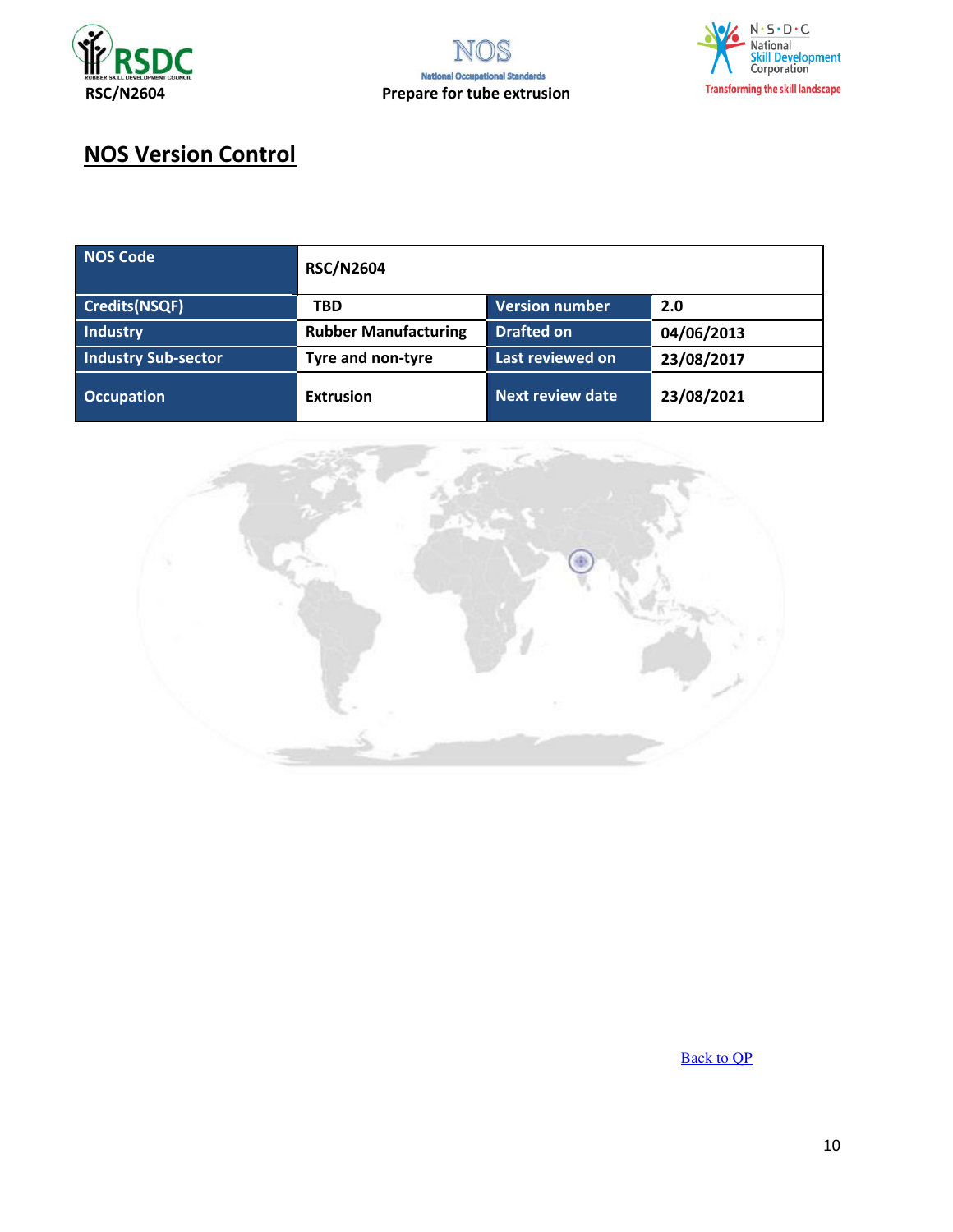

----------------------------------------------------------------------------------------------------------------------------- -------



# **National Occupational Standard**

<span id="page-10-0"></span>

----------------------------------------------------------------------------------------------------------------------------- ----------

# **Overview**

**This unit is about feeding rubber compound to the extruder and performing the tube extrusion operation using the Extruder.**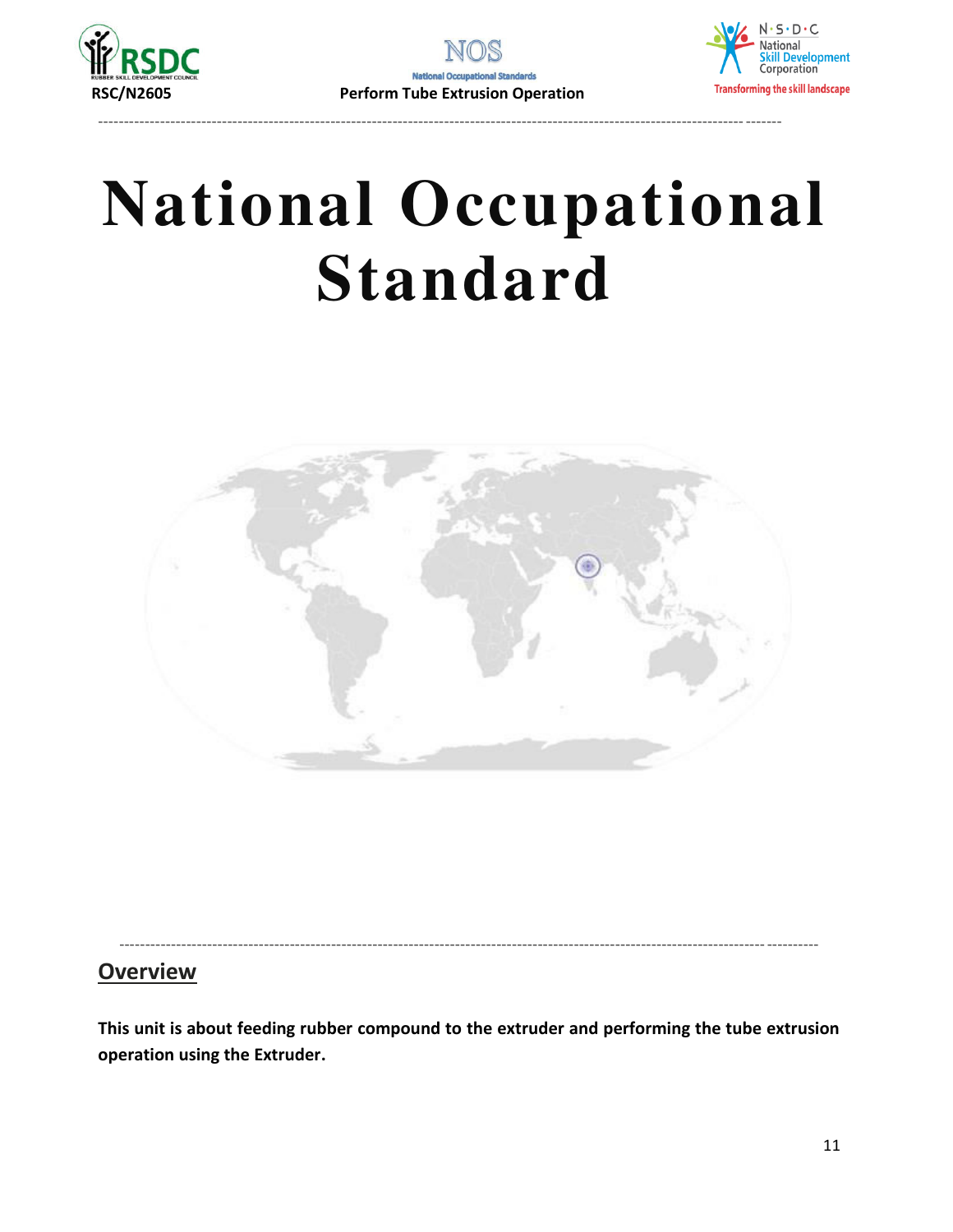





#### **National Occupational Standards RSC/N2605 Perform Tube Extrusion Operation**

| I |
|---|
|   |
| ï |
|   |
|   |
|   |
|   |
|   |
|   |
|   |
|   |
|   |
|   |
| Ï |
|   |
| I |
|   |
|   |
|   |
|   |
|   |
|   |
|   |
|   |
|   |

| <b>Unit Code</b>                           | <b>RSC/N2605</b>                                                                                                                                                                                                                                                                                                                                                                                                                                                                                                                                                                                                                                                                                                                                                                                                                                                                                                                                                                                                                                                                                                                                                                                                                                                                                                                                                                                                                                         |  |  |  |
|--------------------------------------------|----------------------------------------------------------------------------------------------------------------------------------------------------------------------------------------------------------------------------------------------------------------------------------------------------------------------------------------------------------------------------------------------------------------------------------------------------------------------------------------------------------------------------------------------------------------------------------------------------------------------------------------------------------------------------------------------------------------------------------------------------------------------------------------------------------------------------------------------------------------------------------------------------------------------------------------------------------------------------------------------------------------------------------------------------------------------------------------------------------------------------------------------------------------------------------------------------------------------------------------------------------------------------------------------------------------------------------------------------------------------------------------------------------------------------------------------------------|--|--|--|
| <b>Unit Title</b>                          |                                                                                                                                                                                                                                                                                                                                                                                                                                                                                                                                                                                                                                                                                                                                                                                                                                                                                                                                                                                                                                                                                                                                                                                                                                                                                                                                                                                                                                                          |  |  |  |
| (Task)                                     | Perform tube extrusion operation                                                                                                                                                                                                                                                                                                                                                                                                                                                                                                                                                                                                                                                                                                                                                                                                                                                                                                                                                                                                                                                                                                                                                                                                                                                                                                                                                                                                                         |  |  |  |
| <b>Description</b>                         | This unit is about feeding rubber compound to the extruder and performing the<br>extrusion operation using the Extruder                                                                                                                                                                                                                                                                                                                                                                                                                                                                                                                                                                                                                                                                                                                                                                                                                                                                                                                                                                                                                                                                                                                                                                                                                                                                                                                                  |  |  |  |
| <b>Scope</b>                               | This unit/task covers the following:<br>Ensure the appropriateness of raw material<br>$\bullet$<br>Performing extrusion operation<br>$\bullet$<br>Collecting and Booking the extruded products<br>$\bullet$<br>Proper waste material disposal<br>$\bullet$<br>Send sample for testing<br>$\bullet$<br>Health and Safety                                                                                                                                                                                                                                                                                                                                                                                                                                                                                                                                                                                                                                                                                                                                                                                                                                                                                                                                                                                                                                                                                                                                  |  |  |  |
| Performance Criteria (PC) w.r.t. the Scope |                                                                                                                                                                                                                                                                                                                                                                                                                                                                                                                                                                                                                                                                                                                                                                                                                                                                                                                                                                                                                                                                                                                                                                                                                                                                                                                                                                                                                                                          |  |  |  |
| <b>Element</b>                             | <b>Performance Criteria</b>                                                                                                                                                                                                                                                                                                                                                                                                                                                                                                                                                                                                                                                                                                                                                                                                                                                                                                                                                                                                                                                                                                                                                                                                                                                                                                                                                                                                                              |  |  |  |
| <b>Raw material</b><br>appropriateness     | To be competent, the user/individual on the job must be able to<br>Ensure, by visual inspection, that raw material is of desired quality (free of<br>PC1.<br>contamination etc.)<br>PC <sub>2</sub> .<br>Ensure that batch size of rubber mix is as per specified quantity                                                                                                                                                                                                                                                                                                                                                                                                                                                                                                                                                                                                                                                                                                                                                                                                                                                                                                                                                                                                                                                                                                                                                                               |  |  |  |
| <b>Operations</b>                          | Plan batch sequence in shifts based on raw material availability/rejection to<br>PC3.<br>maximize output<br>PC4.<br>Select the correct compound<br>Feed the extruder with strip of correct dimension<br>PC5.<br>PC6.<br>Produce product of correct width, thickness and texture (if template has been<br>used)<br>Ensure inside powder application is continuous and uniform<br>PC7.<br>Apply stripe marking, tube size stamping, ad valve patch before the tube<br>PC8.<br>enters the cooling section using water as coolant<br>PC9.<br>Inspect visually the rubber strip to make sure it is free from defects and meets<br>required specifications for further processing.<br>PC10. Ensure that the extruded product is free of contamination<br>PC11. Allow sufficient maturing time to handle shrinkage<br>PC12. Collect the extruded product correctly on the leaf truck/trolley<br>PC13. Ensure that material wastage is within tolerance limits<br>PC14. Ensure that no rework or rejection is generated.<br>PC15. Match the quality of output to company's product requirements<br>PC16. Use the right quantity and quality of material required for product<br>PC17. Meet production quantity targets set for the operation<br>PC18. Follow work instructions as laid down by the company<br>PC19. Handover the equipment to the next operator in clean and good condition<br>PC20. Send the remaining material to the designated storage area. |  |  |  |
| <b>Material disposal</b>                   | PC21. Dispose off the waste material as per waste disposal procedures laid down by<br>the company<br>PC22. Carry out disposal of waste material safely                                                                                                                                                                                                                                                                                                                                                                                                                                                                                                                                                                                                                                                                                                                                                                                                                                                                                                                                                                                                                                                                                                                                                                                                                                                                                                   |  |  |  |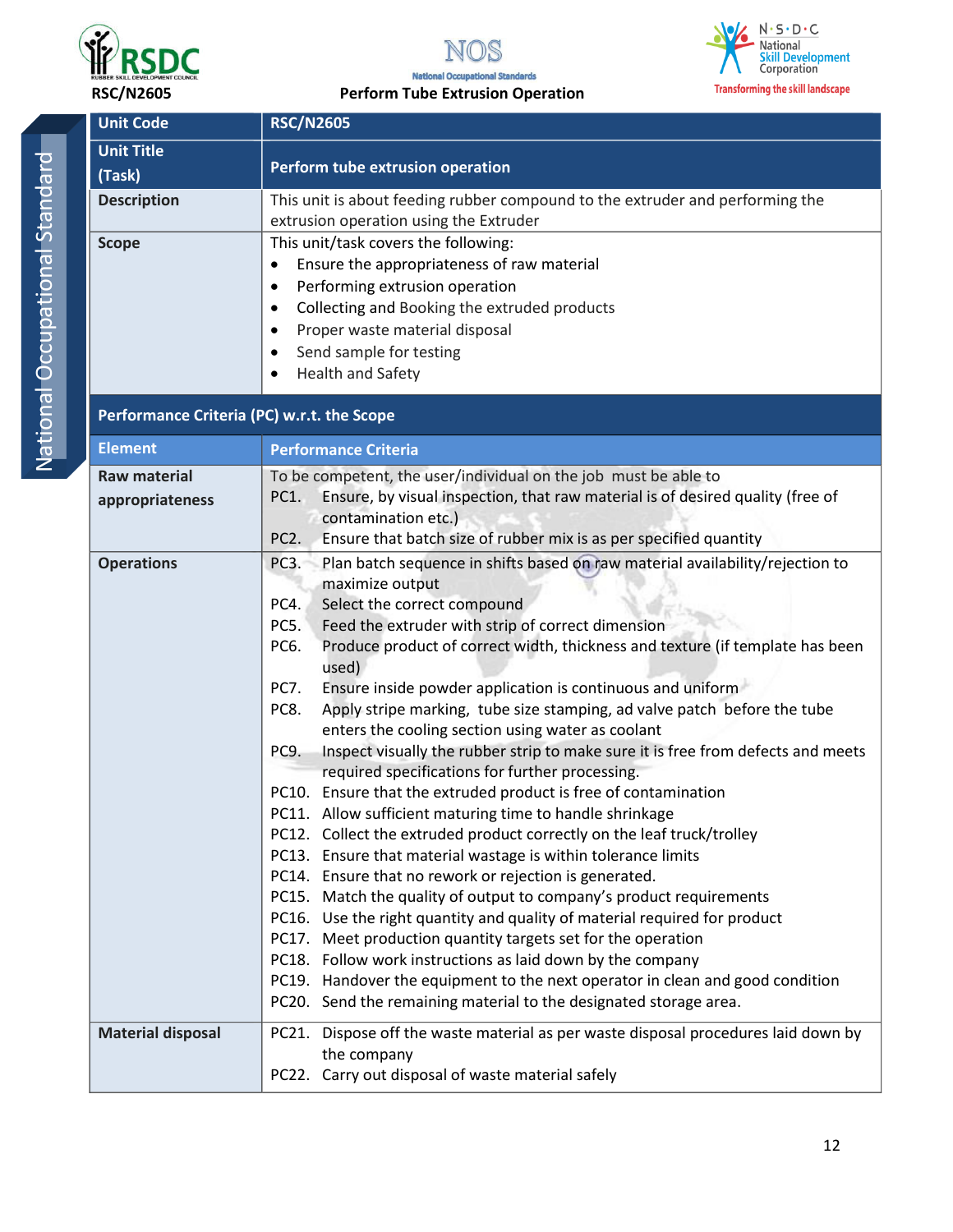





**National Occupational Standards RSC/N2605 Perform Tube Extrusion Operation** 

| <b>Batch Marking</b>                                                                                                                                 | PC23. Ensure identification and traceability by batch marking/coding for the right<br>product as per the instructions laid down by the company (in terms of batch<br>number, weight, color and date stamp).                                                                                                                                                                                                                                                                                                                                                                                                                                                                                                                                                                                                                                                                                                                                                                                                                                                                                                                                                                                                                                                                                                                                                                        |
|------------------------------------------------------------------------------------------------------------------------------------------------------|------------------------------------------------------------------------------------------------------------------------------------------------------------------------------------------------------------------------------------------------------------------------------------------------------------------------------------------------------------------------------------------------------------------------------------------------------------------------------------------------------------------------------------------------------------------------------------------------------------------------------------------------------------------------------------------------------------------------------------------------------------------------------------------------------------------------------------------------------------------------------------------------------------------------------------------------------------------------------------------------------------------------------------------------------------------------------------------------------------------------------------------------------------------------------------------------------------------------------------------------------------------------------------------------------------------------------------------------------------------------------------|
| <b>Sampling</b>                                                                                                                                      | PC24. Send samples in specified form for testing.                                                                                                                                                                                                                                                                                                                                                                                                                                                                                                                                                                                                                                                                                                                                                                                                                                                                                                                                                                                                                                                                                                                                                                                                                                                                                                                                  |
| <b>Health &amp; Safety</b>                                                                                                                           | Perform the checks before starting the conveyor belt such as checking for<br>PC25.<br>people working on different part of the conveyor belt etc.<br>PC26. Handle the moving parts like the conveyor belts, the feed inlet and discharge<br>port, belts, gears and other rotating parts when the machine is running<br>PC27. Operate the conveyor belt within the speed limit at all times and always be<br>aware of the upper limit<br>PC28. Ensure that there are no loose clothes around the conveyor belt.<br>PC29. Maintain protocol while the machine is in operation, like never reaching over<br>the machine or machine guard to the point of operation<br>Handle the hot extrudate properly using hand gloves and other safety<br>PC30.<br>equipment<br>PC31. Maintain the correct posture while undertaking physical activities such as<br>lifting heavy objects (such as extrudate, if heavy)<br>Ensure that he wears proper mask to avoid detrimental effects of inhaling<br>PC32.<br>rubber fumes.<br>PC33. Adhere to all safety norms (like wearing protective gloves, shoes etc.<br>PC34. Comply with health, safety, environment guidelines, regulations etc in<br>accordance with company procedure                                                                                                                                                                |
|                                                                                                                                                      |                                                                                                                                                                                                                                                                                                                                                                                                                                                                                                                                                                                                                                                                                                                                                                                                                                                                                                                                                                                                                                                                                                                                                                                                                                                                                                                                                                                    |
|                                                                                                                                                      |                                                                                                                                                                                                                                                                                                                                                                                                                                                                                                                                                                                                                                                                                                                                                                                                                                                                                                                                                                                                                                                                                                                                                                                                                                                                                                                                                                                    |
| <b>Knowledge and Understanding (K)</b><br>A. Organizational<br><b>Context</b><br>(Knowledge of the<br>company/<br>organization and<br>its processes) | The user/individual on the job needs to know and understand:<br>Different types of Extruders and their operation as well as control panel.<br>KA1.<br>Implications of poorly prepared equipment, power failure etc<br>KA2.<br>Material disposal procedure, importance of appropriate disposal of material<br>KA3.<br>and implications of not following the material disposal procedure<br>Quality and damage checks to be done and importance of the same<br>KA4.<br>Importance of identifying non-conforming products and storage of the same<br>KA5.<br>Significance of batch marking<br>KA6.<br>Risk and impact of not following defined procedures/work instructions<br>KA7.<br>Escalation matrix for reporting identified issues<br>KA8.<br>Types of documentation in organization and importance of the same<br>KA9.<br>KA10. Records to be maintained and implications of non-maintenance of the same<br>KA11. Importance of housekeeping & good shop floor practices (e.g.3S/5S)<br>KA12. Health, Safety and Environment guidelines, legislation and regulations as<br>applicable<br>KA13. Personal protection( Which protective equipment to be used and how)<br>KA14. Impact of poor practices on health, safety and environment<br>KA15. Potential hazards and actions to minimize the same.<br>KA16. Escalation matrix and escalation procedure for reporting hazards. |
| <b>B. Technical</b><br><b>Knowledge</b>                                                                                                              | The user/individual on the job needs to know and understand:<br>KB1. Cleanliness and safety requirements for commencing an extrusion operation                                                                                                                                                                                                                                                                                                                                                                                                                                                                                                                                                                                                                                                                                                                                                                                                                                                                                                                                                                                                                                                                                                                                                                                                                                     |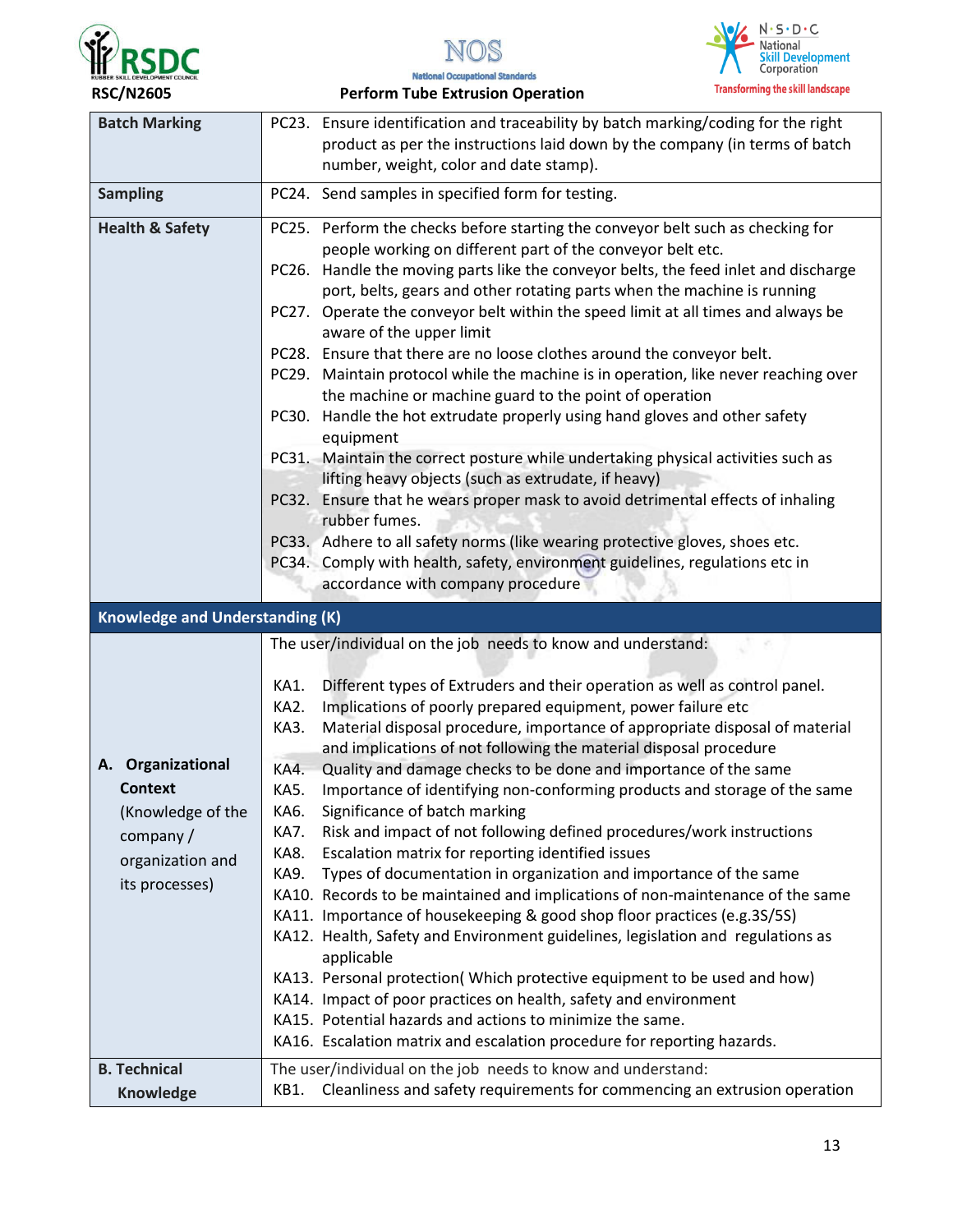





| <b>RSC/N2605</b>      | <b>Perform Tube Extrusion Operation</b>                                                                                                      | <b>Transforming the skill landscape</b> |
|-----------------------|----------------------------------------------------------------------------------------------------------------------------------------------|-----------------------------------------|
|                       | Tolerance levels for various parameters (temperature, pressure, rpm, feed rate<br>KB2.                                                       |                                         |
|                       | and weight)                                                                                                                                  |                                         |
|                       | Troubleshooting-Knowledge of abnormalities and what response to make in<br>KB3.                                                              |                                         |
|                       | case of abnormalities in equipment performance                                                                                               |                                         |
|                       | The emergency stops procedures for the extruding machine.<br>KB4.                                                                            |                                         |
|                       | Measurement techniques using gauges and balance (for thickness, width and<br>KB5.<br>weight)                                                 |                                         |
|                       | KB6.<br>The detrimental effect of inhalation of fumes / particulate containing Carbon<br>Black (CB), Silica & rubber chemicals etc.          |                                         |
|                       | The detrimental effects of continuous direct exposure/contact of the<br>KB7.<br>extrudate to the skin, exposure of the eye to harmful fumes. |                                         |
|                       | Effect of improper extrusion and braiding on properties of product.<br>KB8.                                                                  |                                         |
|                       | Implications of not adhering to sequence of activities and operations<br>KB9.                                                                |                                         |
|                       | KB10. Implications of delays in production process                                                                                           |                                         |
|                       | KB11. The process and importance of quality check, including visual inspection and<br>dimensional checks                                     |                                         |
|                       | KB12. Types of defects leading to rejections.                                                                                                |                                         |
|                       | KB13. Potential problems in the extrusion operation                                                                                          |                                         |
|                       | KB14. Indicators and reasons of potential problems                                                                                           |                                         |
|                       | KB15. Appropriate solutions to the problems encountered                                                                                      |                                         |
|                       | KB16. Units of measurement                                                                                                                   |                                         |
|                       | KB17. Responding to emergencies e.g. Power failures, fire and system failures                                                                |                                         |
|                       | KB18. Usage of different types of fire extinguishers                                                                                         |                                         |
|                       | KB19. Batch marking techniques                                                                                                               |                                         |
|                       | KB20. Implications of incorrect batch marking                                                                                                |                                         |
|                       | KB21. Implications of inappropriate waste disposal                                                                                           |                                         |
| Skills (S)            |                                                                                                                                              |                                         |
| A. Core Skills/       | <b>Writing Skills</b>                                                                                                                        |                                         |
| <b>Generic Skills</b> | The user/individual on the job needs to know and understand how to:                                                                          |                                         |
|                       | Construct simple sentences and express ideas clearly through written<br>SA1.                                                                 |                                         |
|                       | communication                                                                                                                                |                                         |
|                       | SA <sub>2</sub> .<br>Fill up appropriate technical forms, process charts, activity logs in required<br>format of the company                 |                                         |
|                       | Write simple letters, mails, etc<br>SA3.                                                                                                     |                                         |
|                       | Perform functional mathematical operations, including apply basic<br>SA4.                                                                    |                                         |
|                       | mathematical principles, such as numbers and space, and techniques such as                                                                   |                                         |
|                       | estimation and approximation, for practical purposes                                                                                         |                                         |
|                       | <b>Reading Skills</b>                                                                                                                        |                                         |
|                       | SA5.<br>Read and understand manuals, health and safety instructions, memos, reports,<br>job cards etc                                        |                                         |
|                       | Read images, graphs, diagrams<br>SA6.                                                                                                        |                                         |
|                       | Understand the various coding systems as per company norms<br>SA7.                                                                           |                                         |
|                       | <b>Oral Communication</b>                                                                                                                    |                                         |
|                       |                                                                                                                                              |                                         |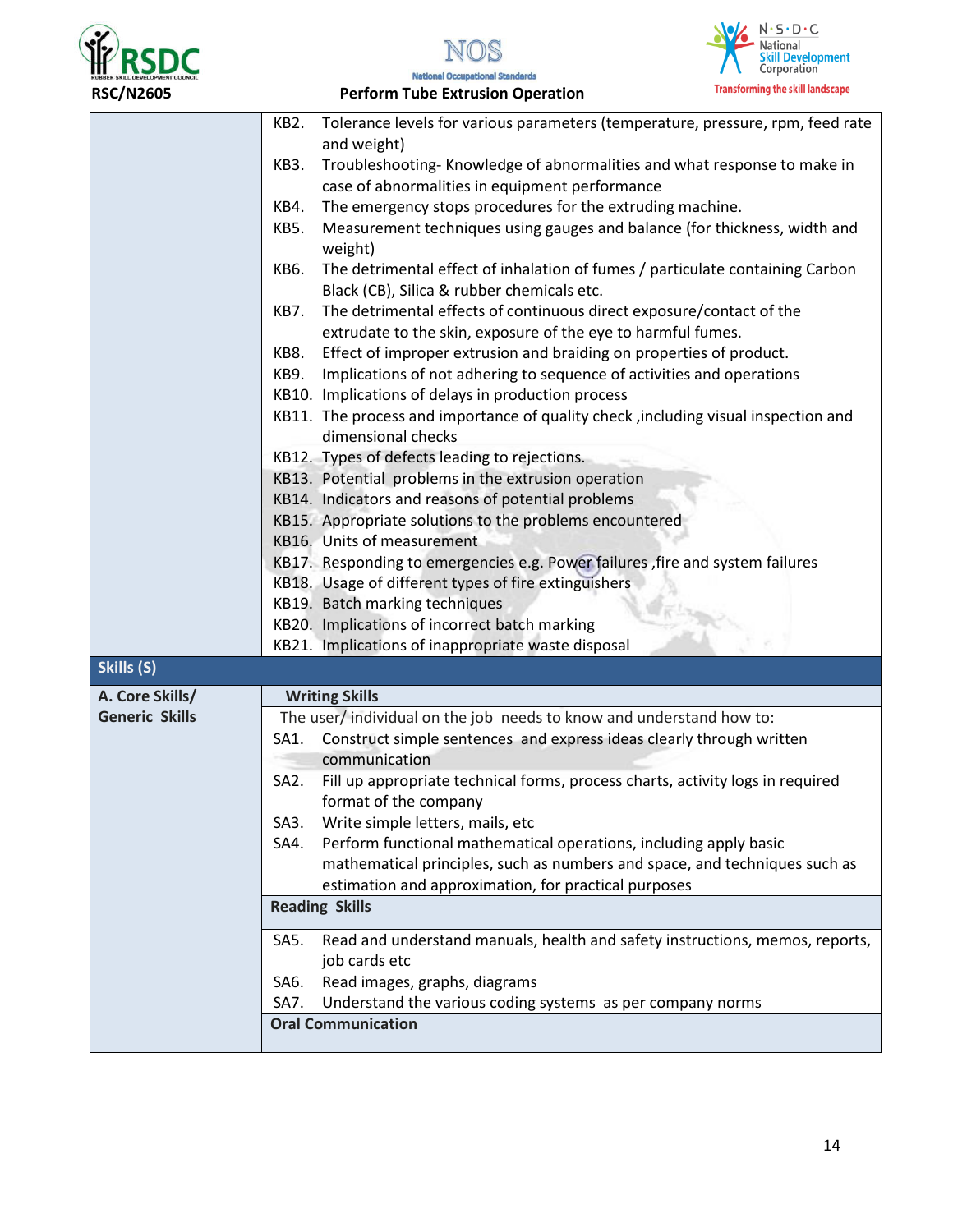





| Express statements, opinions or information clearly so that others can hear<br>SA8.                  |  |  |  |
|------------------------------------------------------------------------------------------------------|--|--|--|
| And understand                                                                                       |  |  |  |
| Respond appropriately to any queries<br>SA9.                                                         |  |  |  |
| SA10. Communicate with supervisor                                                                    |  |  |  |
| SA11. Communicate with upstream and downstream teams                                                 |  |  |  |
| <b>Life Skills</b>                                                                                   |  |  |  |
| Integrity                                                                                            |  |  |  |
| SA12. Practice honesty with respect to company property and time                                     |  |  |  |
| SA13. Communicate with people in a form and manner and using language that is<br>open and respectful |  |  |  |
| SA14. Resolve any difficulties in relationships with colleagues, or get help from an                 |  |  |  |
| appropriate person, in a way that preserves goodwill and trust                                       |  |  |  |
| <b>Motivation</b>                                                                                    |  |  |  |
| SA15. Take responsibility for completing one's own work assignment                                   |  |  |  |
| SA16. Take initiative to enhance/learn skills in ones's area of work                                 |  |  |  |
| SA17. The capacity to learn from experience in a range of settings and scenarios and                 |  |  |  |
| the capacity to reflect on and analyse one's learning.                                               |  |  |  |
| SA18. Is open to new ways of doing things                                                            |  |  |  |
| SA19. The capacity to envisage and articulate personal goals; to develop strategies                  |  |  |  |
| and take action to achieve them.                                                                     |  |  |  |
| <b>Reliability</b>                                                                                   |  |  |  |
| SA20. Avoid absenteeism                                                                              |  |  |  |
| SA21. Act objectively, rather than impulsively or emotionally when faced with                        |  |  |  |
| difficult/stressful or emotional situations                                                          |  |  |  |
| SA22. Work in disciplined factory environment                                                        |  |  |  |
| SA23. Be punctual                                                                                    |  |  |  |
| <b>Decision Making</b>                                                                               |  |  |  |
|                                                                                                      |  |  |  |
| The individual needs to know and understand how to:                                                  |  |  |  |
| Take a decision for any change/issue based on earlier successes (documented<br>SB1.                  |  |  |  |
| previous history) on similar issues                                                                  |  |  |  |
| Work out changes in case a new improved machine/equipment is added in the<br>SB <sub>2</sub> .       |  |  |  |
| process or any new material/chemical is developed replacing existing one.                            |  |  |  |
| Make changes in cycle time due to improved process.<br>SB <sub>3</sub> .                             |  |  |  |
| Use the standard operating procedure or trouble shooting manuals for trouble<br>SB4.                 |  |  |  |
| shooting and other reference documents approved by plant management                                  |  |  |  |
| SB5.<br>Consult the peer group and superiors to arrive at a favourable decision.                     |  |  |  |
| SB6.<br>Use of standard available problem solving techniques for decision making                     |  |  |  |
| SB7.<br>Review and analyze the process steps to check on system non adherence and<br>non conformity  |  |  |  |
| Review the current SOP and other standards for continuous improvement to<br>SB8.                     |  |  |  |
| facilitate decision making                                                                           |  |  |  |
|                                                                                                      |  |  |  |
|                                                                                                      |  |  |  |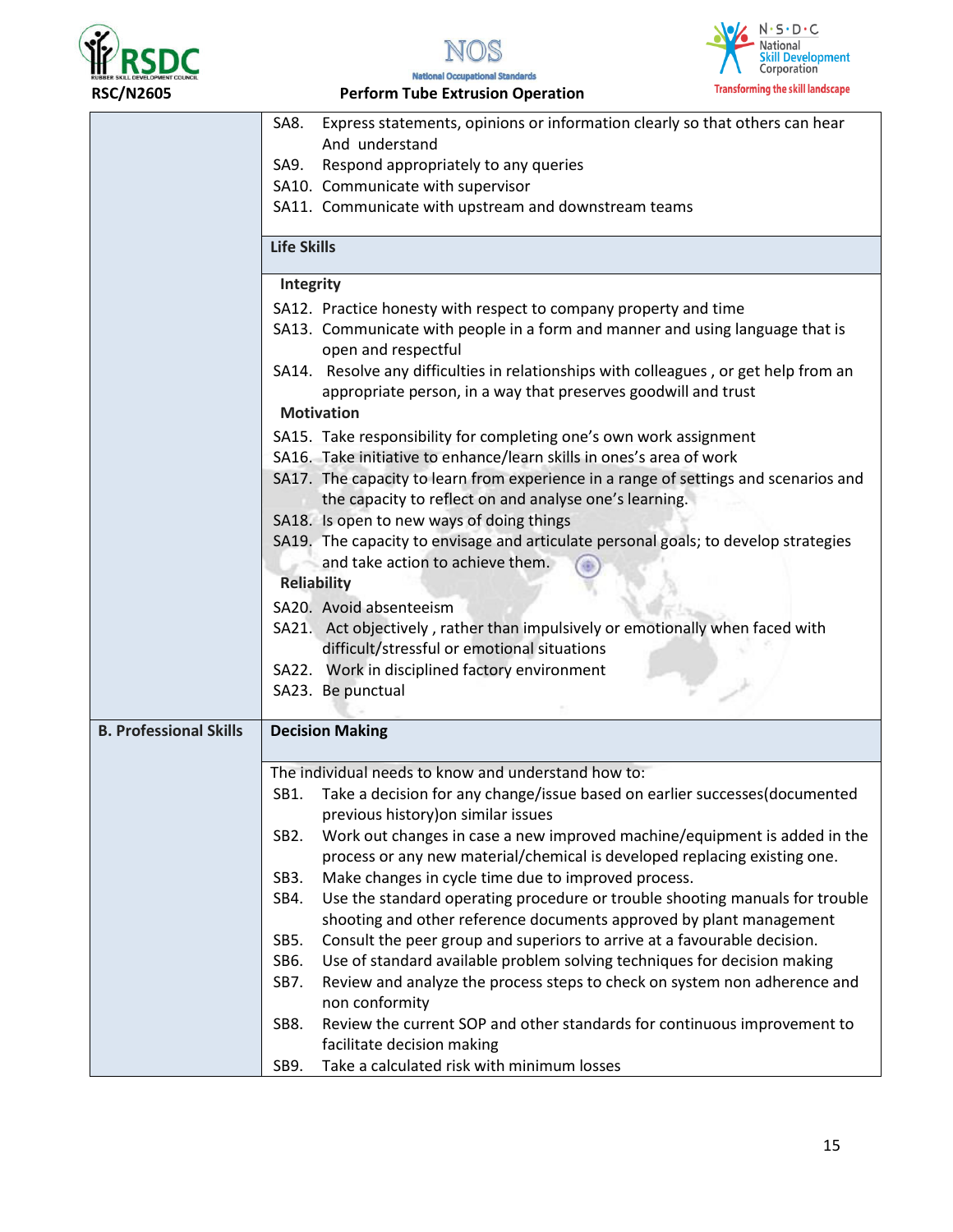





#### **National Occupational Standards RSC/N2605 Perform Tube Extrusion Operation**

| <b>Plan and Organize</b>                                                                                                                                                                 |
|------------------------------------------------------------------------------------------------------------------------------------------------------------------------------------------|
| SB10. Organize the prepared product for next operation                                                                                                                                   |
| SB11. Send the sample to lab for testing in timely manner                                                                                                                                |
| <b>Customer Centricity</b>                                                                                                                                                               |
| SB12. Match customer needs/specification by adjusting the processing conditions<br>(interact with customer in case any clarification required)                                           |
| SB13. Ensure that performance of his action/operation/activity does not lead to any<br>divergence from the specified quality of the final product as required by the<br>customer.        |
| SB14. Complete the assigned task in timely manner so that the final product is<br>delivered in the timeline given by the customer.                                                       |
| SB15. Communicate effectively to the superior/customer for any delay in supplies to<br>the clients.                                                                                      |
| SB16. Work towards fulfilling the customers requirement as per their demand.<br>SB17. In case of any complaint, ensure its timely resolution if the problem is<br>emanating at his level |
| SB18. Communicate effectively to the superior/customer for any delay in resolving<br>the problem faced by the customer.                                                                  |
| SB19. Maintain good/cordial relation with customers.                                                                                                                                     |
| SB20. Work on the feedback received from customer regarding the product.                                                                                                                 |
| <b>Problem Solving</b>                                                                                                                                                                   |
| SB21. Interpret quality of prepared product<br>SB22. Suggest improvements(if any) in process/product/materials based on results<br>and experience                                        |
| <b>Analytical Thinking</b>                                                                                                                                                               |
| SB23. Proper collection of waste material                                                                                                                                                |
| SB24. Identify defects in the material and communicate it at the earliest and suggest<br>improvements(if any) in process/material based on experience                                    |
| <b>Critical Thinking</b>                                                                                                                                                                 |
| SB25. Apply problem-solving approaches in different situations                                                                                                                           |
| SB26. Refer anomalies to the line manager                                                                                                                                                |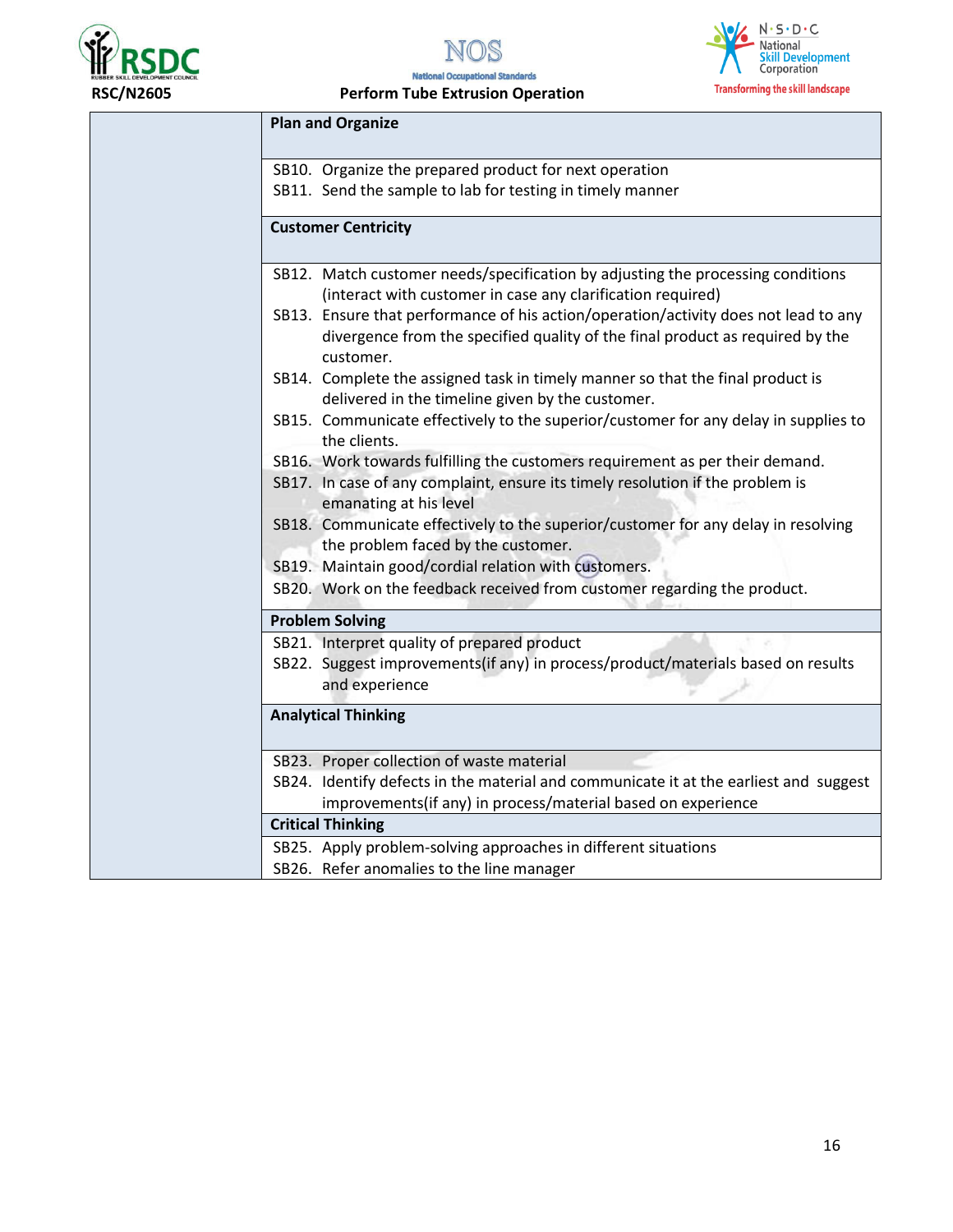



# **NOS Version Control**

| NOS Code                   | <b>RSC/N2605</b>            |                         |            |
|----------------------------|-----------------------------|-------------------------|------------|
| Credits(NSQF)              | <b>TBD</b>                  | <b>Version number</b>   | 2.0        |
| Industry                   | <b>Rubber Manufacturing</b> | <b>Drafted on</b>       | 04/06/2013 |
| <b>Industry Sub-sector</b> | Tyre and non-tyre           | Last reviewed on        | 23/08/2017 |
| <b>Occupation</b>          | <b>Extrusion</b>            | <b>Next review date</b> | 23/08/2021 |



[Back to QP](#page-1-0)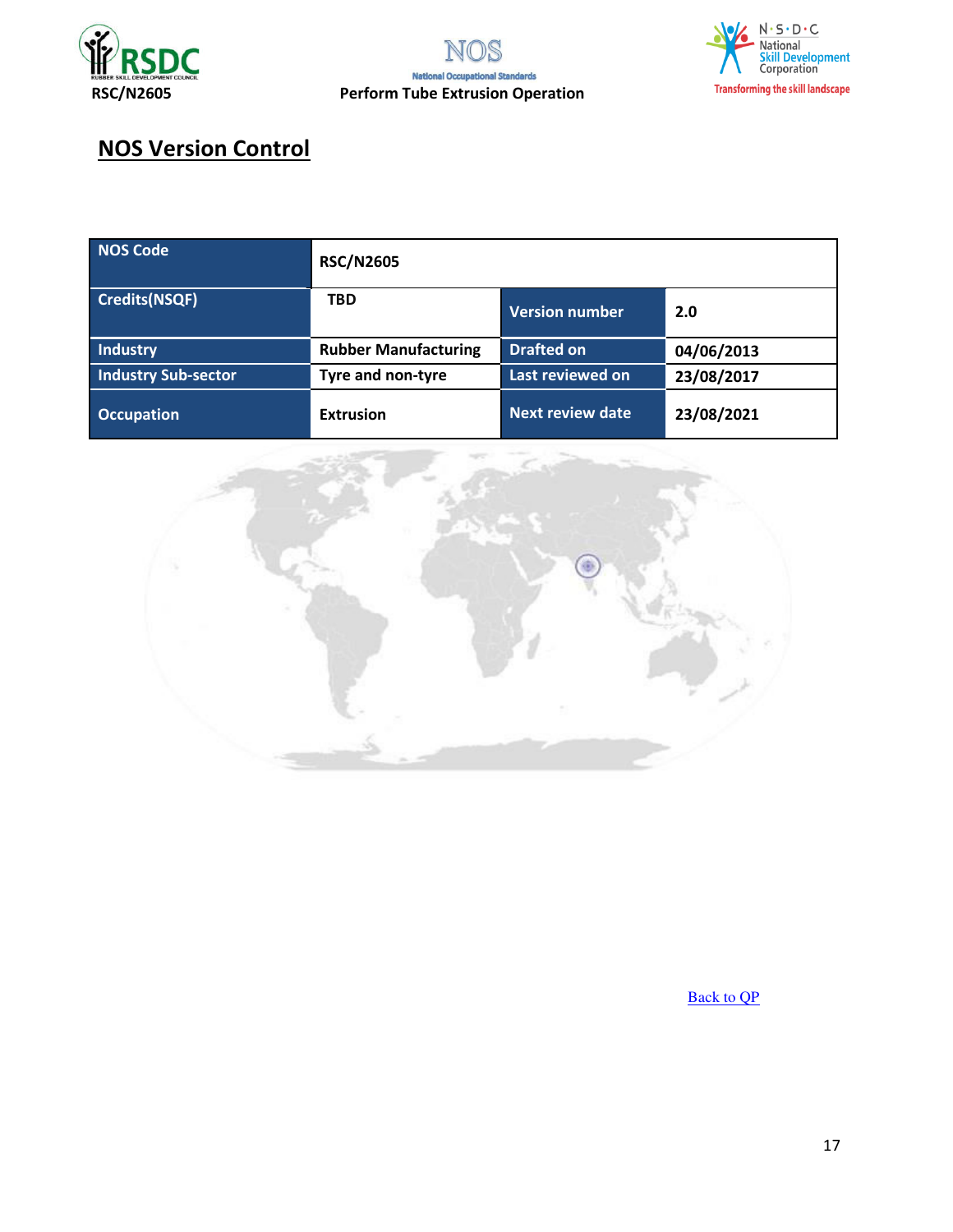

----------------------------------------------------------------------------------------------------------------------------- ----------



# **National Occupational Standard**

<span id="page-17-0"></span>

----------------------------------------------------------------------------------------------------------------------------- ----------

### **Overview**

**This unit about performing tube cutting operation using the tools and machine.**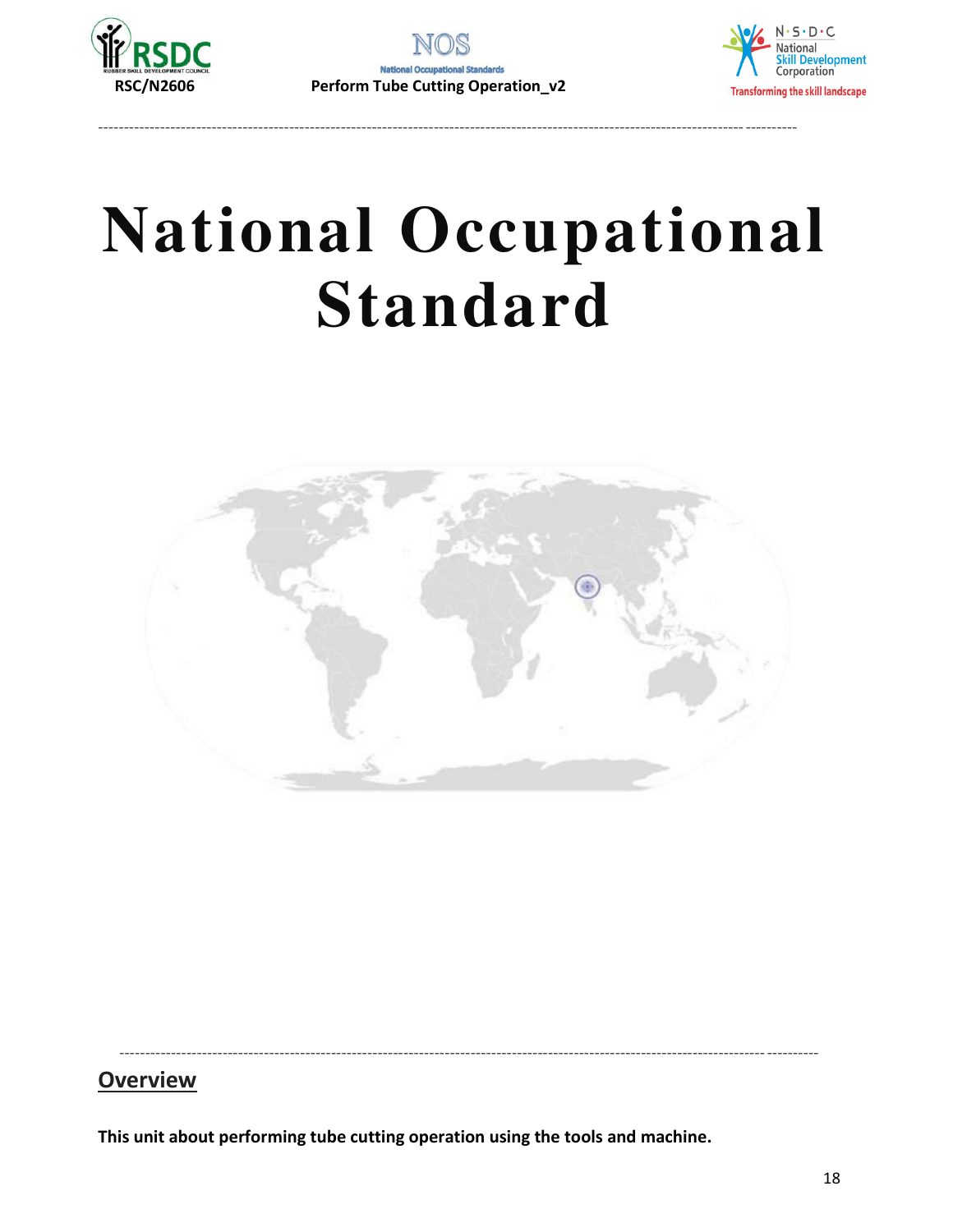





| <b>Unit Code</b>                           | <b>RSC/N2606</b>                                                                                                                                                   |  |  |  |
|--------------------------------------------|--------------------------------------------------------------------------------------------------------------------------------------------------------------------|--|--|--|
| <b>Unit Title</b>                          |                                                                                                                                                                    |  |  |  |
| (Task)                                     | <b>Perform Tube Cutting Operation_v2</b>                                                                                                                           |  |  |  |
| <b>Description</b>                         | This unit is about performing tube cutting operation using the cutting tools and                                                                                   |  |  |  |
|                                            | machine.                                                                                                                                                           |  |  |  |
| <b>Scope</b>                               | This unit/task covers the following:                                                                                                                               |  |  |  |
|                                            | Prepare the equipments, cutting tools and machine<br>$\bullet$                                                                                                     |  |  |  |
|                                            | Get the required material and tubes to carry out cutting operations<br>$\bullet$                                                                                   |  |  |  |
|                                            | Marking on scale for manual cutting / setting on length sensors for auto cutters for<br>$\bullet$                                                                  |  |  |  |
|                                            | cutting the tubes and operate the cutting machine and the hand tools                                                                                               |  |  |  |
|                                            | Proper disposal of waste material<br>$\bullet$                                                                                                                     |  |  |  |
|                                            | Ensure housekeeping and safety in cutting area<br>$\bullet$                                                                                                        |  |  |  |
| Performance Criteria (PC) w.r.t. the Scope |                                                                                                                                                                    |  |  |  |
| <b>Element</b>                             | <b>Performance Criteria</b>                                                                                                                                        |  |  |  |
| <b>Equipment readiness</b>                 | To be competent, the user/individual on the job must be able to                                                                                                    |  |  |  |
|                                            | Ensure the functioning of the cutting machine (auto cutters or scissors).<br>PC1.                                                                                  |  |  |  |
|                                            | Ensure that the tools are clean and well sharpened.<br>PC <sub>2</sub> .<br>Set length of mechanical / electronic device of the auto cutting device to cut<br>PC3. |  |  |  |
|                                            | the tube at the desired length                                                                                                                                     |  |  |  |
|                                            | Provide long scales with markings for specified lengths for manual cutting<br>PC4.                                                                                 |  |  |  |
|                                            | Place the hand tools on a safe location.<br>PC5.                                                                                                                   |  |  |  |
|                                            | Ensure that the tube has the required booking temperature (adequate<br>PC6.                                                                                        |  |  |  |
|                                            | cooling on cooling water tanks ) to reduce cutting variation                                                                                                       |  |  |  |
| <b>Raw material</b>                        | Ensure availability of green tubes dependent on the extruder schedule if it is<br>PC7.                                                                             |  |  |  |
| appropriateness                            | on line cutting. Off line cutting requires, ensuring availability                                                                                                  |  |  |  |
|                                            | Ensure all the required cutting length specifications are available<br>PC8.                                                                                        |  |  |  |
|                                            | Ensure that green tubes to be cut is approved that is QA/QC certified and<br>PC9.<br>usable                                                                        |  |  |  |
|                                            | PC10. Check the availability of all tubes of different sizes with reference to the job                                                                             |  |  |  |
|                                            | schedule. (In case of tube length resizing)                                                                                                                        |  |  |  |
| <b>Cutting Operation</b>                   | PC11. Marking for cutting lengths of the tubes using a long scale for required                                                                                     |  |  |  |
|                                            | specification in case of manual cutting device in use                                                                                                              |  |  |  |
|                                            | PC12. Setting the length sensors / electronic device for specified length cutting                                                                                  |  |  |  |
|                                            | PC13. Undertake green tube cutting (through manual or automatic cutting device) at                                                                                 |  |  |  |
|                                            | the extruder and then cut extruded tubes to length before they are booked in                                                                                       |  |  |  |
|                                            | books / tray Trolleys as specified by the Technical                                                                                                                |  |  |  |
|                                            | PC14. Understand the allowance needed for shrinkage while cutting the tubes at<br>extruders                                                                        |  |  |  |
|                                            | PC15. Understanding proper dwell time in cooling tank to ensure uniform shrinkage                                                                                  |  |  |  |
|                                            | of cut tubes lengths                                                                                                                                               |  |  |  |
|                                            | PC16. Ensure that the cutting length is close to the specified length                                                                                              |  |  |  |
|                                            | PC17. Ensure that the tubes are cut to specification to minimize the losses and                                                                                    |  |  |  |
|                                            | reduce work away tube cut ends                                                                                                                                     |  |  |  |
|                                            | PC18. Carry out fine tuning of cut tube lengths done after ageing just before splicing                                                                             |  |  |  |
|                                            | operation done at splicer area                                                                                                                                     |  |  |  |
|                                            | PC19. Arrange to get all the pieces of scrap tube cut ends collected in a container for                                                                            |  |  |  |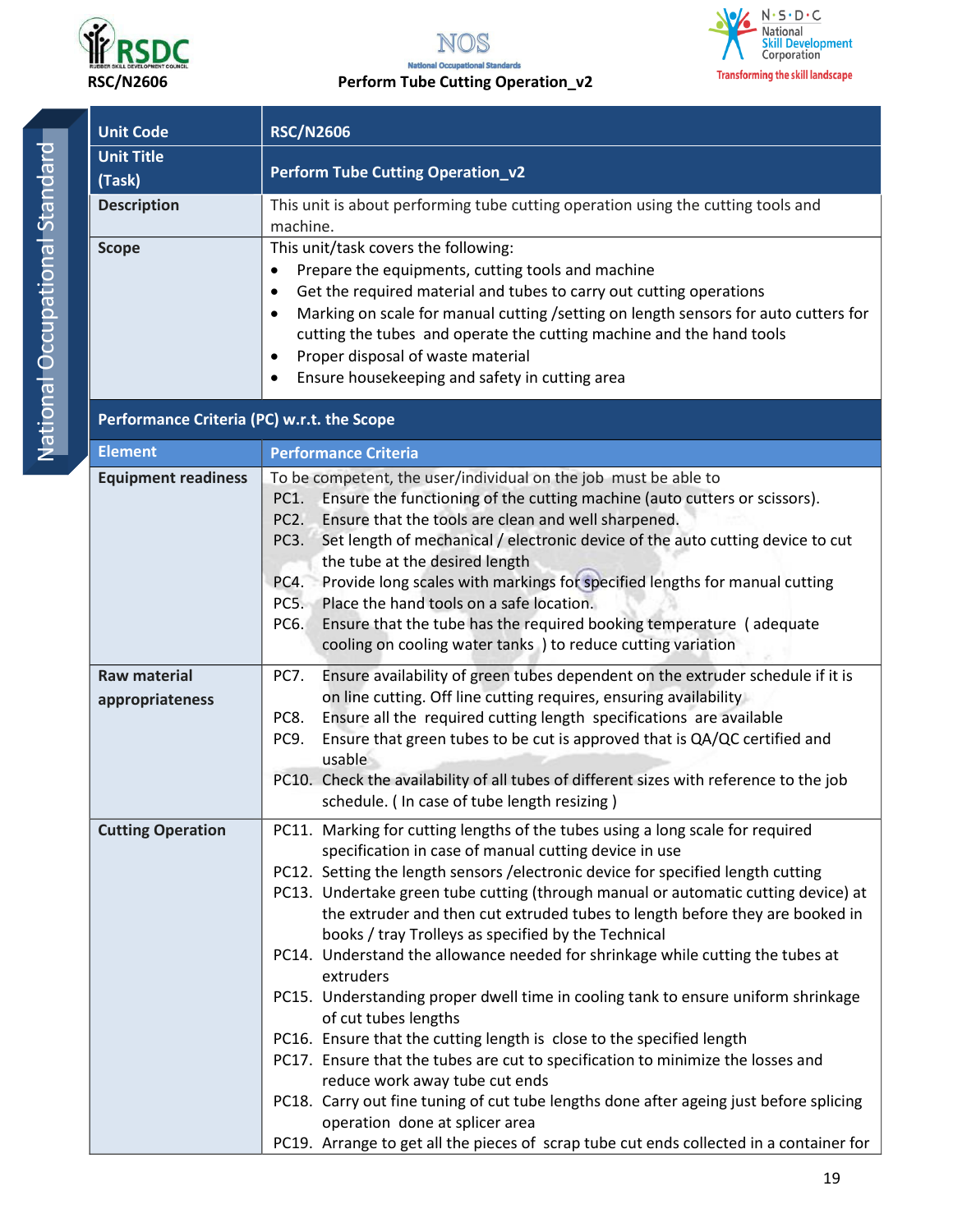





|                                        | rework/reuse at the extruders / mixers                                                 |
|----------------------------------------|----------------------------------------------------------------------------------------|
|                                        | PC20. Clean tools and keep the tools at designated place after the completion of       |
|                                        | cutting operation.                                                                     |
|                                        | PC21. Report any problem/repair and maintenance requirement for cutting device to      |
|                                        | the supervisor                                                                         |
|                                        |                                                                                        |
| <b>Material disposal</b>               | PC22. Dispose of waste material safely, as per organizational SOP.                     |
| <b>Housekeeping &amp;</b>              | PC23. Handle the tubes using hand gloves and other safety equipment.                   |
| <b>Safety</b>                          | PC24. Ensure the use of certified/tested cutting hand tools and machine and check      |
|                                        | their functioning.                                                                     |
|                                        | PC25. Adhere to all the safety norms (such as wearing protective gloves, masks and     |
|                                        | shoes).                                                                                |
|                                        | PC26. Comply with health, safety, environment guidelines and regulations in            |
|                                        | accordance with international/national standards or the organizational                 |
|                                        | standards.                                                                             |
| <b>Knowledge and Understanding (K)</b> |                                                                                        |
| A. Organizational                      | The user/individual on the job needs to know and understand:                           |
| <b>Context</b>                         | KA1. Cutting operation and its importance.                                             |
|                                        | Implications of poorly prepared tools and machine.<br>KA2.                             |
| (Knowledge of                          | The material disposal procedure, importance of appropriate disposal of<br>KA3.         |
| the company/                           | material and implications of not following the material disposal procedure.            |
| organization and                       | How to conduct quality and damage checks and their importance.<br>KA4.                 |
| its processes)                         | Implication of improper cooling on cut length variation<br>KA5.                        |
|                                        | Importance of identifying non-conforming products and their storage.<br>KA6.           |
|                                        | Risk and impact of not following defined procedures/work instructions.<br>KA7.         |
|                                        | The escalation matrix for reporting identified issues.<br>KA8.                         |
|                                        | Types of documentation in the organization and their importance.<br>KA9.               |
|                                        | KA10. Records to be maintained and the implications of their non-maintenance.          |
|                                        | KA11. Importance of housekeeping & good shopfloor practices                            |
|                                        | KA12. Health, safety and environment guidelines, legislations and regulations, as      |
|                                        | applicable.                                                                            |
|                                        | KA13. Personal protection (which protective equipment to be used and how).             |
|                                        | KA14. Impact of poor practices on health, safety and environment.                      |
|                                        | KA15. Potential hazards and actions to minimize them.                                  |
|                                        | KA16. The escalation matrix and procedures for reporting hazards.                      |
|                                        | KA17. Importance of FIFO                                                               |
|                                        | KA18. Impact of various practices on cost, quality, productivity, delivery and safety. |
|                                        | KA19. Handover/Takeover of the equipment/work area as per organizational SOP.          |
|                                        |                                                                                        |
| <b>B. Technical</b>                    | The user/individual on the job needs to know and understand:                           |
| Knowledge                              | Knowledge of length measurements and use of measuring tape<br>KB1.                     |
|                                        | Knowledge of handling auto tube length cutters at extruders<br>KB2.                    |
|                                        | Knowledge of setting the electronic or mechanical sensors for auto tube length<br>KB3. |
|                                        | cutters                                                                                |
|                                        | Impact of wrong length and its implication on shaping and tube dimensions<br>KB4.      |
|                                        | KB5.<br>Importance of allowing for shrinkage                                           |
|                                        | Fine tuning of tubes just before splicing<br>KB6.                                      |
|                                        | Implications of delays in the cutting process.<br>KB7.                                 |
|                                        | KB8.<br>Response to injuries while handling cutting tools                              |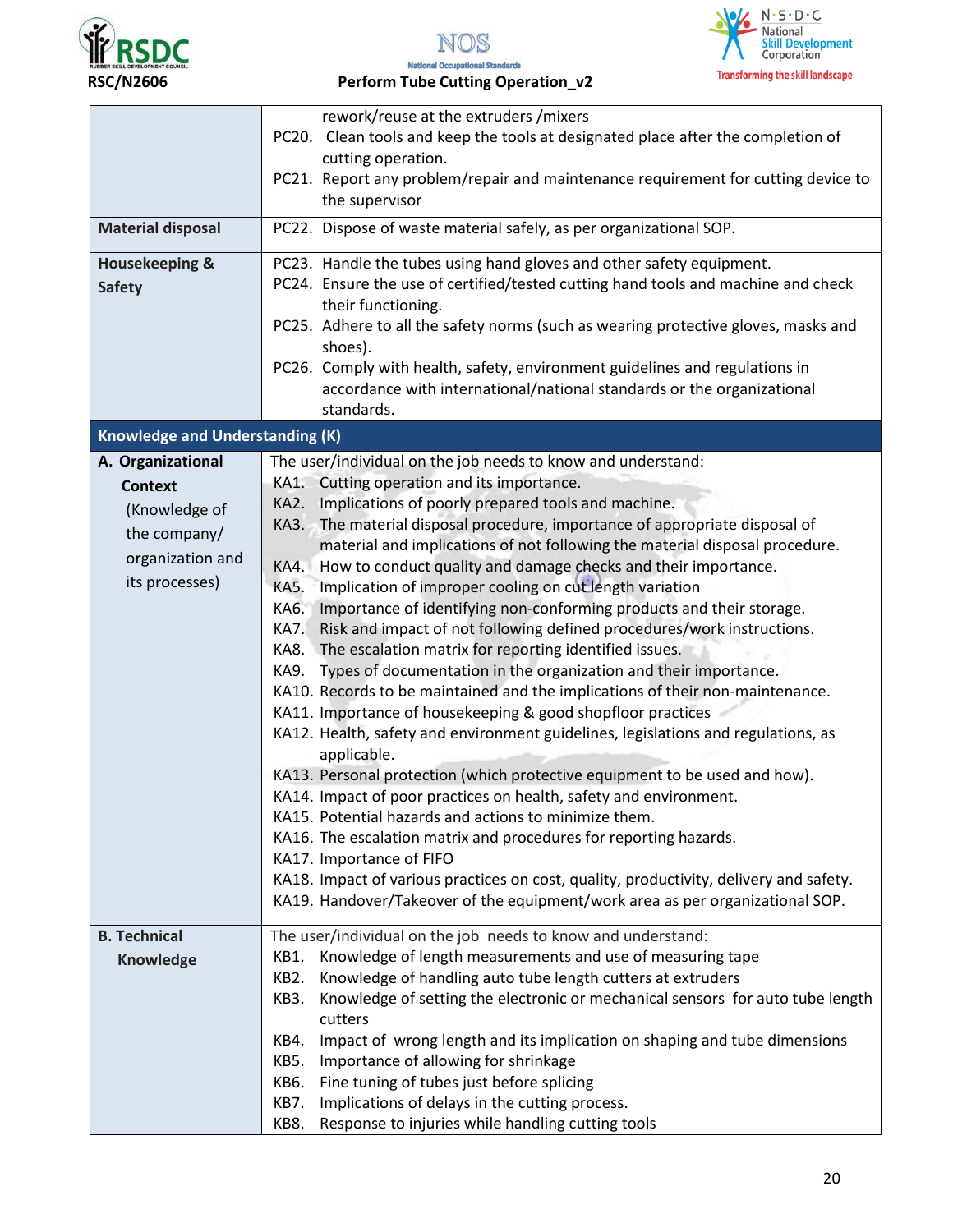





|                       | KB9. Cleanliness and safety requirements for commencing cutting operation.                    |  |  |
|-----------------------|-----------------------------------------------------------------------------------------------|--|--|
|                       | KB10. Effects of improper size cutting on the dimensions of final product and its             |  |  |
|                       | performance during service                                                                    |  |  |
|                       | KB11. Implications of cutting the defective green tube                                        |  |  |
|                       | KB12. Implication of variable lengths of cut tubes                                            |  |  |
|                       | KB13. The process and importance of quality checks.                                           |  |  |
|                       | KB14. Types of defects leading to rejections and their indicators, reasons and possible       |  |  |
|                       | solutions.                                                                                    |  |  |
|                       | KB15. Potential problems in the cutting operation.                                            |  |  |
|                       | KB16. Units of measurement.                                                                   |  |  |
|                       | KB17. Knowledge of repeatability and reproducibility of cut lengths                           |  |  |
|                       | KB18. Knowledge of first aid treatment to respond to injuries.                                |  |  |
|                       | KB19. Appropriate method for keeping the cut tubes.                                           |  |  |
|                       | KB20. Stacking tubes as instructions / SOP and its implication on tube gauges                 |  |  |
|                       | KB21. Knowledge of handling green tube scrap                                                  |  |  |
|                       | KB22. Methods for removing remaining portions from the cutting area.                          |  |  |
|                       | KB23. Implications of inappropriate waste disposal.                                           |  |  |
|                       | KB24. The usage of placing different types of identification tags                             |  |  |
| Skills (S)            |                                                                                               |  |  |
|                       |                                                                                               |  |  |
|                       | <b>Writing Skills</b><br>The user/ individual on the job needs to know and understand how to: |  |  |
|                       |                                                                                               |  |  |
|                       | Construct simple sentences and express ideas clearly through written<br>SA1.<br>communication |  |  |
|                       |                                                                                               |  |  |
|                       | Write simple letters, email etc<br>S A2.                                                      |  |  |
|                       | Fill up appropriate forms and activity logs in required format of the company<br>$SA3$ .      |  |  |
|                       | Perform functional mathematical operations, including apply basic<br>SA4.                     |  |  |
|                       | mathematical principles, such as numbers and space, and techniques such as                    |  |  |
|                       | estimation and approximation, for practical purposes<br><b>Reading Skills</b>                 |  |  |
|                       |                                                                                               |  |  |
|                       | Read and understand manuals, health and safety instructions, memos, reports,<br>SA5.          |  |  |
|                       | job cards etc                                                                                 |  |  |
|                       | SA6.<br>Read images, graphs, diagrams                                                         |  |  |
| A. Core Skills/       | Understand the various coding systems as per company norms<br><b>SA7.</b>                     |  |  |
| <b>Generic Skills</b> | <b>Oral Communication</b>                                                                     |  |  |
|                       | Express statements, opinions or information clearly so that others can hear<br>SA8.           |  |  |
|                       | and understand                                                                                |  |  |
|                       | Respond appropriately to any queries<br>SA9.                                                  |  |  |
|                       | SA10. Communicate with supervisor                                                             |  |  |
|                       | SA11. Communicate with upstream and downstream teams                                          |  |  |
|                       | Integrity                                                                                     |  |  |
|                       | SA12. Practice honesty with respect to company property and time                              |  |  |
|                       | SA13. Communicate with people in a form and manner and using language that is                 |  |  |
|                       | open and respectful                                                                           |  |  |
|                       | SA14. Resolve any difficulties in relationships with colleagues, or get help from an          |  |  |
|                       | appropriate person, in a way that preserves goodwill and trust                                |  |  |
|                       | <b>Motivation</b>                                                                             |  |  |
|                       | SA15. Take responsibility for completing one's own work assignment                            |  |  |
|                       | SA16. Take initiative to enhance/learn skills in ones's area of work                          |  |  |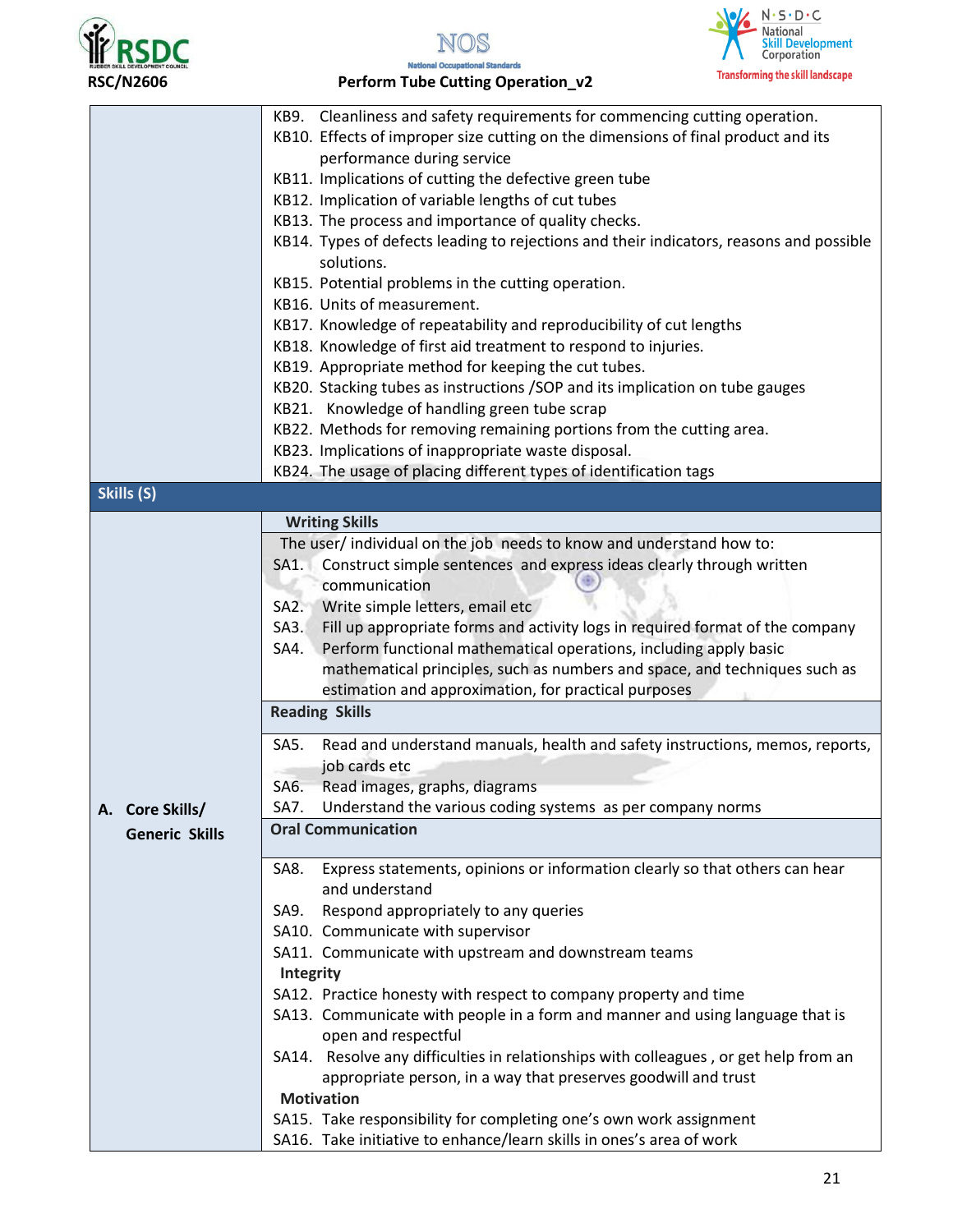





**National Occupational Standards** RSC/N2606 **Perform Tube Cutting Operation\_v2** 

|                               | SA17. The capacity to learn from experience in a range of settings and scenarios and           |
|-------------------------------|------------------------------------------------------------------------------------------------|
|                               | the capacity to reflect on and analyse one's learning.                                         |
|                               | SA18. Is open to new ways of doing things                                                      |
|                               | SA19. The capacity to envisage and articulate personal goals; to develop strategies            |
|                               | and take action to achieve them.                                                               |
|                               | <b>Reliability</b>                                                                             |
|                               | SA20. Avoid absenteeism                                                                        |
|                               | SA21. Act objectively, rather than impulsively or emotionally when faced with                  |
|                               | difficult/stressful or emotional situations                                                    |
|                               | SA22. Work in disciplined factory environment                                                  |
|                               | SA23. Be punctual                                                                              |
| <b>B. Professional Skills</b> | <b>Decision Making</b>                                                                         |
|                               |                                                                                                |
|                               | The individual needs to know and understand how to:                                            |
|                               | Take a decision for any change/issue based on earlier successes(documented<br>SB1.             |
|                               | previous history) on similar issues                                                            |
|                               | Work out changes in case a new improved machine/equipment is added in the<br>SB <sub>2</sub> . |
|                               | process or any new material/chemical is developed replacing existing one.                      |
|                               | SB3.<br>Make changes in cycle time due to improved process.                                    |
|                               | Use the standard operating procedure or trouble shooting manuals for trouble<br>SB4.           |
|                               | shooting and other reference documents approved by plant management                            |
|                               | Consult the peer group and superiors to arrive at a favourable decision.<br>SB5.               |
|                               | Use of standard available problem solving techniques for decision making<br>SB6.               |
|                               | Review and analyze the process steps to check on system non adherence and<br>SB7.              |
|                               | non conformity                                                                                 |
|                               | Review the current SOP and other standards for continuous improvement to<br>SB8.               |
|                               | facilitate decision making                                                                     |
|                               | Take a calculated risk with minimum losses<br>SB9.                                             |
|                               | <b>Plan and Organize</b>                                                                       |
|                               | SB10. Plan and organize the factors of production to execute the business plan                 |
|                               | SB11. Fix up tasks and allotment of the same                                                   |
|                               | SB12. Assign tasks to suitable persons                                                         |
|                               | SB13. Motivate them for better output and time bound completion of tasks                       |
|                               | <b>Customer Centricity</b>                                                                     |
|                               |                                                                                                |
|                               | SB14. Match customer needs/specification by adjusting the processing conditions                |
|                               | (interact with customer in case any clarification required)                                    |
|                               | SB15. Ensure that performance of his action/operation/activity does not lead to any            |
|                               | divergence from the specified quality of the final product as required by the                  |
|                               | customer.                                                                                      |
|                               | Complete the assigned task in timely manner so that the final product is<br>SB16.              |
|                               | delivered in the timeline given by the customer.                                               |
|                               | SB17. Communicate effectively to the superior/customer for any delay in supplies to            |
|                               | the clients.                                                                                   |
|                               |                                                                                                |
|                               | SB18. Work towards fulfilling the customers requirement as per their demand.                   |
|                               | SB19. In case of any complaint, ensure its timely resolution if the problem is                 |
|                               | emanating at his level                                                                         |
|                               | SB20. Communicate effectively to the superior/customer for any delay in resolving              |
|                               | the problem faced by the customer.                                                             |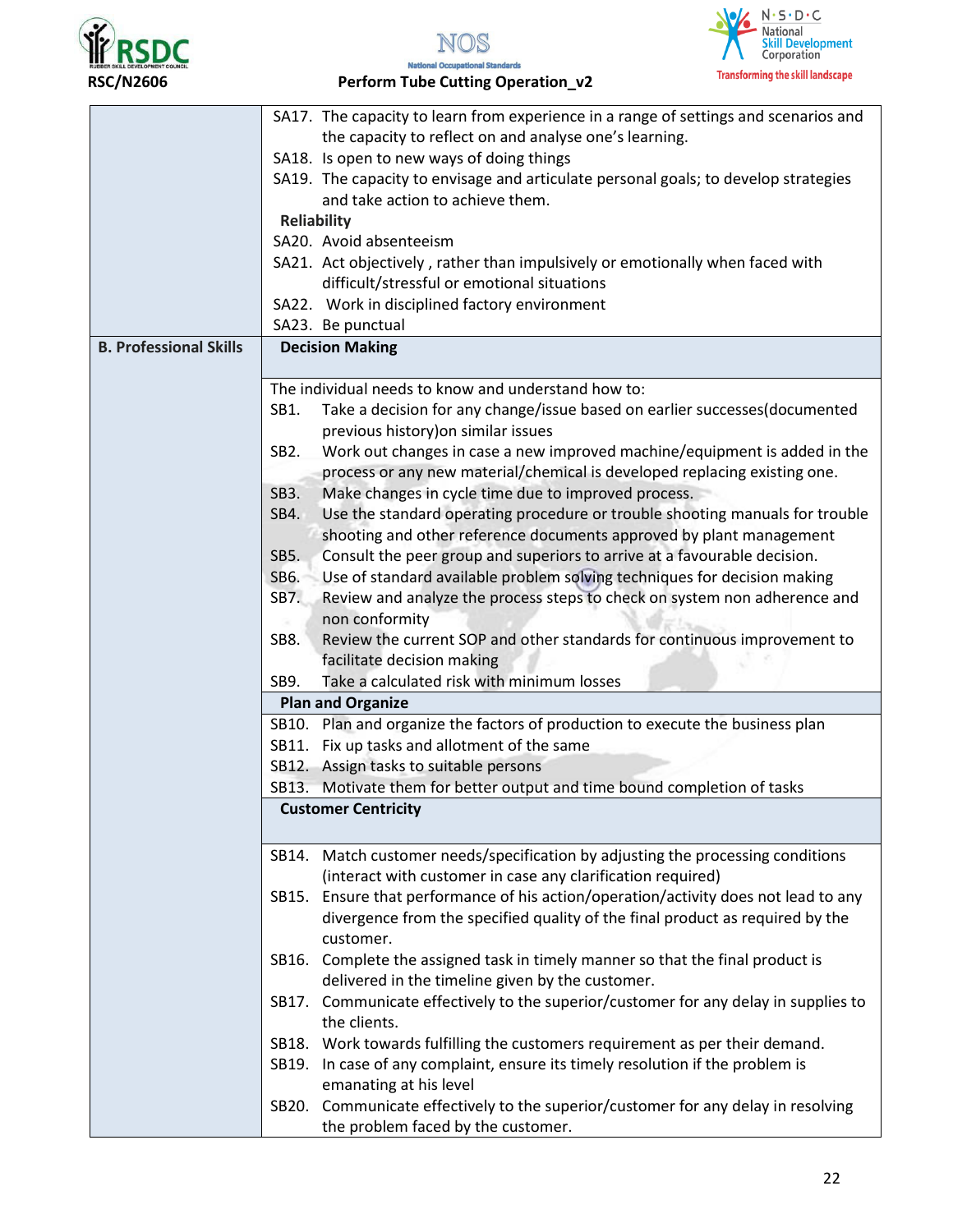





|                          | SB21. Maintain good/cordial relation with customers.                             |  |
|--------------------------|----------------------------------------------------------------------------------|--|
|                          | SB22. Work on the feedback received from customer regarding the product.         |  |
| <b>Problem Solving</b>   |                                                                                  |  |
|                          | SB23. Interpret quality for sheet                                                |  |
|                          | SB24. Suggest improvements(if any) in process/product/materials based on results |  |
|                          | and experience                                                                   |  |
|                          |                                                                                  |  |
|                          | <b>Analytical Thinking</b>                                                       |  |
|                          |                                                                                  |  |
| SB25.                    | Identify the problems pertaining to the sharpening of tools based on visual      |  |
|                          | inspection and work efficiency                                                   |  |
| SB26.                    | Diagnose common problems in the machine based on visual inspection, sound,       |  |
|                          | etc                                                                              |  |
|                          | SB27. Suggest improvements (if any) in process based on experience               |  |
| <b>Critical Thinking</b> |                                                                                  |  |
|                          | SB28. Seek clarification on problems from others                                 |  |
|                          | SB29. Apply problem-solving approaches in different situations                   |  |
|                          | SB30. Refer anomalies to the line manager                                        |  |
|                          |                                                                                  |  |

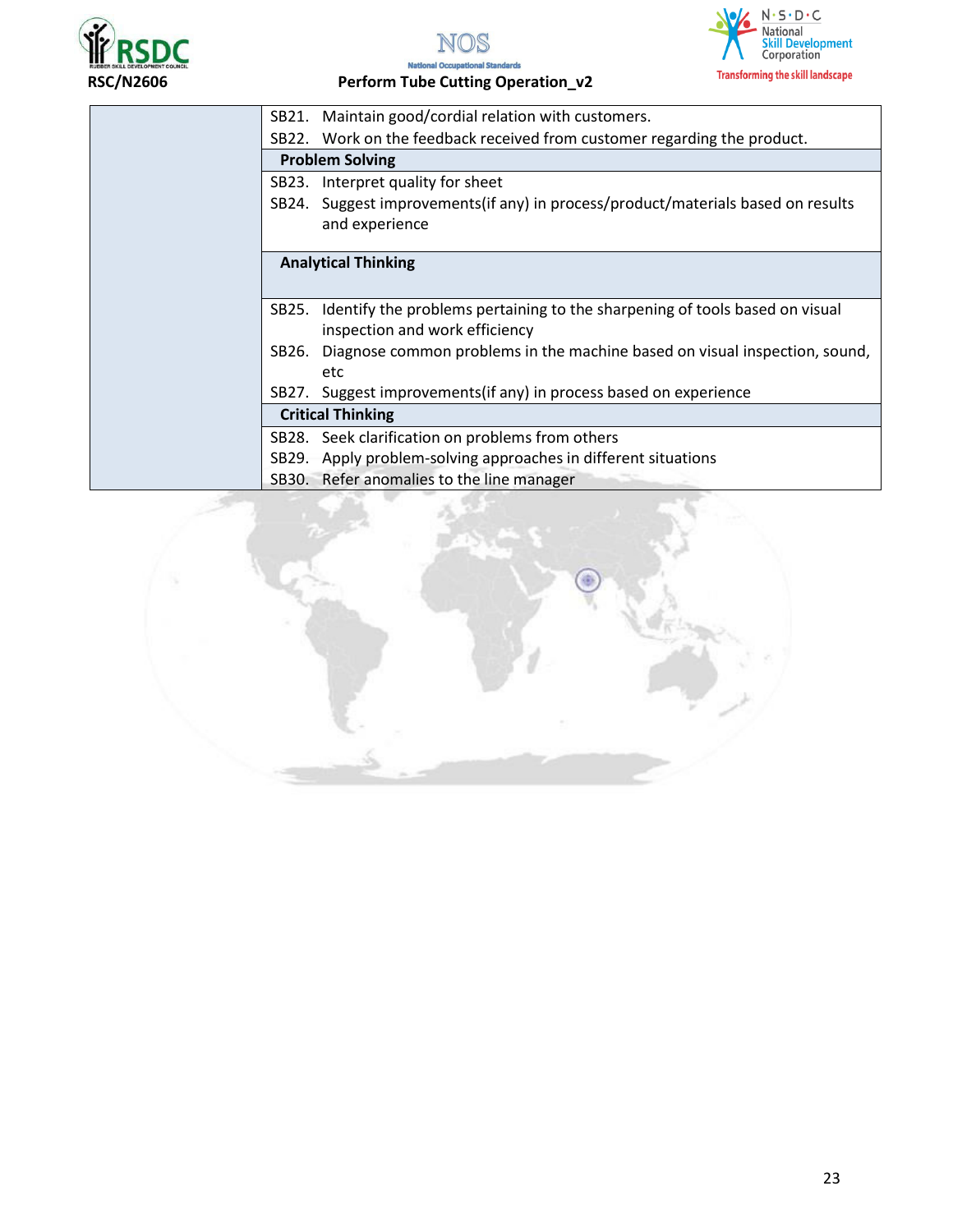



# **NOS Version Control**

| NOS Code                   | <b>RSC/N2606</b>            |                         |            |
|----------------------------|-----------------------------|-------------------------|------------|
| <b>Credits(NSQF)</b>       | <b>TBD</b>                  | Version number          | 2.0        |
| <b>Industry</b>            | <b>Rubber Manufacturing</b> | <b>Drafted on</b>       | 04/06/2013 |
| <b>Industry Sub-sector</b> | <b>Tyre</b>                 | Last reviewed on        | 23/08/2017 |
| <b>Occupation</b>          | <b>Extrusion</b>            | <b>Next review date</b> | 23/08/2021 |

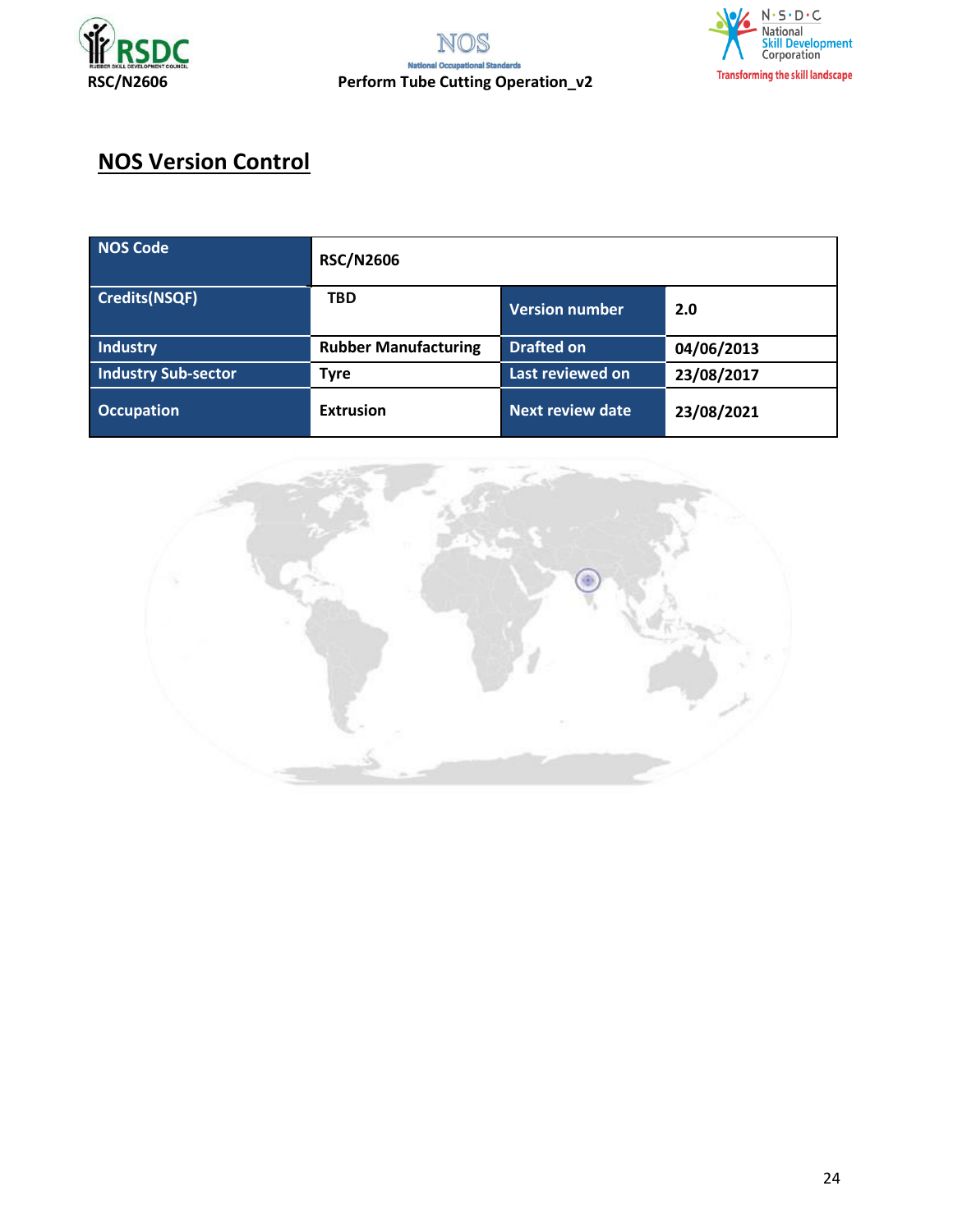

**Natio** ndards

----------------------------------------------------------------------------------------------------------------------------- ----------



# **National Occupational Standard**



<span id="page-24-0"></span>----------------------------------------------------------------------------------------------------------------------------- ----------

# **Overview**

**This unit is about performing tube mandrelling and demandrelling.**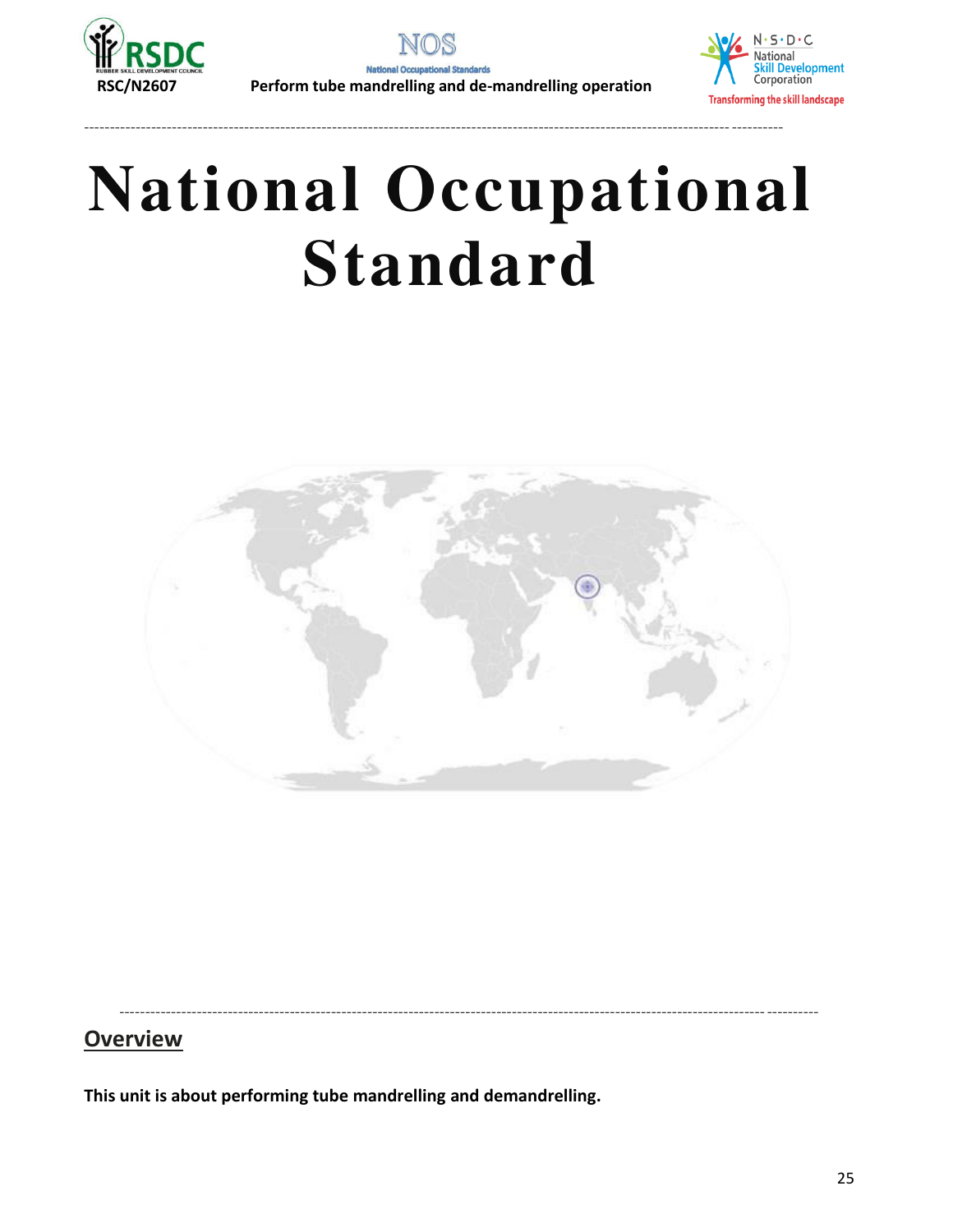

NOS **National Occupational Standards** 



### **RSC/N2607 Perform Tube Mandrelling and Demandrelling Operation**

| <b>Unit Code</b>                           | <b>RSC /N2607</b>                                                                                                                                        |  |  |
|--------------------------------------------|----------------------------------------------------------------------------------------------------------------------------------------------------------|--|--|
| <b>Unit Title</b>                          | Perform tube mandrelling and demandrelling operation                                                                                                     |  |  |
| (Task)                                     |                                                                                                                                                          |  |  |
| <b>Description</b><br><b>Scope</b>         | This unit is about performing tube mandrelling and demandrelling.<br>This unit/task covers the following:                                                |  |  |
|                                            | Prepare the tools and get the required Aluminum mandrels                                                                                                 |  |  |
|                                            | Get the required extruded tubes and patches as per the schedule<br>$\bullet$                                                                             |  |  |
|                                            | Perform Tube Mandrelling<br>$\bullet$                                                                                                                    |  |  |
|                                            | Undertake tube demandrelling<br>$\bullet$                                                                                                                |  |  |
|                                            | Ensure housekeeping and safety in work area.                                                                                                             |  |  |
| Performance Criteria (PC) w.r.t. the Scope |                                                                                                                                                          |  |  |
| <b>Element</b>                             | <b>Performance Criteria</b>                                                                                                                              |  |  |
| <b>Equipment readiness</b>                 | To be competent, the user/individual on the job must be able to                                                                                          |  |  |
|                                            | Arrange all the tools required for tube mandrelling and demandrelling<br><b>PC1.</b>                                                                     |  |  |
|                                            | Ensure the availability of Aluminum tubes<br>PC <sub>2</sub> .<br>Ensure the availability of pot heater with required services like steam at the<br>PC3. |  |  |
|                                            | required pressure, the automatic timers                                                                                                                  |  |  |
|                                            | Check the stands for holding the tubes and mandrel assembly suitably for pot<br>PC4.                                                                     |  |  |
|                                            | heater curing                                                                                                                                            |  |  |
| <b>Raw material</b>                        | Ensure the availability of tubes as per the schedule<br>PC5.                                                                                             |  |  |
| appropriateness                            | Ensure availability of valve patches<br>PC6.                                                                                                             |  |  |
|                                            | Ensure availability of specified lab released adhesive cement<br>PC7.                                                                                    |  |  |
|                                            | PC8.<br>Ensure availability of valves, cores and the tightening nuts for valve assembly                                                                  |  |  |
| <b>Mandrelling</b>                         | Clean the aluminum tube surface<br>PC9.<br>PC10. Insert the Aluminum tube on the extruded green tube, taking care of avoiding                            |  |  |
| <b>Operation</b>                           | damaging the tube                                                                                                                                        |  |  |
|                                            | PC11. Apply valve patch at 8 inches away from the open end                                                                                               |  |  |
|                                            | PC12. Arrange the green tubes with mandrels on the stand for curing in pot heater                                                                        |  |  |
|                                            | PC13. Place the stands with the green tubes and mandrels in the pot heater<br>PC14. Close the pot heater and switch on steam for curing                  |  |  |
|                                            | Stop curing after specified curing time (follow SOP)<br>PC15.                                                                                            |  |  |
|                                            | Remove the stand from pot heater after the specified time of curing<br>PC16.                                                                             |  |  |
|                                            | PC17. Send the wastage to the appropriate place for disposal                                                                                             |  |  |
|                                            | PC18. Report any problem related to tube and mandrel to the Supervisor                                                                                   |  |  |
| <b>Demandrelling</b>                       | PC19. Remove the Aluminum mandrels by rolling the rubber tubes once the Pot                                                                              |  |  |
| <b>Operation</b>                           | heater curing is over and the tubes are cold                                                                                                             |  |  |
|                                            | PC20. Ensure the rubber tube thus removed from the mandrel will be inside out and<br>the valve patch will be on the inner side                           |  |  |
|                                            | Make the valve punch hole on the cured tube where the valve patch was<br>PC21.                                                                           |  |  |
|                                            | applied                                                                                                                                                  |  |  |
|                                            | PC22. Ensure the punching is done only at the applied patch area and does not<br>damage other side of the tube                                           |  |  |
|                                            | Fix the brass valve with required rubber gum and tighten it with the nuts<br>PC23.<br>provided                                                           |  |  |
|                                            | PC24. Buff the 0.5 inch edges of the tube ends with the specified buffer                                                                                 |  |  |
|                                            | PC25. Apply cement and ensure the ends are joined (overlapped) and stitched                                                                              |  |  |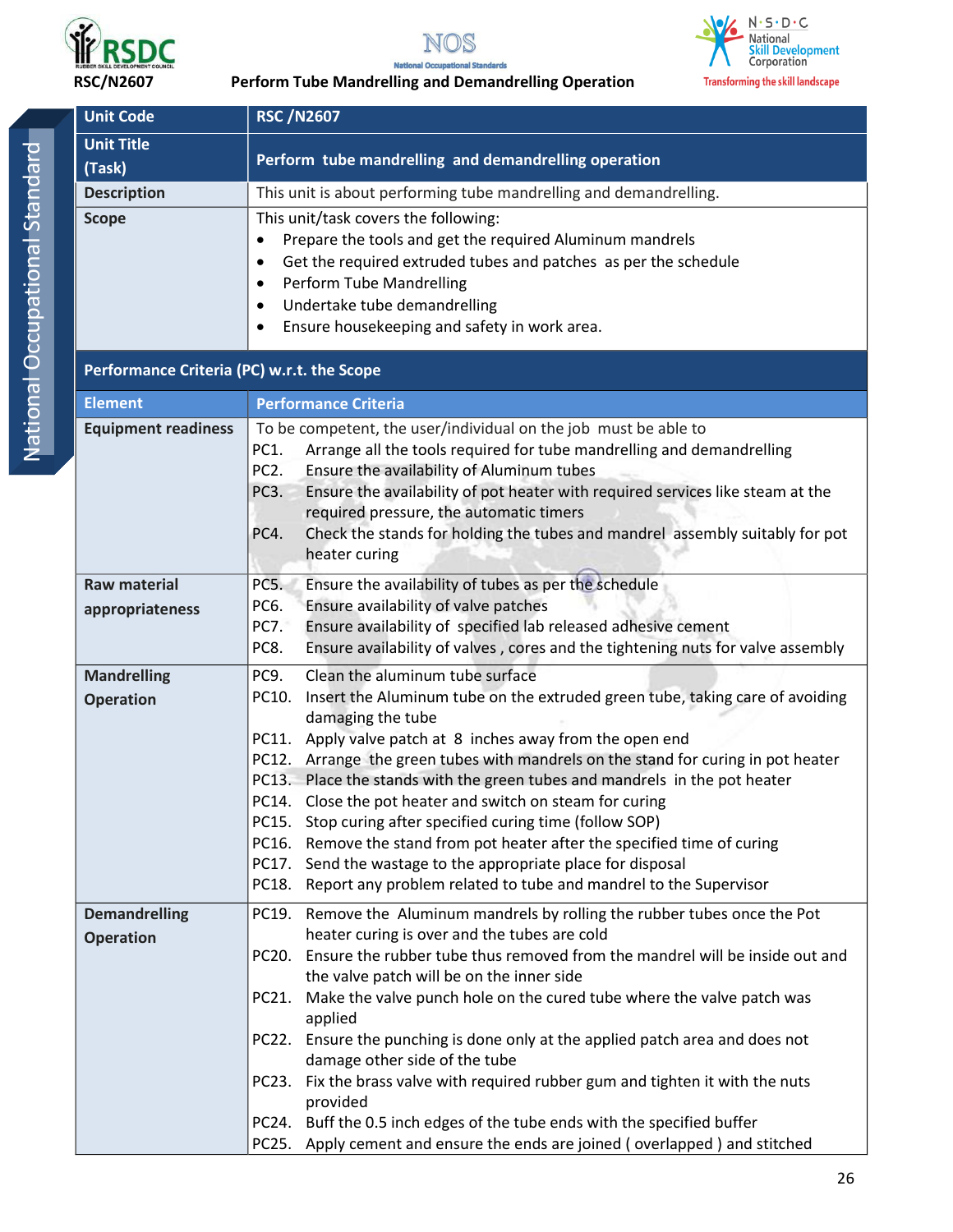

NOS **National Occupational Standards** 



 **RSC/N2607 Perform Tube Mandrelling and Demandrelling Operation** 

|                                        | PC26. Join the ends properly                                                                                                                     |
|----------------------------------------|--------------------------------------------------------------------------------------------------------------------------------------------------|
|                                        | PC27. Press it evenly to ensure that the joint is free of any air trap                                                                           |
|                                        | PC28. Send the wastage to the appropriate place for disposal                                                                                     |
| <b>Housekeeping &amp;</b>              | PC29. Adhere to all safety norms (such as wearing protective gloves and masks, etc)                                                              |
| <b>Safety</b>                          | Ensure the use of certified/tested tools and check their functioning.<br>PC30.                                                                   |
|                                        | Comply with health, safety, environment guidelines and regulations in<br>PC31.                                                                   |
|                                        | accordance with international/national standards or the organizational                                                                           |
|                                        | standards.                                                                                                                                       |
| <b>Knowledge and Understanding (K)</b> |                                                                                                                                                  |
| A. Organizational                      | The user/individual on the job needs to know and understand:                                                                                     |
| <b>Context</b>                         | Mandrelling and demandrelling operation and its importance.<br>KA1.                                                                              |
| (Knowledge of                          | KA2.<br>Implications of poorly prepared tools.                                                                                                   |
| the company/                           | The material disposal procedure, importance of appropriate disposal of<br>KA3.                                                                   |
| organization and                       | material and implications of not following the material disposal procedure.                                                                      |
| its processes)                         | KA4.<br>How to conduct quality and damage checks and their importance.                                                                           |
|                                        | Importance of identifying non-conforming products and their storage.<br><b>KA5.</b>                                                              |
|                                        | Risk and impact of not following defined procedures/work instructions.<br>KA6.<br>The escalation matrix for reporting identified issues.<br>KA7. |
|                                        | KA8.<br>Types of documentation in the organization and their importance.                                                                         |
|                                        | KA9.<br>Records to be maintained and the implications of their non-maintenance.                                                                  |
|                                        | Importance of housekeeping & good shopfloor practices<br>KA10.                                                                                   |
|                                        | KA11. Health, safety and environment guidelines, legislations and regulations, as                                                                |
|                                        | applicable.                                                                                                                                      |
|                                        | KA12. Personal protection (which protective equipment to be used and how).                                                                       |
|                                        | KA13. Impact of poor practices on health, safety and environment.                                                                                |
|                                        | KA14. Potential hazards and actions to minimize them.                                                                                            |
|                                        | KA15. The escalation matrix and procedures for reporting hazards.                                                                                |
|                                        | KA16. Importance of FIFO                                                                                                                         |
|                                        | KA17. Impact of various practices on cost, quality, productivity, delivery and safety.                                                           |
|                                        | KA18. Handover/Takeover of the equipment/work area as per organizational SOP.                                                                    |
| <b>B. Technical</b>                    | The user/individual on the job needs to know and understand:                                                                                     |
| <b>Knowledge</b>                       | KB1. Proper handling of tubes                                                                                                                    |
|                                        | KB2. Proper handling of cement adhesive                                                                                                          |
|                                        | KB3. The use of proper aluminum tubes                                                                                                            |
|                                        | KB4. The use of proper valve patches                                                                                                             |
|                                        | KB5. Various abnormalities and suitable response for abnormalities in equipment<br>performance.                                                  |
|                                        | KB6. Implications of delays in the tool preparation.                                                                                             |
|                                        | KB7. Basic arithmetic and geometry                                                                                                               |
|                                        | KB8. Response to injuries while handling mandrel                                                                                                 |
|                                        | KB9. Cleanliness and safety requirements for mandrelling and demandrelling                                                                       |
|                                        | operation.                                                                                                                                       |
|                                        | KB10. Working of pot heater                                                                                                                      |
|                                        | KB11. Effect of improper setting resulting in the loss of material and value loss                                                                |
|                                        | KB12. Maintenance of aluminum tube                                                                                                               |
|                                        | KB13. Importance correct location of application of valve patches                                                                                |
|                                        | KB14. Impact of contamination on surface of the tube                                                                                             |
|                                        | KB15. Proper identification                                                                                                                      |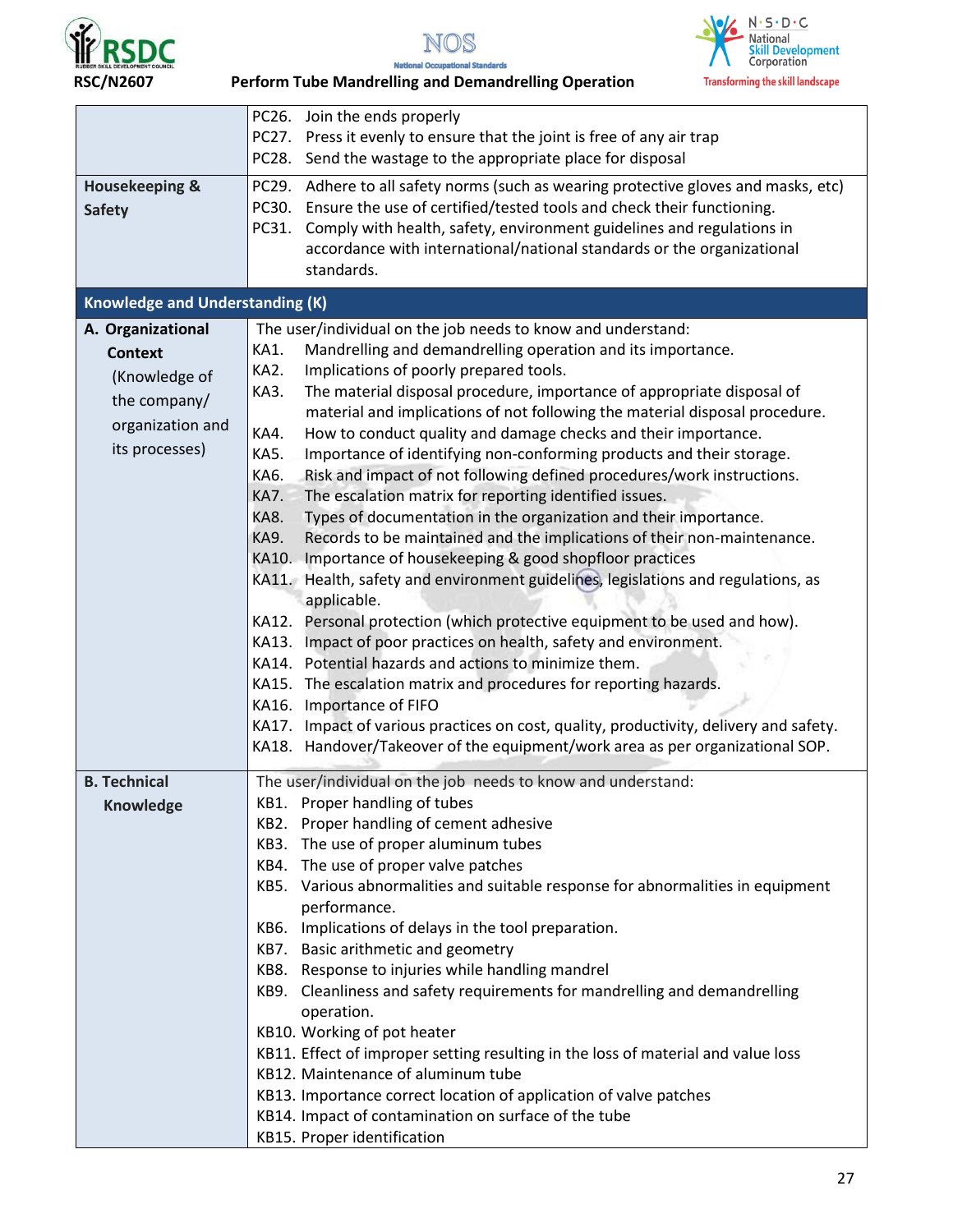

NOS

onal Standards

**National Occu** 



|                        | KB16. Potential problems in the mandrelling operation.                                                                  |
|------------------------|-------------------------------------------------------------------------------------------------------------------------|
|                        | KB17. Proper handling of splicing operation and spot presses                                                            |
|                        | KB18. Proper punching of valve holes                                                                                    |
|                        | KB19. Proper handling and fixing of valves in the valve patch area                                                      |
|                        | KB20. De-mandreling operation and how to achieve desired evenly overlapped splice                                       |
|                        | KB21. Effect of improper handling while taking out the tubes                                                            |
|                        | KB22. Process of splicing and over splicing                                                                             |
|                        | KB23. Maintenance of aluminum tube                                                                                      |
|                        | KB24. Proper cleaning of tubes.                                                                                         |
|                        | KB25. Proper handling of the joint area of the tube                                                                     |
|                        | KB26. Importance of protecting the surface area from dust and talc                                                      |
|                        | KB27. Use of hand stitcher                                                                                              |
|                        |                                                                                                                         |
|                        | KB28. Types of defects leading to rejections and their reasons and possible solutions.                                  |
|                        | KB29. Knowledge of first aid treatment to address any cut/injury                                                        |
| Skills (S)             |                                                                                                                         |
|                        | <b>Writing Skills</b>                                                                                                   |
|                        | The user/ individual on the job needs to know and understand how to:                                                    |
|                        | Construct simple sentences and express ideas clearly through written<br>SA1.                                            |
|                        | communication                                                                                                           |
|                        | Write simple letters, email etc<br>SA <sub>2</sub> .                                                                    |
|                        | Fill up appropriate forms and activity logs in required format of the company<br>$SA3$ .                                |
|                        | Perform basic mathematical operations<br>SA4.                                                                           |
|                        | <b>Reading Skills</b>                                                                                                   |
|                        |                                                                                                                         |
|                        |                                                                                                                         |
|                        | Read and understand manuals, health and safety instructions, memos, reports,<br>SA5.                                    |
|                        | job cards etc                                                                                                           |
|                        | Read images, graphs, diagrams<br>SA6.                                                                                   |
|                        | Understand the various coding systems as per company norms<br>SA7.                                                      |
|                        | <b>Oral Communication</b>                                                                                               |
|                        | Express statements, opinions or information clearly so that others can hear<br>SA8.                                     |
| <b>B.</b> Core Skills/ | and understand                                                                                                          |
| Generic Skills         |                                                                                                                         |
|                        | SA9. Respond appropriately to any queries                                                                               |
|                        | SA10. Communicate with supervisor                                                                                       |
|                        | SA11. Communicate with upstream and downstream teams                                                                    |
|                        | Integrity                                                                                                               |
|                        | SA12. Practice honesty with respect to company property and time                                                        |
|                        | SA13. Communicate with people in a form and manner and using language that is                                           |
|                        | open and respectful                                                                                                     |
|                        | Resolve any difficulties in relationships with colleagues, or get help from an<br>SA14.                                 |
|                        | appropriate person, in a way that preserves goodwill and trust                                                          |
|                        | <b>Motivation</b>                                                                                                       |
|                        | SA15. Take responsibility for completing one's own work assignment                                                      |
|                        | SA16. Take initiative to enhance/learn skills in ones's area of work                                                    |
|                        | SA17. The capacity to learn from experience in a range of settings and scenarios and                                    |
|                        | the capacity to reflect on and analyse one's learning.                                                                  |
|                        | SA18. Is open to new ways of doing things                                                                               |
|                        | SA19. The capacity to envisage and articulate personal goals; to develop strategies<br>and take action to achieve them. |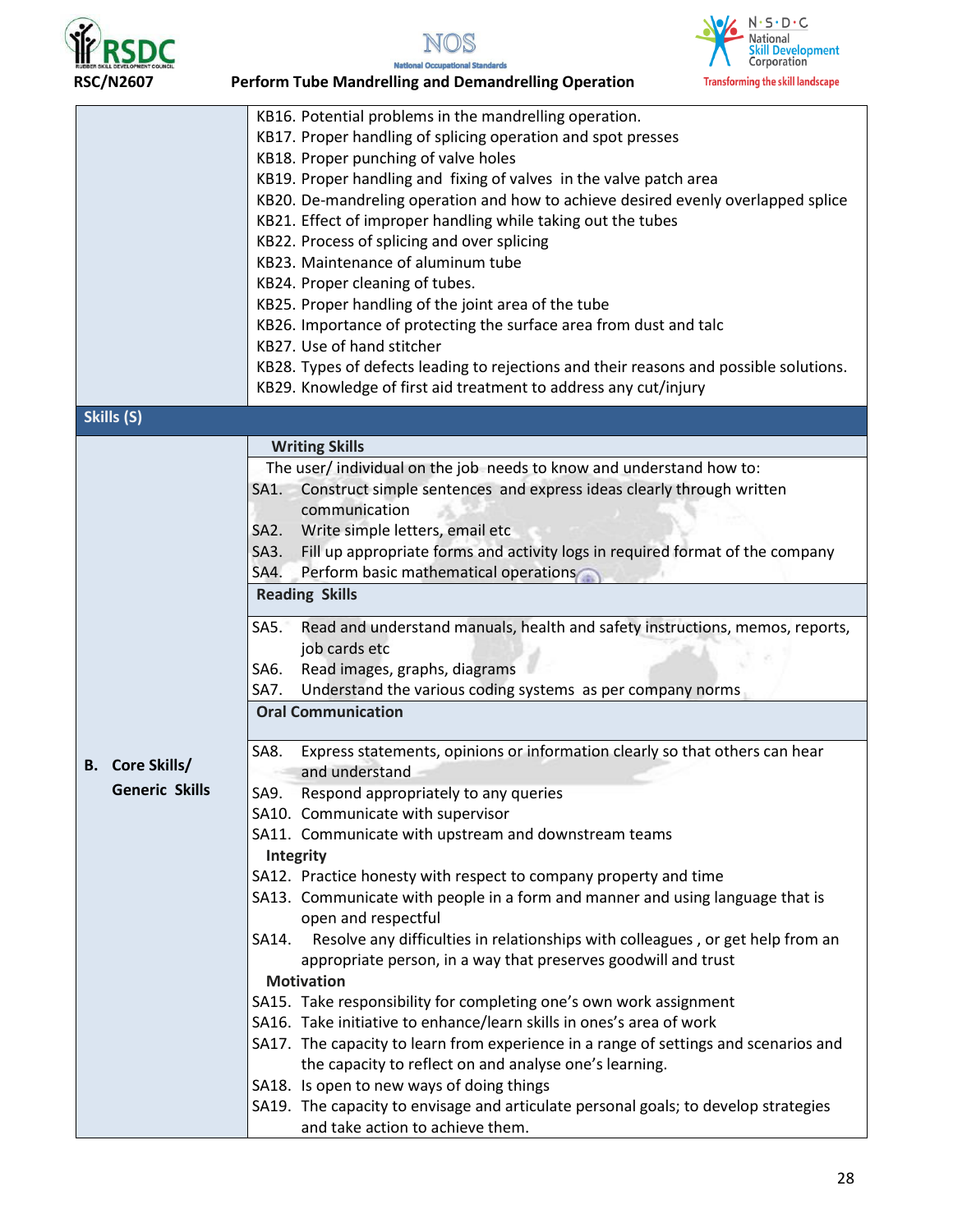





 **RSC/N2607 Perform Tube Mandrelling and Demandrelling Operation** 

|                               | <b>Reliability</b>                                                                             |  |  |
|-------------------------------|------------------------------------------------------------------------------------------------|--|--|
|                               | SA20. Avoid absenteeism                                                                        |  |  |
|                               | SA21. Act objectively, rather than impulsively or emotionally when faced with                  |  |  |
|                               | difficult/stressful or emotional situations                                                    |  |  |
|                               | SA22. Work in disciplined factory environment                                                  |  |  |
|                               | SA23. Be punctual                                                                              |  |  |
| <b>B. Professional Skills</b> | <b>Decision Making</b>                                                                         |  |  |
|                               |                                                                                                |  |  |
|                               | The individual needs to know and understand how to:                                            |  |  |
|                               | Take a decision for any change/issue based on earlier successes(documented<br>SB1.             |  |  |
|                               | previous history) on similar issues                                                            |  |  |
|                               |                                                                                                |  |  |
|                               | Work out changes in case a new improved machine/equipment is added in the<br>SB <sub>2</sub> . |  |  |
|                               | process or any new material/chemical is developed replacing existing one.                      |  |  |
|                               | Make changes in cycle time due to improved process.<br>SB <sub>3</sub> .                       |  |  |
|                               | Use the standard operating procedure or trouble shooting manuals for trouble<br>SB4.           |  |  |
|                               | shooting and other reference documents approved by plant management                            |  |  |
|                               | SB5.<br>Consult the peer group and superiors to arrive at a favourable decision.               |  |  |
|                               | Use of standard available problem solving techniques for decision making<br>SB6.               |  |  |
|                               | Review and analyze the process steps to check on system non adherence and<br><b>SB7.</b>       |  |  |
|                               | non conformity                                                                                 |  |  |
|                               | Review the current SOP and other standards for continuous improvement to<br><b>SB8.</b>        |  |  |
|                               | facilitate decision making                                                                     |  |  |
|                               |                                                                                                |  |  |
|                               | Take a calculated risk with minimum losses<br>SB9.                                             |  |  |
|                               | <b>Plan and Organize</b>                                                                       |  |  |
|                               | SB10. Plan and organize the factors of production to execute the business plan                 |  |  |
|                               | SB11. Fix up tasks and allotment of the same                                                   |  |  |
|                               | SB12. Assign tasks to suitable persons                                                         |  |  |
|                               | SB13. Motivate them for better output and time bound completion of tasks                       |  |  |
|                               | <b>Customer Centricity</b>                                                                     |  |  |
|                               | SB14. Match customer needs/specification by adjusting the processing conditions                |  |  |
|                               |                                                                                                |  |  |
|                               | (interact with customer in case any clarification required)                                    |  |  |
|                               | Ensure that performance of his action/operation/activity does not lead to any<br>SB15.         |  |  |
|                               | divergence from the specified quality of the final product as required by the                  |  |  |
|                               | customer.                                                                                      |  |  |
|                               | Complete the assigned task in timely manner so that the final product is<br>SB16.              |  |  |
|                               | delivered in the timeline given by the customer.                                               |  |  |
|                               | SB17. Communicate effectively to the superior/customer for any delay in supplies to            |  |  |
|                               | the clients.                                                                                   |  |  |
|                               | SB18. Work towards fulfilling the customers requirement as per their demand.                   |  |  |
|                               | SB19. In case of any complaint, ensure its timely resolution if the problem is                 |  |  |
|                               | emanating at his level                                                                         |  |  |
|                               | SB20. Communicate effectively to the superior/customer for any delay in resolving              |  |  |
|                               | the problem faced by the customer.                                                             |  |  |
|                               | SB21. Maintain good/cordial relation with customers.                                           |  |  |
|                               |                                                                                                |  |  |
|                               | SB22. Work on the feedback received from customer regarding the product.                       |  |  |
|                               | <b>Problem Solving</b>                                                                         |  |  |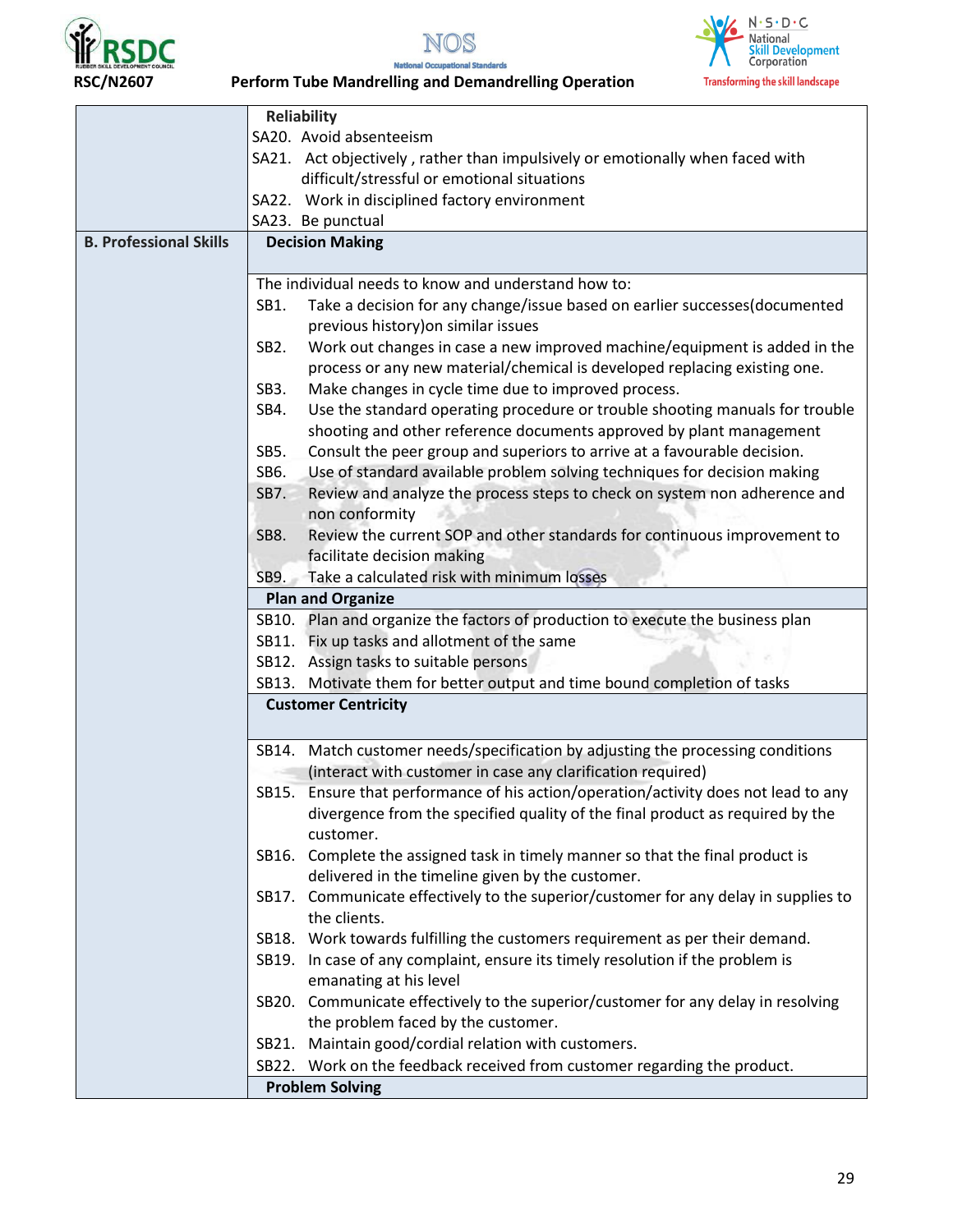





 **RSC/N2607 Perform Tube Mandrelling and Demandrelling Operation** 

| SB23.<br>SB24. | Interpret quality for sheet<br>Suggest improvements (if any) in process/product/materials based on results<br>and experience |
|----------------|------------------------------------------------------------------------------------------------------------------------------|
|                | <b>Analytical Thinking</b>                                                                                                   |
| SB25.          | Identify the problems pertaining to the sharpening of tools based on visual<br>inspection and work efficiency                |
| SB26.          | Diagnose common problems in the machine based on visual inspection, sound,<br>etc                                            |
| SB27.          | Suggest improvements (if any) in process based on experience                                                                 |
|                | <b>Critical Thinking</b>                                                                                                     |
|                | SB28. Seek clarification on problems from others                                                                             |
| SB29.          | Apply problem-solving approaches in different situations                                                                     |
|                | SB30. Refer anomalies to the line manager                                                                                    |

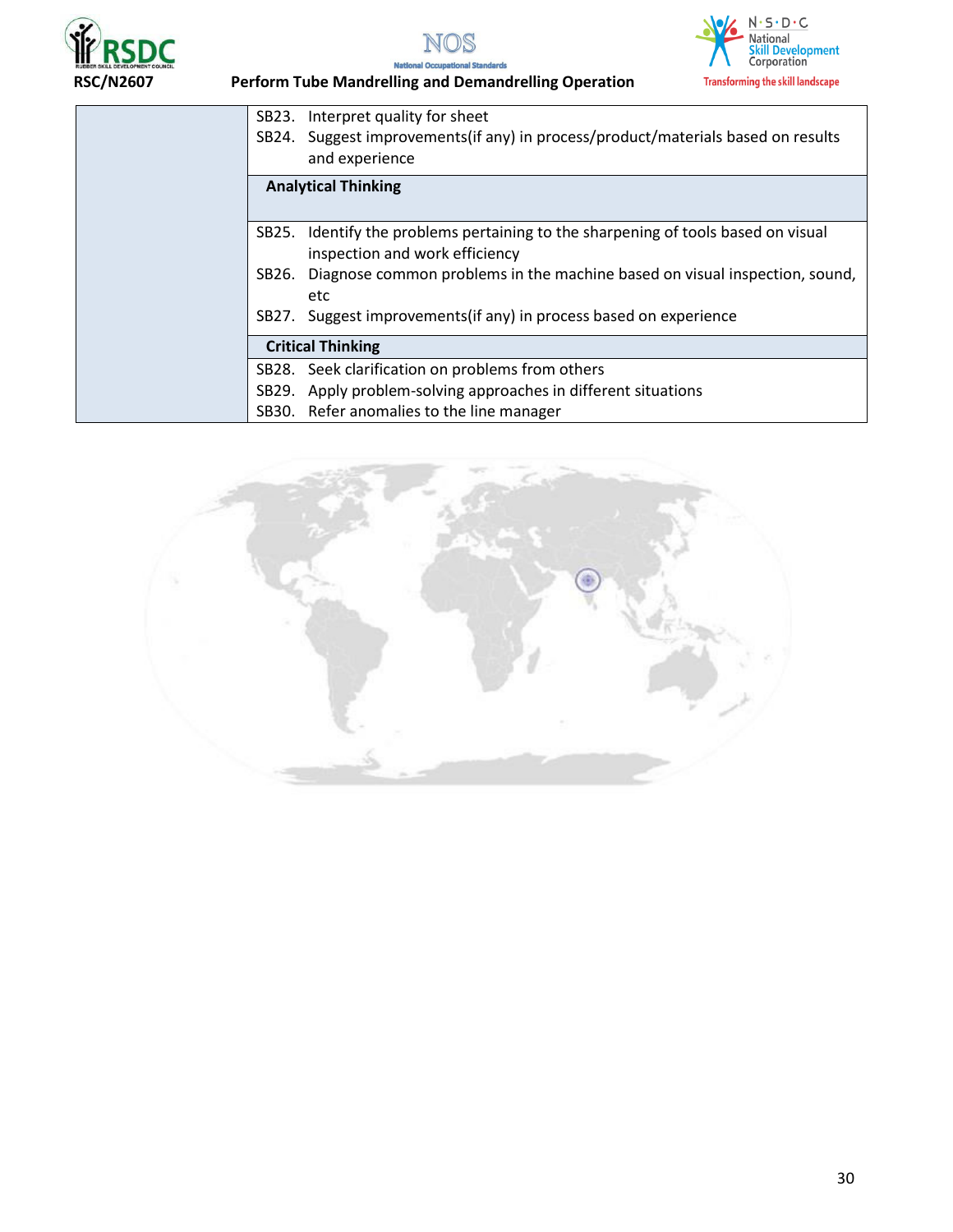



## **RSC/N2607 Perform Tube Mandrelling and Demandrelling Operation**

# **NOS Version Control**

| <b>NOS Code</b>            | <b>RSC/N2607</b>            |                       |            |
|----------------------------|-----------------------------|-----------------------|------------|
| <b>Credits(NSQF)</b>       | <b>TBD</b>                  | <b>Version number</b> | 2.0        |
| <b>Industry</b>            | <b>Rubber Manufacturing</b> | <b>Drafted on</b>     | 04/06/2013 |
| <b>Industry Sub-sector</b> | <b>Tyre</b>                 | Last reviewed on      | 23/08/2017 |
| <b>Occupation</b>          | <b>Extrusion</b>            | Next review date      | 23/08/2021 |

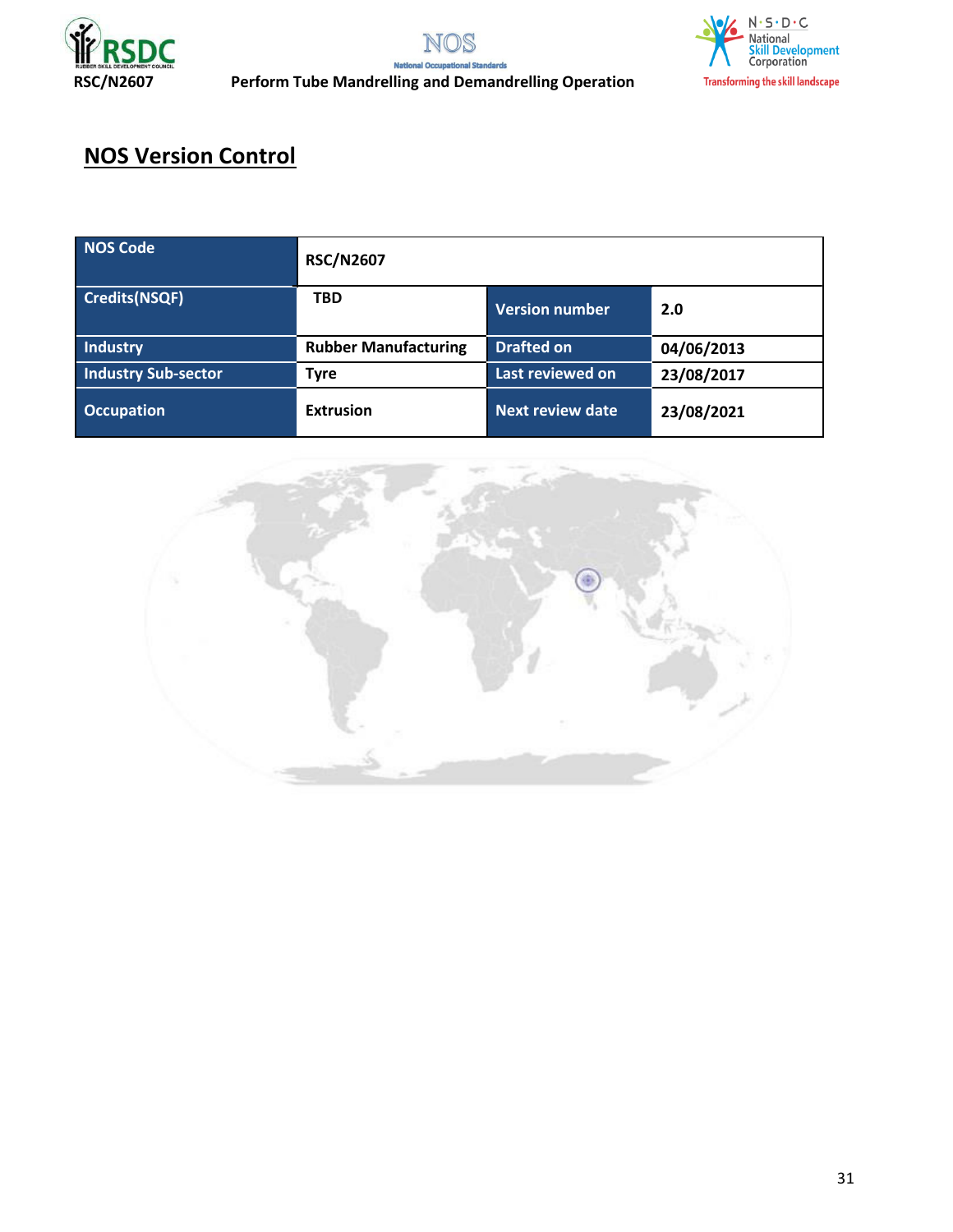

**National Occ nal Standards RSC/N2608 Undertake Valve Application** 

----------------------------------------------------------------------------------------------------------------------------- ----------



# **National Occupational Standard**



<span id="page-31-0"></span>----------------------------------------------------------------------------------------------------------------------------- ----------

## **Overview**

**This unit is about applying valves to the green tubes using appropriate tools and equipments.**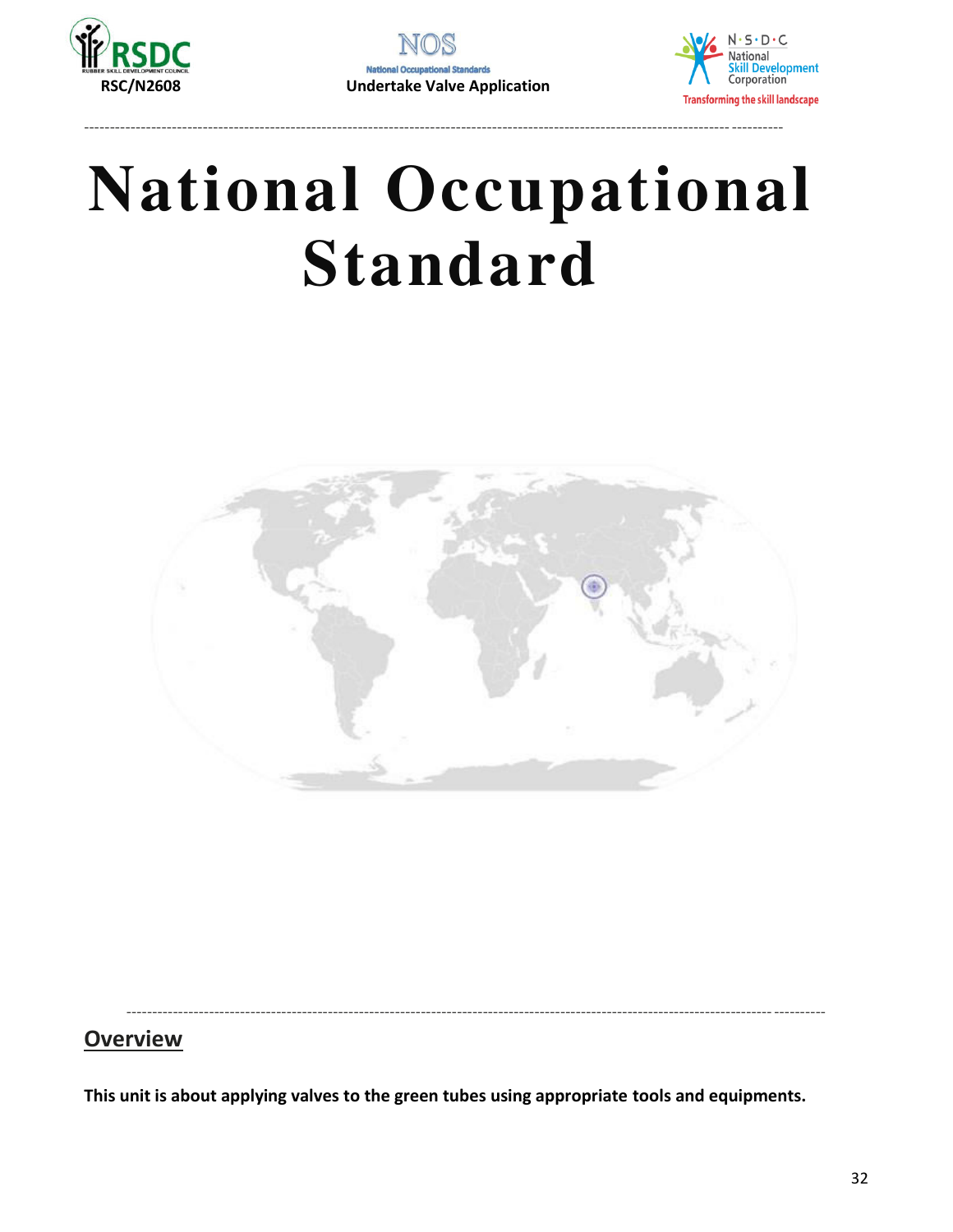

NOS **National Occupational Standards** 



| <b>Unit Code</b>           | <b>RSC/N2608</b>                                                                                                                                                |  |  |
|----------------------------|-----------------------------------------------------------------------------------------------------------------------------------------------------------------|--|--|
| <b>Unit Title</b>          | <b>Perform tube valve Application</b>                                                                                                                           |  |  |
| (Task)                     |                                                                                                                                                                 |  |  |
| <b>Description</b>         | This unit is about applying valves to the green tubes using appropriate tools and                                                                               |  |  |
|                            | equipments.                                                                                                                                                     |  |  |
| <b>Scope</b>               | This unit/task covers the following:                                                                                                                            |  |  |
|                            | Prepare the tools and equipments<br>$\bullet$                                                                                                                   |  |  |
|                            | Arrange raw material for the tubes on which the rubberized valves have to be<br>applied, the required specified rubberized valves as per the size of tubes and  |  |  |
|                            | valve cement adhesive to carry out valve application                                                                                                            |  |  |
|                            | Operate and apply cement application on valves and operate on the tools and<br>$\bullet$                                                                        |  |  |
|                            | equipments to apply valve on green tubes.                                                                                                                       |  |  |
|                            | Health and safety<br>$\bullet$                                                                                                                                  |  |  |
|                            | Performance Criteria (PC) w.r.t. the Scope                                                                                                                      |  |  |
| <b>Element</b>             | <b>Performance Criteria</b>                                                                                                                                     |  |  |
|                            | To be competent, the user/individual on the job must be able to                                                                                                 |  |  |
| <b>Equipment readiness</b> | Ensure the availability of all required tools for valve application on green tubes<br>PC1.                                                                      |  |  |
|                            | Ensure that the tools are clean and well maintained.<br>PC <sub>2</sub> .                                                                                       |  |  |
|                            | PC3.<br>Ensure the proper functioning of mechanical punching device                                                                                             |  |  |
|                            | PC4.<br>Place the tools on a safe location.                                                                                                                     |  |  |
| <b>Raw Material</b>        | Ensure that the green tubes, valves and cement to be used are<br>PC5.                                                                                           |  |  |
| appropriateness            | approved/released as OK to use by the lab.                                                                                                                      |  |  |
|                            | Check the availability of green tubes, valves and cement with reference to the<br>PC6.                                                                          |  |  |
|                            | given job schedule<br>Check that the valves rubber base are duly painted with specified rubber<br>PC7.                                                          |  |  |
|                            | adhesives and aged in oven for specified time                                                                                                                   |  |  |
|                            | Check the cleanliness of the valve base before applying the cement and use<br>PC8.                                                                              |  |  |
|                            | solvent to freshen it                                                                                                                                           |  |  |
|                            | Ensure that the painted valve rubber base is free of any foreign material which<br>PC9.                                                                         |  |  |
|                            | may hamper adhesion of valve to tubes                                                                                                                           |  |  |
| <b>Operation</b>           | PC10. Ensure valve rubber base is clean and apply the specified cement Keep                                                                                     |  |  |
|                            | cemented rubberized valves in pin trays with rubber surface in the up<br>direction.                                                                             |  |  |
|                            | PC11. Keep the cemented valves for warming in an oven for specified time as                                                                                     |  |  |
|                            | directed by the technical                                                                                                                                       |  |  |
|                            | PC12. Insert a thick cardboard or wooden strip on the valve patch side and position is                                                                          |  |  |
|                            | just below the valve patch                                                                                                                                      |  |  |
|                            | PC13. Make a hole with a mechanical punching device on the valve patch area which<br>is identifiable by the polyethylene patch (wooden strip protects the punch |  |  |
|                            | make a hole on the valve patch area only)                                                                                                                       |  |  |
|                            | PC14. Remove the cardboard /wooden strip,                                                                                                                       |  |  |
|                            | PC15. Remove the polyethylene patch ensuring that the area from where patch is                                                                                  |  |  |
|                            | removed is free of talc or any foreign matter                                                                                                                   |  |  |
|                            | PC16. Remove cemented valve pin tray                                                                                                                            |  |  |
|                            | PC17. Place the valve rubber base on the valve patch area ensuring the valve base                                                                               |  |  |
|                            | hole is centered and exactly on the punched hole in the valve patch area                                                                                        |  |  |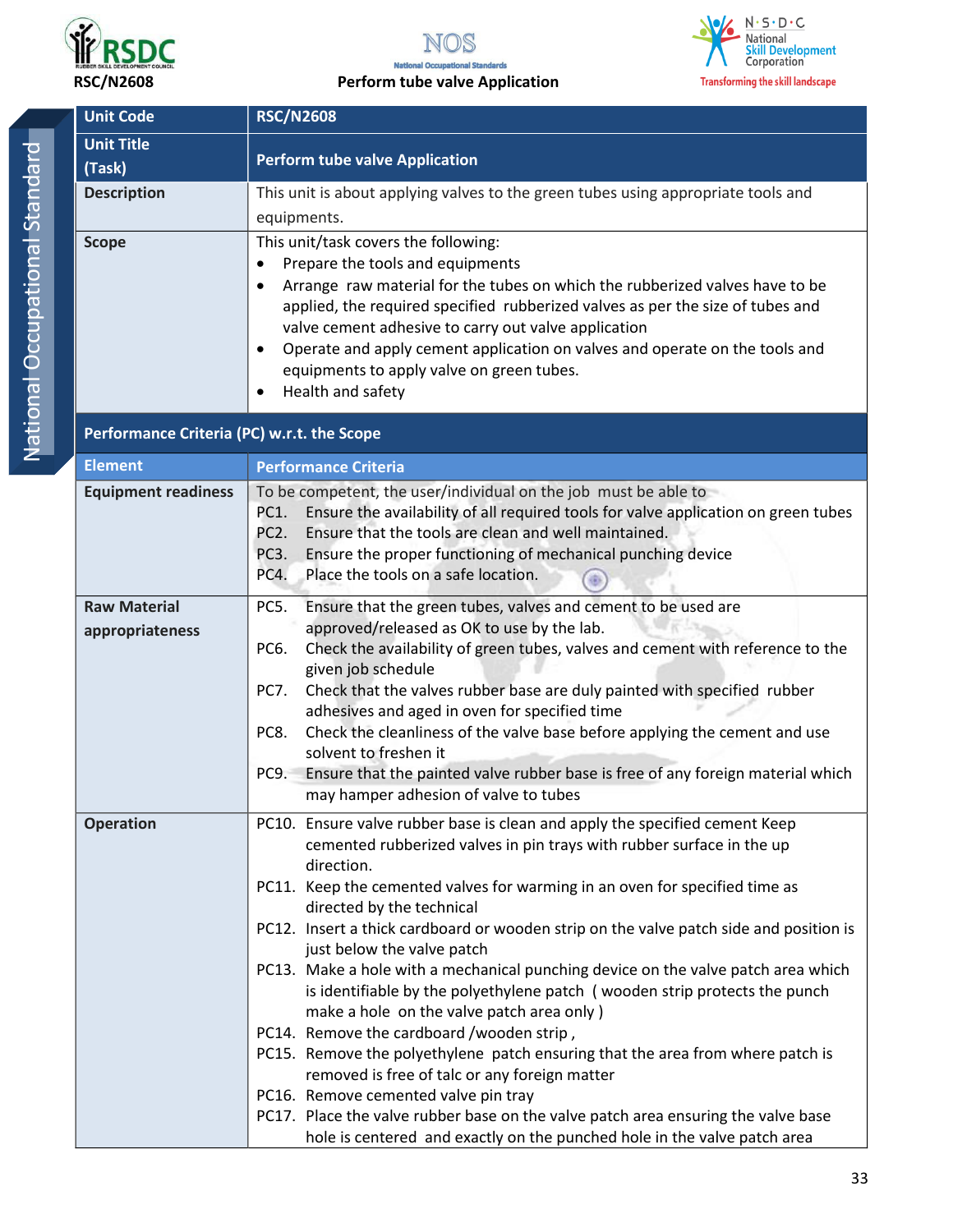





RSC/N2608 **Perform tube valve Application** 

|                                        | PC18. Avoid contamination which could result in loss of adhesion by not allowing to                                                            |
|----------------------------------------|------------------------------------------------------------------------------------------------------------------------------------------------|
|                                        | touch the cemented valve base area                                                                                                             |
|                                        | PC19. Apply pressure on the valve rubber face to get good green adhesion between                                                               |
|                                        | green tube and valve base after the valve patch is set in position                                                                             |
|                                        | PC20. Use mechanical device to make the cemented valve sticks to tube firmly                                                                   |
|                                        | PC21. Clean tools and keep the tools at designated place after the completion of                                                               |
|                                        | valve application.                                                                                                                             |
|                                        | PC22. Organize to send the Green tubes with valves in place for splicing                                                                       |
|                                        | PC23. Get the polyethylene valve patches removed from tubes collected in the                                                                   |
|                                        | designated waste bins                                                                                                                          |
|                                        | PC24. Report any issue w.r.t the material and tools to the Supervisor                                                                          |
|                                        | PC25. Get the left over cemented valves in the designated place for use at a later                                                             |
|                                        | date                                                                                                                                           |
|                                        | PC26. Dispose of waste material safely, as per organizational SOP.                                                                             |
| <b>Health &amp; Safety</b>             | PC27. Ensure proper handling of heating ovens, cement cans and tools to avoid any                                                              |
|                                        | injury/accident                                                                                                                                |
|                                        | PC28. Handle the material using hand gloves and other safety equipment.                                                                        |
|                                        | PC29. Adhere to all safety norms (such as wearing protective gloves and shoes, safety                                                          |
|                                        | mask etc)                                                                                                                                      |
|                                        | PC30. Comply with health, safety, environment guidelines and regulations in                                                                    |
|                                        | accordance with international/national standards or the organizational                                                                         |
|                                        | standards.                                                                                                                                     |
| <b>Knowledge and Understanding (K)</b> |                                                                                                                                                |
|                                        |                                                                                                                                                |
|                                        |                                                                                                                                                |
| A. Organizational                      | The user/individual on the job needs to know and understand:                                                                                   |
| <b>Context</b>                         | KA1. Valve application to green tubes and its importance.                                                                                      |
| (Knowledge of                          | Implications of wrong placement of valve base on the punched holes<br>KA2.                                                                     |
| the company/                           | Implications of poorly prepared tools.<br>KA3.                                                                                                 |
| organization and                       | The material disposal procedure, importance of appropriate disposal of<br>KA4.                                                                 |
| its processes)                         | material and implications of not following the material disposal procedure.<br>KA5.                                                            |
|                                        | How to conduct quality and damage checks and their importance.<br>Importance of identifying non-conforming products and their storage.<br>KA6. |
|                                        | KA7. Risk and impact of not following defined procedures/work instructions.                                                                    |
|                                        | KA8. The escalation matrix for reporting identified issues.                                                                                    |
|                                        | Types of documentation in the organization and their importance.<br>KA9.                                                                       |
|                                        | KA10. Records to be maintained and the implications of their non-maintenance.                                                                  |
|                                        | KA11. Importance of housekeeping & good shopfloor practices                                                                                    |
|                                        | KA12. Health, safety and environment guidelines, legislations and regulations, as                                                              |
|                                        | applicable.                                                                                                                                    |
|                                        | KA13. Personal protection (which protective equipment to be used and how).                                                                     |
|                                        | KA14. Impact of poor practices on health, safety and environment.                                                                              |
|                                        | KA15. Potential hazards and actions to minimize them.                                                                                          |
|                                        | KA16. The escalation matrix and procedures for reporting hazards.                                                                              |
|                                        | KA17. Importance of FIFO                                                                                                                       |
|                                        | KA18. Impact of various practices on cost, quality, productivity, delivery and safety.                                                         |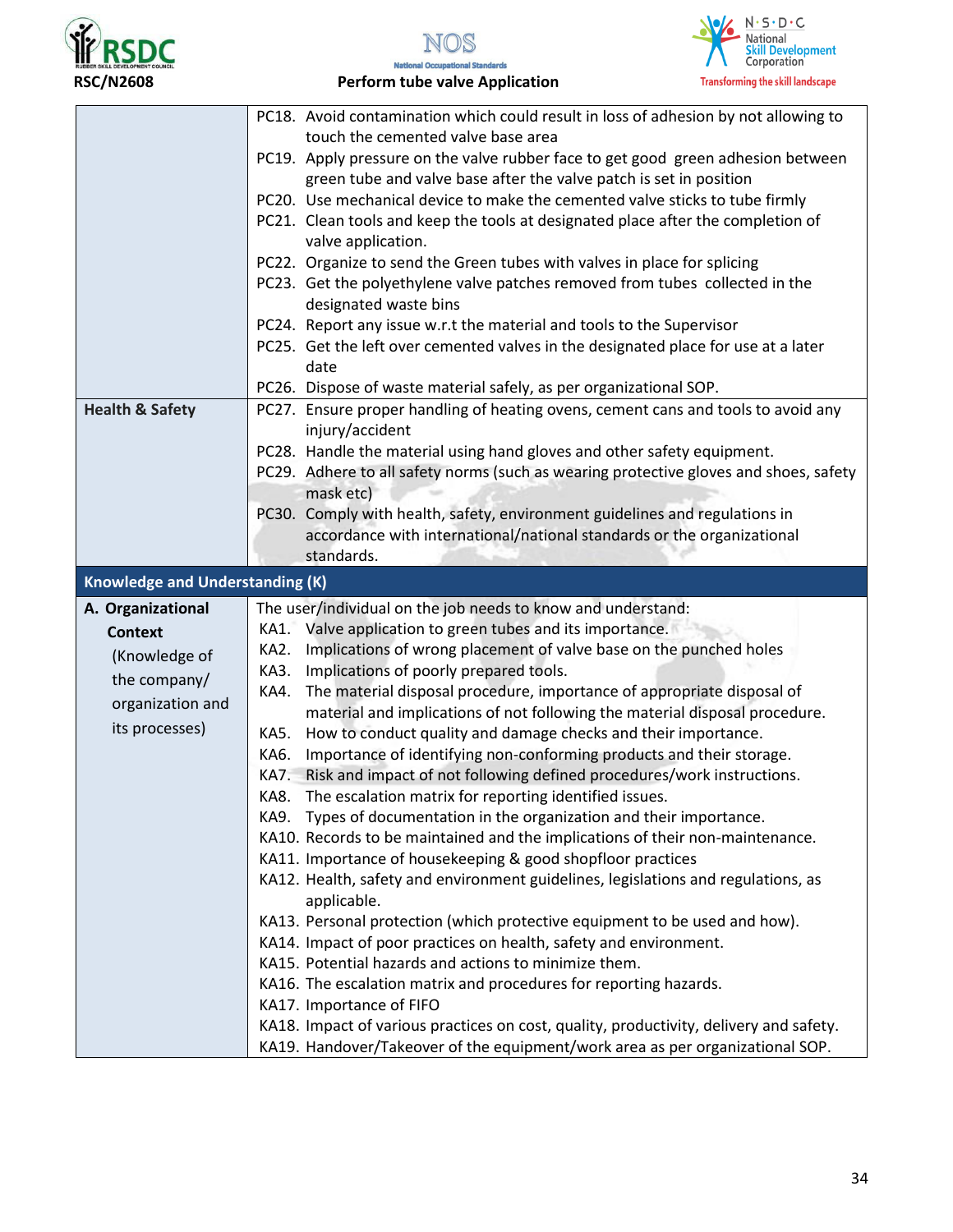





RSC/N2608 **Perform tube valve Application** 

| <b>B. Technical</b>   | KB1.                                                                             | Proper handling of green tubes and rubberized valves                                                  |
|-----------------------|----------------------------------------------------------------------------------|-------------------------------------------------------------------------------------------------------|
| Knowledge             | Proper handling of cement, valve base cement painting and ageing in oven<br>KB2. |                                                                                                       |
|                       | KB3.                                                                             | Proper method of cement application                                                                   |
|                       | KB4.                                                                             | Use of heating ovens and setting up of temperatures                                                   |
|                       | KB5.                                                                             | Use of cardboard /wooden strips to ensure only valve patch area gets                                  |
|                       |                                                                                  | punched (No damage done to bottom side)                                                               |
|                       | KB6.                                                                             | Proper handling of the freshly cemented valve rubber base for warming in the                          |
|                       |                                                                                  | heating oven                                                                                          |
|                       | KB7.                                                                             | Proper heating time of cemented rubberized valves                                                     |
|                       | KB8.                                                                             | Use of valve tube soft pressure jammers                                                               |
|                       | KB9.                                                                             | Importance of poly patch and the necessity to handle it with care.                                    |
|                       |                                                                                  | KB10. Effect on adhesion due to non compliance of following set procedures                            |
|                       |                                                                                  | KB11. Implication of wrong placement of valve base on the punched holes                               |
|                       |                                                                                  | KB12. The effect of improper stitching of valve base on tube on green and cured<br>adhesion           |
|                       |                                                                                  | KB13. Green and cured tube defects due to poor application of valve                                   |
|                       |                                                                                  | KB14. Proper handling of poly valve patches                                                           |
|                       |                                                                                  | KB15. Importance of performing tube valve application in timely manner                                |
|                       |                                                                                  | KB16. Proper usage of valve                                                                           |
|                       |                                                                                  | KB17. Effect of under aged/ cold valve base cemented valves usage                                     |
|                       |                                                                                  | KB18. Handling of uncemented valves                                                                   |
|                       |                                                                                  | KB19. Proper handling of cemented valve base                                                          |
|                       |                                                                                  | KB20. Proper application of pressure for compacting the valve on tube - Open ends                     |
|                       |                                                                                  | or FM visibility                                                                                      |
|                       |                                                                                  | KB21. Types of defects leading to rejections and their indicators, reasons and<br>possible solutions. |
|                       |                                                                                  | KB22. Potential problems in the valve application operation.                                          |
|                       |                                                                                  | KB23. Knowledge of first aid treatment to respond to injuries.                                        |
|                       |                                                                                  | KB24. Optimal utilization of material and minimal wastage                                             |
|                       |                                                                                  | KB25. Appropriate method for sending worked on green tubes for splicing                               |
|                       |                                                                                  | KB26. Knowledge of green and cured tube defects due to poor application of valve                      |
|                       |                                                                                  | KB27. Handling of poly valve patches                                                                  |
|                       |                                                                                  | KB28. Importance of collecting all valves patches in designated                                       |
|                       |                                                                                  | KB29. Process of removing poly patches from green scrap tubes                                         |
|                       |                                                                                  | KB30. Defects on valve area after jamming                                                             |
|                       |                                                                                  | KB31. Process and importance of dimensional and appearance quality checks.                            |
|                       |                                                                                  | KB32. Implications of inappropriate waste disposal.                                                   |
|                       |                                                                                  | KB33. Knowledge of the handover of prepared product                                                   |
|                       |                                                                                  | KB34. The usage of placing different types of tags for not using defective tools                      |
| Skills (S)            |                                                                                  |                                                                                                       |
|                       |                                                                                  |                                                                                                       |
| A. Core Skills/       |                                                                                  | <b>Writing Skills</b>                                                                                 |
| <b>Generic Skills</b> |                                                                                  | The user/ individual on the job needs to know and understand how to:                                  |
|                       | SA1.                                                                             | Construct simple sentences and express ideas clearly through written                                  |
|                       |                                                                                  | communication                                                                                         |
|                       | SA2.                                                                             | Write simple letters, email etc                                                                       |
|                       | SA3.                                                                             | Fill up appropriate forms and activity logs in required format of the company                         |
|                       | SA4.                                                                             | Perform basic mathematical operations                                                                 |
|                       | <b>Reading Skills</b>                                                            |                                                                                                       |
|                       |                                                                                  |                                                                                                       |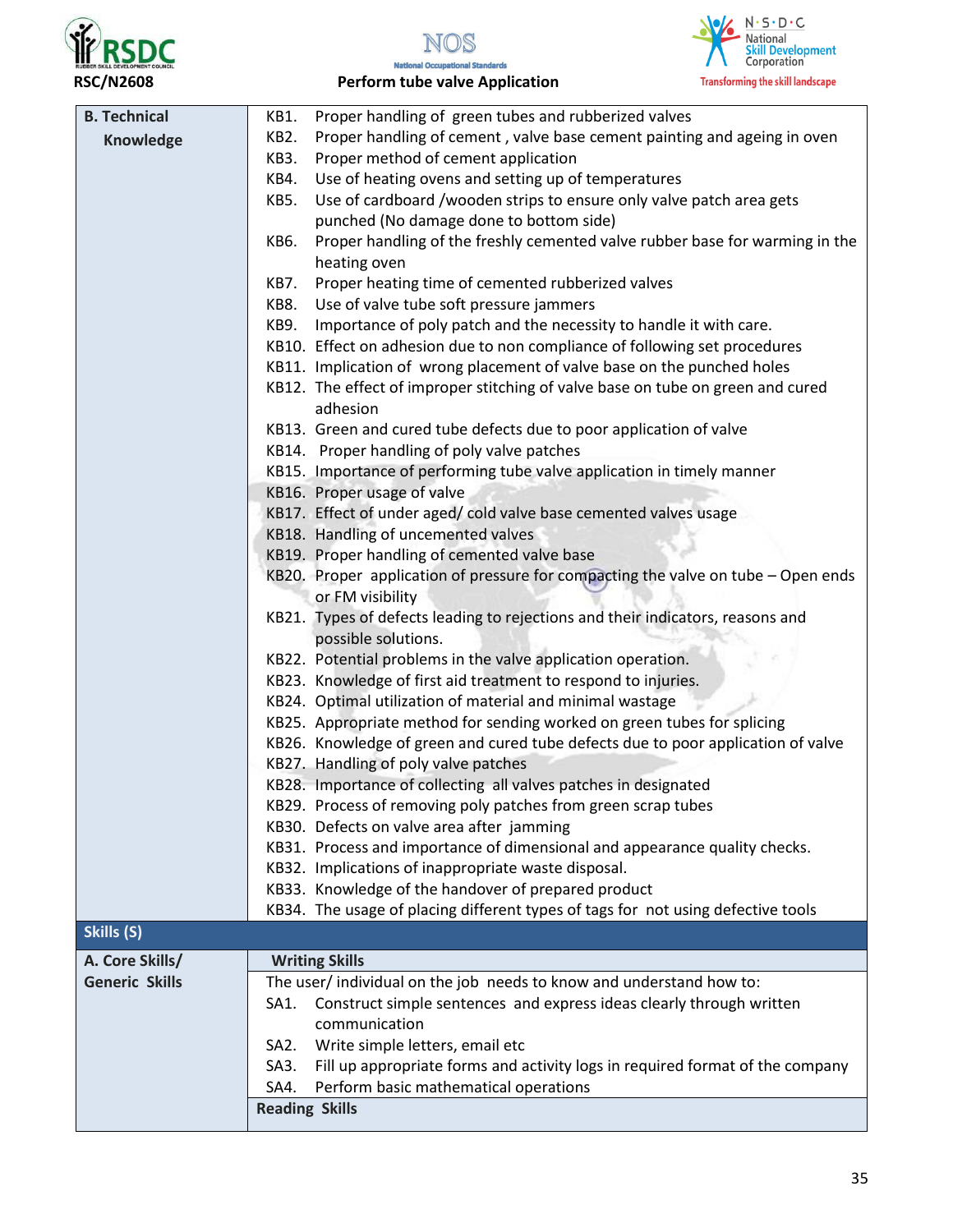





RSC/N2608 **Perform tube valve Application** 

|                               | SA5.               | Read and understand manuals, health and safety instructions, memos,                                          |
|-------------------------------|--------------------|--------------------------------------------------------------------------------------------------------------|
|                               |                    | reports, job cards etc                                                                                       |
|                               | SA6.               | Read images, graphs, diagrams                                                                                |
|                               |                    | SA7. Understand the various coding systems as per company norms                                              |
|                               |                    | <b>Oral Communication</b>                                                                                    |
|                               | SA8.               | Express statements, opinions or information clearly so that others can hear                                  |
|                               |                    | and understand                                                                                               |
|                               |                    | SA9. Respond appropriately to any queries                                                                    |
|                               |                    | SA10. Communicate with supervisor                                                                            |
|                               |                    | SA11. Communicate with upstream and downstream teams                                                         |
|                               |                    |                                                                                                              |
|                               | Integrity          |                                                                                                              |
|                               |                    | SA12. Practice honesty with respect to company property and time                                             |
|                               |                    | SA13. Communicate with people in a form and manner and using language that is<br>open and respectful         |
|                               | SA14.              | Resolve any difficulties in relationships with colleagues, or get help                                       |
|                               |                    | from an appropriate person, in a way that preserves goodwill and trust                                       |
|                               | <b>Motivation</b>  |                                                                                                              |
|                               |                    | SA15. Take responsibility for completing one's own work assignment                                           |
|                               |                    | SA16. Take initiative to enhance/learn skills in ones's area of work                                         |
|                               |                    | SA17. The capacity to learn from experience in a range of settings and scenarios and                         |
|                               |                    | the capacity to reflect on and analyse one's learning.                                                       |
|                               |                    | SA18. Is open to new ways of doing things                                                                    |
|                               |                    | SA19. The capacity to envisage and articulate personal goals; to develop strategies                          |
|                               |                    | and take action to achieve them.                                                                             |
|                               | <b>Reliability</b> |                                                                                                              |
|                               |                    | SA20. Avoid absenteeism                                                                                      |
|                               |                    | SA21. Act objectively, rather than impulsively or emotionally when faced with                                |
|                               |                    | difficult/stressful or emotional situations                                                                  |
|                               |                    | SA22. Work in disciplined factory environment                                                                |
|                               |                    | SA23. Be punctual                                                                                            |
| <b>B. Professional Skills</b> |                    | <b>Decision Making</b>                                                                                       |
|                               |                    |                                                                                                              |
|                               |                    | The individual needs to know and understand how to:                                                          |
|                               | SB1.               | Take a decision for any change/issue based on earlier successes(documented                                   |
|                               | SB <sub>2</sub> .  | previous history) on similar issues<br>Work out changes in case a new improved machine/equipment is added in |
|                               |                    | the process or any new material/chemical is developed replacing existing one.                                |
|                               | SB3.               | Make changes in cycle time due to improved process.                                                          |
|                               | SB4.               | Use the standard operating procedure or trouble shooting manuals for                                         |
|                               |                    | trouble shooting and other reference documents approved by plant                                             |
|                               |                    | management                                                                                                   |
|                               | SB5.               | Consult the peer group and superiors to arrive at a favourable decision.                                     |
|                               | SB6.               | Use of standard available problem solving techniques for decision making                                     |
|                               | SB7.               | Review and analyze the process steps to check on system non adherence and                                    |
|                               |                    | non conformity                                                                                               |
|                               | SB8.               | Review the current SOP and other standards for continuous improvement to                                     |
|                               |                    | facilitate decision making                                                                                   |
|                               | SB9.               | Take a calculated risk with minimum losses                                                                   |
|                               |                    | <b>Plan and Organize</b>                                                                                     |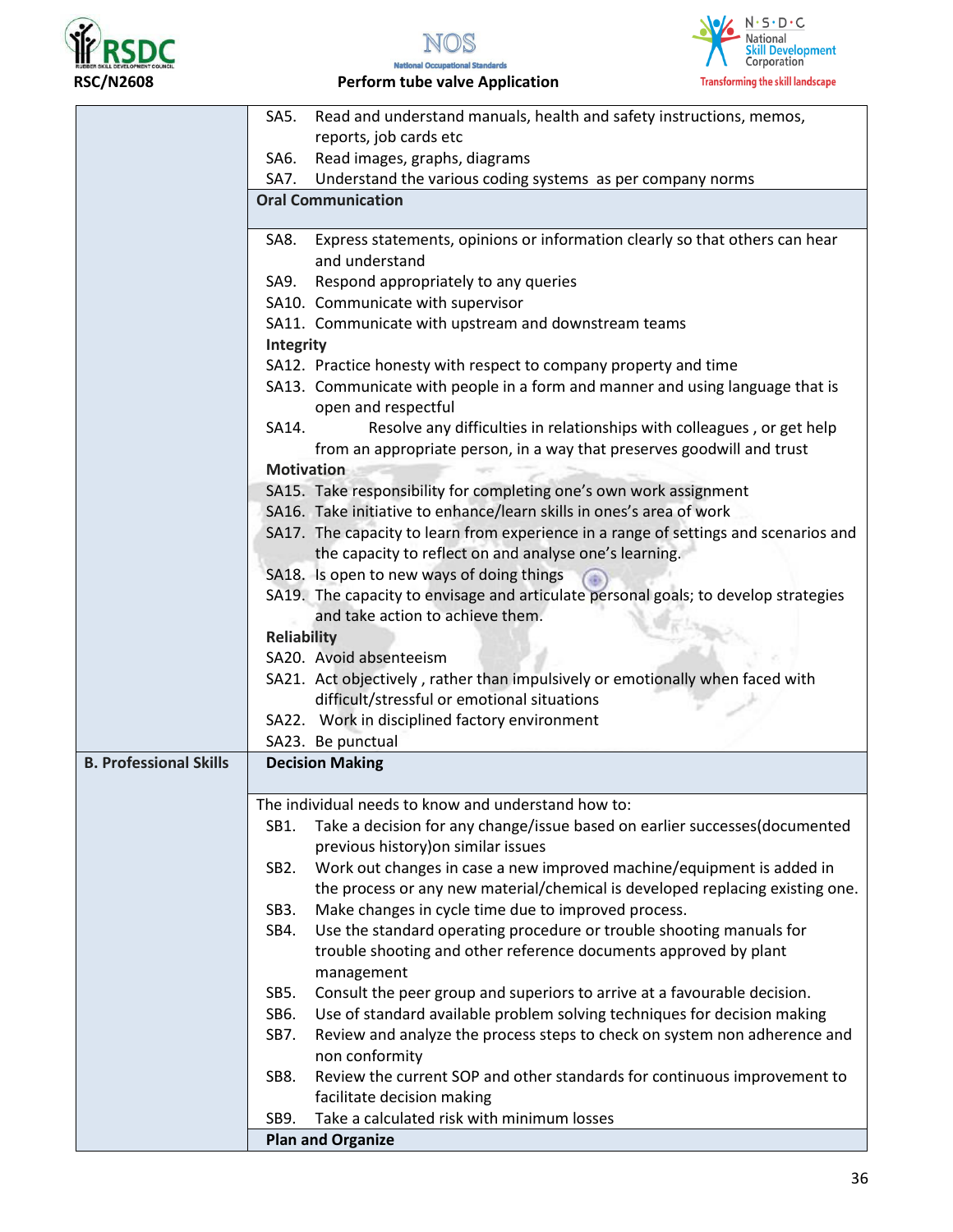

NOS



**National Occupational Standards** RSC/N2608 **Perform tube valve Application** 

| SB10. Plan and organize the factors of production to execute the business plan<br>SB11. Fix up tasks and allotment of the same                                                           |
|------------------------------------------------------------------------------------------------------------------------------------------------------------------------------------------|
| SB12. Assign tasks to suitable persons                                                                                                                                                   |
| SB13. Motivate them for better output and time bound completion of tasks                                                                                                                 |
| <b>Customer Centricity</b>                                                                                                                                                               |
| SB14. Match customer needs/specification by adjusting the processing conditions<br>(interact with customer in case any clarification required)                                           |
| SB15. Ensure that performance of his action/operation/activity does not lead to any<br>divergence from the specified quality of the final product as required by the<br>customer.        |
| SB16. Complete the assigned task in timely manner so that the final product is<br>delivered in the timeline given by the customer.                                                       |
| SB17. Communicate effectively to the superior/customer for any delay in supplies to<br>the clients.                                                                                      |
| SB18. Work towards fulfilling the customers requirement as per their demand.<br>SB19. In case of any complaint, ensure its timely resolution if the problem is<br>emanating at his level |
| SB20. Communicate effectively to the superior/customer for any delay in resolving<br>the problem faced by the customer.                                                                  |
| SB21. Maintain good/cordial relation with customers.                                                                                                                                     |
| SB22. Work on the feedback received from customer regarding the product.                                                                                                                 |
| <b>Problem Solving</b>                                                                                                                                                                   |
| SB23. Interpret quality for sheet                                                                                                                                                        |
| SB24. Suggest improvements(if any) in process/product/materials based on results<br>and experience                                                                                       |
| <b>Analytical Thinking</b>                                                                                                                                                               |
| SB25. Identify the problems pertaining to the sharpening of tools based on visual<br>inspection and work efficiency                                                                      |
| SB26. Diagnose common problems in the machine based on visual inspection,<br>sound, etc                                                                                                  |
| SB27. Suggest improvements(if any) in process based on experience                                                                                                                        |
| <b>Critical Thinking</b>                                                                                                                                                                 |
| SB28. Seek clarification on problems from others                                                                                                                                         |
| SB29. Apply problem-solving approaches in different situations                                                                                                                           |
| SB30. Refer anomalies to the line manager                                                                                                                                                |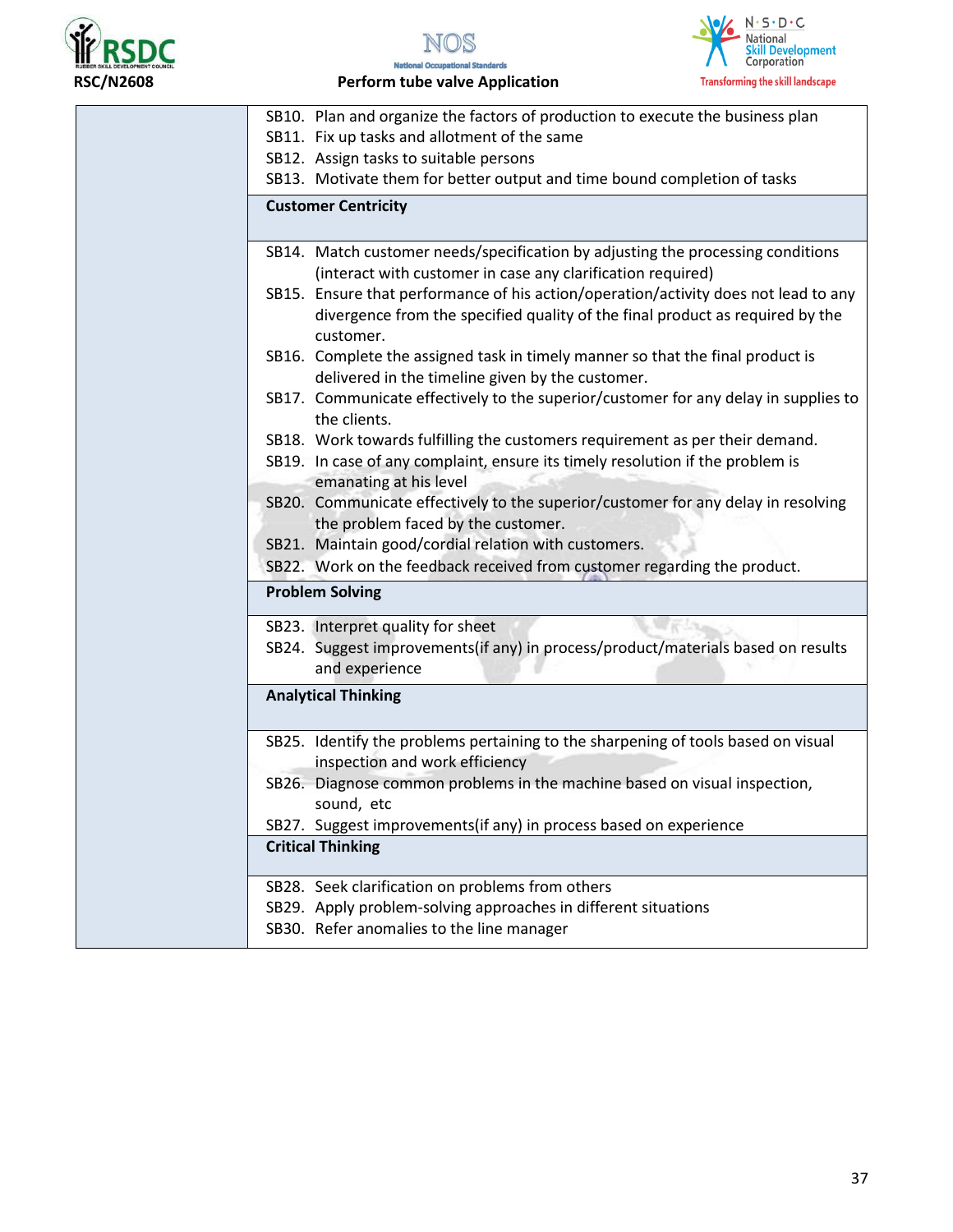



# **NOS Version Control**

| NOS Code             | <b>RSC/N2608</b>            |                         |            |
|----------------------|-----------------------------|-------------------------|------------|
| <b>Credits(NSQF)</b> | <b>TBD</b>                  | <b>Version number</b>   | 2.0        |
| <b>Industry</b>      | <b>Rubber Manufacturing</b> | <b>Drafted on</b>       | 04/06/2013 |
| Industry Sub-sector  | <b>Tyre</b>                 | Last reviewed on        | 23/08/2017 |
| <b>Occupation</b>    | <b>Extrusion</b>            | <b>Next review date</b> | 23/08/2021 |

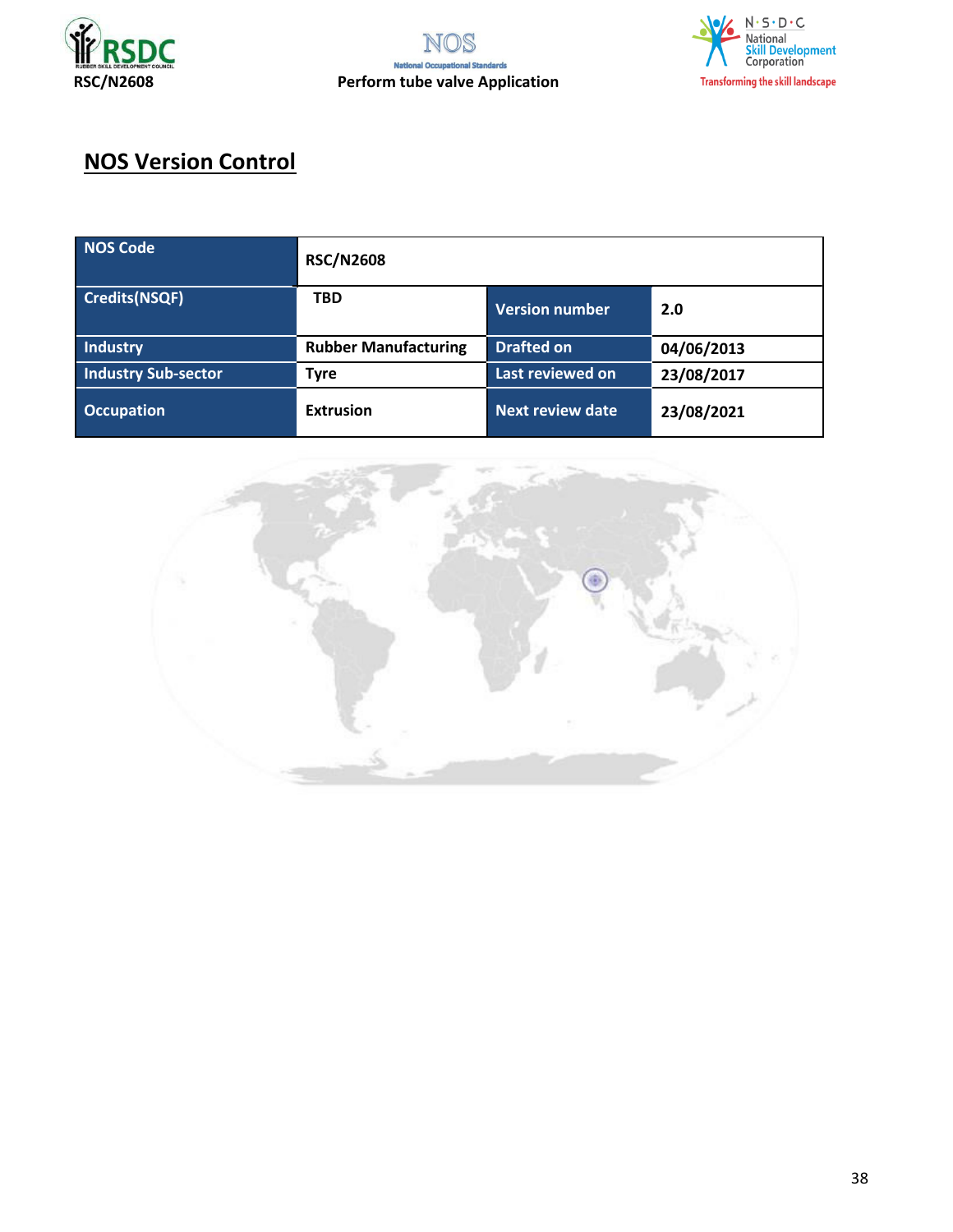

----------------------------------------------------------------------------------------------------------------------------- ----------



# **National Occupational Standard**



----------------------------------------------------------------------------------------------------------------------------- ----------

## **Overview**

**This unit is about performing tube splicing operation using the tools and machine.**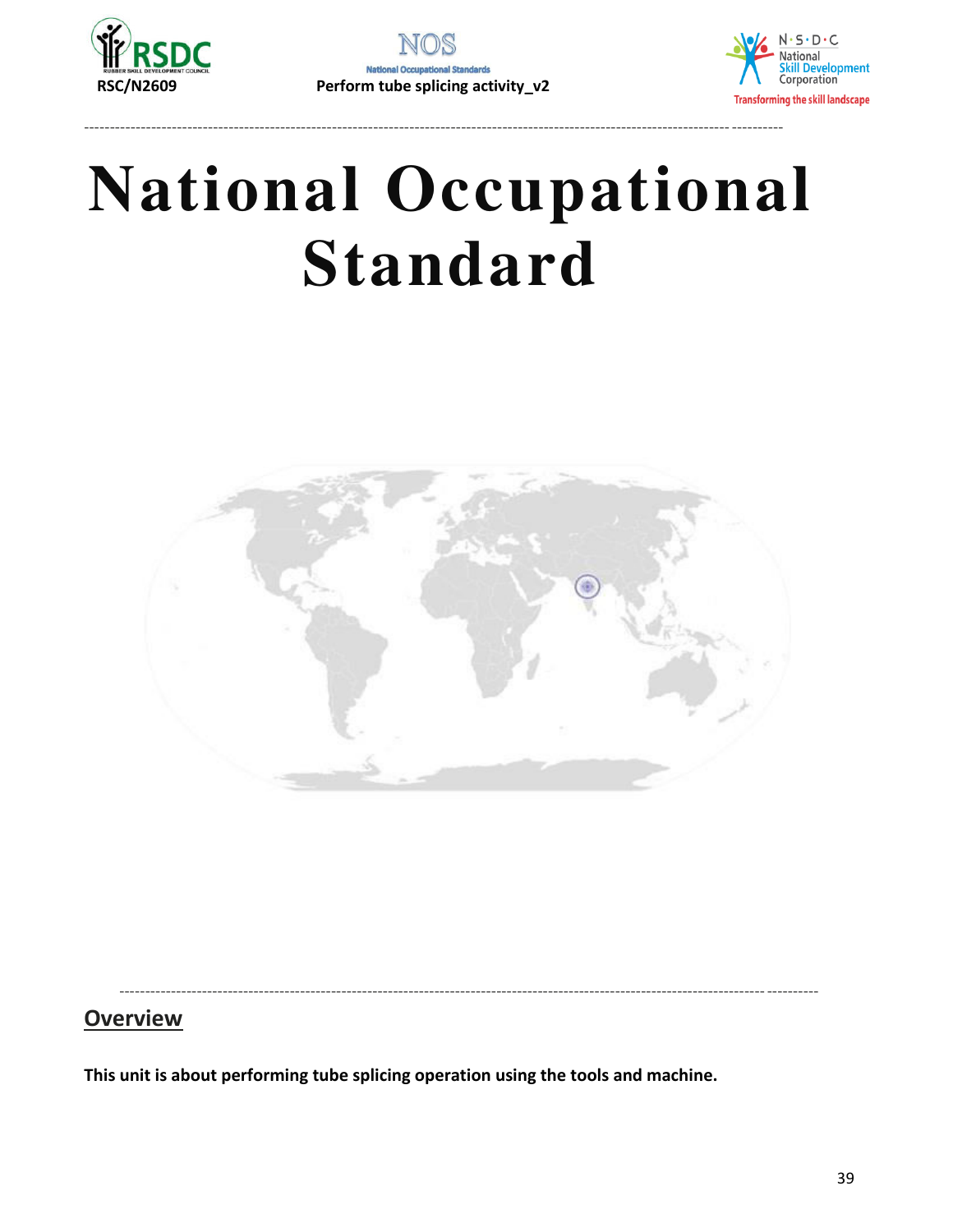



RSC/N2609 **Perform tube splicing activity\_v2** 

| <b>Unit Code</b>                           | <b>RSC/N2609</b>                                                                                           |  |
|--------------------------------------------|------------------------------------------------------------------------------------------------------------|--|
| <b>Unit Title</b><br>(Task)                | Perform tube splicing activity_v2                                                                          |  |
| <b>Description</b>                         | This unit is about performing tube splicing operation using the tools and machine.                         |  |
| <b>Scope</b>                               | This unit/task covers the following:                                                                       |  |
|                                            | Prepare the equipments, tools and machine<br>$\bullet$                                                     |  |
|                                            | Appropriateness raw material<br>$\bullet$                                                                  |  |
|                                            | Get the required tubes to carry out splicing operations                                                    |  |
|                                            | Ensure housekeeping and safety in splicing area<br>٠                                                       |  |
| Performance Criteria (PC) w.r.t. the Scope |                                                                                                            |  |
| <b>Element</b>                             | <b>Performance Criteria</b>                                                                                |  |
| <b>Equipment readiness</b>                 | To be competent, the user/individual on the job must be able to                                            |  |
|                                            | Ensure proper functioning of the splicer<br>PC1.                                                           |  |
|                                            | PC <sub>2</sub> .<br>Ensure that the tools are clean and well sharpened.                                   |  |
|                                            | Ensure cleanliness and maintenance of splicer<br>PC <sub>3</sub> .                                         |  |
|                                            | Set the splicer as per the machine set up specifications<br>PC4.                                           |  |
|                                            | Check that the temperature and pressure setting are OK before commencing<br>PC5.                           |  |
|                                            | the splice operation                                                                                       |  |
|                                            | PC6.<br>Check the temperature on knives on the splicer                                                     |  |
| <b>Raw material</b>                        | Ensure that tubes to be spliced are QA/QC certified and usable.<br>PC7.                                    |  |
| appropriateness                            | Check the availability of tubes with reference to the job schedule.<br>PC8.                                |  |
|                                            | Ensure availability of cement for application on tube splice joints<br>PC9.                                |  |
|                                            | Check the width of tubes to be spliced against specification<br>PC10.                                      |  |
| <b>Operation</b>                           | Make a trial joint on tubes and check the splice for weak spots, open joints<br>PC11.                      |  |
|                                            | and dog ears                                                                                               |  |
|                                            | PC12.<br>Recheck the machine set points, adjust if not OK, perform the clamps conduct                      |  |
|                                            | checks again and commence continuous splicing once splice is of good quality                               |  |
|                                            |                                                                                                            |  |
|                                            | PC13. Manage the rubberized clamps in order of tube sizes, If the splice is still not                      |  |
|                                            | ok, call supervisor and engineering for support and adjustment of machine                                  |  |
|                                            | set points                                                                                                 |  |
|                                            | Inform the supervisor about the poor/worn out or damaged rubberized<br>PC14.                               |  |
|                                            | clamps                                                                                                     |  |
|                                            | Ensure that the splicer temperature and pressure settings are as per the<br>PC15.                          |  |
|                                            | settings provided by technical                                                                             |  |
|                                            | PC16.<br>Apply specified cement at the ends where dog ear usually appears                                  |  |
|                                            | Inspect tube splice quality and find possible solutions in case of poor quality<br>PC17.                   |  |
|                                            | Clean tools and keep the tools at designated place after the completion of<br>PC18.<br>splicing operation. |  |
|                                            | PC19.<br>Arrange to get all the pieces of scrap tube and or cut ends collected in a                        |  |
|                                            | container for rework / reuse                                                                               |  |
|                                            | PC20.<br>Report any problem/repair and maintenance requirement for splicer and                             |  |
|                                            | other tools to the supervisor                                                                              |  |
|                                            | Dispose off waste as per the organization SOP<br>PC21.                                                     |  |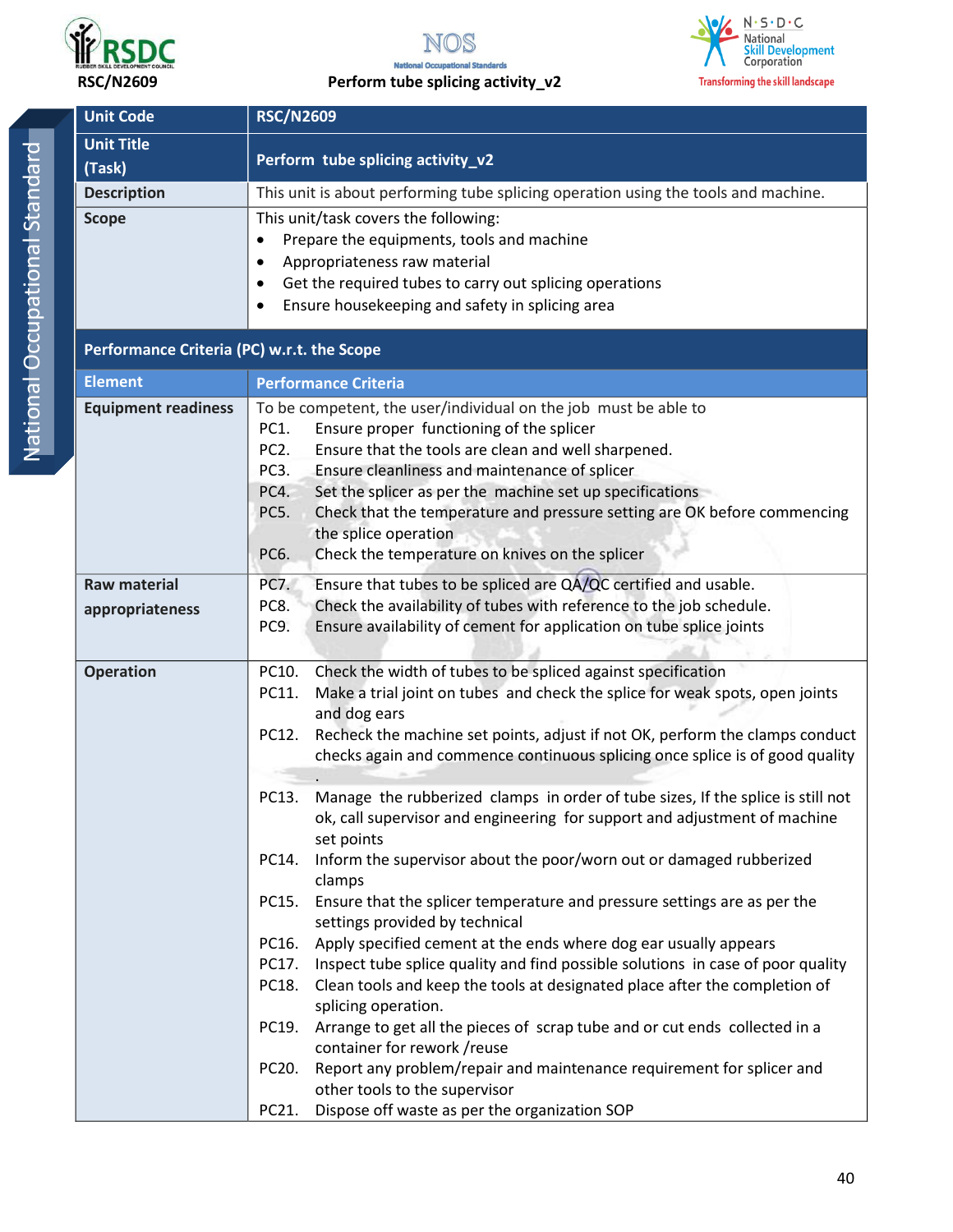



| <b>Housekeeping &amp;</b>              | PC22.       | Ensure the use of certified/tested hand tools                                    |
|----------------------------------------|-------------|----------------------------------------------------------------------------------|
| <b>Safety</b>                          | PC23.       | Ensure proper handling of splicer's hot cutting blades                           |
|                                        | PC24.       | Handle the tubes using hand gloves and other safety equipment.                   |
|                                        | PC25.       | Adhere to all safety norms (such as wearing protective gloves, masks and         |
|                                        |             | shoes, etc)                                                                      |
|                                        | PC26.       | Comply with health, safety, environment guidelines and regulations in            |
|                                        |             | accordance with international/national standards or the organizational           |
|                                        |             | standards.                                                                       |
| <b>Knowledge and Understanding (K)</b> |             |                                                                                  |
|                                        |             |                                                                                  |
| A. Organizational                      |             | The user/individual on the job needs to know and understand:                     |
| <b>Context</b>                         | KA1.        | Implications of poorly prepared tools and equipment.                             |
| (Knowledge of                          | KA2.        | Splicing operation and its importance.                                           |
| the company/                           | KA3.        | Implications of poorly spliced tubes.                                            |
| organization and                       | KA4.        | The material disposal procedure, importance of appropriate disposal of           |
|                                        |             | material and implications of not following the material disposal procedure.      |
| its processes)                         | <b>KA5.</b> | How to conduct quality and damage checks and their importance.                   |
|                                        | KA6.        | Implication of improper cooling on cut length variation                          |
|                                        | KA7.        | Importance of identifying non-conforming products and their storage.             |
|                                        | KA8.        | Risk and impact of not following defined procedures/work instructions.           |
|                                        | KA9.        | The escalation matrix for reporting identified issues.                           |
|                                        | KA10.       | Types of documentation in the organization and their importance.                 |
|                                        | KA11.       | Records to be maintained and the implications of their non-maintenance.          |
|                                        | KA12.       | Importance of housekeeping and good shop floor practices                         |
|                                        | KA13.       | Health, safety and environment guidelines, legislations and regulations, as      |
|                                        |             | applicable.                                                                      |
|                                        | KA14.       | Personal protection (which protective equipment to be used and how).             |
|                                        | KA15.       | Impact of poor practices on health, safety and environment.                      |
|                                        | KA16.       | Potential hazards and actions to minimize them.                                  |
|                                        | KA17.       | The escalation matrix and procedures for reporting hazards.                      |
|                                        | KA18.       | Importance of FIFO                                                               |
|                                        | KA19.       | Impact of various practices on cost, quality, productivity, delivery and safety. |
|                                        | KA20.       | Handover/Takeover of the equipment/work area as per organizational SOP.          |
| <b>B. Technical</b>                    |             | The user/individual on the job needs to know and understand:                     |
|                                        | KB1.        | Splicer setting and its operation                                                |
| Knowledge                              | KB2.        | Effect of rubberized clamps on the splice                                        |
|                                        | KB3.        | Possible sources/reasons of poor splicing                                        |
|                                        | KB4.        | Trouble shooting splicers                                                        |
|                                        | KB5.        | Proper handling of splicer's hot cutting blades                                  |
|                                        | KB6.        | Proper handling of clamps                                                        |
|                                        | KB7.        | Effect of poor splicer settings on quality of tube                               |
|                                        | KB8.        | Effect of wrong rubber clamps on tube quality                                    |
|                                        | KB9.        |                                                                                  |
|                                        | KB10.       | Quality checks for - splices                                                     |
|                                        |             | Importance of proper splicing as per the specifications                          |
|                                        | KB11.       | Impact of variations in temperature and pressure settings from specification     |
|                                        | KB12.       | Identification of Splice ends with dog ears                                      |
|                                        | KB13.       | Ends with spot open condition                                                    |
|                                        | KB14.       | Cured tube scrap due to open splice                                              |
|                                        | KB15.       | Poor splice due to cold cutting blade                                            |
|                                        | KB16.       | Types of defects leading to rejections and their indicators, reasons and         |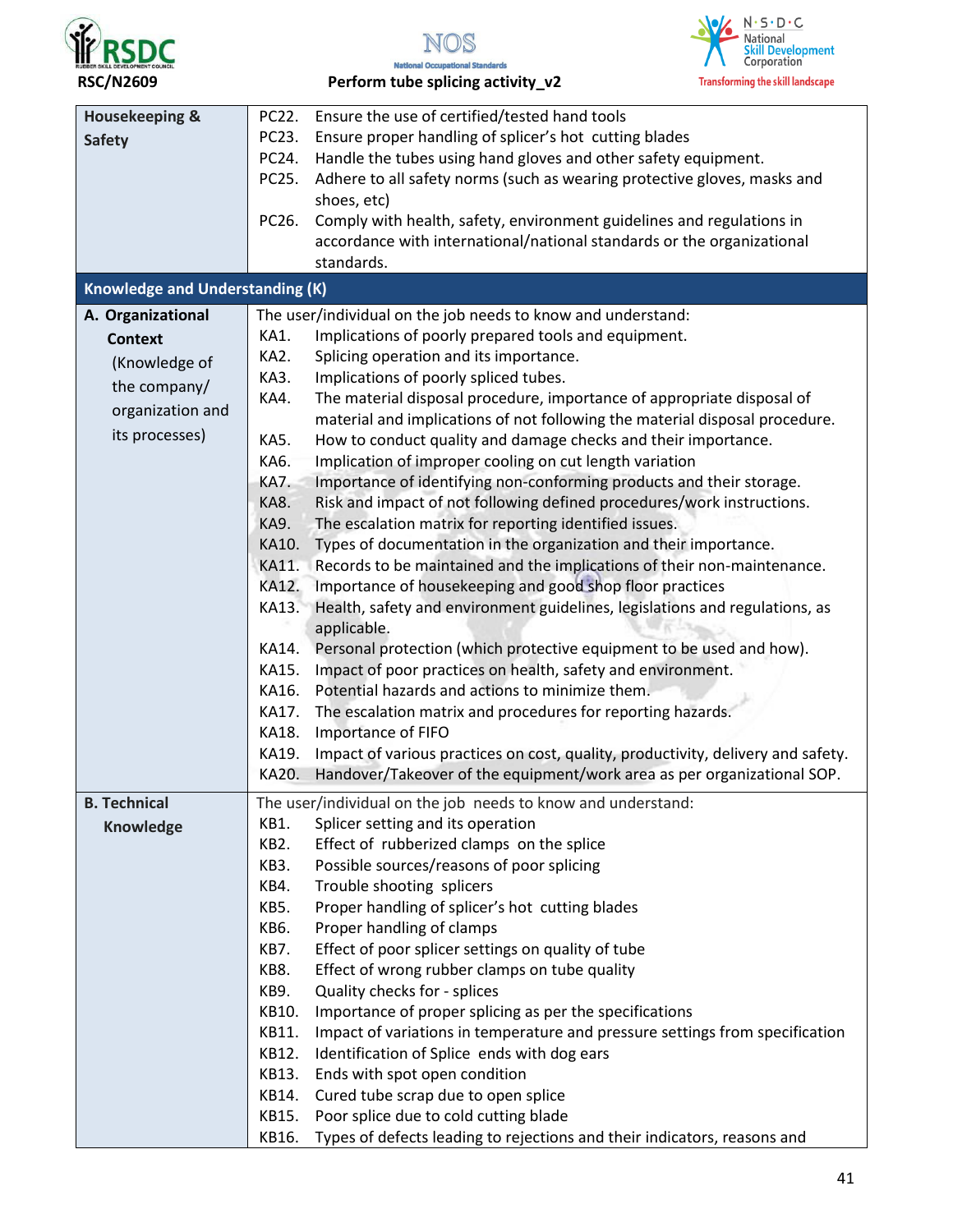



RSC/N2609 **Perform tube splicing activity\_v2** 

|                       | possible solutions.                                                                                                     |
|-----------------------|-------------------------------------------------------------------------------------------------------------------------|
|                       | KB17. Potential problems in the splicing operation.                                                                     |
|                       | KB18. Knowledge of first aid treatment to respond to injuries.                                                          |
|                       | KB19. Appropriate method for keeping the spliced tubes.                                                                 |
|                       | KB20. Method and importance for removing remaining of cut ends /scrap green                                             |
|                       | tubes from the work area.                                                                                               |
|                       | KB21. Process and importance of dimensional and quality checks.                                                         |
|                       | KB22. Implications of inappropriate waste disposal.                                                                     |
|                       | KB23. Ensuring proper identification of tubes after splicing                                                            |
| Skills (S)            |                                                                                                                         |
| A. Core Skills/       | <b>Writing Skills</b>                                                                                                   |
| <b>Generic Skills</b> | The user/ individual on the job needs to know and understand how to:                                                    |
|                       | Construct simple sentences and express ideas clearly through written<br>SA1.                                            |
|                       | communication                                                                                                           |
|                       | Write simple letters, email etc<br>SA <sub>2</sub> .                                                                    |
|                       | Fill up appropriate forms and activity logs in required format of the company<br>SA3.                                   |
|                       | Perform basic mathematical operations<br>SA4.                                                                           |
|                       | <b>Reading Skills</b>                                                                                                   |
|                       |                                                                                                                         |
|                       | Read and understand manuals, health and safety instructions, memos,<br>SA5.                                             |
|                       | reports, job cards etc                                                                                                  |
|                       | Read images, graphs, diagrams<br>SA6.                                                                                   |
|                       | SA7. Understand the various coding systems as per company norms                                                         |
|                       | <b>Oral Communication</b>                                                                                               |
|                       | Express statements, opinions or information clearly so that others can hear<br>SA8.                                     |
|                       | and understand                                                                                                          |
|                       | Respond appropriately to any queries<br>SA9.                                                                            |
|                       | SA10. Communicate with supervisor                                                                                       |
|                       | SA11. Communicate with upstream and downstream teams                                                                    |
|                       | <b>Integrity</b>                                                                                                        |
|                       | SA12. Practice honesty with respect to company property and time                                                        |
|                       | SA13. Communicate with people in a form and manner and using language that is                                           |
|                       | open and respectful                                                                                                     |
|                       | SA14. Resolve any difficulties in relationships with colleagues, or get help from an                                    |
|                       | appropriate person, in a way that preserves goodwill and trust                                                          |
|                       | <b>Motivation</b>                                                                                                       |
|                       | SA15. Take responsibility for completing one's own work assignment                                                      |
|                       | SA16. Take initiative to enhance/learn skills in ones's area of work                                                    |
|                       | SA17. The capacity to learn from experience in a range of settings and scenarios and                                    |
|                       | the capacity to reflect on and analyse one's learning.                                                                  |
|                       | SA18. Is open to new ways of doing things                                                                               |
|                       | SA19. The capacity to envisage and articulate personal goals; to develop strategies<br>and take action to achieve them. |
|                       | <b>Reliability</b>                                                                                                      |
|                       | SA20. Avoid absenteeism                                                                                                 |
|                       | SA21. Act objectively, rather than impulsively or emotionally when faced with                                           |
|                       | difficult/stressful or emotional situations                                                                             |
|                       | SA22. Work in disciplined factory environment                                                                           |
|                       | SA23. Be punctual                                                                                                       |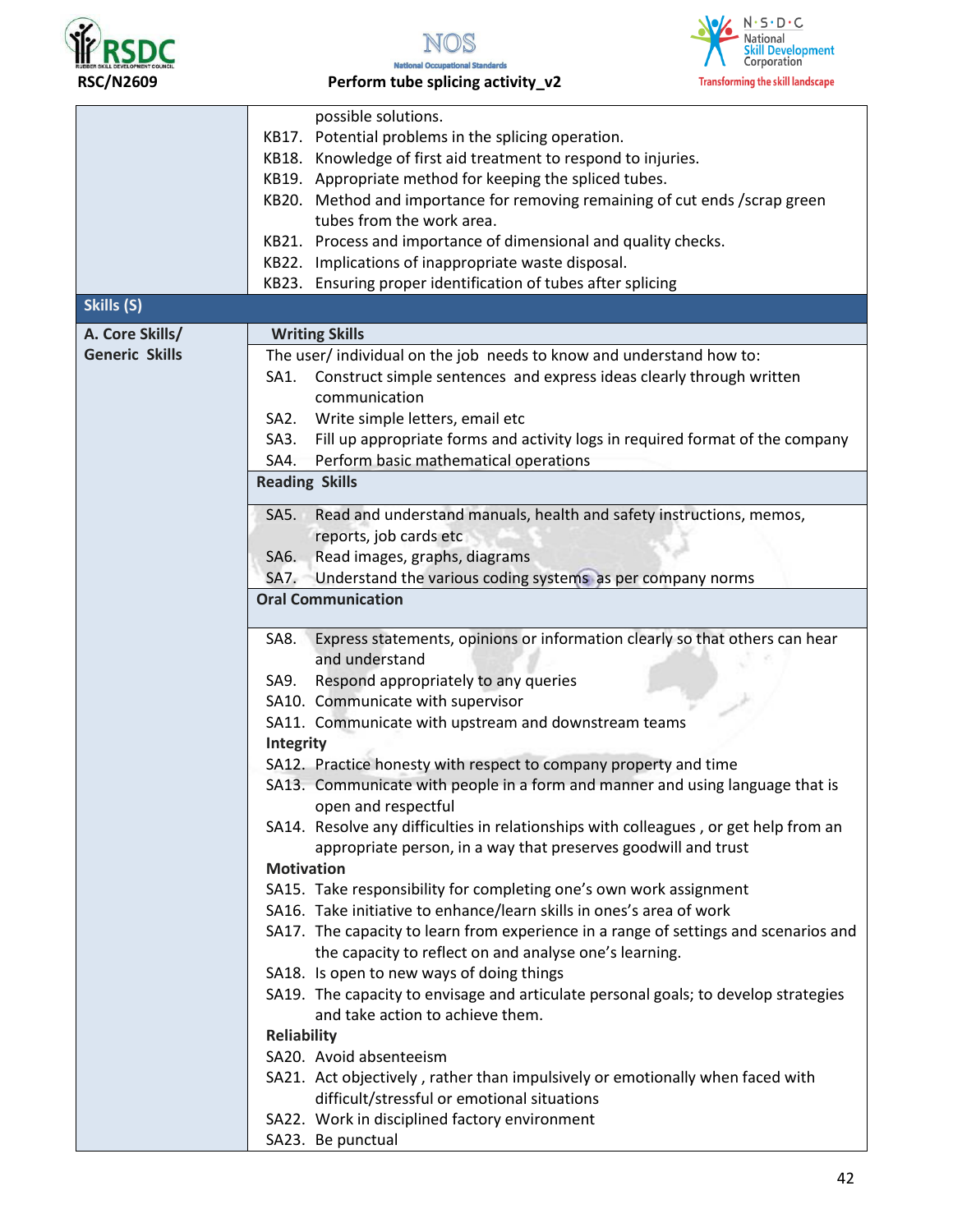



RSC/N2609 **Perform tube splicing activity\_v2** 

| <b>B. Professional Skills</b> | <b>Decision Making</b>                                                                                                                         |
|-------------------------------|------------------------------------------------------------------------------------------------------------------------------------------------|
|                               | The individual needs to know and understand how to:                                                                                            |
|                               | Take a decision for any change/issue based on earlier successes(documented<br>SB1.<br>previous history) on similar issues                      |
|                               | Work out changes in case a new improved machine/equipment is added in<br>SB <sub>2</sub> .                                                     |
|                               | the process or any new material/chemical is developed replacing existing one.                                                                  |
|                               | Make changes in cycle time due to improved process.<br>SB3.                                                                                    |
|                               | Use the standard operating procedure or trouble shooting manuals for<br>SB4.                                                                   |
|                               | trouble shooting and other reference documents approved by plant<br>management                                                                 |
|                               | Consult the peer group and superiors to arrive at a favourable decision.<br>SB5.                                                               |
|                               | Use of standard available problem solving techniques for decision making<br>SB6.                                                               |
|                               | Review and analyze the process steps to check on system non adherence and<br>SB7.<br>non conformity                                            |
|                               | Review the current SOP and other standards for continuous improvement to<br>SB8.                                                               |
|                               | facilitate decision making                                                                                                                     |
|                               | Take a calculated risk with minimum losses<br>SB9.                                                                                             |
|                               | <b>Plan and Organize</b>                                                                                                                       |
|                               | SB10. Plan and organize the factors of production to execute the business plan                                                                 |
|                               | SB11. Fix up tasks and allotment of the same                                                                                                   |
|                               | SB12. Assign tasks to suitable persons                                                                                                         |
|                               | SB13. Motivate them for better output and time bound completion of tasks                                                                       |
|                               | <b>Customer Centricity</b>                                                                                                                     |
|                               | SB14. Match customer needs/specification by adjusting the processing conditions<br>(interact with customer in case any clarification required) |
|                               | SB15. Ensure that performance of his action/operation/activity does not lead to any                                                            |
|                               | divergence from the specified quality of the final product as required by the                                                                  |
|                               | customer.                                                                                                                                      |
|                               | SB16. Complete the assigned task in timely manner so that the final product is<br>delivered in the timeline given by the customer.             |
|                               | SB17. Communicate effectively to the superior/customer for any delay in supplies to<br>the clients.                                            |
|                               | SB18. Work towards fulfilling the customers requirement as per their demand.                                                                   |
|                               | SB19. In case of any complaint, ensure its timely resolution if the problem is<br>emanating at his level                                       |
|                               | SB20. Communicate effectively to the superior/customer for any delay in resolving                                                              |
|                               | the problem faced by the customer.                                                                                                             |
|                               | SB21. Maintain good/cordial relation with customers.                                                                                           |
|                               | SB22. Work on the feedback received from customer regarding the product.                                                                       |
|                               | <b>Problem Solving</b>                                                                                                                         |
|                               | SB23. Interpret quality for sheet                                                                                                              |
|                               | SB24. Suggest improvements(if any) in process/product/materials based on results<br>and experience                                             |
|                               | <b>Analytical Thinking</b>                                                                                                                     |
|                               |                                                                                                                                                |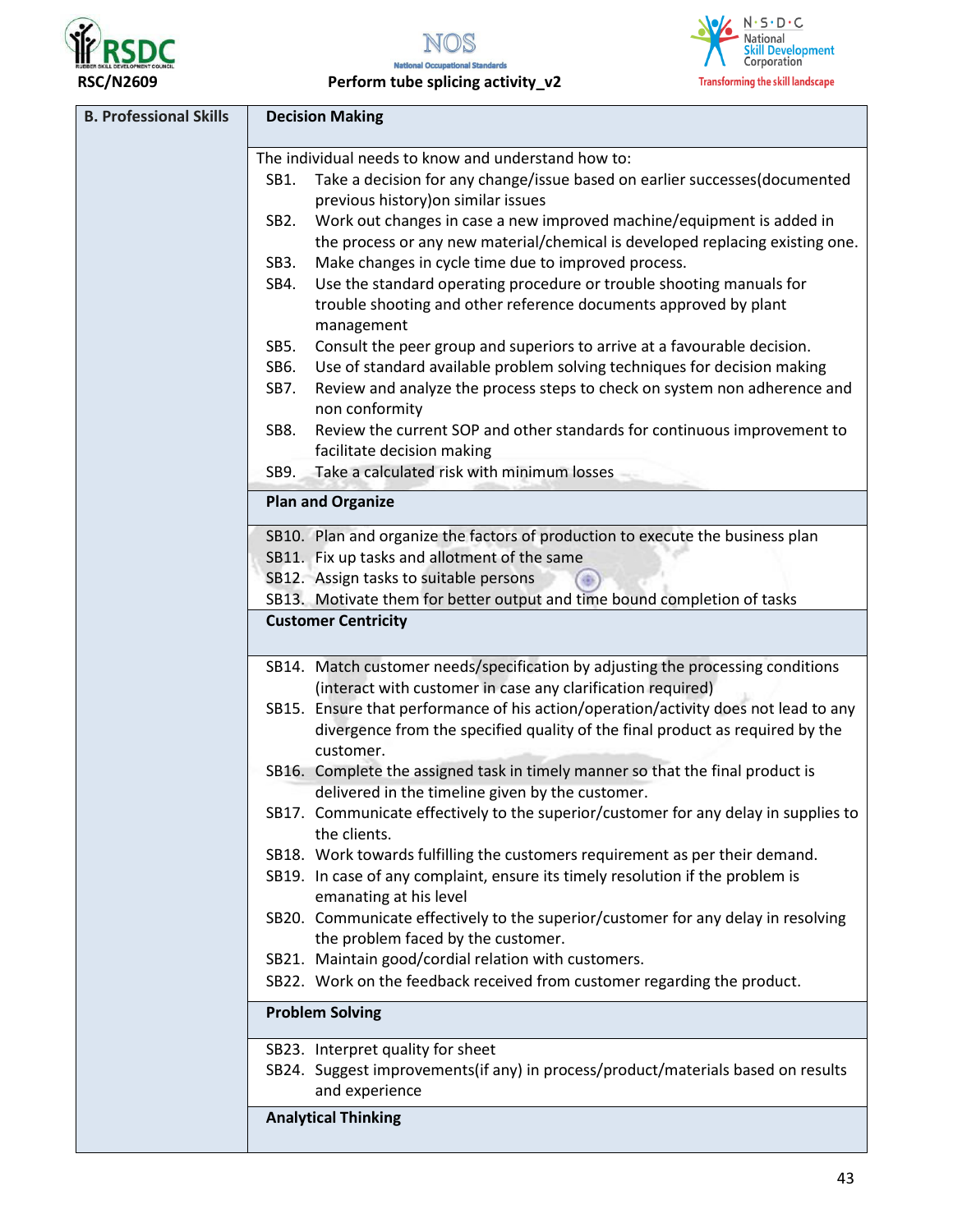





| SB25. Identify the problems pertaining to the sharpening of tools based on visual<br>inspection and work efficiency                                           |
|---------------------------------------------------------------------------------------------------------------------------------------------------------------|
| SB26. Diagnose common problems in the machine based on visual inspection,<br>sound, etc<br>SB27. Suggest improvements (if any) in process based on experience |
| <b>Critical Thinking</b>                                                                                                                                      |
| SB28. Seek clarification on problems from others                                                                                                              |
| SB29. Apply problem-solving approaches in different situations                                                                                                |
| SB30. Refer anomalies to the line manager                                                                                                                     |

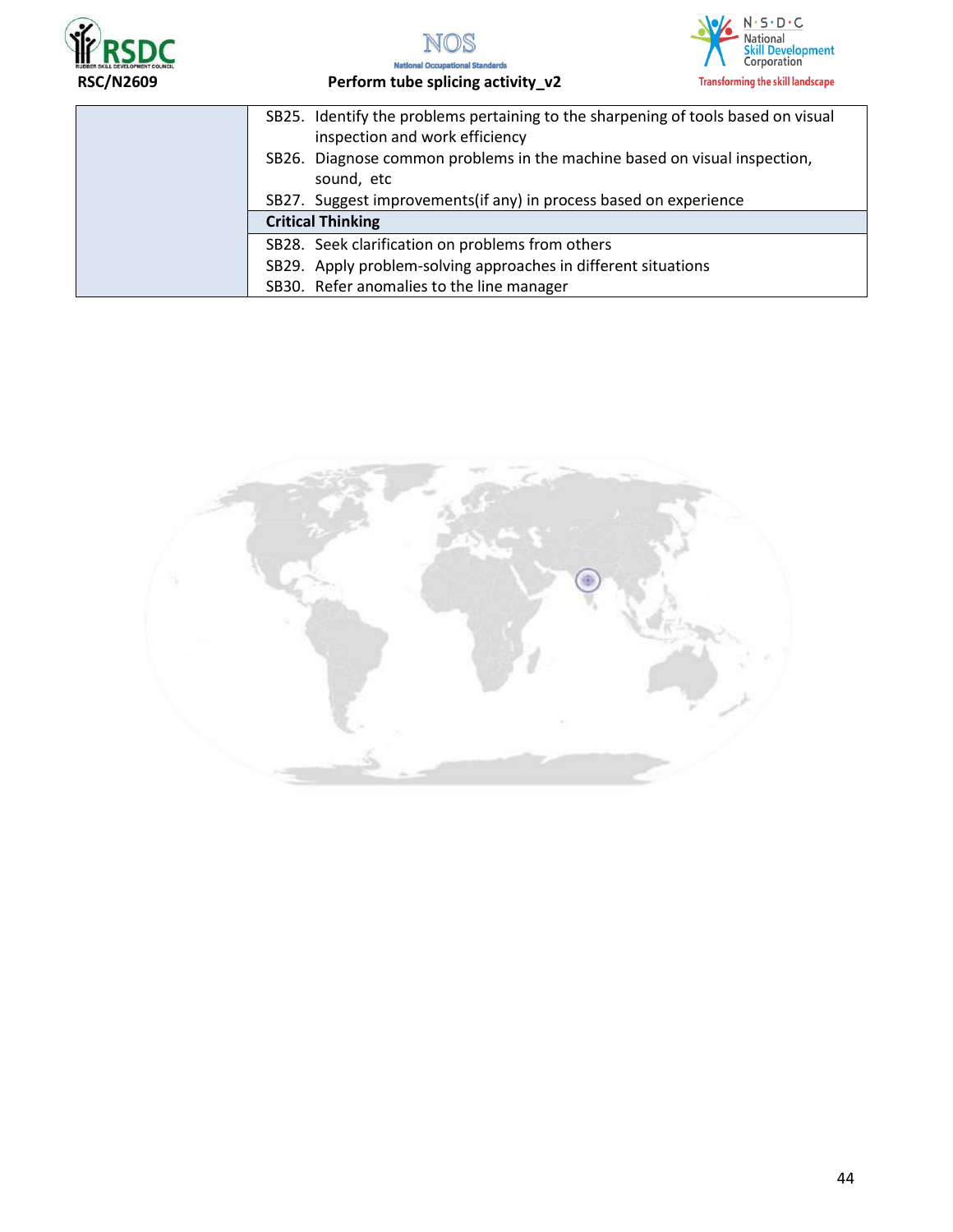



# **NOS Version Control**

| NOS Code                   | <b>RSC/N2609</b>            |                         |            |
|----------------------------|-----------------------------|-------------------------|------------|
| Credits(NSQF)              | <b>TBD</b>                  | Version number          | 2.0        |
| <b>Industry</b>            | <b>Rubber Manufacturing</b> | <b>Drafted on</b>       | 04/06/2013 |
| <b>Industry Sub-sector</b> | <b>Tyre</b>                 | Last reviewed on        | 23/08/2017 |
| <b>Occupation</b>          | <b>Extrusion</b>            | <b>Next review date</b> | 23/08/2021 |

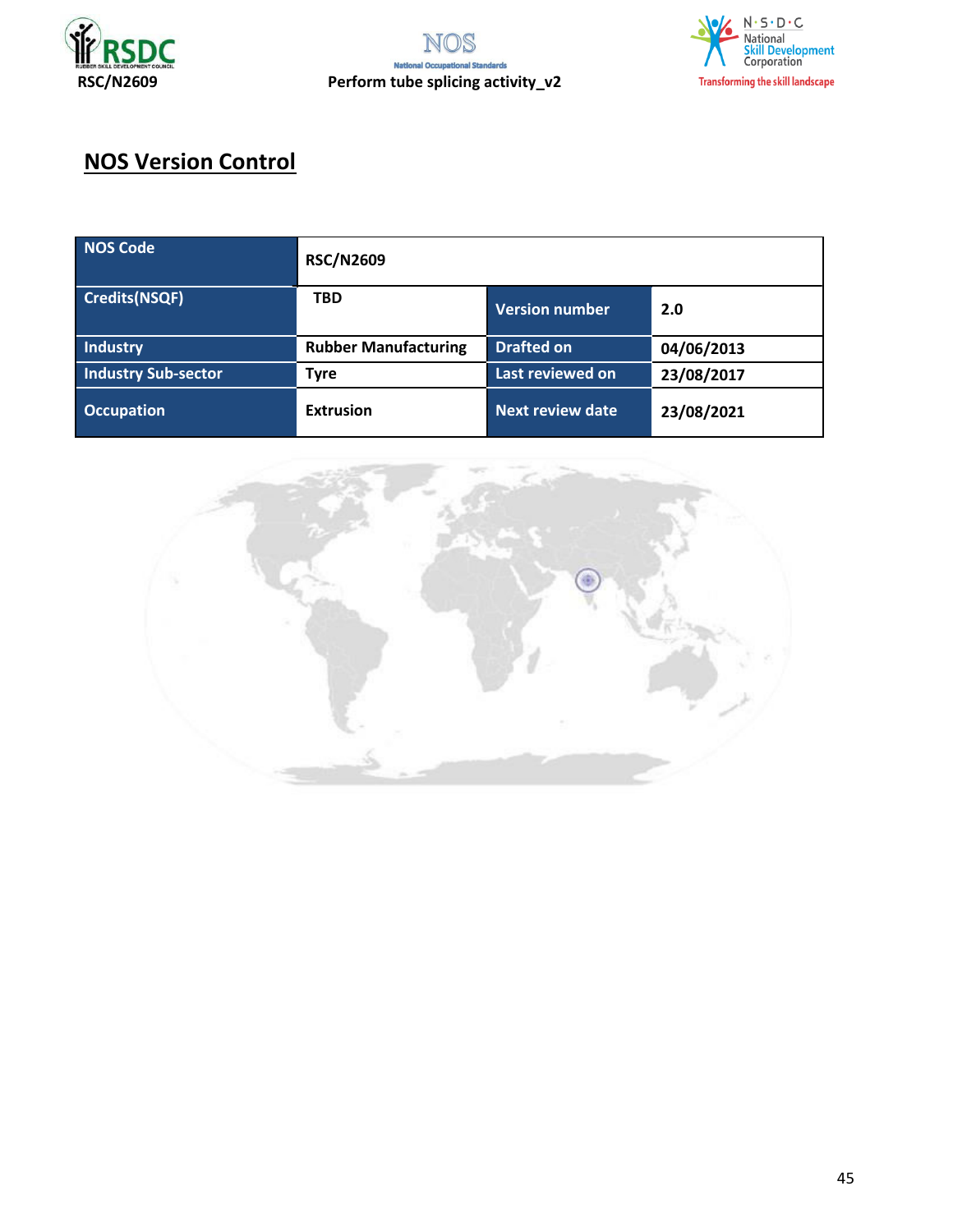

----------------------------------------------------------------------------------------------------------------------------- ----------



# **National Occupational Standard**



----------------------------------------------------------------------------------------------------------------------------- ----------

## **Overview**

**This unit is about undertaking curing operation for spliced tubes.**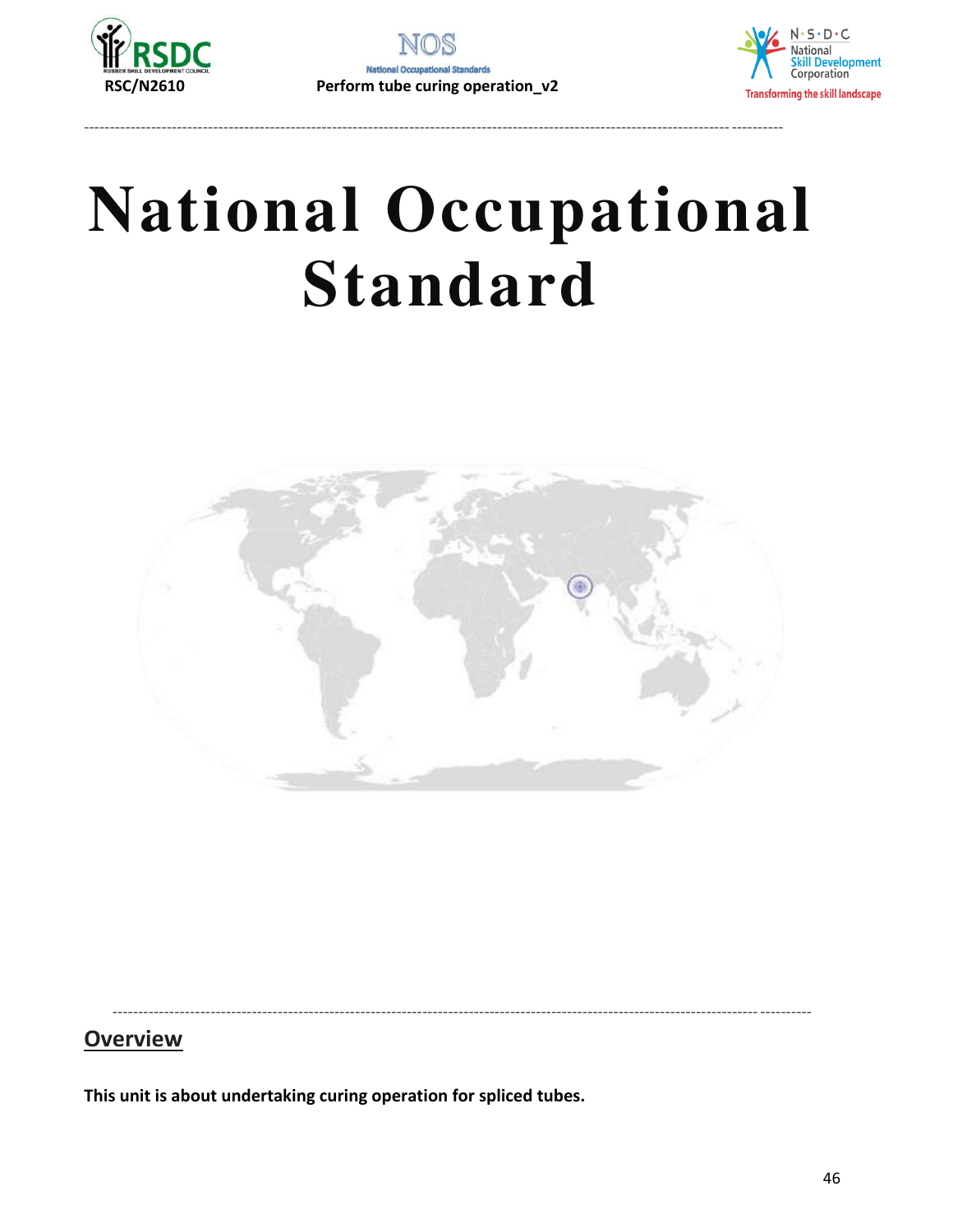

#### **RSC/N2610 Perform Tube Curing Operation\_v2**



**Unit Code | RSC/N2610 Unit Title (Task) Perform Tube Curing Operation\_v2 Description This unit is about undertaking curing operation for spliced tubes. Scope This unit/task covers the following:** • Preparing tools and equipments and setting the parameters on the curing system as per company͛s SOP • Collect tubes to be cured Proper placement of tubes for curing and operate curing press Ensure housekeeping and safety in the curing area **Performance Criteria (PC) w.r.t. the Scope Element** Performance Criteria **Equipment readiness** To be competent, the user/individual on the job must be able to PC1. Ensure that the curing press is clean and ready to use. PC2. Ensure that the tools required for curing operation are ready. PC3. Keep all the accessories (like cooling water, hydraulic system, temperature control unit (TCU), lubrication system) ready PC4. Set parameters for the equipment (cycle time, temperature, energy and pressure) as per company's SOP PC5. Check the operational status of press timer PC6. Ensure that the press is ready for curing with temperature settings ( specified vs. actual are within the tolerance) PC7. Ensure that the shaping rings are available near the curing presses PC8. Check that the air pressure line for shaping is on **Raw material appropriateness**  PC9. Ensure the availability of tubes for the required curing operation as per specification PC10. Check that tube is properly spliced and ready for curing PC11. Pre-shape the tube before curing **Operation PC12.** Ensure to follow the curing process is done as per the instructions /SOP PC13. Ensure correct spliced tube is placed in curing press PC14. Keep a close watch on timer setting and steam generation during curing process PC15. Ensure that the dimension requirement are met while shaping PC16. Note down the tube blemishes and take corrective action **Housekeeping & Safety**  PC17. Ensure the use of certified equipments during curing operation PC18. Ensure proper safety and maintenance of press PC19. Ensure awareness of steam leakages in work area PC20. Handle the material using hand gloves and other safety equipment as directed by organizations safety department PC21. Adhere to all safety norms (such as wearing protective gloves, masks and shoes) PC22. Carry out all activities safely and correctly, and in a manner that does not cause risk of injury to himself or others, or damage to components and equipment PC23. Comply with health, safety, environment guidelines and regulations in accordance with international/national standards or the organizational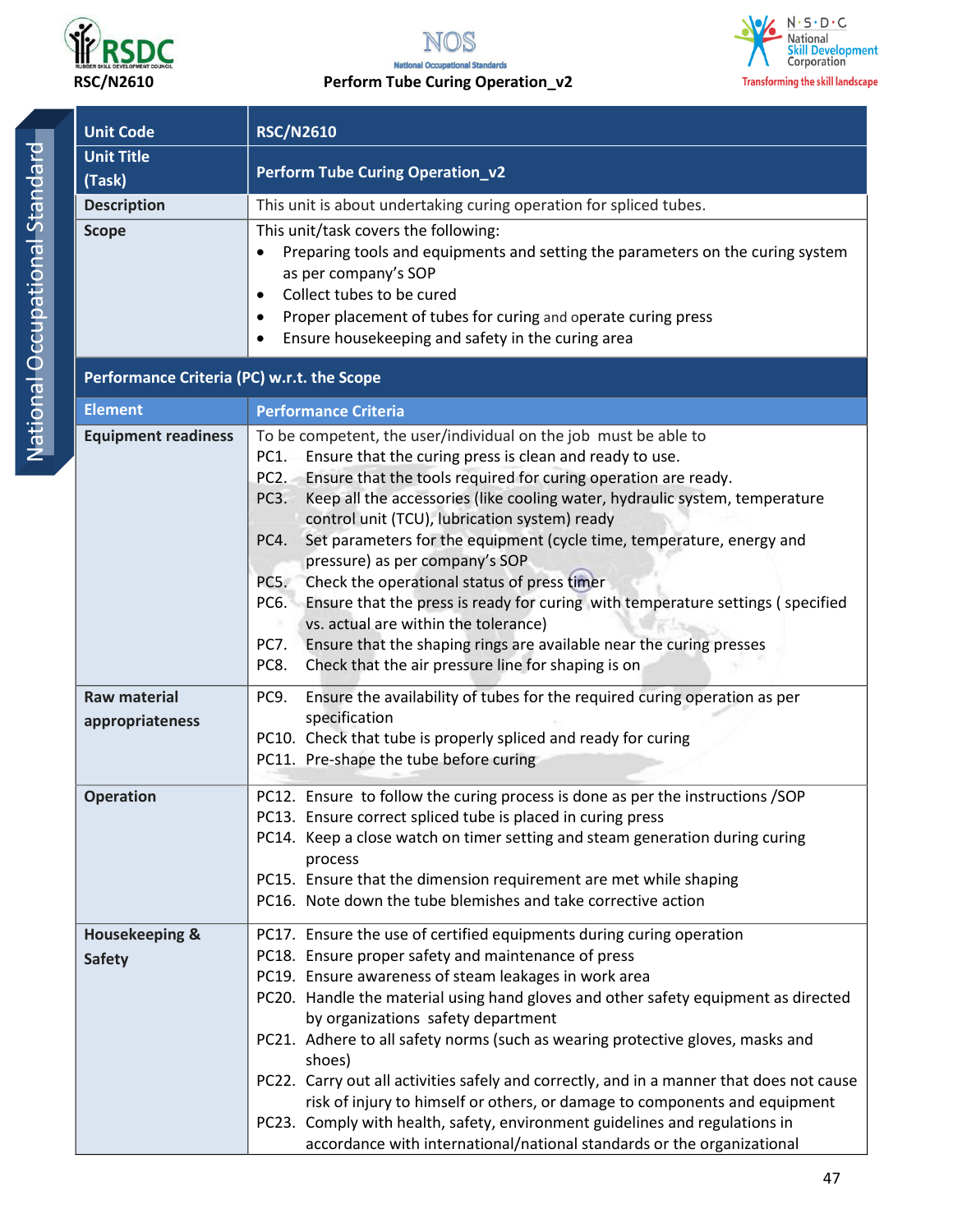



 **RSC/N2610 Perform Tube Curing Operation\_v2** 



|                                        | standards.                                                                                     |  |  |
|----------------------------------------|------------------------------------------------------------------------------------------------|--|--|
|                                        | PC24. Follow the guidance of safety department to contain spillages which may affect           |  |  |
|                                        | the health and safety of self or the environment in the curing area                            |  |  |
| <b>Knowledge and Understanding (K)</b> |                                                                                                |  |  |
| A. Organizational                      | The user/individual on the job needs to know and understand:                                   |  |  |
| <b>Context</b>                         | Proper curing operation and its importance.<br>KA1.                                            |  |  |
| (Knowledge of                          | Implications of poorly prepared tools and material.<br>KA2.                                    |  |  |
| the company/                           | KA3.<br>The material disposal procedure, importance of appropriate disposal of                 |  |  |
|                                        | material and implications of not following the material disposal procedure.                    |  |  |
| organization and                       | How to conduct quality and damage checks and their importance.<br>KA4.                         |  |  |
| its processes)                         | KA5.<br>Importance of identifying non-conforming products and their storage.                   |  |  |
|                                        | KA6.<br>Risk and impact of not following defined procedures/work instructions.                 |  |  |
|                                        | The escalation matrix for reporting identified issues.<br>KA7.                                 |  |  |
|                                        | KA8.<br>Types of documentation in the organization and their importance.                       |  |  |
|                                        | KA9.<br>Records to be maintained and the implications of their non-maintenance.                |  |  |
|                                        | KA10. Importance of housekeeping & good shopfloor practices (eg. 3S & 5S)                      |  |  |
|                                        | KA11. Health, safety and environment guidelines, legislations and regulations, as              |  |  |
|                                        | applicable.                                                                                    |  |  |
|                                        | KA12. Personal protection (which protective equipment to be used and how).                     |  |  |
|                                        | KA13. Impact of poor practices on health, safety and environment.                              |  |  |
|                                        | KA14. Potential hazards and actions to minimize them.                                          |  |  |
|                                        | KA15. The escalation matrix and procedures for reporting hazards.                              |  |  |
|                                        | KA16. Importance of FIFO                                                                       |  |  |
|                                        | KA17. Impact of various practices on cost, quality, productivity, delivery and safety.         |  |  |
|                                        | KA18. Handover/Takeover of the equipment/work area as per organizational SOP.                  |  |  |
| <b>B. Technical</b>                    | The user/individual on the job needs to know and understand:                                   |  |  |
| <b>Knowledge</b>                       | Curing operations and equipments in use.<br>KB1.<br>Parameter settings of curing press<br>KB2. |  |  |
|                                        | Implications of improper curing time and pressure on cured tubes<br>KB3.                       |  |  |
|                                        | Good understanding of shaping and use of shaping ring with shape indicator<br>KB4.             |  |  |
|                                        | KB5.<br>Proper selection of shaping rings                                                      |  |  |
|                                        | Proper visual examination for spliced tubes<br>KB6.                                            |  |  |
|                                        | Knowledge of various heating mediums for curing chambers viz steam heating,<br>KB7.            |  |  |
|                                        | Thermic fluid heating, Infra red heating, LNG heating and Electric heating                     |  |  |
|                                        | Heat calculations<br>KB8.                                                                      |  |  |
|                                        | KB9. Air trapping and humidity controls                                                        |  |  |
|                                        | KB10. Implications of heat expansion and contraction                                           |  |  |
|                                        | KB11. Heat values of various heating mediums                                                   |  |  |
|                                        | KB12. Knowledge of improper curing time and pressure on cured tubes                            |  |  |
|                                        | KB13. Implications of improper cure set up on cured tubes defect and performance               |  |  |
|                                        | KB14. Effect of improper shaping pressure and shaped tube sizes on cured tube                  |  |  |
|                                        | defectives                                                                                     |  |  |
|                                        | KB15. Various types of cured defectives and its possible solutions                             |  |  |
|                                        | KB16. Importance of proper shaped spliced cured tubes without any defect                       |  |  |
|                                        | KB17. Proper air pressure settings                                                             |  |  |
|                                        | KB18. Implications of defective tubes due to curing operator performance                       |  |  |
|                                        | KB19. Proper handling of cured tubes                                                           |  |  |
|                                        | KB20. Handling of waste spliced tubes and cured scrap tubes                                    |  |  |
|                                        | KB21. Proper inspection of cured tubes                                                         |  |  |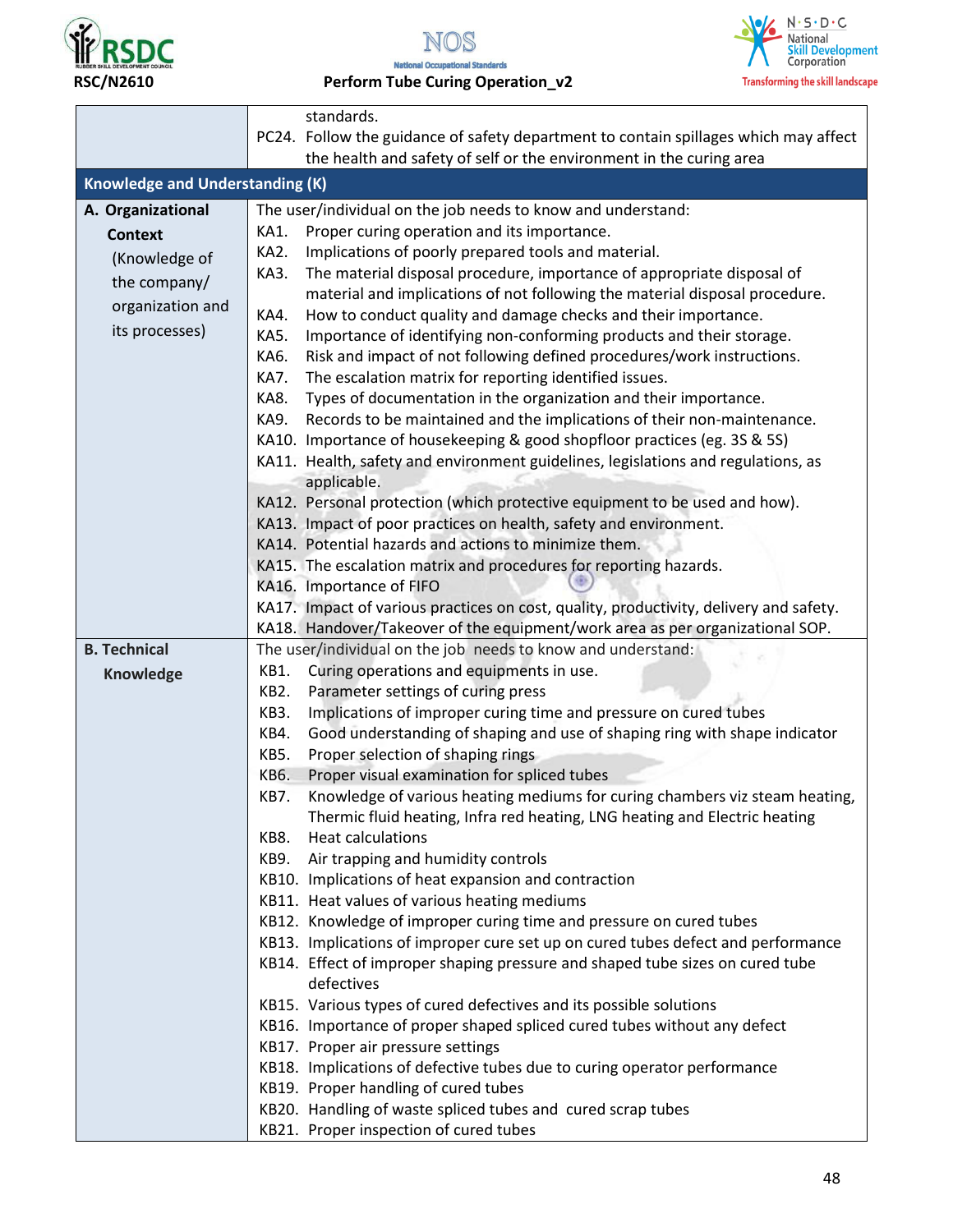

NOS



**National Occupational Standards RSC/N2610 Perform Tube Curing Operation\_v2** 

|                       | KB22. Importance of minimal scrap generation                                         |
|-----------------------|--------------------------------------------------------------------------------------|
|                       | KB23. Visual examination for under cured as well over cured products                 |
|                       | KB24. Cleanliness and safety requirements for curing operation.                      |
|                       | KB25. Effect of not following the sequence during curing operation on product        |
|                       | properties.                                                                          |
|                       | KB26. Types of defects leading to rejections and their indicators, reasons and       |
|                       | possible solutions.                                                                  |
|                       | KB27. Potential problems in curing operation                                         |
|                       | KB28. Units of measurement.                                                          |
|                       |                                                                                      |
|                       | KB29. Response to emergencies, for example, power failures, fire, system failures    |
|                       | and manual intervention to avoid disasters.                                          |
| Skills (S)            |                                                                                      |
|                       | <b>Writing Skills</b>                                                                |
|                       | The user/individual on the job needs to know and understand how to:                  |
|                       | Construct simple sentences and express ideas clearly through written<br>SA1.         |
|                       | communication                                                                        |
|                       | Fill up appropriate technical forms, activity logs in required format of the<br>SA2. |
|                       | company                                                                              |
|                       | Write simple letters, mails, etc<br>SA3.                                             |
|                       | Perform basic mathematical operations<br>SA4.                                        |
|                       | <b>Reading Skills</b>                                                                |
|                       |                                                                                      |
|                       | Read and understand manuals, health and safety instructions, memos, reports,<br>SA5. |
|                       | job cards etc                                                                        |
|                       | Read images, graphs, diagrams<br>SAG.                                                |
|                       | Understand the various coding systems as per company norms<br>SA7.                   |
|                       | <b>Oral Communication</b>                                                            |
|                       | Express statements, opinions or information clearly so that others can hear<br>SA8.  |
|                       | and understand                                                                       |
| A. Core Skills/       | SA9.                                                                                 |
| <b>Generic Skills</b> | Respond appropriately to any queries                                                 |
|                       | SA10. Communicate with supervisor                                                    |
|                       | SA11. Communicate with upstream and downstream teams                                 |
|                       | Integrity                                                                            |
|                       | SA12. Practice honesty with respect to company property and time                     |
|                       | SA13. Communicate with people in a form and manner and using language that is        |
|                       | open and respectful                                                                  |
|                       | SA14. Resolve any difficulties in relationships with colleagues, or get help from an |
|                       | appropriate person, in a way that preserves goodwill and trust                       |
|                       | <b>Motivation</b>                                                                    |
|                       | SA15. Take responsibility for completing one's own work assignment                   |
|                       | SA16. Take initiative to enhance/learn skills in ones's area of work                 |
|                       | SA17. The capacity to learn from experience in a range of settings and scenarios and |
|                       | the capacity to reflect on and analyse one's learning.                               |
|                       | SA18. Is open to new ways of doing things                                            |
|                       | SA19. The capacity to envisage and articulate personal goals; to develop strategies  |
|                       | and take action to achieve them.                                                     |
|                       | <b>Reliability</b>                                                                   |
|                       | SA20. Avoid absenteeism                                                              |
|                       | SA21. Act objectively, rather than impulsively or emotionally when faced with        |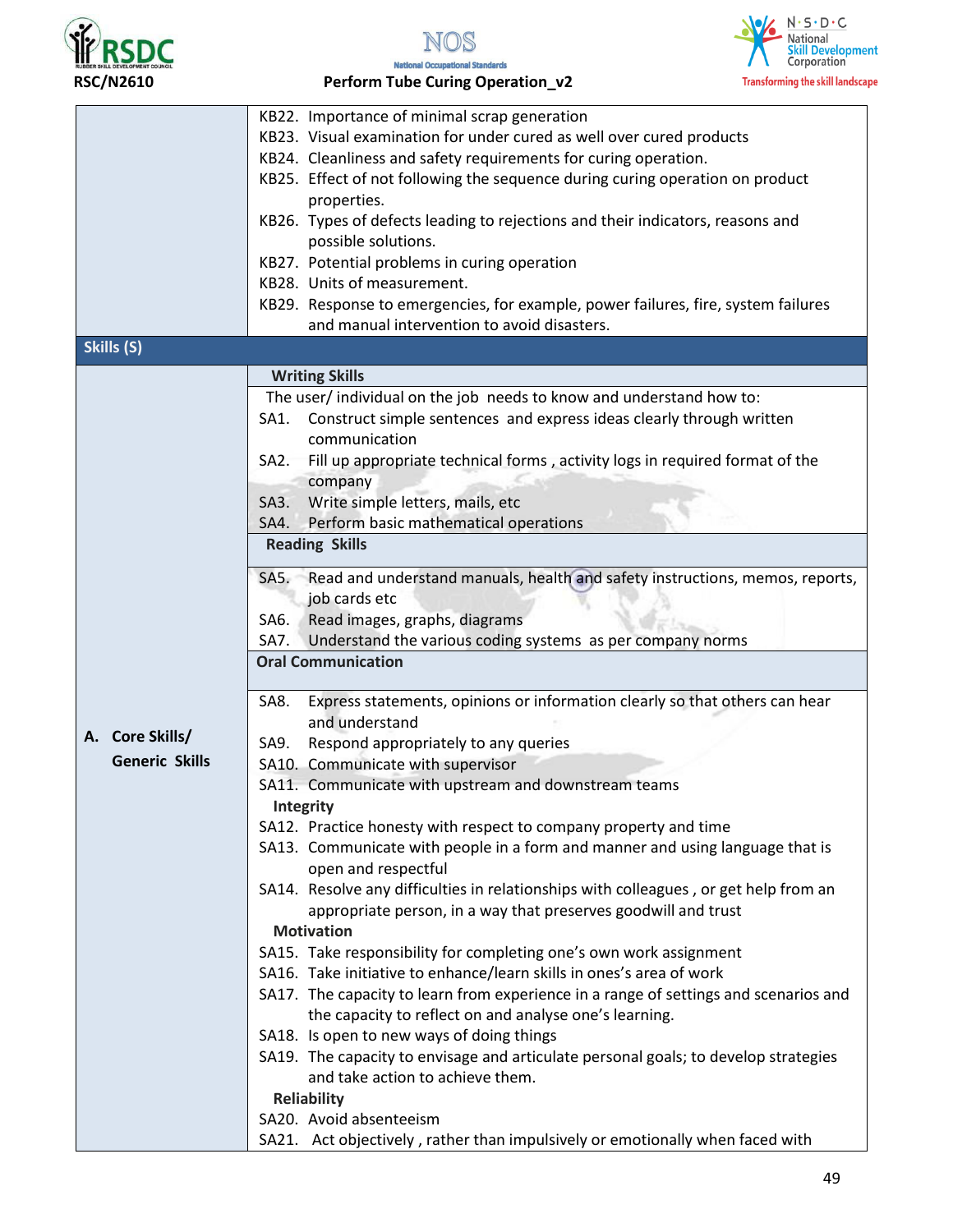

 $\blacksquare$ 







### **RSC/N2610 Perform Tube Curing Operation\_v2**

|                               | difficult/stressful or emotional situations                                                                                                                                                                                                             |
|-------------------------------|---------------------------------------------------------------------------------------------------------------------------------------------------------------------------------------------------------------------------------------------------------|
|                               | SA22. Work in disciplined factory environment                                                                                                                                                                                                           |
|                               | SA23. Be punctual                                                                                                                                                                                                                                       |
| <b>B. Professional Skills</b> | <b>Decision Making</b>                                                                                                                                                                                                                                  |
|                               | The individual needs to know and understand how to:                                                                                                                                                                                                     |
|                               | Take a decision for any change/issue based on earlier successes(documented<br>SB1.<br>previous history) on similar issues                                                                                                                               |
|                               | SB <sub>2</sub> .<br>Work out changes in case a new improved machine/equipment is added in the<br>process or any new material/chemical is developed replacing existing one.<br>Make changes in cycle time due to improved process.<br>SB <sub>3</sub> . |
|                               | Use the standard operating procedure or trouble shooting manuals for trouble<br>SB4.<br>shooting and other reference documents approved by plant management                                                                                             |
|                               | Consult the peer group and superiors to arrive at a favourable decision.<br>SB5.                                                                                                                                                                        |
|                               | Use of standard available problem solving techniques for decision making<br>SB6.                                                                                                                                                                        |
|                               | Review and analyze the process steps to check on system non adherence and<br>SB7.<br>non conformity                                                                                                                                                     |
|                               | Review the current SOP and other standards for continuous improvement to<br>SB8.                                                                                                                                                                        |
|                               | facilitate decision making                                                                                                                                                                                                                              |
|                               | Take a calculated risk with minimum losses<br>SB9.                                                                                                                                                                                                      |
|                               | <b>Plan and Organize</b>                                                                                                                                                                                                                                |
|                               | SB10. Plan and organize the factors of production to execute the business plan                                                                                                                                                                          |
|                               | SB11. Fix up tasks and allotment of the same                                                                                                                                                                                                            |
|                               | SB12. Assign tasks to suitable persons                                                                                                                                                                                                                  |
|                               | SB13. Motivate them for better output and time bound completion of tasks                                                                                                                                                                                |
|                               | <b>Customer Centricity</b>                                                                                                                                                                                                                              |
|                               | SB14. Match customer needs/specification by adjusting the processing conditions<br>(interact with customer in case any clarification required)                                                                                                          |
|                               | SB15. Ensure that performance of his action/operation/activity does not lead to any<br>divergence from the specified quality of the final product as required by the<br>customer.                                                                       |
|                               | SB16. Complete the assigned task in timely manner so that the final product is                                                                                                                                                                          |
|                               | delivered in the timeline given by the customer.                                                                                                                                                                                                        |
|                               | SB17. Communicate effectively to the superior/customer for any delay in supplies to<br>the clients.                                                                                                                                                     |
|                               | SB18. Work towards fulfilling the customers requirement as per their demand.                                                                                                                                                                            |
|                               | SB19. In case of any complaint, ensure its timely resolution if the problem is<br>emanating at his level                                                                                                                                                |
|                               | SB20. Communicate effectively to the superior/customer for any delay in resolving<br>the problem faced by the customer.                                                                                                                                 |
|                               | SB21. Maintain good/cordial relation with customers.                                                                                                                                                                                                    |
|                               | SB22. Work on the feedback received from customer regarding the product.                                                                                                                                                                                |
|                               | <b>Problem Solving</b>                                                                                                                                                                                                                                  |
|                               | SB23. Interpret quality for sheet                                                                                                                                                                                                                       |
|                               | SB24. Suggest improvements(if any) in process/product/materials based on results<br>and experience                                                                                                                                                      |
|                               |                                                                                                                                                                                                                                                         |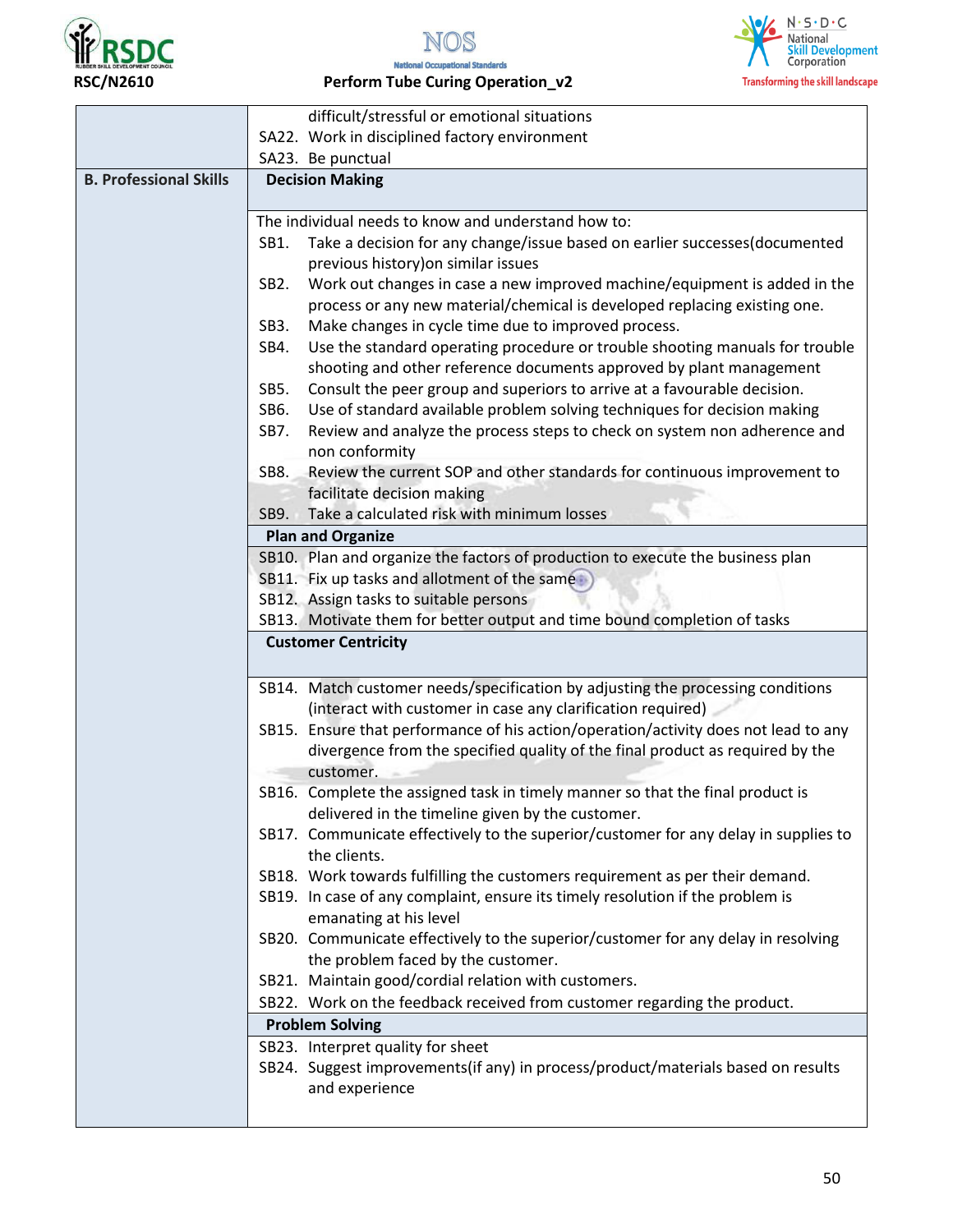



## **RSC/N2610 Perform Tube Curing Operation\_v2**

| <b>Analytical Thinking</b>                                                                                                                                    |
|---------------------------------------------------------------------------------------------------------------------------------------------------------------|
| SB25. Identify the problems pertaining to the sharpening of tools based on visual<br>inspection and work efficiency                                           |
| SB26. Diagnose common problems in the machine based on visual inspection, sound,<br>etc<br>SB27. Suggest improvements (if any) in process based on experience |
| <b>Critical Thinking</b>                                                                                                                                      |
| SB28. Seek clarification on problems from others                                                                                                              |
| SB29. Apply problem-solving approaches in different situations<br>SB30. Refer anomalies to the line manager                                                   |

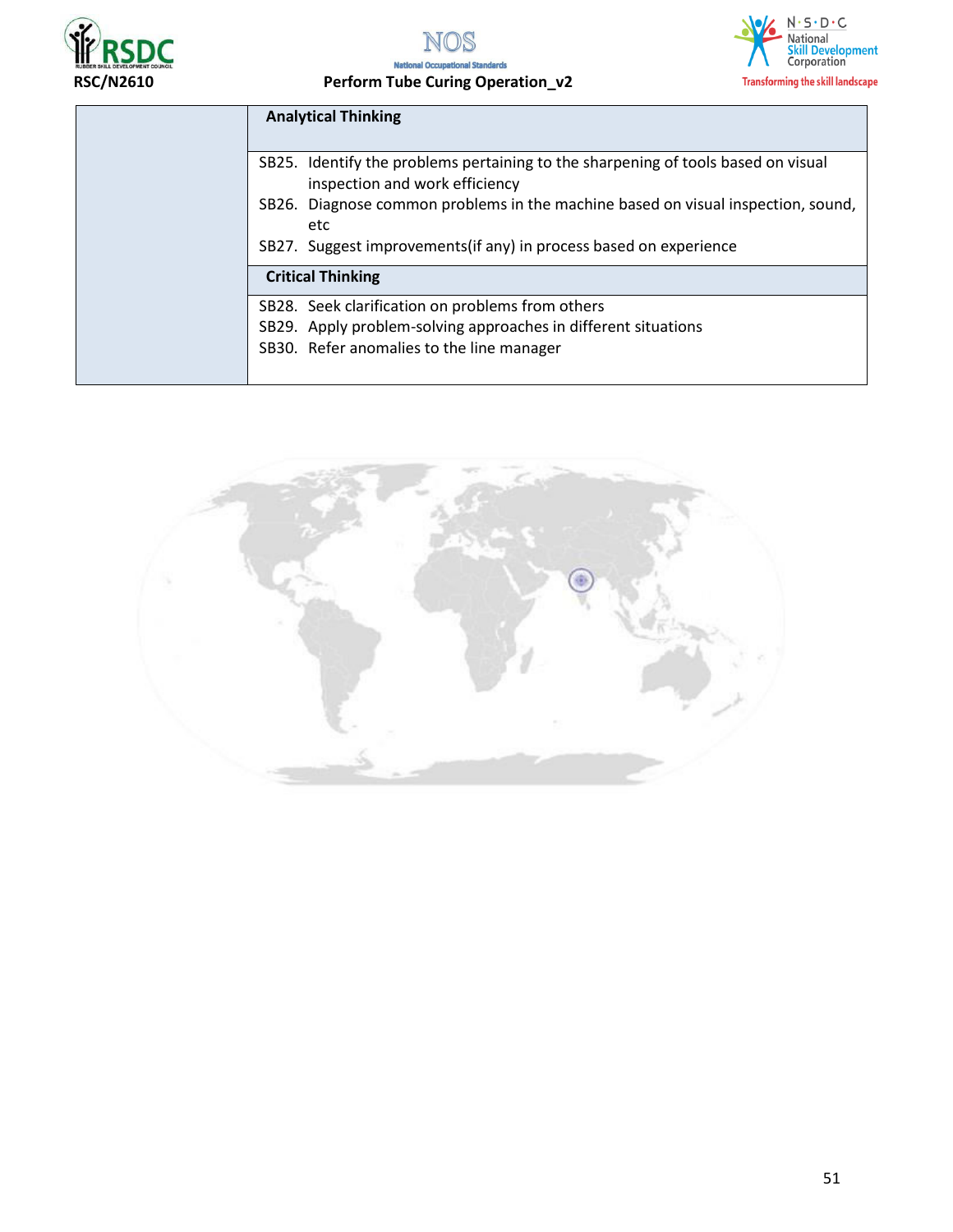



## **NOS Version Control**

| NOS Code                   | <b>RSC/N2610</b>            |                         |            |
|----------------------------|-----------------------------|-------------------------|------------|
| Credits(NSQF)              | <b>TBD</b>                  | Version number          | 2.0        |
| Industry                   | <b>Rubber Manufacturing</b> | <b>Drafted on</b>       | 04/06/2013 |
| <b>Industry Sub-sector</b> | <b>Tyre</b>                 | Last reviewed on        | 23/08/2017 |
| <b>Occupation</b>          | <b>Extrusion</b>            | <b>Next review date</b> | 23/08/2021 |

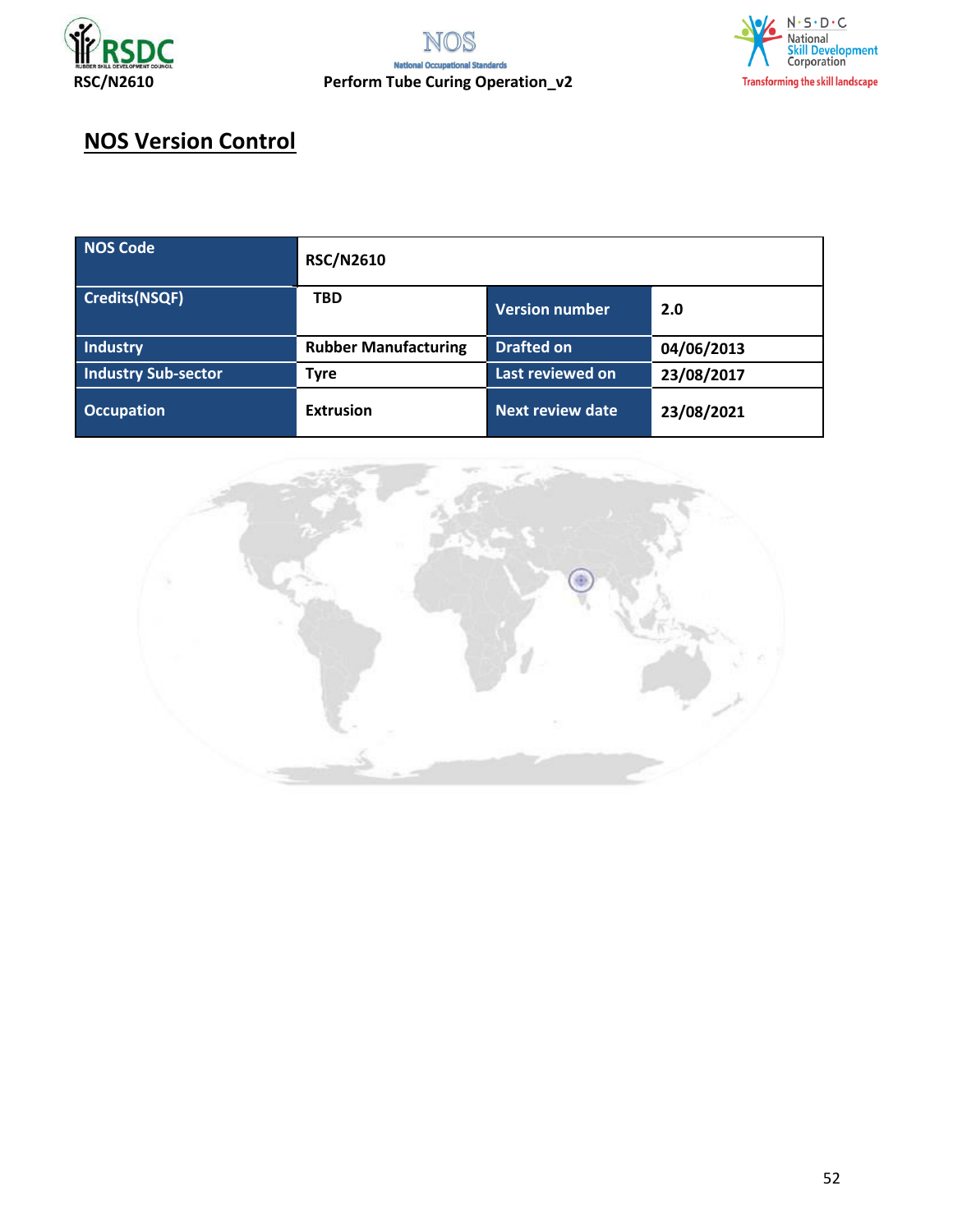

----------------------------------------------------------------------------------------------------------------------------- ----------



# **National Occupational Standard**



----------------------------------------------------------------------------------------------------------------------------- ----------

## **Overview**

**This unit is about performing activities after the completion of tube curing operation.**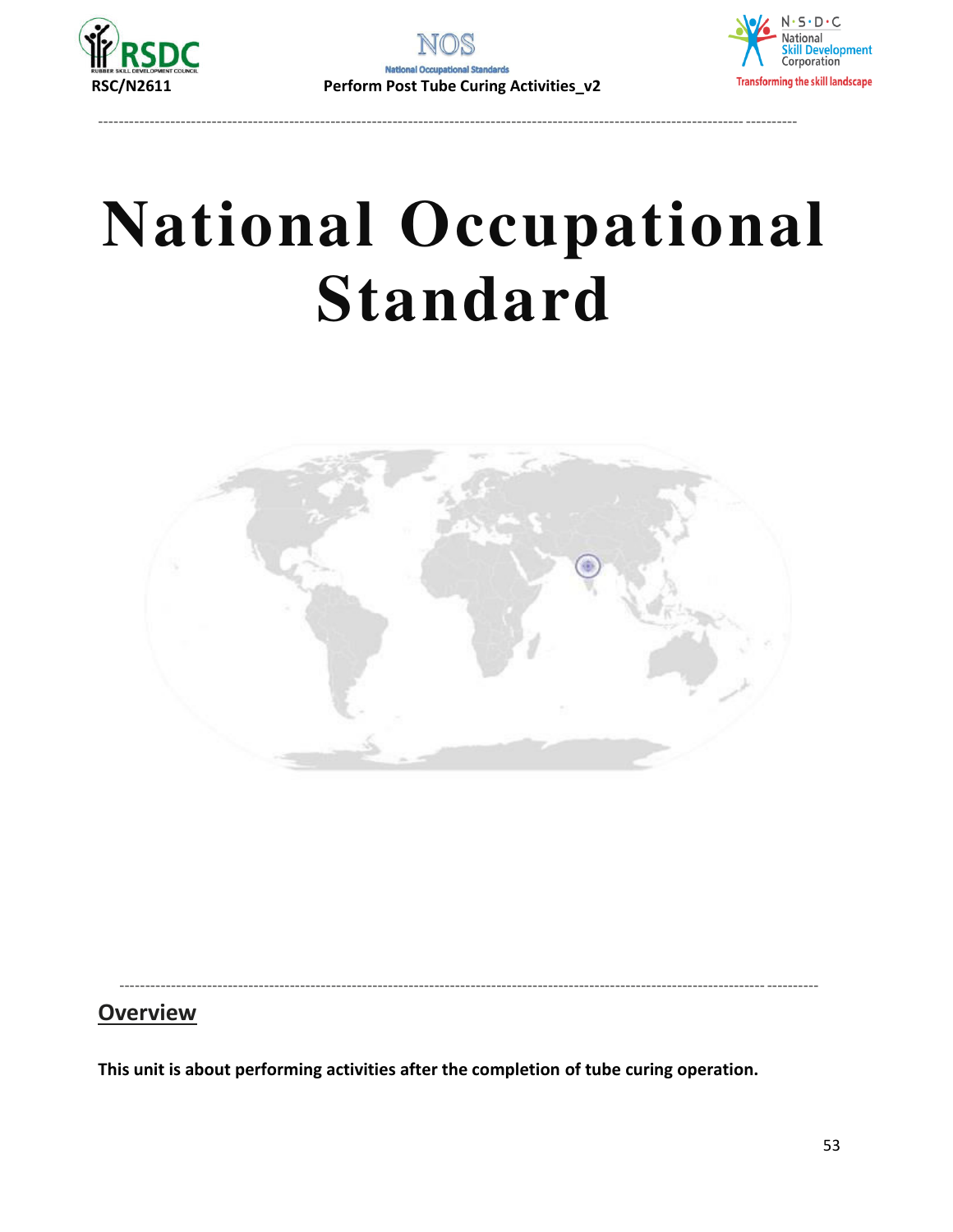

#### **National Occupational Standards RSC/N2611 Perform Post Tube Curing Activities\_v2**



| <b>Unit Code</b>                                   |                                                         | <b>RSC/N2611</b>                                                                                                                                                                                                                                                                                                                                                                                                                                                                                                                                                                                                                                                                                            |
|----------------------------------------------------|---------------------------------------------------------|-------------------------------------------------------------------------------------------------------------------------------------------------------------------------------------------------------------------------------------------------------------------------------------------------------------------------------------------------------------------------------------------------------------------------------------------------------------------------------------------------------------------------------------------------------------------------------------------------------------------------------------------------------------------------------------------------------------|
| <b>Unit Title</b><br>(Task)                        |                                                         | Perform Post Tube Curing Activities_v2                                                                                                                                                                                                                                                                                                                                                                                                                                                                                                                                                                                                                                                                      |
| <b>Description</b>                                 |                                                         | This unit is about performing activities after the completion of curing operation for<br>spliced tubes.                                                                                                                                                                                                                                                                                                                                                                                                                                                                                                                                                                                                     |
| <b>Scope</b>                                       |                                                         | This unit/task covers the following:<br>• Arrange to send the operated tube for inspection and finishing<br>Stack rejected tubes in designated area for technical team to review and dispose<br>٠<br>Marking for identification<br>• Send sample to lab for testing<br>Ensuring housekeeping and safety in curing area                                                                                                                                                                                                                                                                                                                                                                                      |
|                                                    |                                                         | Performance Criteria (PC) w.r.t. the Scope                                                                                                                                                                                                                                                                                                                                                                                                                                                                                                                                                                                                                                                                  |
| <b>Element</b>                                     |                                                         | <b>Performance Criteria</b>                                                                                                                                                                                                                                                                                                                                                                                                                                                                                                                                                                                                                                                                                 |
| <b>Operation</b>                                   |                                                         | To be competent, the user/individual on the job must be able to<br>Draw sample for lab testing and release.<br>PC1.<br>Arrange to send the OK tube for inspection and finishing<br>PC <sub>2</sub> .<br>Stack rejected tubes in designated area for technical team to review and<br>PC <sub>3</sub> .<br>dispose<br>Report the repair and maintenance requirement to the Supervisor<br>PC4.                                                                                                                                                                                                                                                                                                                 |
| <b>Material disposal</b>                           |                                                         | Dispose of waste material safely, as per organizational SOP.<br>PC5.                                                                                                                                                                                                                                                                                                                                                                                                                                                                                                                                                                                                                                        |
| <b>Batch Marking</b>                               |                                                         | Ensure identification and traceability by batch marking/coding for the product<br>PC6.<br>as per the instructions laid down by the company.                                                                                                                                                                                                                                                                                                                                                                                                                                                                                                                                                                 |
| <b>Sampling</b>                                    |                                                         | <b>PC7.</b><br>Send sample of the prepared product in the specified sample size and method<br>as directed by the company                                                                                                                                                                                                                                                                                                                                                                                                                                                                                                                                                                                    |
| <b>Housekeeping &amp;</b><br><b>Safety</b>         |                                                         | Handle the prepared product using hand gloves and other safety equipment.<br>PC8.<br>Adhere to all safety norms (such as wearing protective gloves, shoes, safety<br>PC9.<br>masks etc).<br>PC10. Comply with health, safety, environment guidelines and regulations in<br>accordance with international/national standards or the organizational<br>standards.                                                                                                                                                                                                                                                                                                                                             |
|                                                    | <b>Knowledge and Understanding (K)</b>                  |                                                                                                                                                                                                                                                                                                                                                                                                                                                                                                                                                                                                                                                                                                             |
| A. Organizational<br><b>Context</b><br>company $/$ | (Knowledge of the<br>organization and<br>its processes) | The user/individual on the job needs to know and understand:<br>KA1. Implications of poorly cured product.<br>KA2. Significance of batch marking.<br>KA3. Importance of identifying non-conforming products and their storage.<br>KA4. Risk and impact of not following defined procedures/work instructions.<br>KA5. The escalation matrix and procedures for reporting identified problems.<br>KA6. Types of documentation in the organization and their importance.<br>KA7. Records to be maintained and the implications of their non-maintenance.<br>KA8. Importance of housekeeping and good shopfloor practices.<br>KA9. Health, safety, and environment guidelines, legislations and regulations as |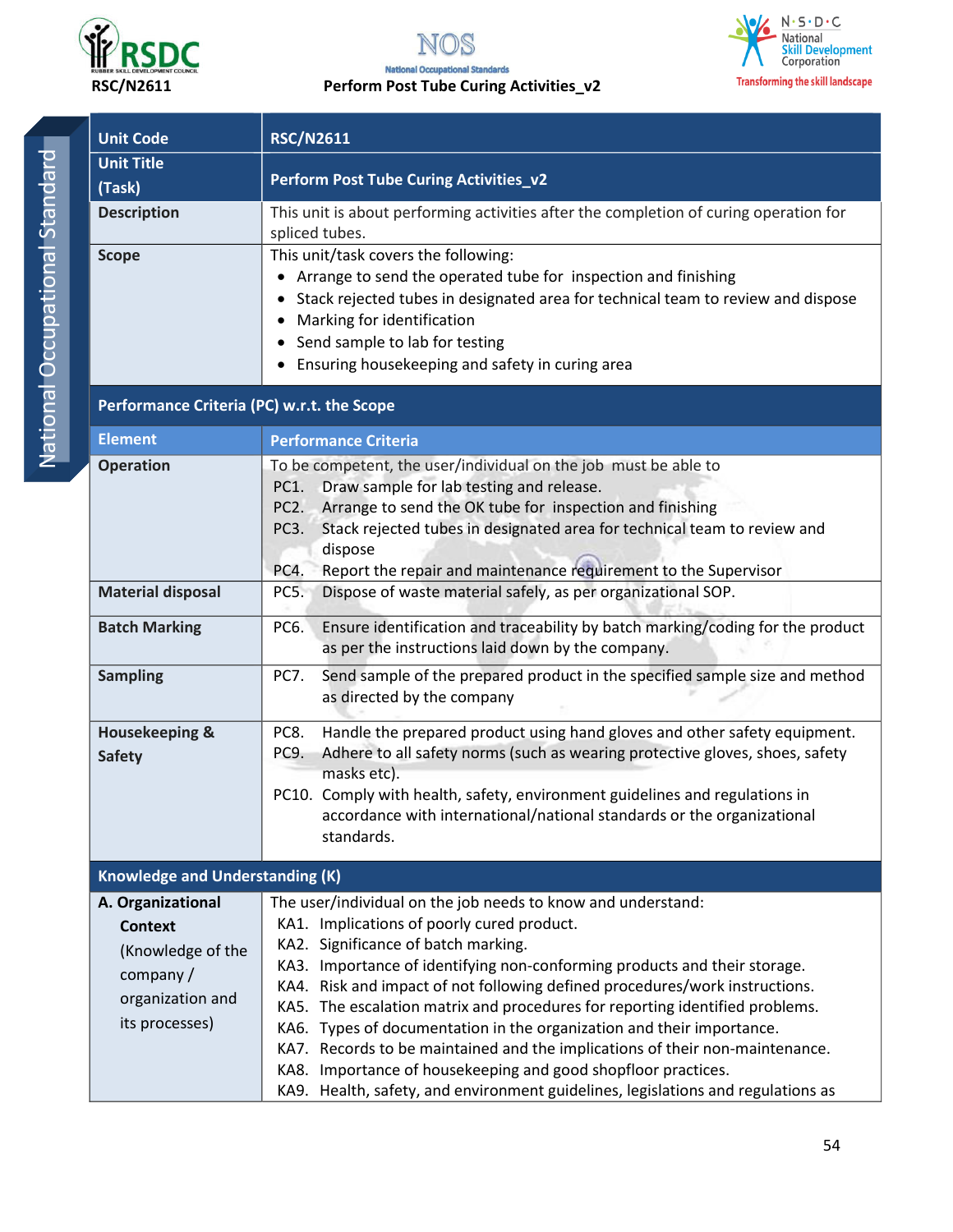





**RSC/N2611 Perform Post Tube Curing Activities\_v2** 

|                       | applicable.                                                                                           |
|-----------------------|-------------------------------------------------------------------------------------------------------|
|                       | KA10. Personal protection (which protective equipment to be used and how).                            |
|                       | KA11. Potential hazards and actions to minimize them.                                                 |
|                       | KA12. Impact of poor practices on health, safety and environment.                                     |
|                       | KA13. The escalation matrix and procedures for reporting hazards.                                     |
|                       | KA14. Handover/Takeover of the equipment/work area as per organizational SOP.                         |
| <b>B. Technical</b>   | The user/individual on the job needs to know and understand:                                          |
| <b>Knowledge</b>      | Methods for proper inspection of cured tubes.<br>KB1.                                                 |
|                       | KB2.<br>Process and importance of quality checks.                                                     |
|                       | KB3.<br>Batch marking techniques.                                                                     |
|                       | KB4.<br>Implications of incorrect batch marking.                                                      |
|                       | KB5.<br>Implications of inappropriate waste disposal.                                                 |
|                       | Visual examination for under cured as well over cured products<br>KB6.                                |
|                       | KB7.<br>Proper handling of waste spliced tubes                                                        |
|                       | KB8.<br>Handling of cured scrap tubes                                                                 |
|                       | Types of defects leading to rejections and their indicators, reasons and<br>KB9.                      |
|                       | possible solutions.                                                                                   |
|                       | KB10. Units of measurement.                                                                           |
|                       | KB11. Coding systems for identification and traceability.                                             |
|                       | KB12. Removal of scraps and downgraded products from each operational area to                         |
|                       | concerned places                                                                                      |
| Skills (S)            |                                                                                                       |
|                       | <b>Writing Skills</b>                                                                                 |
|                       | The user/ individual on the job needs to know and understand how to:                                  |
|                       | Construct simple sentences and express ideas clearly through written<br>SA1.                          |
|                       | communication                                                                                         |
|                       | SA <sub>2</sub> .<br>Fill up appropriate technical forms, process charts, activity logs in required   |
|                       | format of the company                                                                                 |
|                       | Write simple letters, mails, etc<br>SA3.                                                              |
|                       | Perform basic mathematical operations<br>SA4.                                                         |
|                       | <b>Reading Skills</b>                                                                                 |
|                       | Read and understand manuals, health and safety instructions, memos, reports,<br>SA5.                  |
| A. Core Skills/       | job cards etc                                                                                         |
| <b>Generic Skills</b> | Read images, graphs, diagrams<br>SA6.                                                                 |
|                       | Understand the various coding systems as per company norms<br>SA7.                                    |
|                       | <b>Oral Communication</b>                                                                             |
|                       |                                                                                                       |
|                       | Express statements, opinions or information clearly so that others can hear<br>SA8.<br>and understand |
|                       |                                                                                                       |
|                       | Respond appropriately to any queries<br>SA9.                                                          |
|                       | SA10. Communicate with supervisor                                                                     |
|                       | SA11. Communicate with upstream and downstream teams                                                  |
|                       | Integrity                                                                                             |
|                       | SA12. Practice honesty with respect to company property and time                                      |
|                       | SA13. Communicate with people in a form and manner and using language that is<br>open and respectful  |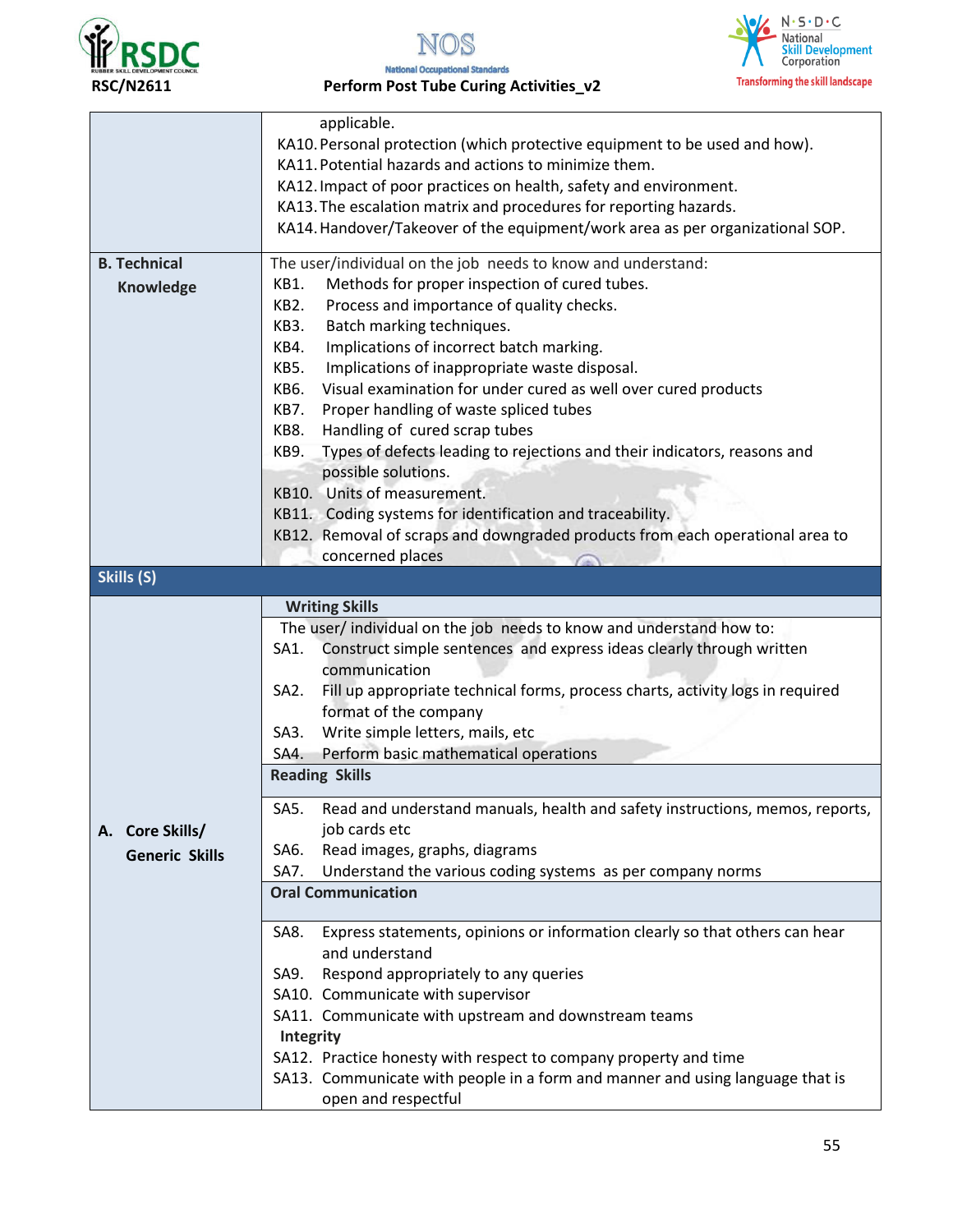



#### $\frac{N \cdot S \cdot D \cdot C}{\text{National}}$  $\mathcal{U}$ Skill Development<br>Corporation **Transforming the skill landscape**

### **RSC/N2611 Perform Post Tube Curing Activities\_v2**

|                               | SA14. Resolve any difficulties in relationships with colleagues, or get help from an                                      |
|-------------------------------|---------------------------------------------------------------------------------------------------------------------------|
|                               | appropriate person, in a way that preserves goodwill and trust                                                            |
|                               | <b>Motivation</b>                                                                                                         |
|                               | SA15. Take responsibility for completing one's own work assignment                                                        |
|                               | SA16. Take initiative to enhance/learn skills in ones's area of work                                                      |
|                               | SA17. The capacity to learn from experience in a range of settings and scenarios and                                      |
|                               | the capacity to reflect on and analyse one's learning.                                                                    |
|                               | SA18. Is open to new ways of doing things                                                                                 |
|                               | SA19. The capacity to envisage and articulate personal goals; to develop strategies<br>and take action to achieve them.   |
|                               | <b>Reliability</b>                                                                                                        |
|                               | SA20. Avoid absenteeism                                                                                                   |
|                               | SA21. Act objectively, rather than impulsively or emotionally when faced with                                             |
|                               | difficult/stressful or emotional situations                                                                               |
|                               | SA22. Work in disciplined factory environment                                                                             |
|                               | SA23. Be punctual                                                                                                         |
| <b>B. Professional Skills</b> | <b>Decision Making</b>                                                                                                    |
|                               |                                                                                                                           |
|                               | The individual needs to know and understand how to:                                                                       |
|                               | Take a decision for any change/issue based on earlier successes(documented<br>SB1.<br>previous history) on similar issues |
|                               | Work out changes in case a new improved machine/equipment is added in the<br>SB2.                                         |
|                               | process or any new material/chemical is developed replacing existing one.                                                 |
|                               | Make changes in cycle time due to improved process.<br>SB <sub>3</sub> .                                                  |
|                               | Use the standard operating procedure or trouble shooting manuals for trouble<br>SB4.                                      |
|                               | shooting and other reference documents approved by plant management                                                       |
|                               | SB5.<br>Consult the peer group and superiors to arrive at a favourable decision.                                          |
|                               | Use of standard available problem solving techniques for decision making<br>SB6.                                          |
|                               | SB7.<br>Review and analyze the process steps to check on system non adherence and                                         |
|                               | non conformity                                                                                                            |
|                               | Review the current SOP and other standards for continuous improvement to<br>SB8.                                          |
|                               | facilitate decision making                                                                                                |
|                               | Take a calculated risk with minimum losses<br>SB9.                                                                        |
|                               | <b>Plan and Organize</b>                                                                                                  |
|                               | SB10. Plan and organize the factors of production to execute the business plan                                            |
|                               | SB11. Fix up tasks and allotment of the same                                                                              |
|                               | SB12. Assign tasks to suitable persons                                                                                    |
|                               | SB13. Motivate them for better output and time bound completion of tasks                                                  |
|                               | <b>Customer Centricity</b>                                                                                                |
|                               |                                                                                                                           |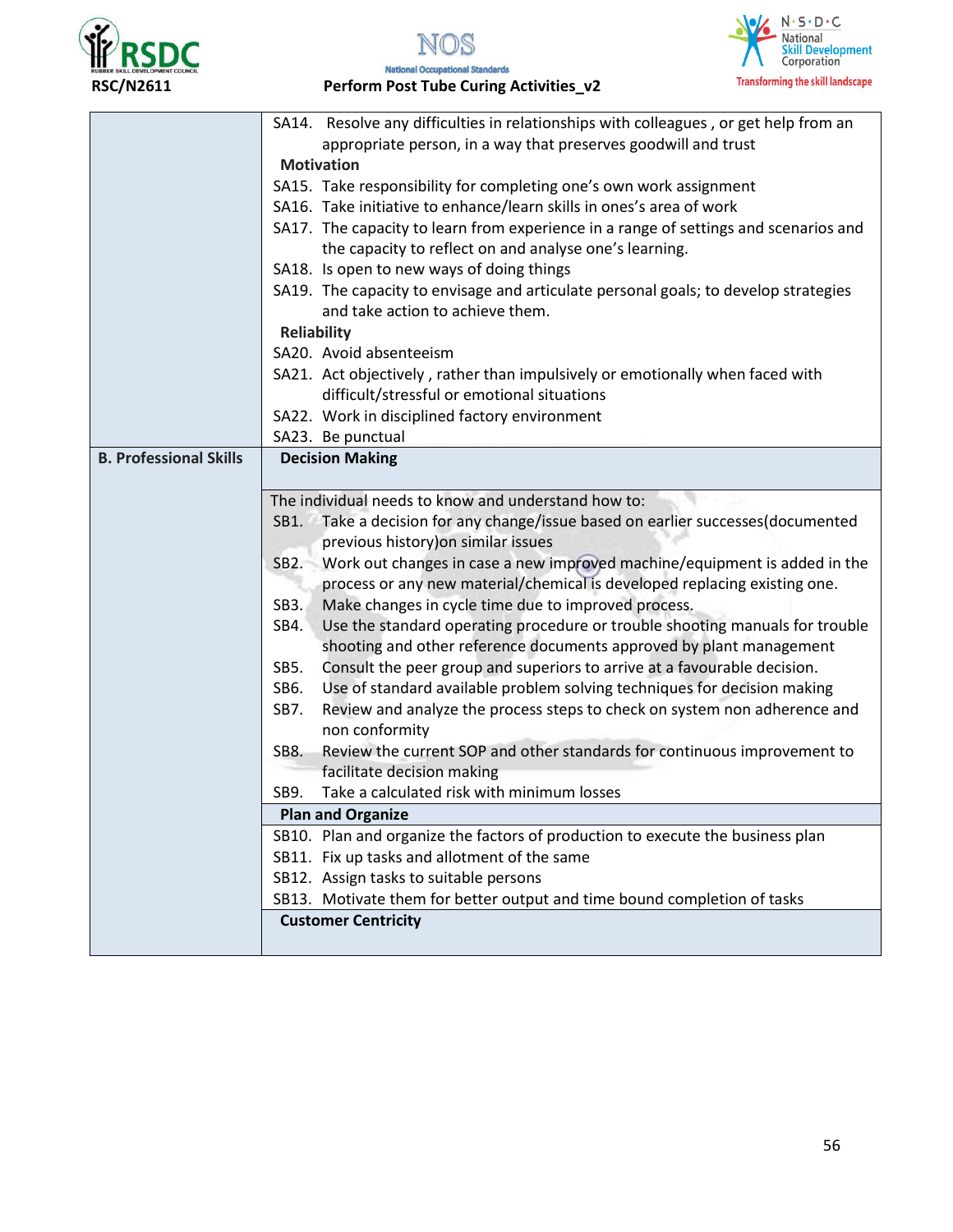



#### $\frac{N \cdot S \cdot D \cdot C}{\text{National}}$  $\mathcal{U}$ Skill Development<br>Corporation **Transforming the skill landscape**

**RSC/N2611 Perform Post Tube Curing Activities\_v2** 

| SB14. Match customer needs/specification by adjusting the processing conditions                                                    |
|------------------------------------------------------------------------------------------------------------------------------------|
| (interact with customer in case any clarification required)                                                                        |
| SB15. Ensure that performance of his action/operation/activity does not lead to any                                                |
| divergence from the specified quality of the final product as required by the<br>customer.                                         |
| SB16. Complete the assigned task in timely manner so that the final product is<br>delivered in the timeline given by the customer. |
| SB17. Communicate effectively to the superior/customer for any delay in supplies to<br>the clients.                                |
| SB18. Work towards fulfilling the customers requirement as per their demand.                                                       |
| SB19. In case of any complaint, ensure its timely resolution if the problem is<br>emanating at his level                           |
| SB20. Communicate effectively to the superior/customer for any delay in resolving<br>the problem faced by the customer.            |
| SB21. Maintain good/cordial relation with customers.                                                                               |
| SB22. Work on the feedback received from customer regarding the product.                                                           |
| <b>Problem Solving</b>                                                                                                             |
| SB23. Interpret quality for sheet                                                                                                  |
| SB24. Suggest improvements(if any) in process/product/materials based on results                                                   |
| and experience                                                                                                                     |
| <b>Analytical Thinking</b>                                                                                                         |
| SB25. Identify the problems pertaining to the sharpening of tools based on visual<br>inspection and work efficiency                |
| SB26. Diagnose common problems in the machine based on visual inspection, sound,<br>etc                                            |
| SB27. Suggest improvements(if any) in process based on experience                                                                  |
| <b>Critical Thinking</b>                                                                                                           |
| SB28. Seek clarification on problems from others                                                                                   |
| SB29. Apply problem-solving approaches in different situations                                                                     |
| SB30. Refer anomalies to the line manager                                                                                          |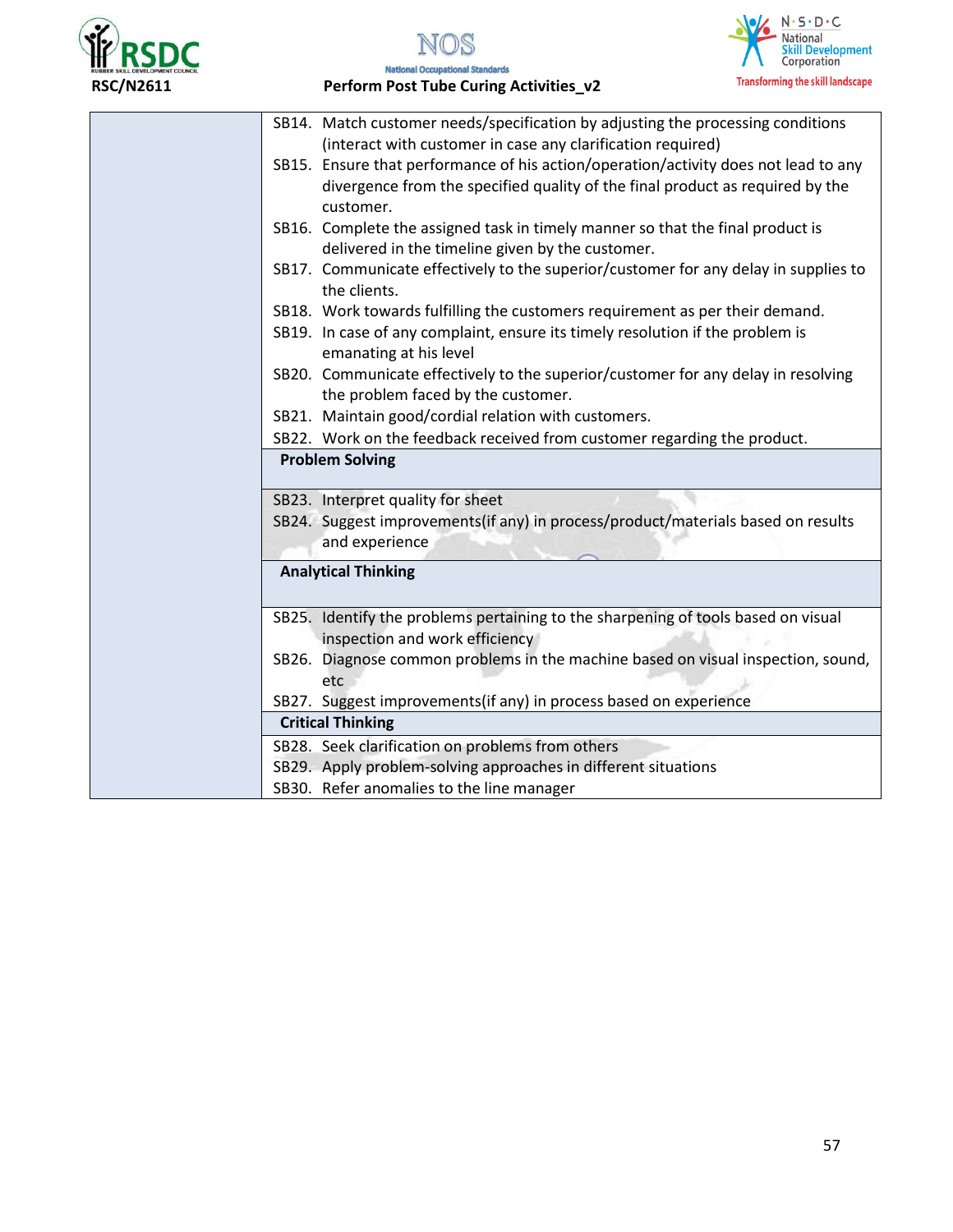





# **NOS Version Control**

| NOS Code                   | <b>RSC/N2611</b>            |                         |            |
|----------------------------|-----------------------------|-------------------------|------------|
| Credits(NSQF)              | <b>TBD</b>                  | <b>Version number</b>   | 2.0        |
| Industry                   | <b>Rubber Manufacturing</b> | <b>Drafted on</b>       | 04/06/2013 |
| <b>Industry Sub-sector</b> | <b>Tyre</b>                 | Last reviewed on        | 23/08/2017 |
| <b>Occupation</b>          | <b>Extrusion</b>            | <b>Next review date</b> | 23/08/2021 |



[Back to QP](#page-1-0)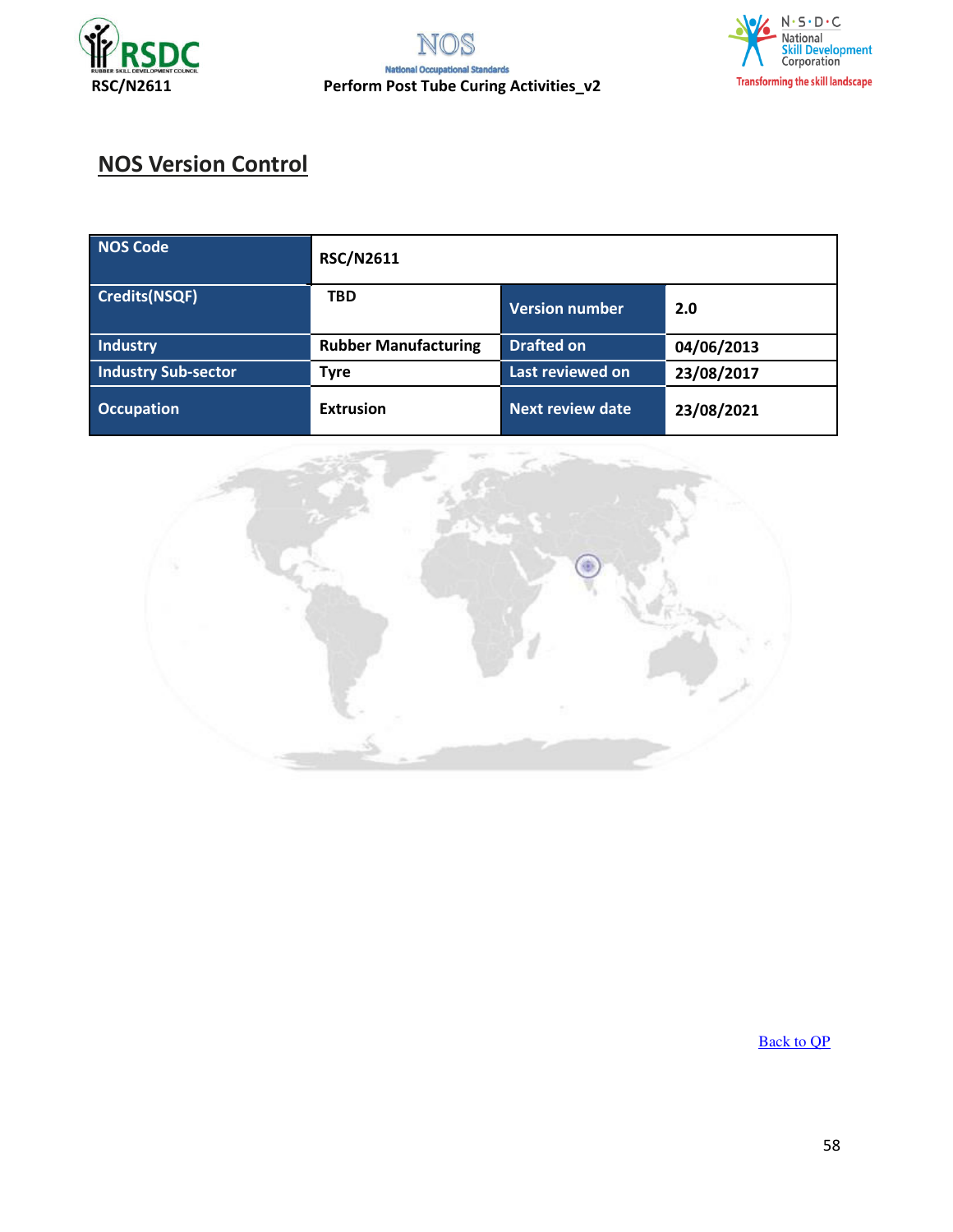



----------------------------------------------------------------------------------------------------------------------------- ----------

 **RSC/N5001 Carry out housekeeping in rubber product manufacturing** 



# **National Occupational Standard**



----------------------------------------------------------------------------------------------------------------------------- ----------

## **Overview**

**This unit is about carrying out housekeeping**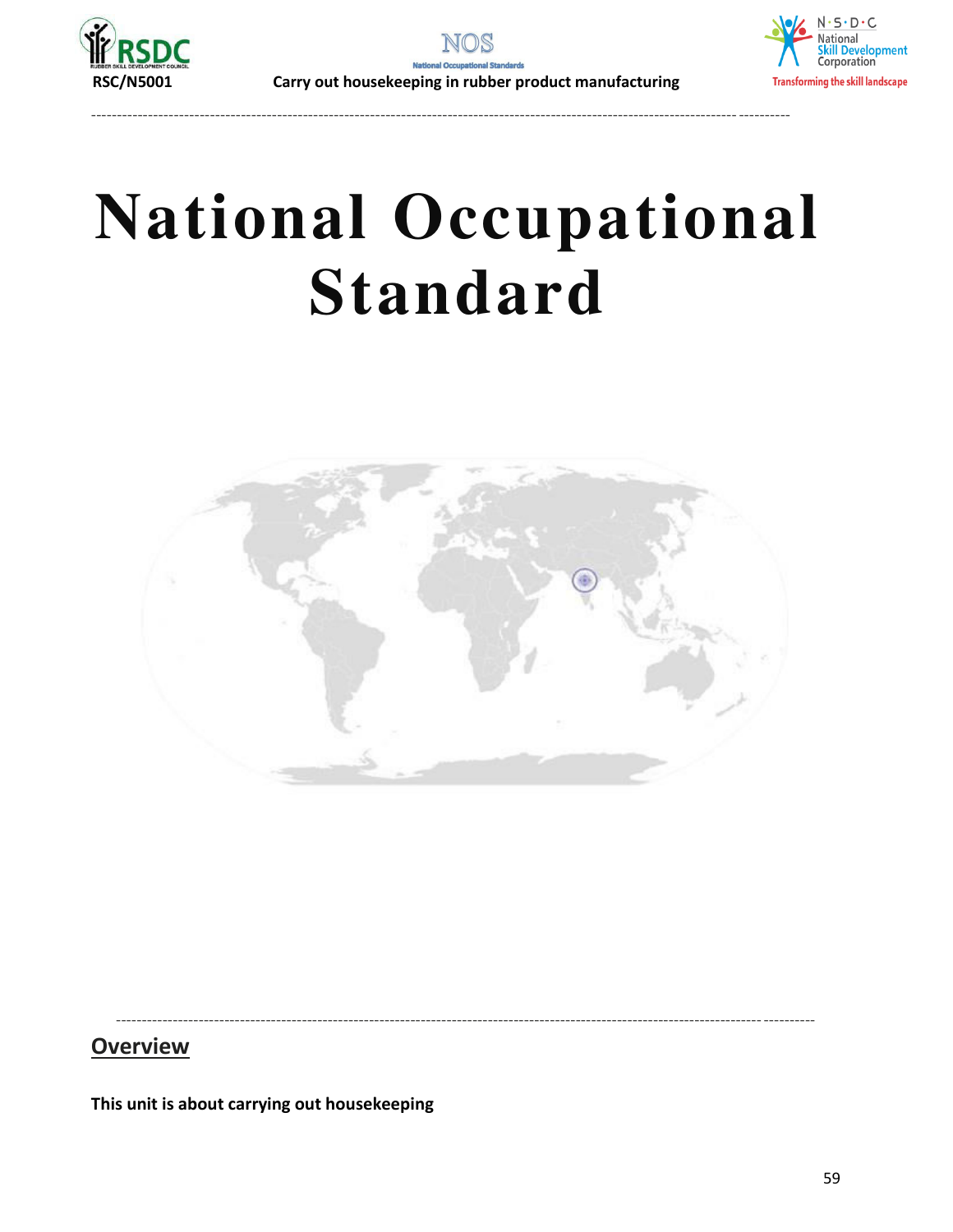



 **RSC/N5001 Carry out housekeeping in rubber product manufacturing** 

| <b>Unit Code</b>                           | <b>RSC/N5001</b>                                                                  |  |  |
|--------------------------------------------|-----------------------------------------------------------------------------------|--|--|
| <b>Unit Title</b>                          | Carry out housekeeping in rubber product manufacturing                            |  |  |
| (Task)                                     |                                                                                   |  |  |
| <b>Description</b>                         | This unit is about carrying out housekeeping activities                           |  |  |
|                                            | This unit/task covers the following:                                              |  |  |
| <b>Scope</b>                               | Preparing for housekeeping activities<br>$\bullet$                                |  |  |
|                                            | Carry out housekeeping operation<br>$\bullet$                                     |  |  |
|                                            | Post housekeeping activities                                                      |  |  |
|                                            | General                                                                           |  |  |
| Performance Criteria (PC) w.r.t. the Scope |                                                                                   |  |  |
| <b>Element</b>                             | <b>Performance Criteria</b>                                                       |  |  |
|                                            | To be competent, the user/individual on the job must be able to:                  |  |  |
| Pre housekeeping                           | PC1. Inspect the area while taking into account various surfaces                  |  |  |
| activities                                 | PC2. Identify the material requirements for cleaning the areas inspected, by      |  |  |
|                                            | considering risk, time, efficiency and type of stain                              |  |  |
|                                            | PC3. Ensure that the cleaning equipment is in proper working condition            |  |  |
|                                            | PC4. Select the suitable alternatives for cleaning the areas in case the          |  |  |
|                                            | appropriate equipment and materials are not available and inform the              |  |  |
|                                            | appropriate person                                                                |  |  |
|                                            | PC5. Plan the sequence for cleaning the area to avoid re-soiling clean areas and  |  |  |
|                                            | surfaces                                                                          |  |  |
|                                            | PC6. Inform the affected people about the cleaning activity                       |  |  |
|                                            | PC7. Display the appropriate signage for the work being conducted                 |  |  |
|                                            | PC8. Ensure that there is adequate ventilation for the work being carried out     |  |  |
|                                            | PC9. Wear the personal protective equipment required for the cleaning method      |  |  |
|                                            | and materials being used                                                          |  |  |
|                                            | PC10. Use the correct cleaning method for the work area, type of soiling and      |  |  |
| <b>Operations</b>                          | surface                                                                           |  |  |
|                                            | PC11. Carry out cleaning activity without disturbing others                       |  |  |
|                                            | PC12. Deal with accidental damage, if any, caused while carrying out the work     |  |  |
|                                            | PC13. Report to the appropriate person any difficulties in carrying out your work |  |  |
|                                            | PC14. Identify and report to the appropriate person any additional cleaning       |  |  |
|                                            | required that is outside one's responsibility or skill                            |  |  |
|                                            | PC15. Ensure that there is no oily substance on the floor to avoid slippage       |  |  |
| <b>Post housekeeping</b>                   | PC16. Ensure that no scrap material is lying around                               |  |  |
| activities                                 | PC17. Maintain and store housekeeping equipment and supplies                      |  |  |
|                                            | PC18. Follow workplace procedures to deal with any accidental damage caused       |  |  |
|                                            | during the cleaning process                                                       |  |  |
|                                            | PC19. Ensure that, on completion of the work, the area is left clean and dry and  |  |  |
|                                            | meets requirements                                                                |  |  |
|                                            | PC20. Return the equipment, materials and personal protective equipment that      |  |  |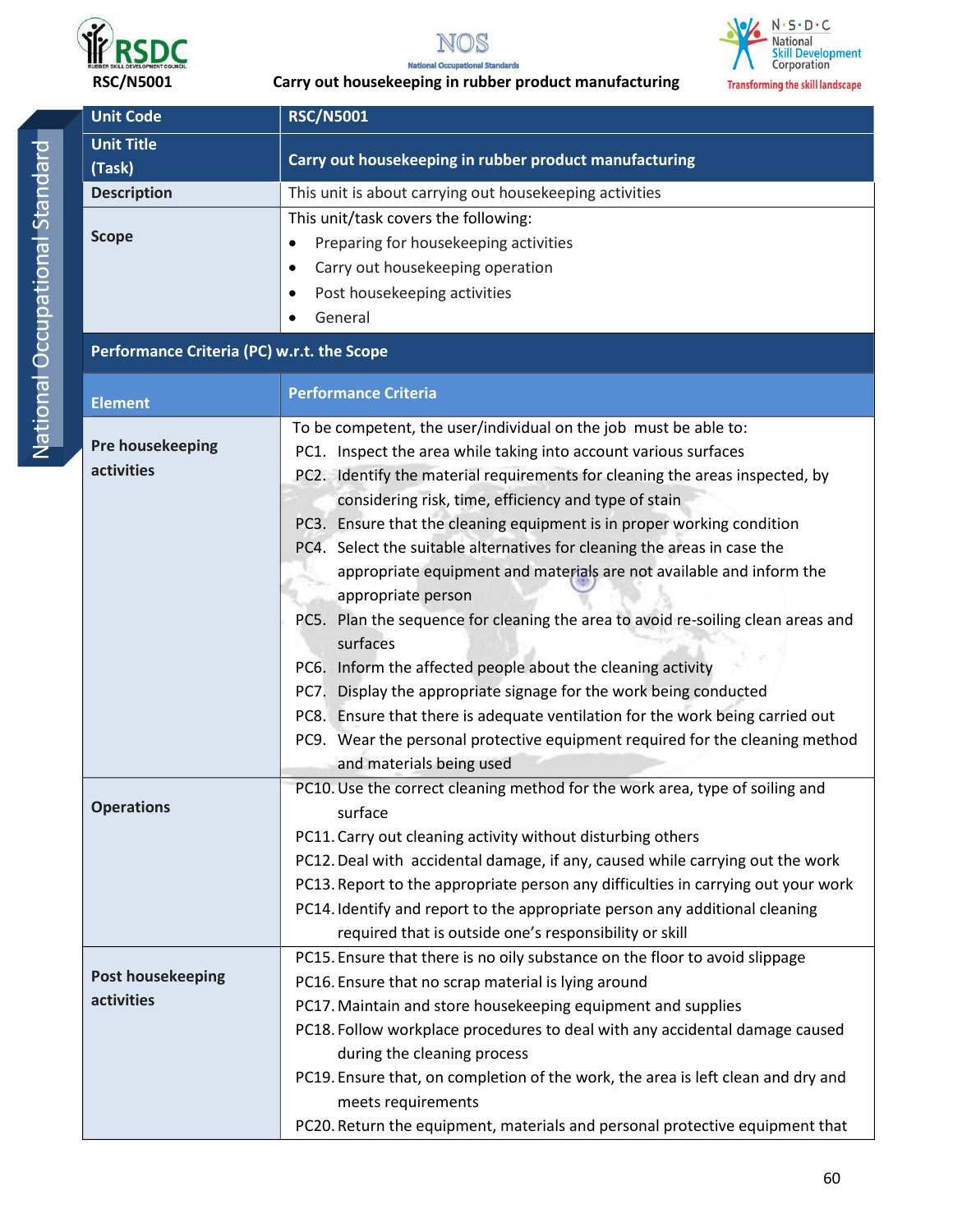





were used to the right places making sure they are clean, safe and securely stored PC21.Dispose the waste garnered from the activity in an appropriate manner PC22. Dispose of used and un-used solutions according to manufacturer's instructions, and clean the equipment thoroughly **General**  PC23.Maintain schedules and records for housekeeping duty PC24.Replenish any necessary supplies or consumables **Knowledge and Understanding (K) A. Organizational Context** (Knowledge of the company / organization and its processes) The user/individual on the job needs to know and understand: KA1. Importance of learning proper procedures and techniques KA2. Implications of not following the organizational requirement for approval for undertaking the specific task KA3. Importance of completing the activities as per the schedule KA4. Implications of not following the defined procedures/work instructions KA5. Importance of team work KA6. Health, Safety and Environment guidelines, legislation and regulations as applicable KA7. Actions to be taken in case of non-conformity to behavioral standards of the organization KA8. Impact of poor practices on the individual's and organization's performance KA9. Importance of optimal utilization of resources KA10. Importance of providing feedback for improvement KA11. Importance of indigenous knowledge for evolving/adopting operation specific practices KA12. Rectification/solution of problems/conflicts for the smooth functioning of the organization KA13. Importance of documentation/reporting as per guidelines and procedures KA14. Knowledge of do's and don'ts (company's HR instructions) KA15. Importance of attending trouble shooting KA16. Importance of subject learning/ training KA17. Importance of Product and its application **B. Technical Knowledge**  The user/individual on the job needs to know and understand: KB1. The levels of hygiene required by workplace and why it is important to maintain them during your work KB2. How to inspect a work area to decide what cleaning it needs KB3. Methods and materials that used for cleaning variety of surfaces KB4. The types of cleansing agents that are not to be mixed together KB5. The correct method for cleaning equipment and/or machinery used during your work KB6. The importance of personal protective equipment KB7. Appropriate personal protective equipment for the work area, cleaning equipment, tools, materials and chemicals used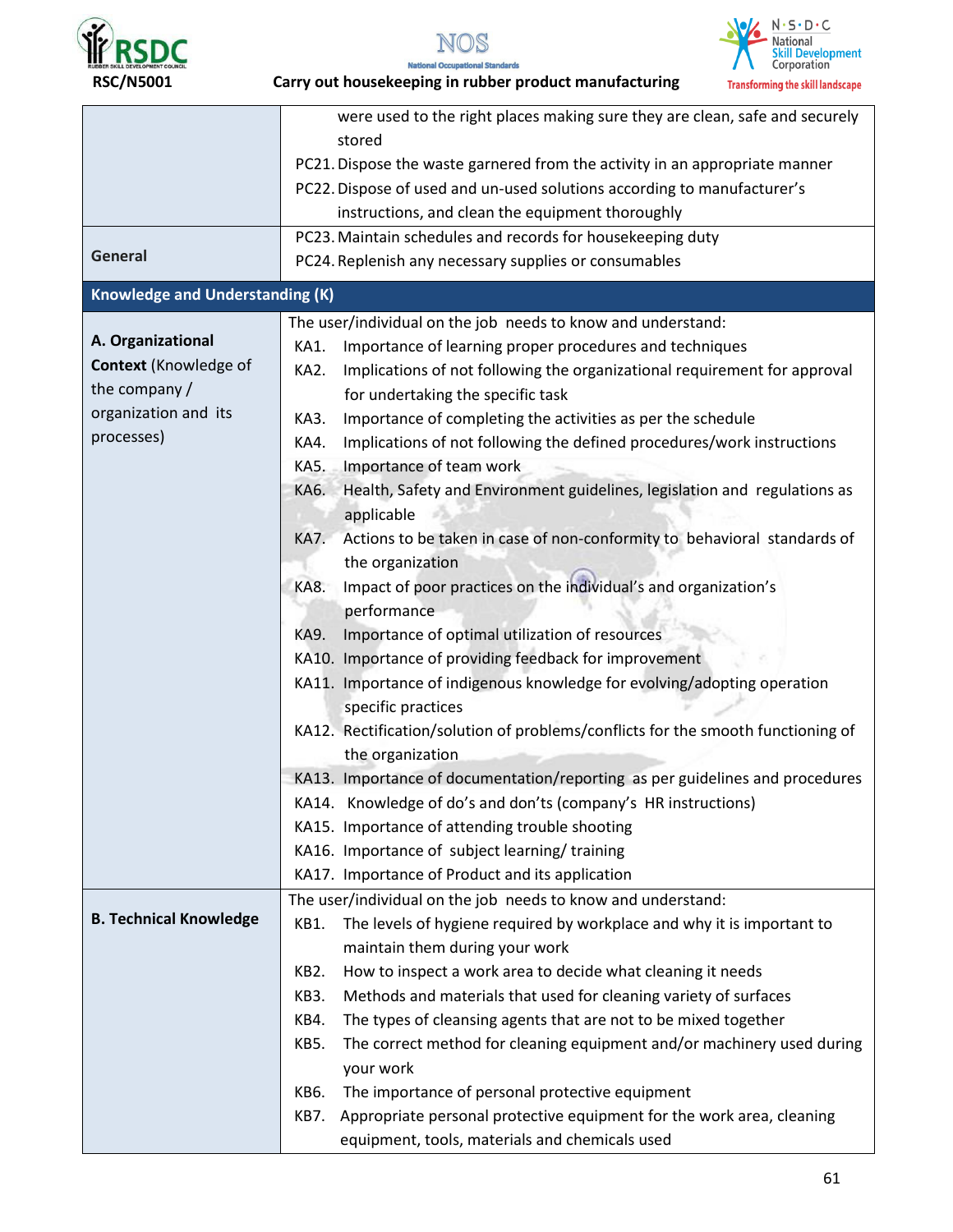





nal Standards **National Occu RSC/N5001 Carry out housekeeping in rubber product manufacturing** 

| LOUCKI IJOU                   | Carry out nousekeeping in rubber product manufacturing<br>Transforming the skill landscape |
|-------------------------------|--------------------------------------------------------------------------------------------|
|                               | KB8. The correct sequence for cleaning the work area                                       |
|                               | KB9. The time taken by the treatment to work                                               |
|                               | KB10. The importance of following manufacturer's instructions on cleaning                  |
|                               | agents                                                                                     |
|                               | KB11. The most appropriate place to carry out test cleans and why this should be           |
|                               | done before applying treatments                                                            |
|                               | KB12. The importance of applying treatments evenly and the effect of not doing             |
|                               | this                                                                                       |
|                               | KB13. Process of cleaning the surfaces without causing injury or damage                    |
|                               | KB14. The method to check the treated surface and equipment on completion of               |
|                               | cleaning                                                                                   |
|                               | KB15. Procedures for reporting any unidentified soiling                                    |
|                               | KB16. Procedures for disposing off waste                                                   |
|                               | KB17. Procedures for disposing off or storing personal protective equipment                |
|                               | KB18. Escalation procedures for soils or stains that could not be removed                  |
| Skills (S)                    |                                                                                            |
|                               | <b>Writing Skills</b>                                                                      |
| A. Core Skills/ Generic       | The user/ individual on the job needs to know and understand how to:                       |
| <b>Skills</b>                 | SA1. Construct simple sentences and express ideas clearly through written                  |
|                               | communication                                                                              |
|                               | SA2. Fill up appropriate technical forms, process charts, activity logs in required        |
|                               | format of the company                                                                      |
|                               | SA3. Write simple letters, mails, etc                                                      |
|                               | SA4. Perform functional mathematical operations, including apply basic                     |
|                               | mathematical principles, such as numbers and space, and techniques such                    |
|                               | as estimation and approximation, for practical purposes                                    |
|                               | <b>Reading Skills</b>                                                                      |
|                               | SA5. Read and understand manuals, health and safety instructions, memos,                   |
|                               | reports, job cards etc                                                                     |
|                               | SA6. Read images, graphs, diagrams                                                         |
|                               | SA7. Understand the various coding systems as per company norms                            |
|                               | <b>Oral Communication</b>                                                                  |
|                               |                                                                                            |
|                               | SA8. Express statements, opinions or information clearly so that others can hear           |
|                               | and understand                                                                             |
|                               | SA9. Respond appropriately to any queries                                                  |
|                               | SA10. Communicate with supervisor                                                          |
|                               | SA11. Communicate with upstream and downstream teams                                       |
|                               |                                                                                            |
|                               |                                                                                            |
| <b>B. Professional Skills</b> | <b>Decision Making</b>                                                                     |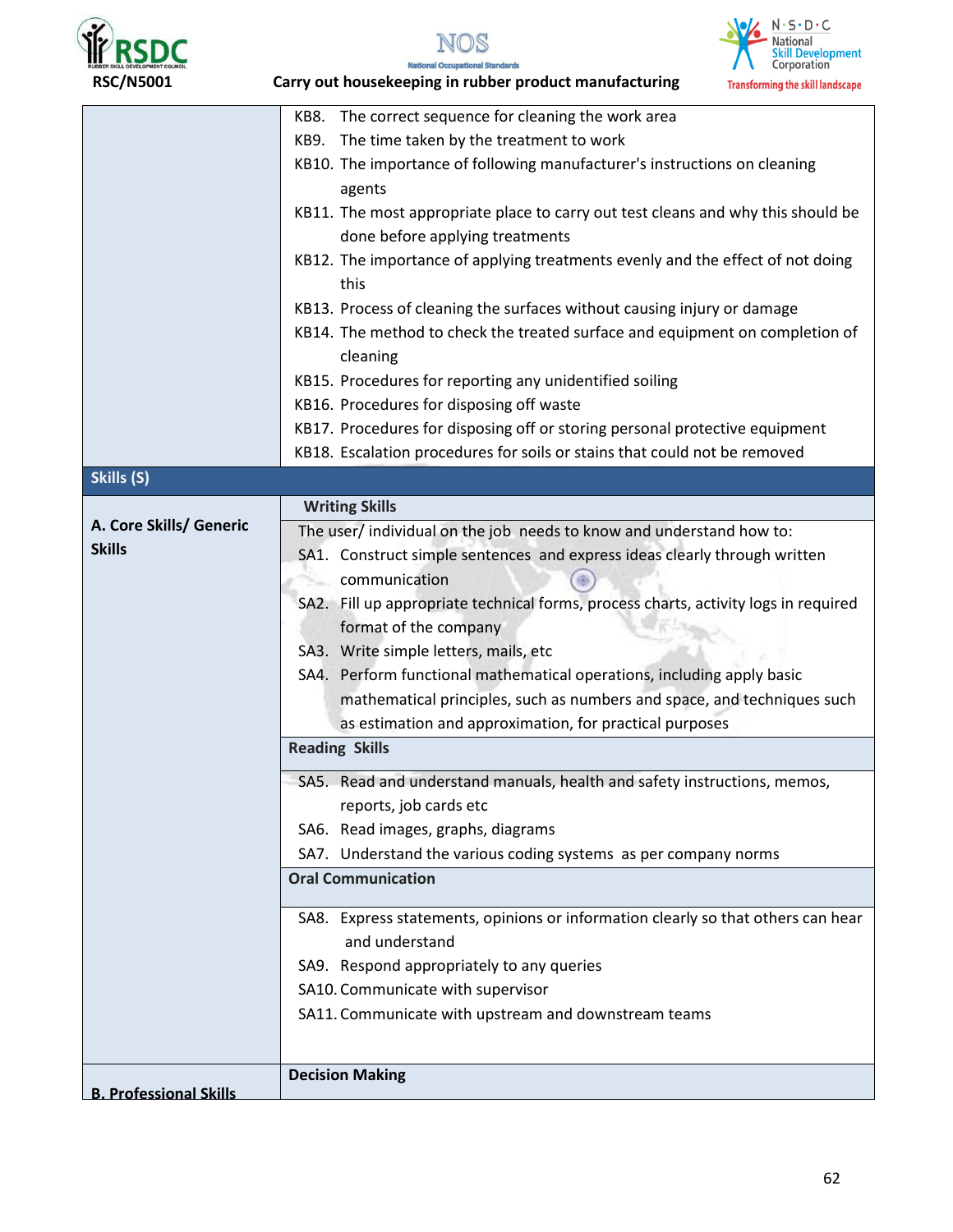





 **RSC/N5001 Carry out housekeeping in rubber product manufacturing** 

| The individual needs to know and understand how to:                                                                                              |
|--------------------------------------------------------------------------------------------------------------------------------------------------|
|                                                                                                                                                  |
| SB1. Take a decision for any change/issue based on earlier                                                                                       |
| successes(documented previous history) on similar issues                                                                                         |
| SB2. Work out changes in case a new improved machine/equipment is added in                                                                       |
| the process or any new material/chemical is developed replacing existing                                                                         |
| one.                                                                                                                                             |
| SB3. Make changes in cycle time due to improved process.                                                                                         |
| SB4. Use the standard operating procedure or trouble shooting manuals for                                                                        |
| trouble shooting and other reference documents approved by plant                                                                                 |
| management                                                                                                                                       |
| SB5. Consult the peer group and superiors to arrive at a favourable decision.                                                                    |
| SB6. Use of standard available problem solving techniques for decision making                                                                    |
| SB7. Review and analyze the process steps to check on system non adherence                                                                       |
| and non conformity                                                                                                                               |
| SB8. Review the current SOP and other standards for continuous improvement                                                                       |
| to facilitate decision making                                                                                                                    |
| SB9. Take a calculated risk with minimum losses                                                                                                  |
| <b>Plan and Organize</b>                                                                                                                         |
|                                                                                                                                                  |
| SB12. Assign tasks to suitable persons<br>SB13. Motivate them for better output and time bound completion of tasks<br><b>Customer Centricity</b> |
| SB14. Match customer needs/specification by adjusting the processing conditions                                                                  |
| (interact with customer in case any clarification required)                                                                                      |
| SB15. Ensure that performance of his action/operation/activity does not lead to                                                                  |
| any divergence from the specified quality of the final product as required                                                                       |
| by the customer.                                                                                                                                 |
| SB16. Complete the assigned task in timely manner so that the final product is                                                                   |
| delivered in the timeline given by the customer.                                                                                                 |
| SB17. Communicate effectively to the superior/customer for any delay in supplies                                                                 |
| to the clients.                                                                                                                                  |
| SB18. Work towards fulfilling the customers requirement as per their demand.                                                                     |
| SB19. In case of any complaint, ensure its timely resolution if the problem is                                                                   |
| emanating at his level                                                                                                                           |
| SB20. Communicate effectively to the superior/customer for any delay in                                                                          |
| resolving the problem faced by the customer.                                                                                                     |
| SB21. Maintain good/cordial relation with customers.                                                                                             |
| SB22. Work on the feedback received from customer regarding the product.                                                                         |
| <b>Problem Solving</b>                                                                                                                           |
| SB23. Interpret quality for sheet                                                                                                                |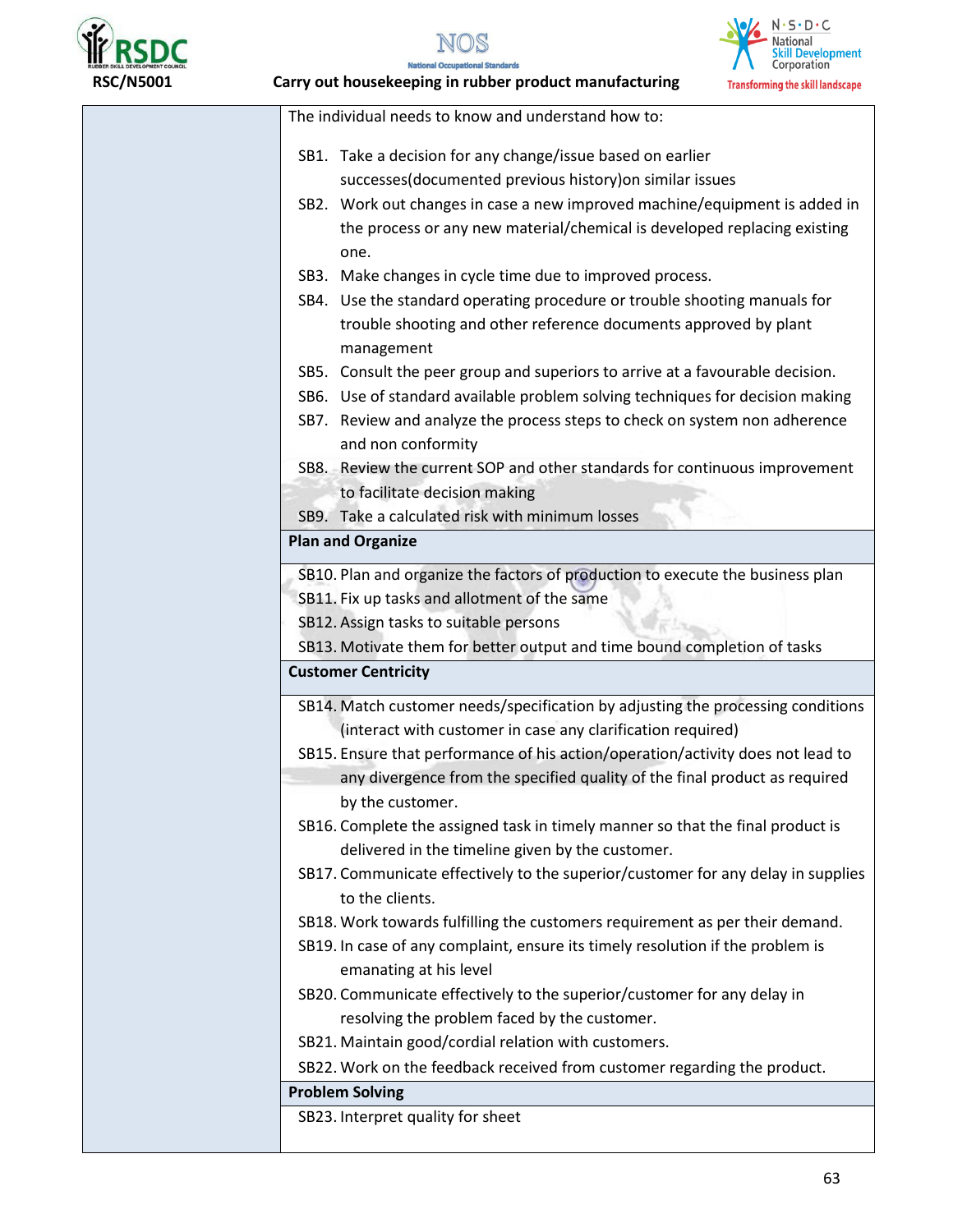





## **RSC/N5001 Carry out housekeeping in rubber product manufacturing**

| SB24. Suggest improvements(if any) in process/product/materials based on      |
|-------------------------------------------------------------------------------|
| results and experience                                                        |
| <b>Analytical Thinking</b>                                                    |
| SB25. Proper collection of waste material                                     |
| SB26. Identify defects in the material and communicate it at the earliest and |
| suggest improvements (if any) in process/material based on experience         |
| <b>Critical Thinking</b>                                                      |
| SB27. Seek clarification on problems from others                              |
| SB28. Apply problem-solving approaches in different situations                |
| SB29. Refer anomalies to the line manager                                     |

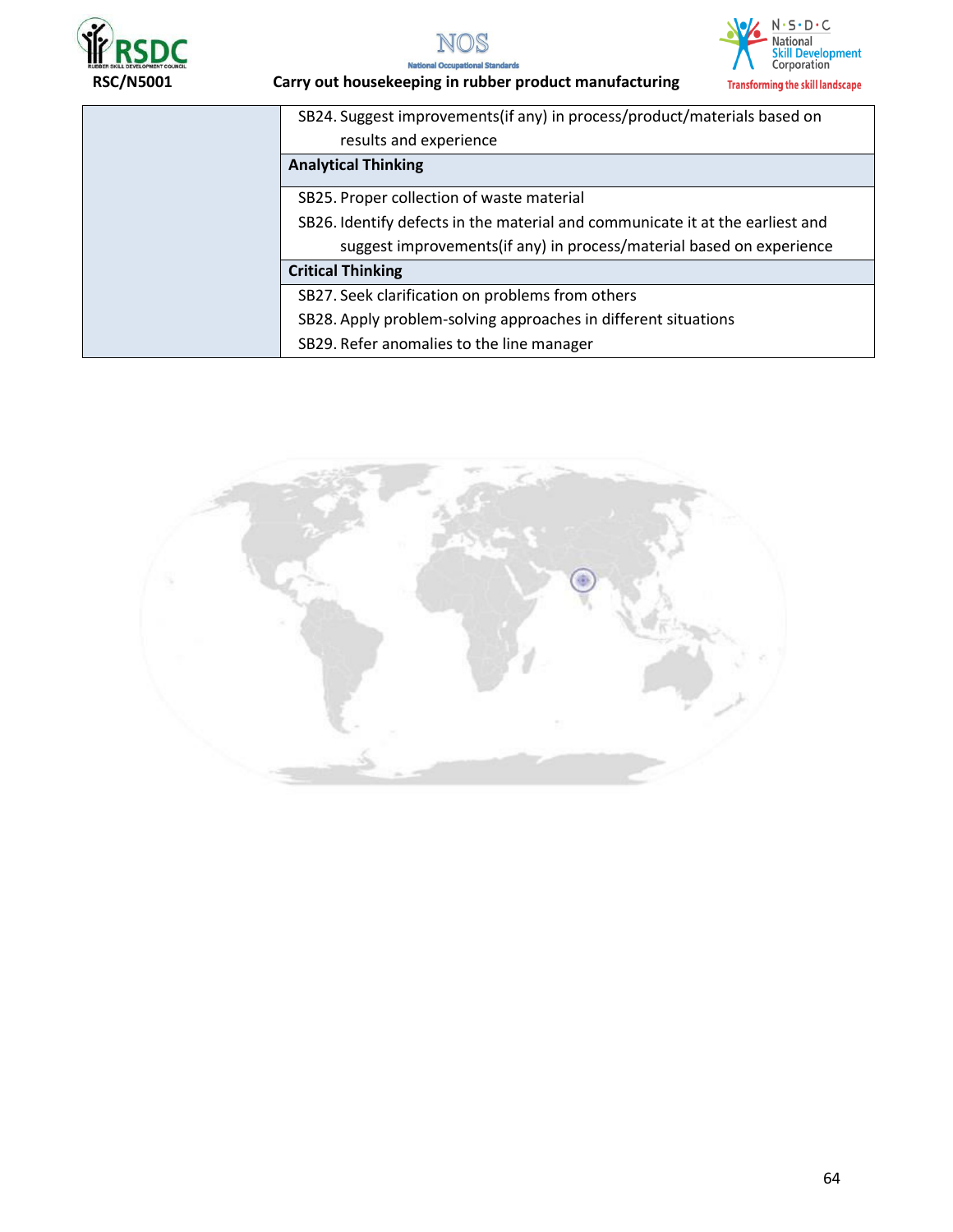





 **RSC/N5001 Carry out housekeeping in rubber product manufacturing** 

## **NOS Version Control**

| <b>NOS Code</b>            | <b>RSC/N5001</b>            |                       |            |
|----------------------------|-----------------------------|-----------------------|------------|
| <b>Credits(NSQF)</b>       | <b>TBD</b>                  | <b>Version number</b> |            |
| Industry                   | <b>Rubber Manufacturing</b> | <b>Drafted on</b>     | 04/06/2013 |
| <b>Industry Sub-sector</b> | <b>Tyre and Non Tyre</b>    | Last reviewed on      | 23/08/2017 |
| <b>Occupation</b>          | <b>Extrusion</b>            | Next review date      | 23/08/2021 |



[Back to QP](#page-1-0)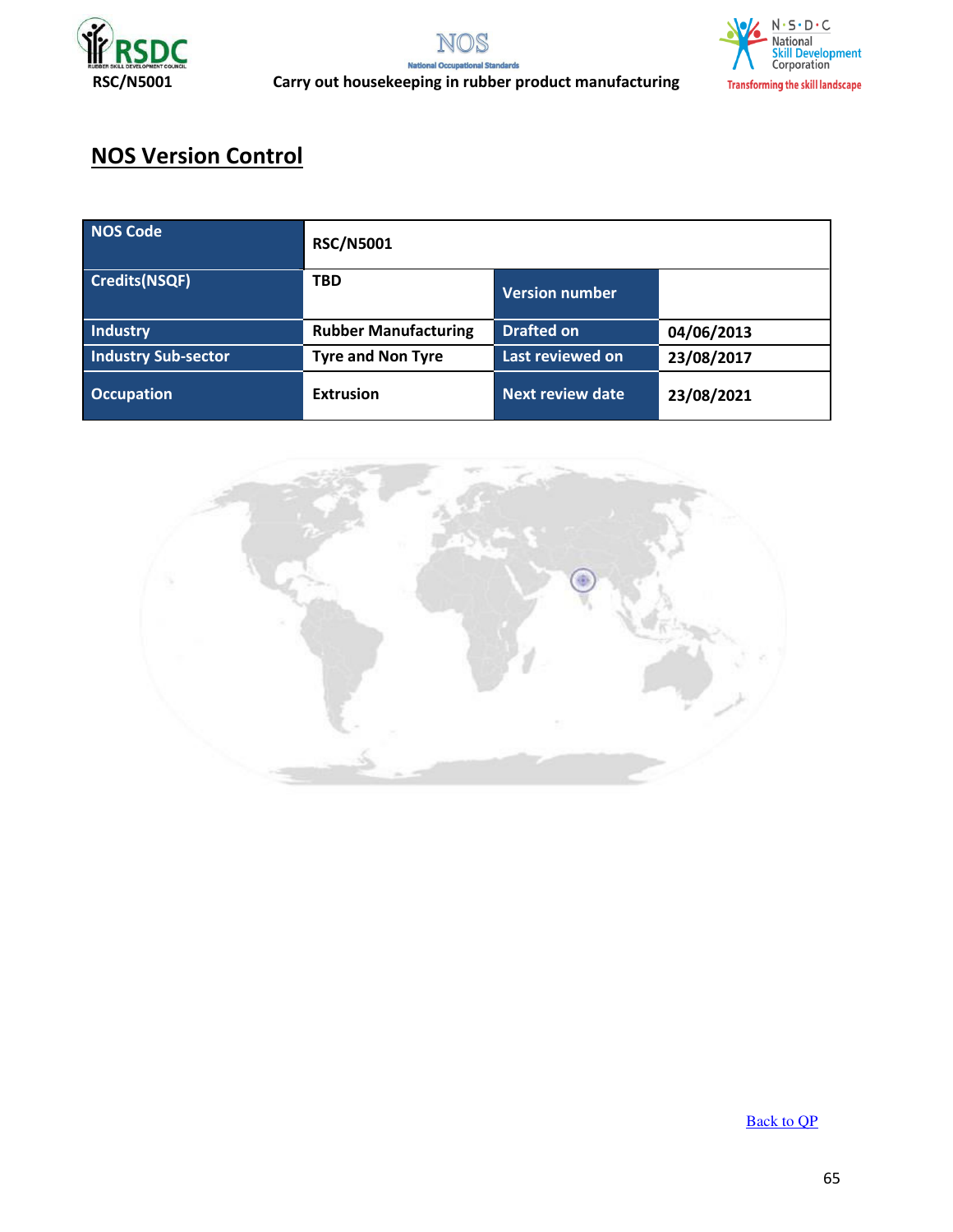

----------------------------------------------------------------------------------------------------------------------------- ----------



# **National Occupational Standard**



----------------------------------------------------------------------------------------------------------------------------- ----------

### **Overview**

**This unit is about reporting and documentation**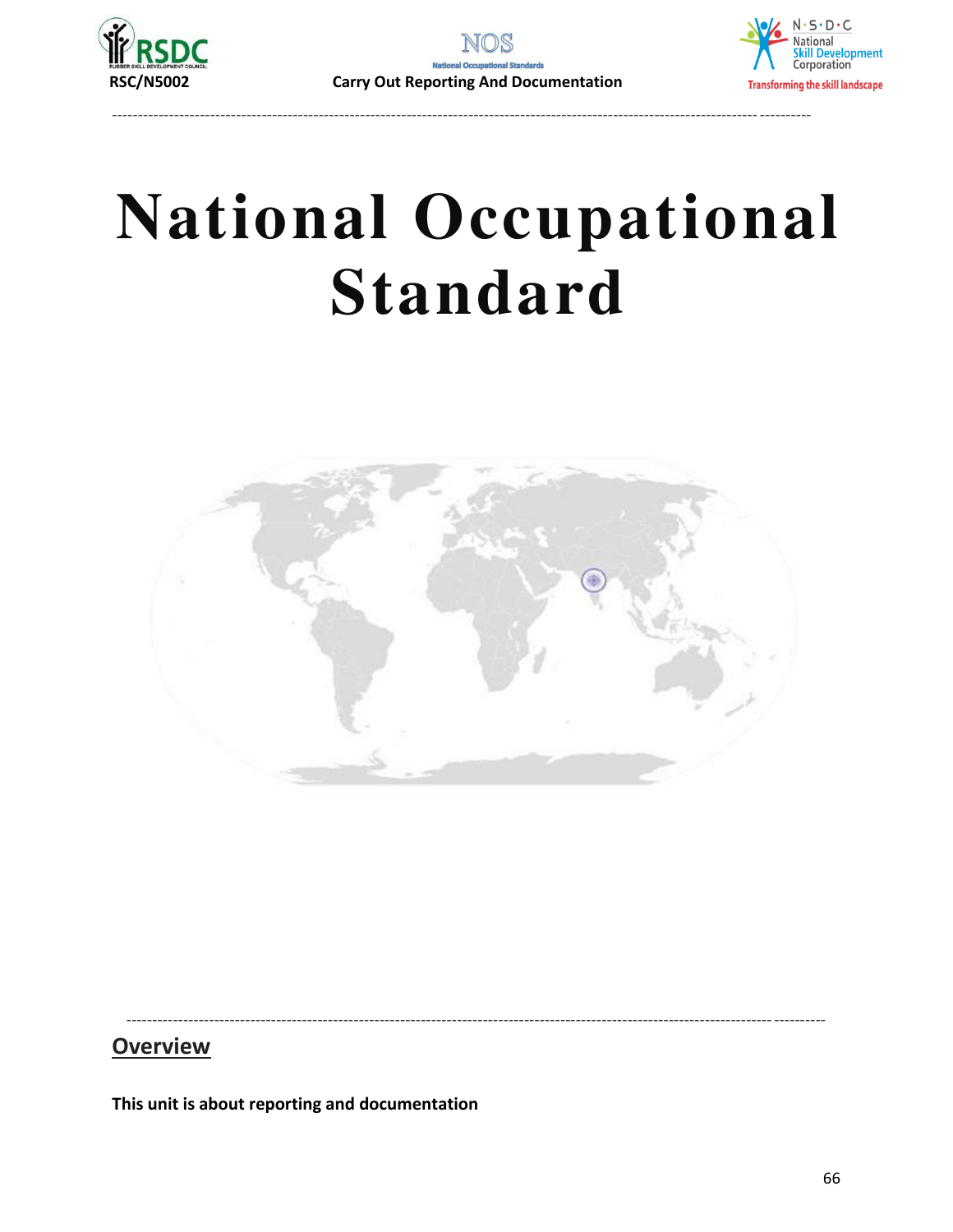



#### **RSC/N5002 Carry Out Reporting And Documentation**



| <b>Unit Code</b>                                                                                         | <b>RSC/N5002</b>                                                                                                                                                                                                                                                                                                                                                                                                                                                                                                                                                                                                                                                                                                                                                                                                                                                         |  |  |
|----------------------------------------------------------------------------------------------------------|--------------------------------------------------------------------------------------------------------------------------------------------------------------------------------------------------------------------------------------------------------------------------------------------------------------------------------------------------------------------------------------------------------------------------------------------------------------------------------------------------------------------------------------------------------------------------------------------------------------------------------------------------------------------------------------------------------------------------------------------------------------------------------------------------------------------------------------------------------------------------|--|--|
| <b>Unit Title</b><br>(Task)                                                                              | Carry out reporting and documentation                                                                                                                                                                                                                                                                                                                                                                                                                                                                                                                                                                                                                                                                                                                                                                                                                                    |  |  |
| <b>Description</b>                                                                                       | This unit is about carrying out reporting and documentation                                                                                                                                                                                                                                                                                                                                                                                                                                                                                                                                                                                                                                                                                                                                                                                                              |  |  |
| <b>Scope</b>                                                                                             | This unit/task covers the following:<br>Reporting<br>Documentation<br><b>Information Security</b>                                                                                                                                                                                                                                                                                                                                                                                                                                                                                                                                                                                                                                                                                                                                                                        |  |  |
| Performance Criteria (PC) w.r.t. the Scope                                                               |                                                                                                                                                                                                                                                                                                                                                                                                                                                                                                                                                                                                                                                                                                                                                                                                                                                                          |  |  |
| <b>Element</b>                                                                                           | <b>Performance Criteria</b>                                                                                                                                                                                                                                                                                                                                                                                                                                                                                                                                                                                                                                                                                                                                                                                                                                              |  |  |
| <b>Reporting</b>                                                                                         | To be competent, the user/individual on the job must be able to:<br>PC1. Report data/problems/incidents as applicable in a timely manner<br>PC2. Report to the appropriate authority as laid down by the company<br>PC3. Follow reporting procedures as prescribed by the company                                                                                                                                                                                                                                                                                                                                                                                                                                                                                                                                                                                        |  |  |
| <b>Recording and</b>                                                                                     | PC4. Identify documentation to be completed relating to one's role                                                                                                                                                                                                                                                                                                                                                                                                                                                                                                                                                                                                                                                                                                                                                                                                       |  |  |
| <b>Documentation</b>                                                                                     | PC5. Record details accurately an appropriate format<br>PC6. Complete all documentation within stipulated time according to company<br>procedure<br>PC7. Ensure that the final document meets with the requirements of the persons<br>who requested it or make any amendments accordingly<br>PC8. Ensure documents are available to all appropriate authorities to inspect                                                                                                                                                                                                                                                                                                                                                                                                                                                                                               |  |  |
| <b>Information Security</b>                                                                              | PC9. Respond to requests for information in an appropriate manner whilst following<br>organizational procedures<br>PC10. Inform the appropriate authority of requests for information received                                                                                                                                                                                                                                                                                                                                                                                                                                                                                                                                                                                                                                                                           |  |  |
| <b>Knowledge and Understanding (K)</b>                                                                   |                                                                                                                                                                                                                                                                                                                                                                                                                                                                                                                                                                                                                                                                                                                                                                                                                                                                          |  |  |
| A. Organizational<br><b>Context (Knowledge</b><br>of the company /<br>organization and its<br>processes) | The user/individual on the job needs to know and understand:<br>KA1. Importance of learning proper procedures and techniques<br>Implications of not following the organizational requirement for approval for<br>KA2.<br>undertaking the specific task<br>Importance of completing the activities as per the schedule<br>KA3.<br>Implications of not following the defined procedures/work instructions<br>KA4.<br>Importance of team work<br>KA5.<br>Health, Safety and Environment guidelines, legislation and regulations as<br>KA6.<br>applicable<br>Actions to be taken in case of non-conformity to behavioral standards of the<br>KA7.<br>organization<br>Impact of poor practices on the individual's and organization's performance<br>KA8.<br>Importance of optimal utilization of resources<br>KA9.<br>KA10. Importance of providing feedback for improvement |  |  |

67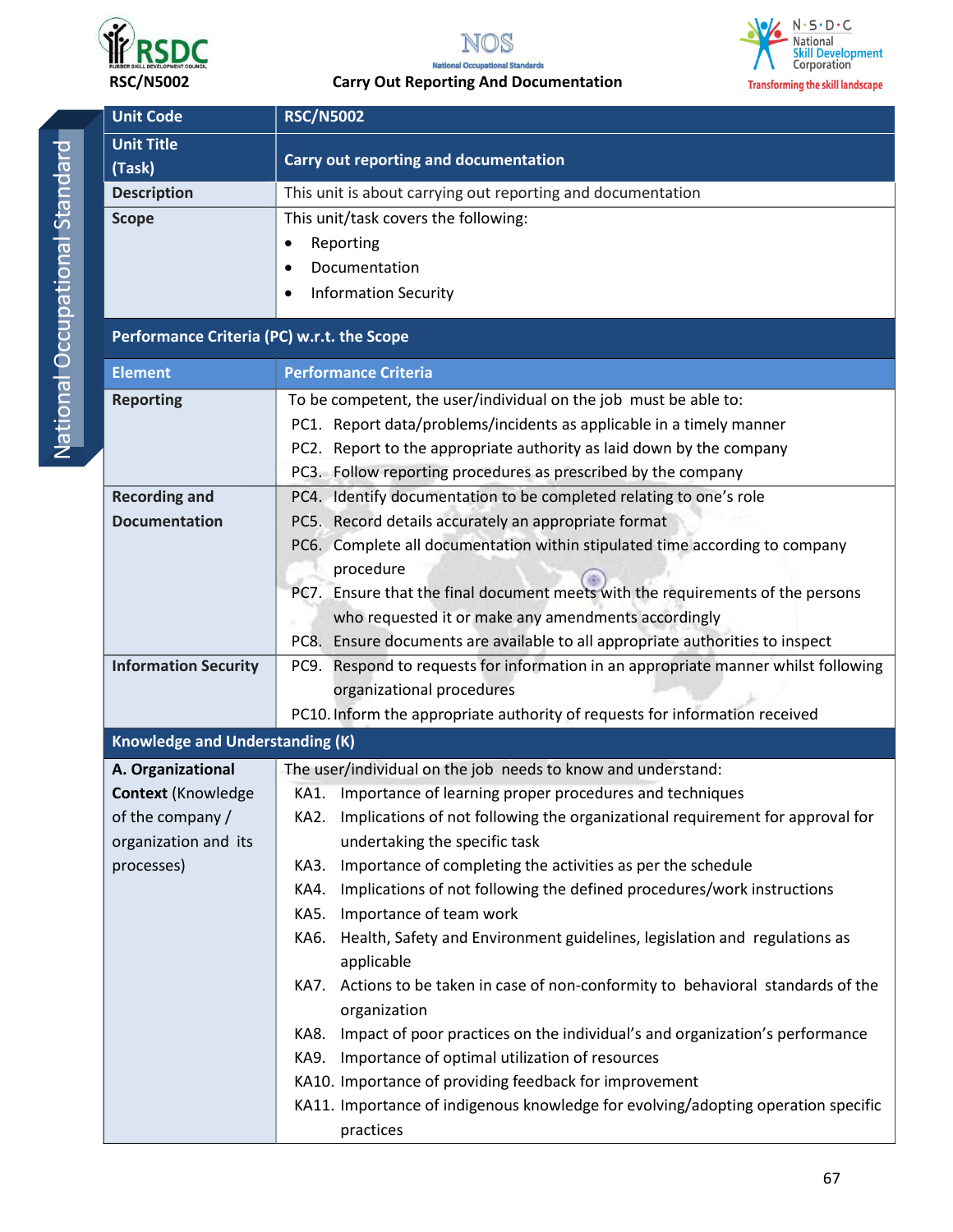





**National Occupational Standards RSC/N5002 Carry Out Reporting And Documentation** 

|                       | KA12. Rectification/solution of problems/conflicts for the smooth functioning of the |  |  |  |  |  |
|-----------------------|--------------------------------------------------------------------------------------|--|--|--|--|--|
|                       | organization                                                                         |  |  |  |  |  |
|                       | KA13. Importance of documentation/reporting as per guidelines and procedures         |  |  |  |  |  |
|                       | KA14. Knowledge of do's and don'ts (company's HR instructions)                       |  |  |  |  |  |
|                       | KA15. Importance of attending trouble shooting                                       |  |  |  |  |  |
|                       | KA16. Importance of subject learning/training                                        |  |  |  |  |  |
|                       | KA17. Importance of Product and its application                                      |  |  |  |  |  |
| <b>B. Technical</b>   | The user/individual on the job needs to know and understand:                         |  |  |  |  |  |
| Knowledge             | Different methods of recording information<br>KB1.                                   |  |  |  |  |  |
|                       | Various documents that need to be maintained<br>KB2.                                 |  |  |  |  |  |
|                       | Company procedure for filling/maintaining up the documents<br>KB3.                   |  |  |  |  |  |
|                       | Procedures for reporting to the appropriate authority<br>KB4.                        |  |  |  |  |  |
|                       | Procedures for recording damage, breakages etc<br>KB5.                               |  |  |  |  |  |
|                       | KB6.<br>Reporting incidents where standard operating procedures are not followed     |  |  |  |  |  |
|                       | The importance of complete and accurate documentation<br>KB7.                        |  |  |  |  |  |
|                       | How to maintain complete documentation accurately and within agreed<br>KB8.          |  |  |  |  |  |
|                       | timescales                                                                           |  |  |  |  |  |
|                       | The importance of ensuring that the documents are correct<br><b>KB9.</b>             |  |  |  |  |  |
|                       | KB10. The actions to be taken if the documents are not correct                       |  |  |  |  |  |
|                       | KB11. The importance of maintaining the security and confidentiality of recorded     |  |  |  |  |  |
|                       | information                                                                          |  |  |  |  |  |
|                       |                                                                                      |  |  |  |  |  |
|                       | KB12. Procedures to maintain confidentiality of information                          |  |  |  |  |  |
|                       | KB13. The appropriate method for responding to requests for information              |  |  |  |  |  |
|                       | KB14. The reporting procedures to followed before disclosing information to any      |  |  |  |  |  |
|                       | outside party                                                                        |  |  |  |  |  |
| Skills (S)            |                                                                                      |  |  |  |  |  |
| A. Core Skills/       | <b>Writing Skills</b>                                                                |  |  |  |  |  |
| <b>Generic Skills</b> | The user/individual on the job needs to know and understand how to:                  |  |  |  |  |  |
|                       | SA1. Construct simple sentences and express ideas clearly through written            |  |  |  |  |  |
|                       | communication                                                                        |  |  |  |  |  |
|                       | SA2. Fill up appropriate technical forms, process charts, activity logs in required  |  |  |  |  |  |
|                       | format of the company                                                                |  |  |  |  |  |
|                       | SA3. Write simple letters, mails, etc                                                |  |  |  |  |  |
|                       | SA4. Perform functional mathematical operations, including apply basic               |  |  |  |  |  |
|                       | mathematical principles, such as numbers and space, and techniques such as           |  |  |  |  |  |
|                       | estimation and approximation, for practical purposes                                 |  |  |  |  |  |
|                       | <b>Reading Skills</b>                                                                |  |  |  |  |  |
|                       |                                                                                      |  |  |  |  |  |
|                       | SA5. Read and understand manuals, health and safety instructions, memos, reports,    |  |  |  |  |  |
|                       | job cards etc                                                                        |  |  |  |  |  |
|                       | SA6. Read images, graphs, diagrams                                                   |  |  |  |  |  |
|                       | SA7. Understand the various coding systems as per company norms                      |  |  |  |  |  |
|                       | <b>Oral Communication</b>                                                            |  |  |  |  |  |
|                       |                                                                                      |  |  |  |  |  |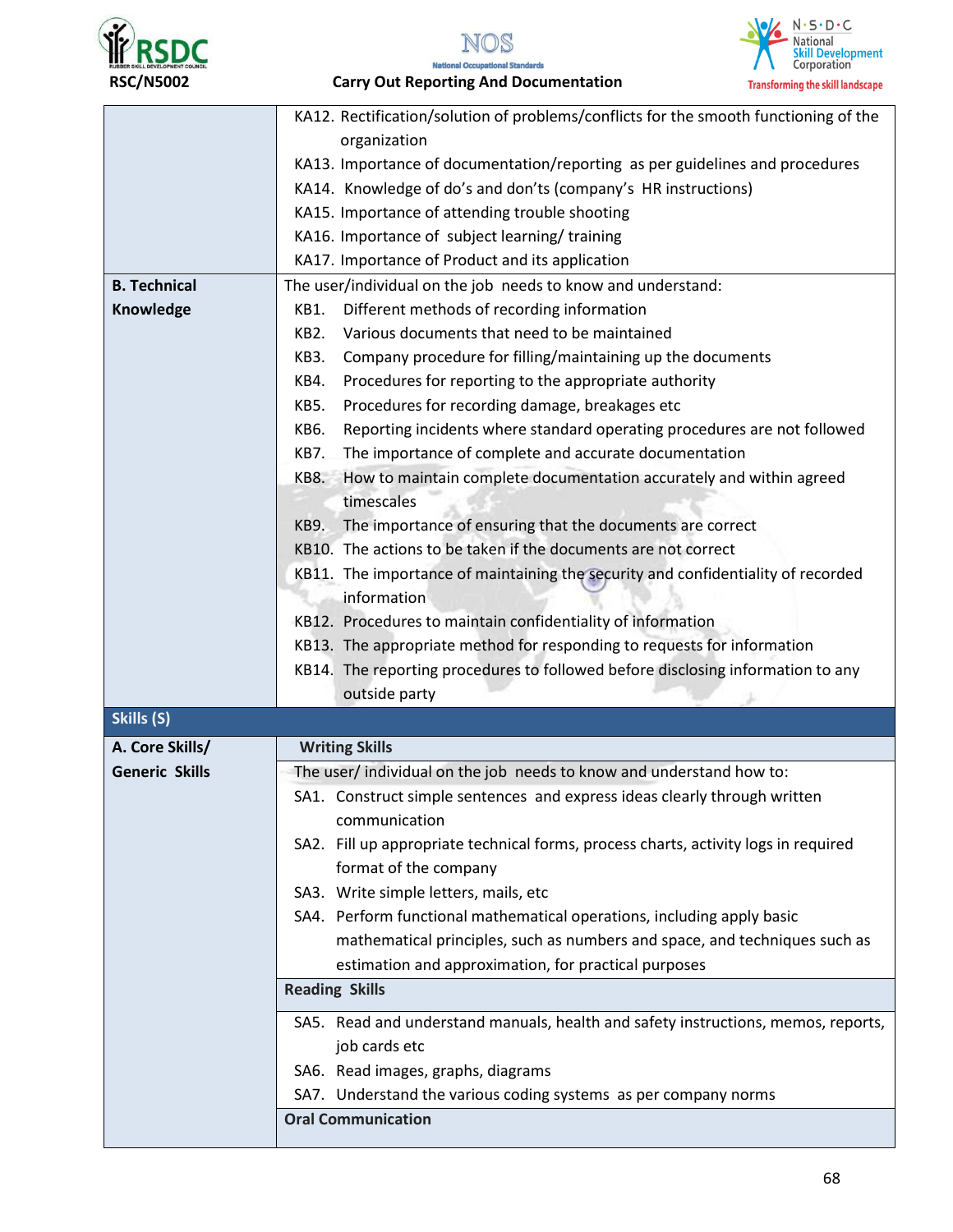





**National Occupational Standards RSC/N5002 Carry Out Reporting And Documentation** 

|                               | SA8. Express statements, opinions or information clearly so that others can hear    |  |  |  |  |  |
|-------------------------------|-------------------------------------------------------------------------------------|--|--|--|--|--|
|                               | and understand                                                                      |  |  |  |  |  |
|                               | SA9. Respond appropriately to any queries                                           |  |  |  |  |  |
|                               | SA10. Communicate with supervisor                                                   |  |  |  |  |  |
|                               | SA11. Communicate with upstream and downstream teams                                |  |  |  |  |  |
| <b>B. Professional Skills</b> | <b>Decision Making</b>                                                              |  |  |  |  |  |
|                               | The individual needs to know and understand how to:                                 |  |  |  |  |  |
|                               | SB1. Take a decision for any change/issue based on earlier successes(documented     |  |  |  |  |  |
|                               | previous history) on similar issues                                                 |  |  |  |  |  |
|                               | SB2. Work out changes in case a new improved machine/equipment is added in the      |  |  |  |  |  |
|                               | process or any new material/chemical is developed replacing existing one.           |  |  |  |  |  |
|                               | SB3. Make changes in cycle time due to improved process.                            |  |  |  |  |  |
|                               | SB4. Use the standard operating procedure or trouble shooting manuals for trouble   |  |  |  |  |  |
|                               | shooting and other reference documents approved by plant management                 |  |  |  |  |  |
|                               | SB5. Consult the peer group and superiors to arrive at a favourable decision.       |  |  |  |  |  |
|                               | SB6. Use of standard available problem solving techniques for decision making       |  |  |  |  |  |
|                               | SB7. Review and analyze the process steps to check on system non adherence and      |  |  |  |  |  |
|                               | non conformity                                                                      |  |  |  |  |  |
|                               | SB8. Review the current SOP and other standards for continuous improvement to       |  |  |  |  |  |
|                               | facilitate decision making                                                          |  |  |  |  |  |
|                               | SB9. Take a calculated risk with minimum losses                                     |  |  |  |  |  |
|                               | <b>Plan and Organize</b>                                                            |  |  |  |  |  |
|                               | SB1. Plan and organize the factors of production to execute the business plan       |  |  |  |  |  |
|                               | SB2. Fix up tasks and allotment of the same                                         |  |  |  |  |  |
|                               | SB3. Assign tasks to suitable persons                                               |  |  |  |  |  |
|                               | SB10. Motivate them for better output and time bound completion of tasks            |  |  |  |  |  |
|                               | <b>Customer Centricity</b>                                                          |  |  |  |  |  |
|                               | SB13. Match customer needs/specification by adjusting the processing conditions     |  |  |  |  |  |
|                               | (interact with customer in case any clarification required)                         |  |  |  |  |  |
|                               | SB14. Ensure that performance of his action/operation/activity does not lead to any |  |  |  |  |  |
|                               | divergence from the specified quality of the final product as required by the       |  |  |  |  |  |
|                               | customer.                                                                           |  |  |  |  |  |
|                               | SB15. Complete the assigned task in timely manner so that the final product is      |  |  |  |  |  |
|                               | delivered in the timeline given by the customer.                                    |  |  |  |  |  |
|                               | SB16. Communicate effectively to the superior/customer for any delay in supplies to |  |  |  |  |  |
|                               | the clients.                                                                        |  |  |  |  |  |
|                               | SB17. Work towards fulfilling the customers requirement as per their demand.        |  |  |  |  |  |
|                               | SB18. In case of any complaint, ensure its timely resolution if the problem is      |  |  |  |  |  |
|                               | emanating at his level                                                              |  |  |  |  |  |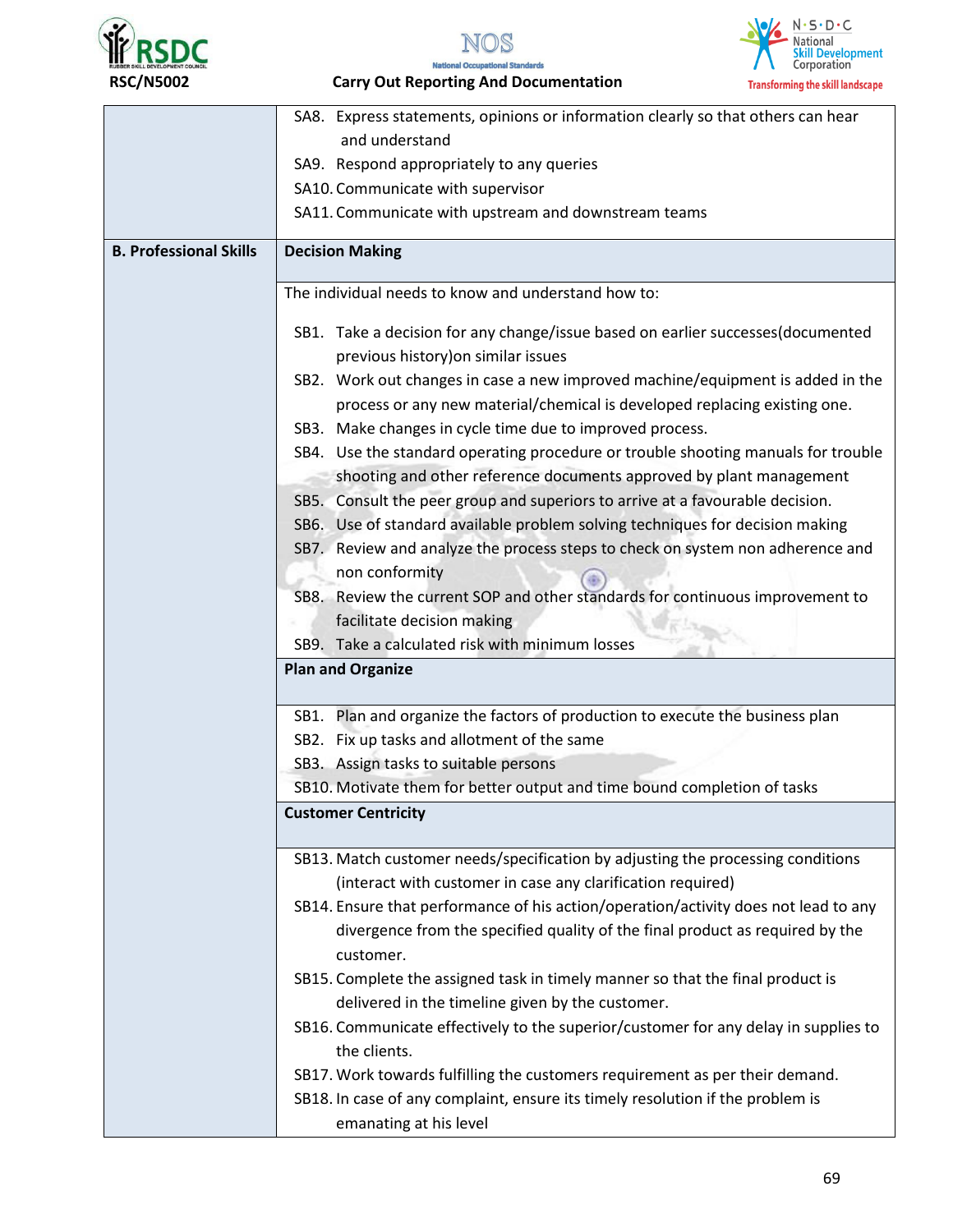







 **RSC/N5002 Carry Out Reporting And Documentation** 

| SB19. Communicate effectively to the superior/customer for any delay in resolving     |  |  |  |
|---------------------------------------------------------------------------------------|--|--|--|
| the problem faced by the customer.                                                    |  |  |  |
| SB20. Maintain good/cordial relation with customers.                                  |  |  |  |
| SB21. Work on the feedback received from customer regarding the product.              |  |  |  |
| <b>Problem Solving</b>                                                                |  |  |  |
| SB22. Interpret quality for sheet                                                     |  |  |  |
| SB23. Suggest improvements (if any) in process/product/materials based on results     |  |  |  |
| and experience                                                                        |  |  |  |
| <b>Analytical Thinking</b>                                                            |  |  |  |
|                                                                                       |  |  |  |
| SB24. Proper collection of waste material                                             |  |  |  |
| SB25. Identify defects in the material and communicate it at the earliest and suggest |  |  |  |
| improvements (if any) in process/material based on experience                         |  |  |  |
| <b>Critical Thinking</b>                                                              |  |  |  |
| SB26. Seek clarification on problems from others                                      |  |  |  |
| SB27. Apply problem-solving approaches in different situations                        |  |  |  |
| SB28. Refer anomalies to the line manager                                             |  |  |  |
|                                                                                       |  |  |  |

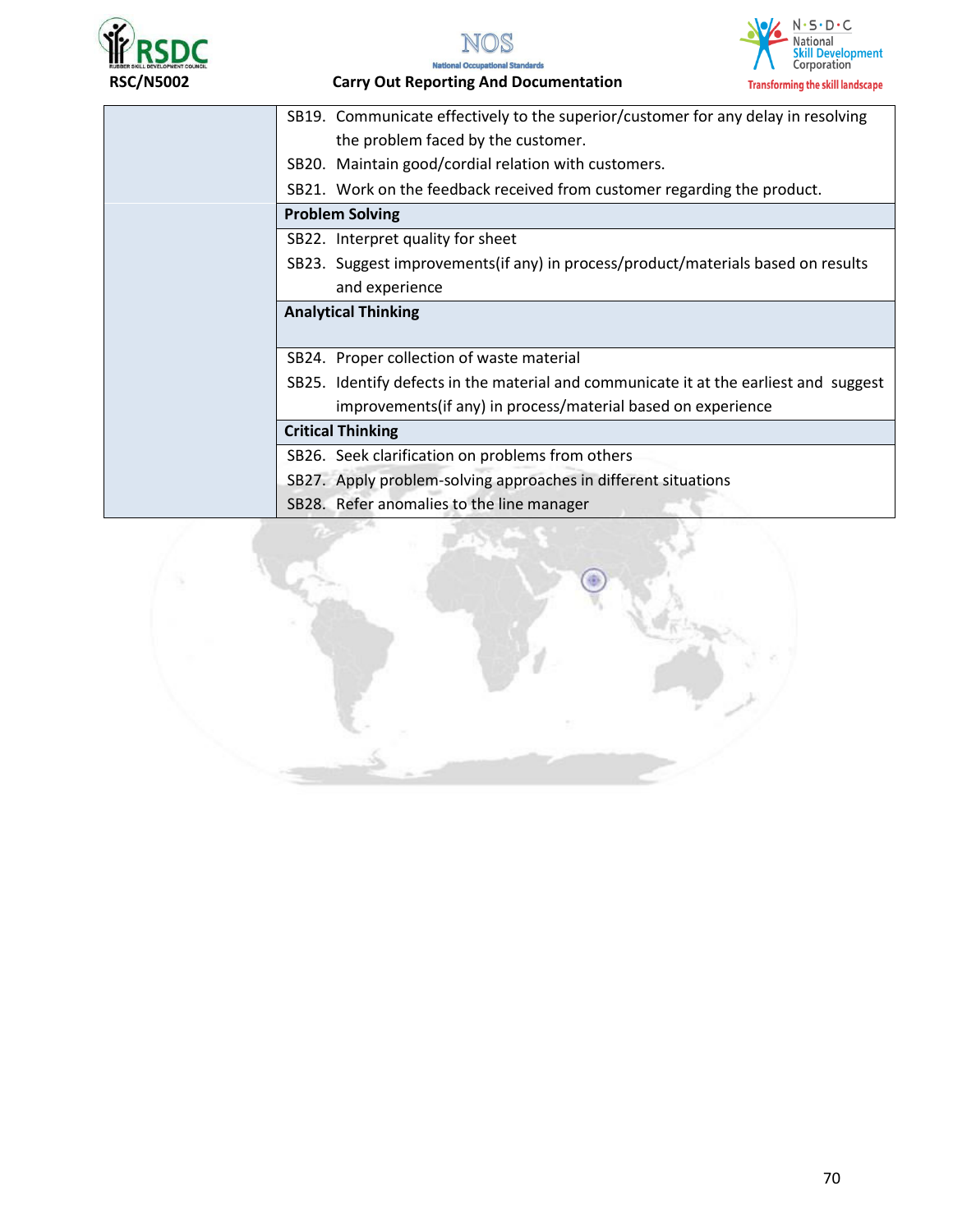



# **NOS Version Control**

| NOS Code                   | <b>RSC/N5002</b>            |                         |            |  |
|----------------------------|-----------------------------|-------------------------|------------|--|
| Credits(NSQF)              | <b>TBD</b>                  | <b>Version number</b>   |            |  |
| Industry                   | <b>Rubber Manufacturing</b> | <b>Drafted on</b>       | 04/06/2013 |  |
| <b>Industry Sub-sector</b> | <b>Tyre and Non Tyre</b>    | Last reviewed on        | 23/08/2017 |  |
| <b>Occupation</b>          | <b>Extrusion</b>            | <b>Next review date</b> | 23/08/2021 |  |



[Back to QP](#page-1-0)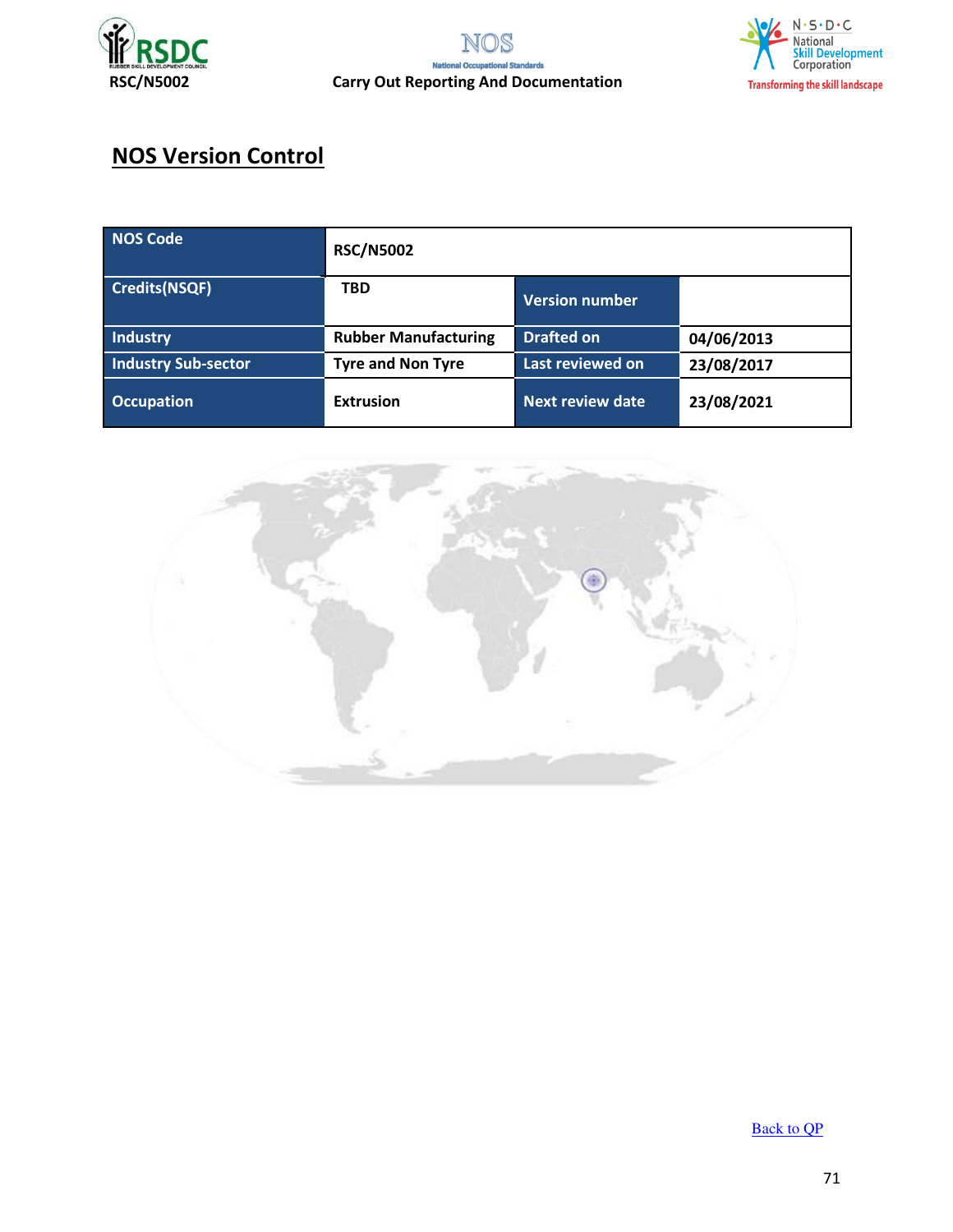





**Overview** 

This unit is about carrying out quality checks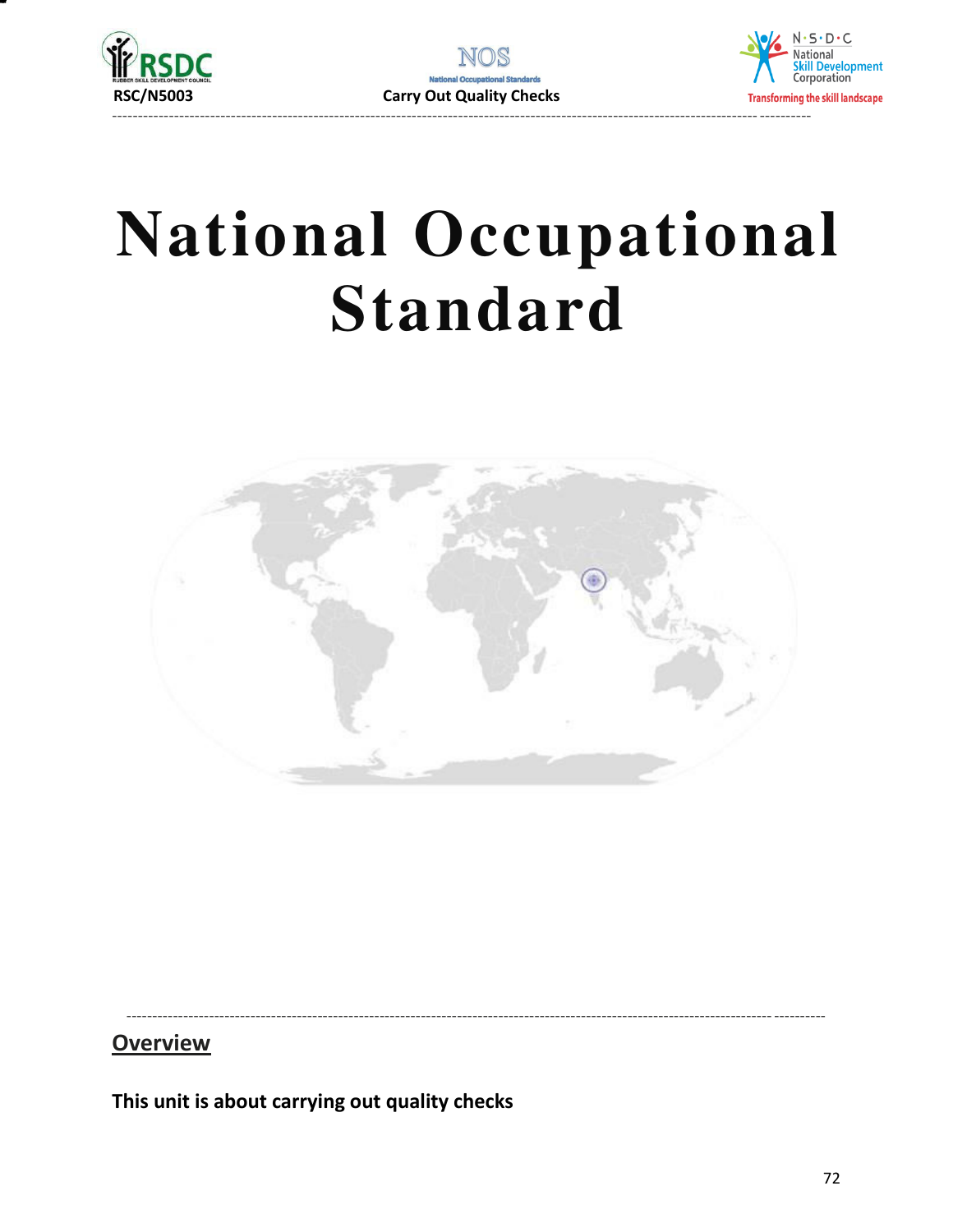

# **RSC/N5003 Carry Out Quality Checks**



**Unit Code RSC/N5003 Unit Title (Task) Carry out quality checks Description This unit is about carrying out quality control activities Scope This unit/task covers the following:** • Inspection Analysis Reporting **Performance Criteria (PC) w.r.t. the Scope Element** Performance Criteria **Inspection To be competent, the user/individual on the job must be able to:** PC1. Ensure that total range of checks are regularly and consistently performed PC2. Use appropriate measuring instruments, equipment, tools, accessories etc ,as required **Analysis** PC3. Identify non-conformities to quality assurance standards PC4. Identify potential causes of non-conformities to quality assurance standards PC5. Identify impact on final product due to non-conformance to company standards PC6. Evaluating the need for action to ensure that problems do not recur PC7. Suggest corrective action to address problem PC8. Review effectiveness of corrective action **Reporting PC9.** Interpret the results of the quality check correctly PC10. Take up results of the findings with QC in charge/appropriate authority. PC11. Take up the results of the findings within stipulated time PC12. Record of results of action taken PC13. Record adjustments not covered by established procedures for future reference PC14. Review effectiveness of action taken PC15. Follow reporting procedures where the cause of defect cannot be identified **Knowledge and Understanding (K) A. Organizational Context**  (Knowledge of the company / organization and its processes) The user/individual on the job needs to know and understand: KA1. Importance of learning proper procedures and techniques KA2. Implications of not following the organizational requirement for approval for undertaking the specific task KA3. Importance of completing the activities as per the schedule KA4. Implications of not following the defined procedures/work instructions KA5. Importance of team work KA6. Health, Safety and Environment guidelines, legislation and regulations as applicable KA7. Actions to be taken in case of non-conformity to behavioral standards of the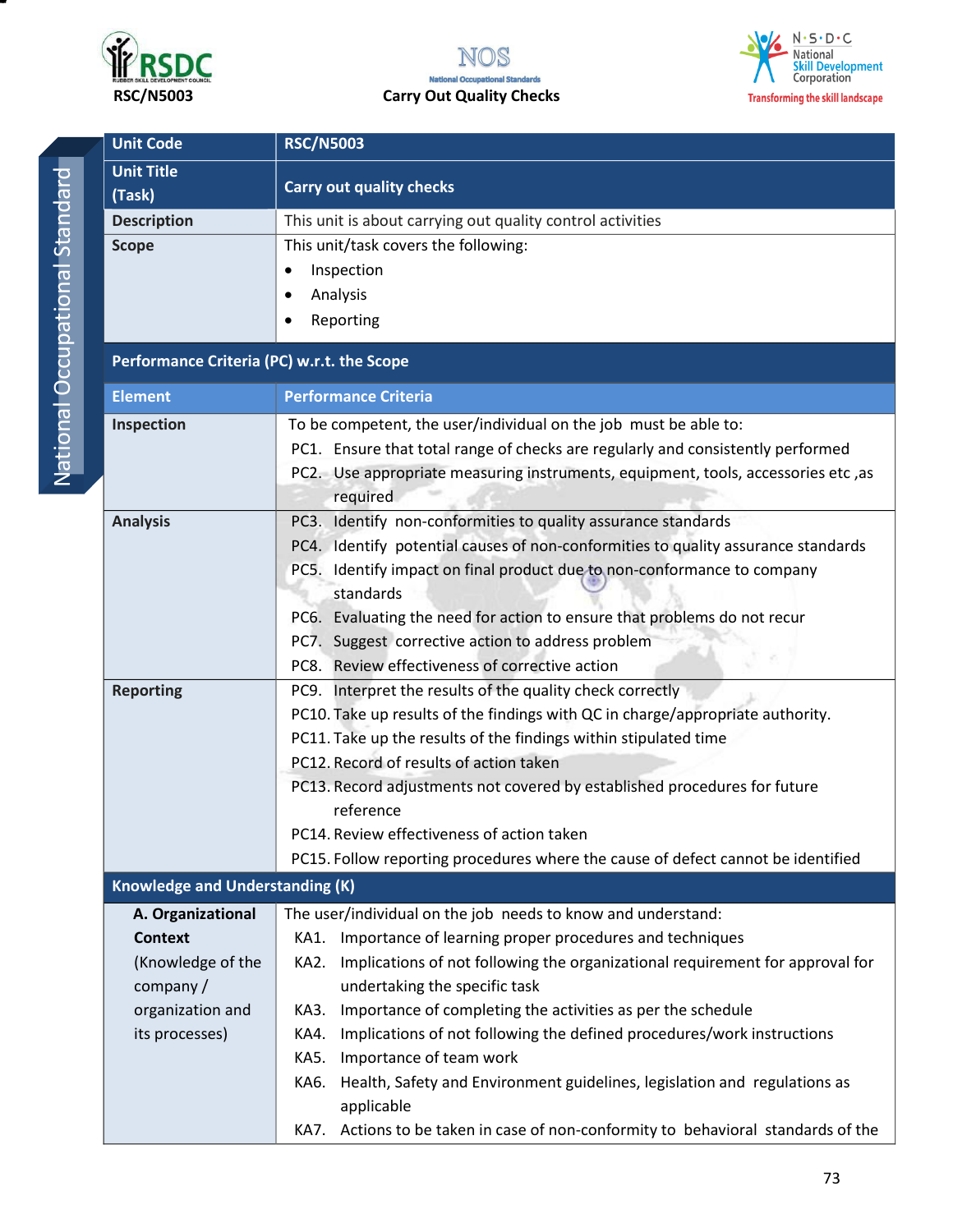| <b>RUBBER SKILL DEVELOPMENT COUNCIL</b> |
|-----------------------------------------|
| <b>RCC/NIENN3</b>                       |







| <b>RSC/N5003</b>      | <b>Carry Out Quality Checks</b>                                                           | <b>Transforming the skill landscape</b> |
|-----------------------|-------------------------------------------------------------------------------------------|-----------------------------------------|
|                       | organization                                                                              |                                         |
|                       | Impact of poor practices on the individual's and organization's performance<br>KA8.       |                                         |
|                       | Importance of optimal utilization of resources<br>KA9.                                    |                                         |
|                       | KA10. Importance of providing feedback for improvement                                    |                                         |
|                       | KA11. Importance of indigenous knowledge for evolving/adopting operation specific         |                                         |
|                       | practices                                                                                 |                                         |
|                       | KA12. Rectification/solution of problems/conflicts for the smooth functioning of the      |                                         |
|                       | organization                                                                              |                                         |
|                       | KA13. Importance of documentation/reporting as per guidelines and procedures              |                                         |
|                       | KA14. Knowledge of do's and don'ts (company's HR instructions)                            |                                         |
|                       | KA15. Importance of attending trouble shooting                                            |                                         |
|                       | KA16. Importance of subject learning/training                                             |                                         |
|                       | KA17. Importance of Product and its application                                           |                                         |
| <b>B. Technical</b>   | The user/individual on the job needs to know and understand:                              |                                         |
| Knowledge             | The importance of quality control procedures<br>KB1.                                      |                                         |
|                       | Relevance and importance of activities and how they contribute to the<br>KB2.             |                                         |
|                       | achievement of the quality objectives,                                                    |                                         |
|                       | Proper procedure for selecting the material/product and performing quality<br><b>KB3.</b> |                                         |
|                       | checks without affecting the material                                                     |                                         |
|                       | Availability of work instructions, as necessary,<br>KB4.                                  |                                         |
|                       | Characteristics of the product/material<br><b>KB5.</b>                                    |                                         |
|                       | Use of suitable equipment<br>KB6.                                                         |                                         |
|                       | Availability and use of monitoring and measuring devices,<br><b>KB7.</b>                  |                                         |
|                       | Requirements of records<br>KB8.                                                           |                                         |
|                       | Importance of maintaining accurate up-to-date records<br><b>KB9.</b>                      |                                         |
|                       | KB10. The need to report within the stipulated time                                       |                                         |
|                       | KB11. Implications of inaccurate measuring and testing instruments and equipment          |                                         |
|                       | KB12. The cost of non-conformance to quality standards                                    |                                         |
|                       | KB13. Implications (impact on internal/external customers) of defective products,         |                                         |
|                       | materials or components                                                                   |                                         |
| Skills (S)            |                                                                                           |                                         |
| A. Core Skills/       | <b>Writing Skills</b>                                                                     |                                         |
| <b>Generic Skills</b> | The user/individual on the job needs to know and understand how to:                       |                                         |
|                       | SA1. Construct simple sentences and express ideas clearly through written                 |                                         |
|                       | communication                                                                             |                                         |
|                       | SA2. Fill up appropriate technical forms, process charts, activity logs in required       |                                         |
|                       | format of the company                                                                     |                                         |
|                       | SA3. Write simple letters, mails, etc                                                     |                                         |
|                       | SA4. Perform functional mathematical operations, including apply basic                    |                                         |
|                       | mathematical principles, such as numbers and space, and techniques such as                |                                         |
|                       |                                                                                           |                                         |
|                       | estimation and approximation, for practical purposes<br><b>Reading Skills</b>             |                                         |
|                       |                                                                                           |                                         |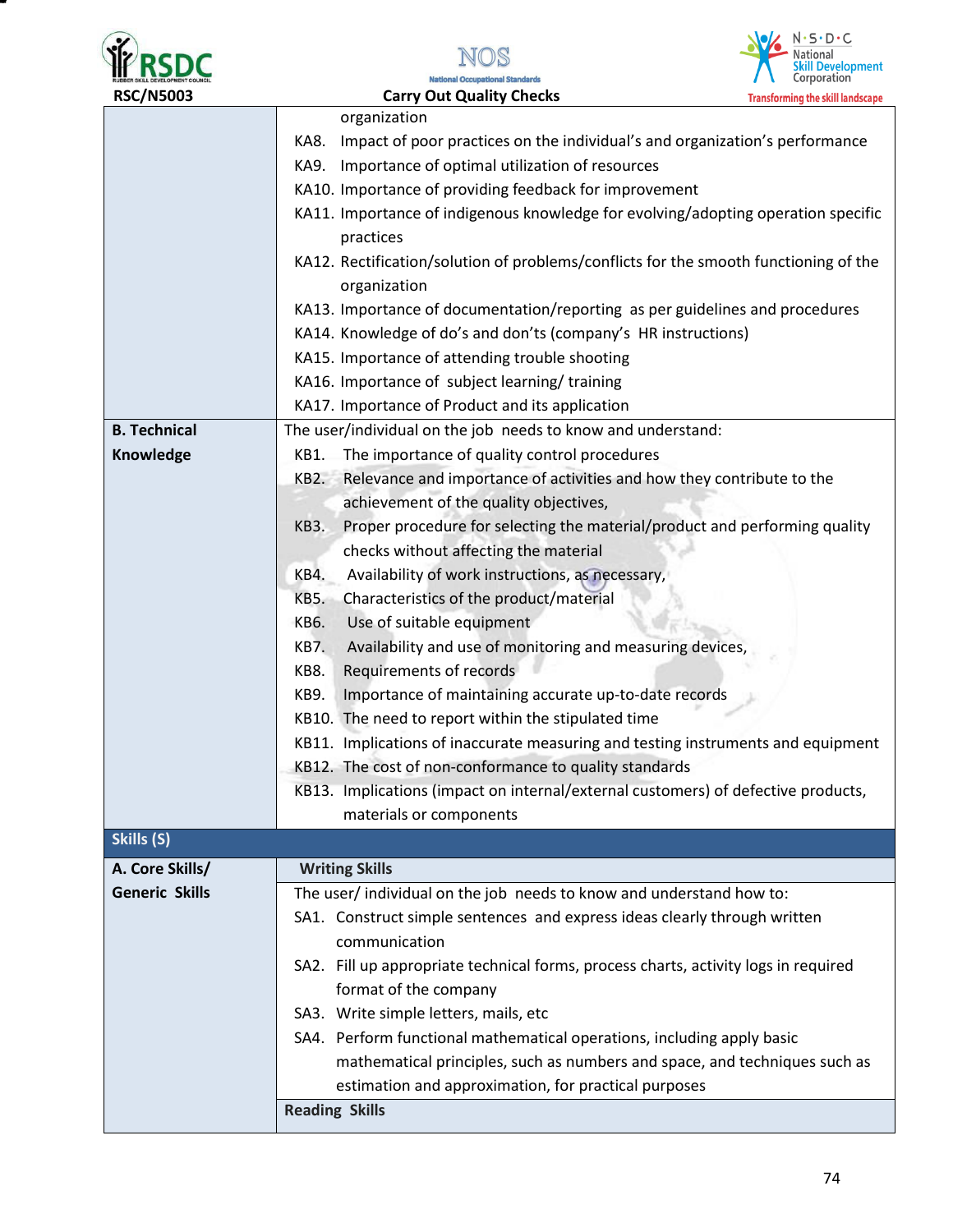





SA5. Read and understand manuals, health and safety instructions, memos, reports, job cards etc SA6. Read images, graphs, diagrams SA7. Understand the various coding systems as per company norms **Oral Communication**  SA8. Express statements, opinions or information clearly so that others can hear and understand SA9. Respond appropriately to any queries SA10. Communicate with supervisor SA11. Communicate with upstream and downstream teams **Professional Skills | Decision Making** The individual needs to know and understand how to: SB4. Take a decision for any change/issue based on earlier successes(documented previous history)on similar issues SB5. Work out changes in case a new improved machine/equipment is added in the process or any new material/chemical is developed replacing existing one. SB6. Make changes in cycle time due to improved process. SB7. Use the standard operating procedure or trouble shooting manuals for trouble shooting and other reference documents approved by plant management SB8. Consult the peer group and superiors to arrive at a favourable decision. SB9. Use of standard available problem solving techniques for decision making SB10. Review and analyze the process steps to check on system non adherence and non conformity SB11. Review the current SOP and other standards for continuous improvement to facilitate decision making SB12. Take a calculated risk with minimum losses **Plan and Organize**  SB13. Plan and organize the factors of production to execute the business plan SB14. Fix up tasks and allotment of the same SB15. Assign tasks to suitable persons SB16. Motivate them for better output and time bound completion of tasks **Customer Centricity**  SB17. Match customer needs/specification by adjusting the processing conditions (interact with customer in case any clarification required) SB18. Ensure that performance of his action/operation/activity does not lead to any divergence from the specified quality of the final product as required by the customer. SB19. Complete the assigned task in timely manner so that the final product is delivered in the timeline given by the customer.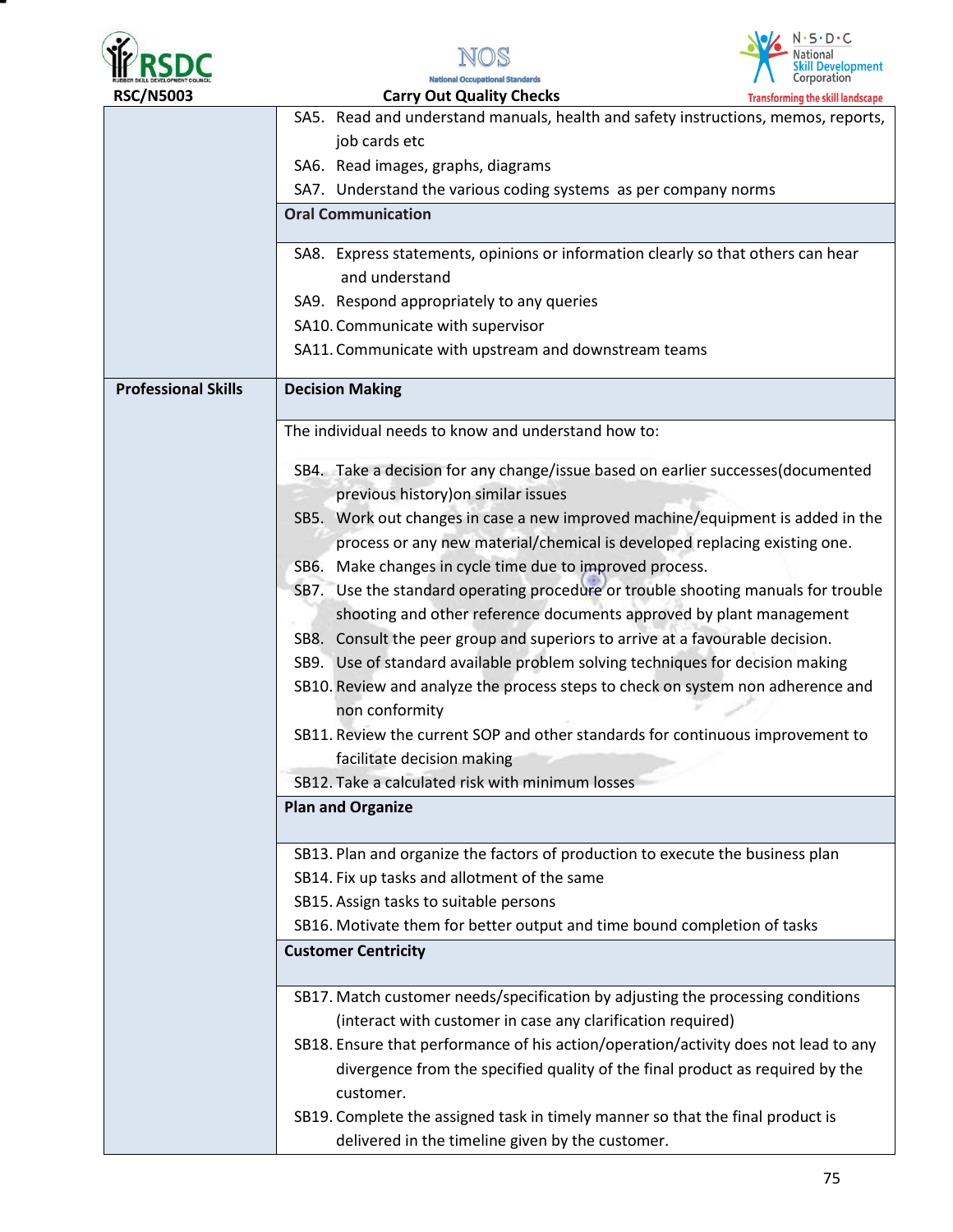





 **RSC/N5003 Carry Out Quality Checks Transforming the skill landscape** SB20. Communicate effectively to the superior/customer for any delay in supplies to the clients. SB21. Work towards fulfilling the customers requirement as per their demand. SB22. In case of any complaint, ensure its timely resolution if the problem is emanating at his level SB23. Communicate effectively to the superior/customer for any delay in resolving the problem faced by the customer. SB24. Maintain good/cordial relation with customers. SB25. Work on the feedback received from customer regarding the product. **Problem Solving**  SB26. Interpret quality for sheet SB27. Suggest improvements(if any) in process/product/materials based on results and experience **Analytical Thinking**  SB28. Proper collection of waste material SB29. Identify defects in the material and communicate it at the earliest and suggest improvements(if any) in process/material based on experience **Critical Thinking** SB30. Seek clarification on problems from others SB31. Apply problem-solving approaches in different situations SB32. Refer anomalies to the line manager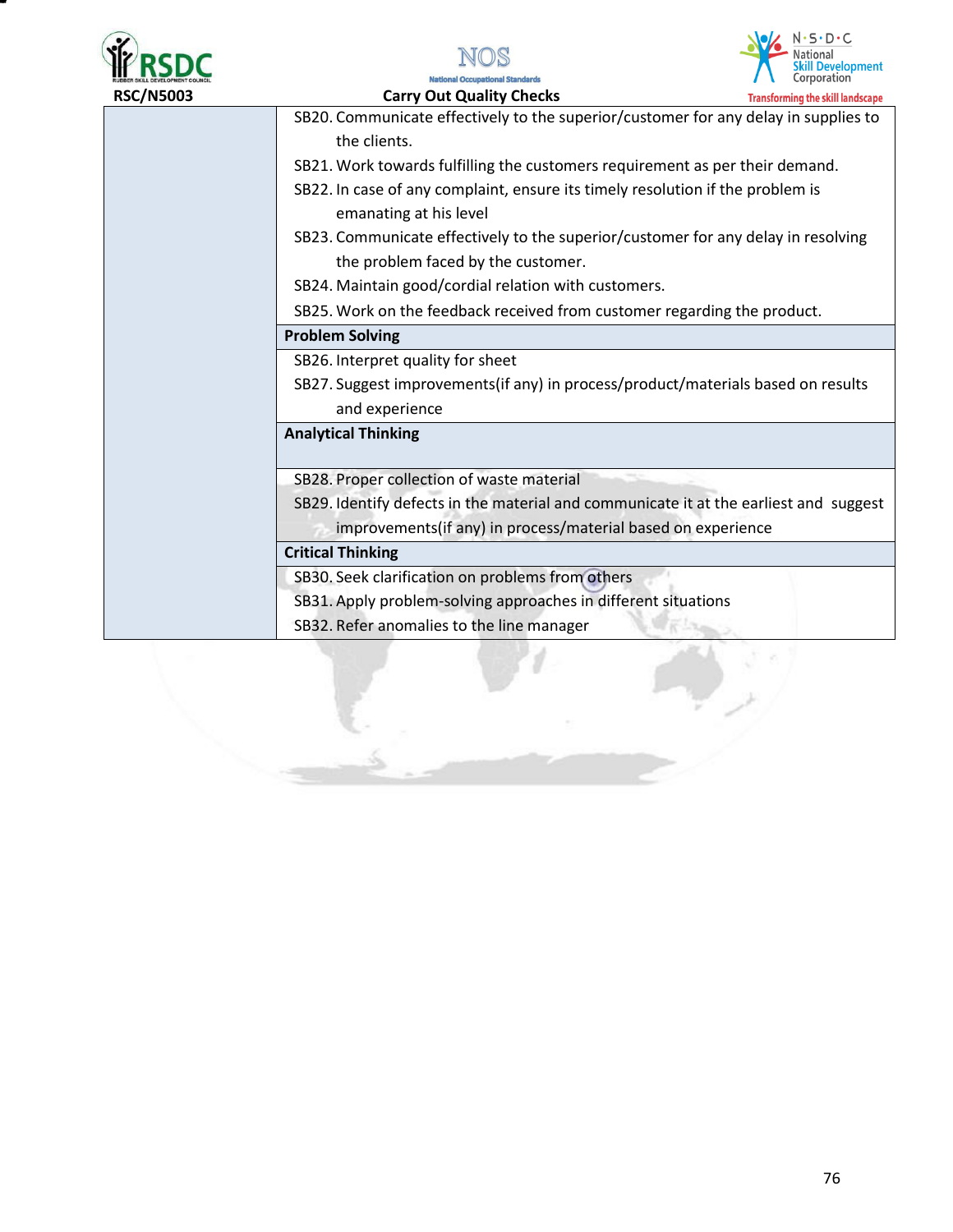

NOS **National Occ** al Standards



| NOS Code                   | <b>RSC/N5003</b>            |                         |            |
|----------------------------|-----------------------------|-------------------------|------------|
| <b>Credits(NSQF)</b>       | <b>TBD</b>                  | <b>Version number</b>   |            |
| <b>Industry</b>            | <b>Rubber Manufacturing</b> | <b>Drafted on</b>       | 04/06/2013 |
| <b>Industry Sub-sector</b> | <b>Tyre and Non Tyre</b>    | Last reviewed on        | 23/08/2017 |
| <b>Occupation</b>          | <b>Extrusion</b>            | <b>Next review date</b> | 23/08/2021 |



[Back to QP](#page-1-0)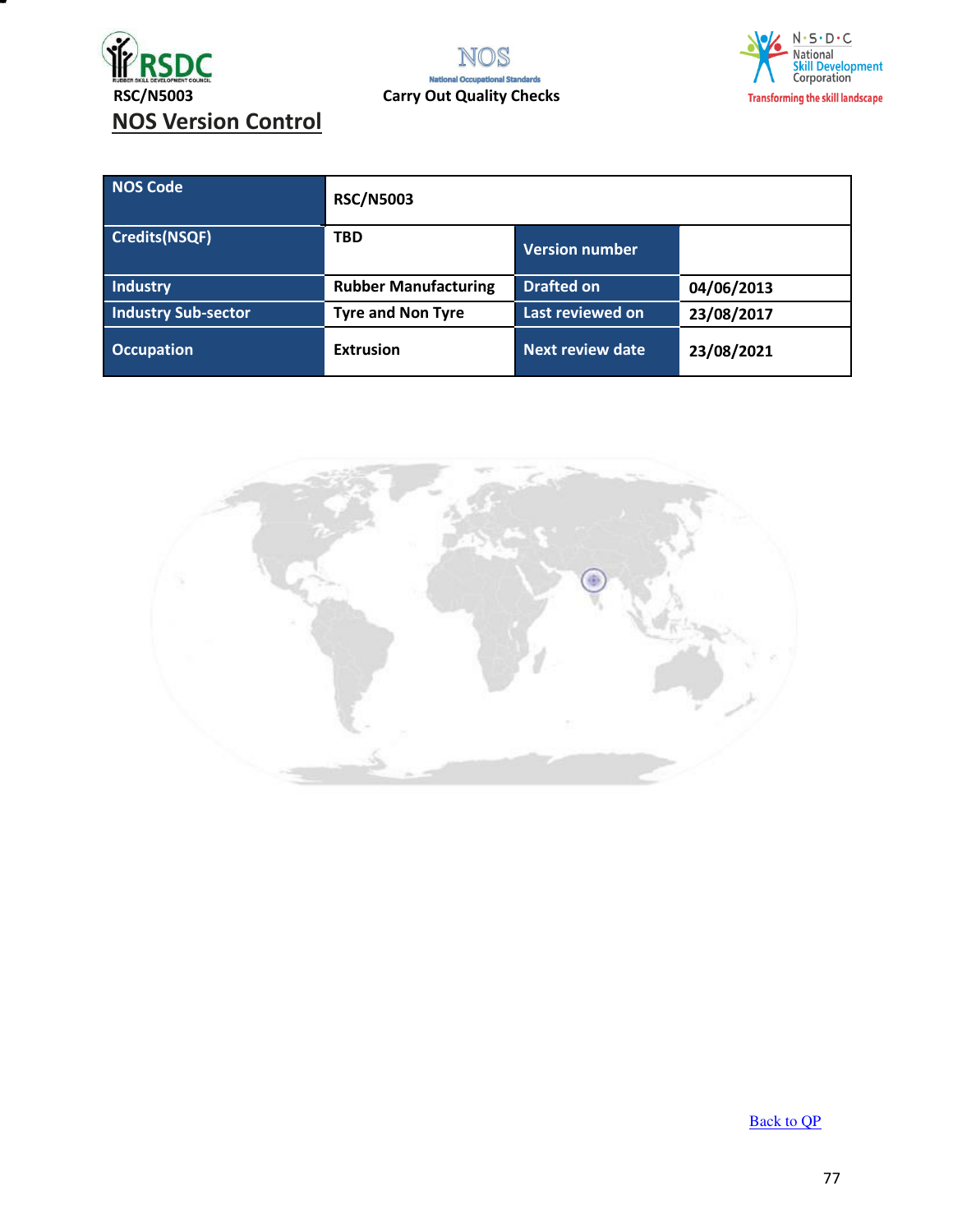



# **National Occupational Standard**



----------------------------------------------------------------------------------------------------------------------------- ----------

# **Overview**

**This unit is about problem identification and escalation**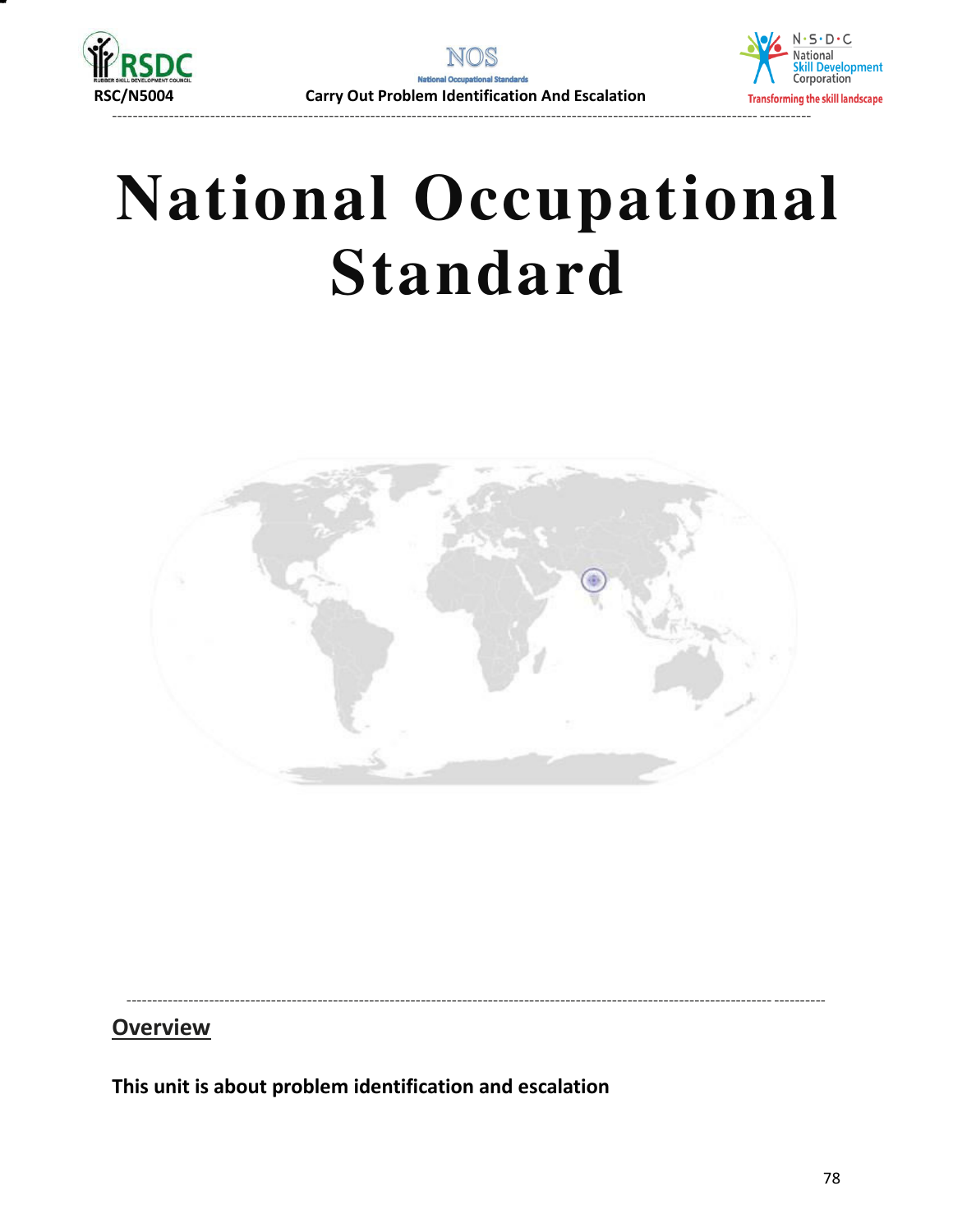





| ı      |
|--------|
|        |
| ı      |
| l      |
|        |
|        |
| ı      |
|        |
| Ī      |
|        |
|        |
| I      |
| I      |
|        |
|        |
|        |
| ֚֚֚֬   |
|        |
|        |
|        |
|        |
|        |
| ì<br>l |
|        |
|        |
| I      |
| I      |
|        |
|        |
|        |
|        |
|        |
|        |
|        |

| <b>RSC/N5004</b><br><b>Carry Out Problem Identification And Escalation</b><br><b>Transforming the skill landscape</b><br><b>Unit Code</b><br><b>RSC/N5004</b><br><b>Unit Title</b><br>Carry out problem identification and escalation<br>(Task)<br><b>Description</b><br>This unit is about problem identification and escalation<br>This unit/task covers the following:<br><b>Scope</b><br>Problem Identification<br>$\bullet$<br><b>Necessary Action</b><br>$\bullet$<br><b>Problem Escalation</b><br>$\bullet$<br>Performance Criteria (PC) w.r.t. the Scope<br><b>Element</b><br><b>Performance Criteria</b><br>Problem<br>To be competent, the user/individual on the job must be able to:<br>Identification<br>PC1. Identify defects/indicators of problems<br>PC2. Identify any wrong practices that may lead to problems<br>PC3. Identify practices that may impact the final product quality<br>PC4. Identify if the problem has occurred before<br>PC5. Identify other operations that might be impacted by the problem<br>PC6. Ensure that no delays are caused as a result of failure to escalate problems<br>PC7. Take appropriate materials and sample, conduct tests and evaluate results to<br><b>Necessary Action</b><br>establish reasons to confirm suspected reasons for non-conformance (where<br>required)<br>PC8. Consider possible reasons for identification of problems<br>PC9. Consider applicable corrections and formulate corrective action<br>PC10. Formulate action in a timely manner<br>PC11. Communicate problem/remedial action to appropriate parties<br>PC12. Take corrective action in a timely manner<br>PC13. Take corrective action for problems identified according to the company<br>procedures<br>PC14. Report/document problem and corrective action in an appropriate manner<br>PC15. Monitor corrective action<br>PC16. Evaluate implementation of corrective action taken to determine if the<br>problem has been resolved<br>PC17. Ensure that corrective action selected is viable and practical<br>PC18. Ensure that correct solution is identified to an identified problem<br>PC19. Take corrective action for problems identified according to the company<br>procedures<br>PC20. Ensure that no delays are caused as a result of failure to take necessary action<br><b>Problem Escalation</b><br>PC21. Escalate problem as per laid down escalation matrix<br>PC22. Escalate the problem within stipulated time<br>PC23. Escalate the problem in an appropriate manner<br>PC24. Ensure that no delays are caused as a result of failure to escalate problems<br><b>Knowledge and Understanding (K)</b><br>The user/individual on the job needs to know and understand:<br>A. Organizational<br>Importance of learning proper procedures and techniques<br>KA1.<br><b>Context</b><br>Implications of not following the organizational requirement for approval for<br>KA2. |  | RUBBER SKILL DEVELOPMENT COUNCIL | Corporation<br><b>National Occupational Standards</b> |
|--------------------------------------------------------------------------------------------------------------------------------------------------------------------------------------------------------------------------------------------------------------------------------------------------------------------------------------------------------------------------------------------------------------------------------------------------------------------------------------------------------------------------------------------------------------------------------------------------------------------------------------------------------------------------------------------------------------------------------------------------------------------------------------------------------------------------------------------------------------------------------------------------------------------------------------------------------------------------------------------------------------------------------------------------------------------------------------------------------------------------------------------------------------------------------------------------------------------------------------------------------------------------------------------------------------------------------------------------------------------------------------------------------------------------------------------------------------------------------------------------------------------------------------------------------------------------------------------------------------------------------------------------------------------------------------------------------------------------------------------------------------------------------------------------------------------------------------------------------------------------------------------------------------------------------------------------------------------------------------------------------------------------------------------------------------------------------------------------------------------------------------------------------------------------------------------------------------------------------------------------------------------------------------------------------------------------------------------------------------------------------------------------------------------------------------------------------------------------------------------------------------------------------------------------------------------------------------------------------------------------------------------------------------------------------------------------------------------------------------------------------------------------------------------------------------------------------------------------------------------------------------------------------------------------------------|--|----------------------------------|-------------------------------------------------------|
|                                                                                                                                                                                                                                                                                                                                                                                                                                                                                                                                                                                                                                                                                                                                                                                                                                                                                                                                                                                                                                                                                                                                                                                                                                                                                                                                                                                                                                                                                                                                                                                                                                                                                                                                                                                                                                                                                                                                                                                                                                                                                                                                                                                                                                                                                                                                                                                                                                                                                                                                                                                                                                                                                                                                                                                                                                                                                                                                      |  |                                  |                                                       |
|                                                                                                                                                                                                                                                                                                                                                                                                                                                                                                                                                                                                                                                                                                                                                                                                                                                                                                                                                                                                                                                                                                                                                                                                                                                                                                                                                                                                                                                                                                                                                                                                                                                                                                                                                                                                                                                                                                                                                                                                                                                                                                                                                                                                                                                                                                                                                                                                                                                                                                                                                                                                                                                                                                                                                                                                                                                                                                                                      |  |                                  |                                                       |
|                                                                                                                                                                                                                                                                                                                                                                                                                                                                                                                                                                                                                                                                                                                                                                                                                                                                                                                                                                                                                                                                                                                                                                                                                                                                                                                                                                                                                                                                                                                                                                                                                                                                                                                                                                                                                                                                                                                                                                                                                                                                                                                                                                                                                                                                                                                                                                                                                                                                                                                                                                                                                                                                                                                                                                                                                                                                                                                                      |  |                                  |                                                       |
|                                                                                                                                                                                                                                                                                                                                                                                                                                                                                                                                                                                                                                                                                                                                                                                                                                                                                                                                                                                                                                                                                                                                                                                                                                                                                                                                                                                                                                                                                                                                                                                                                                                                                                                                                                                                                                                                                                                                                                                                                                                                                                                                                                                                                                                                                                                                                                                                                                                                                                                                                                                                                                                                                                                                                                                                                                                                                                                                      |  |                                  |                                                       |
|                                                                                                                                                                                                                                                                                                                                                                                                                                                                                                                                                                                                                                                                                                                                                                                                                                                                                                                                                                                                                                                                                                                                                                                                                                                                                                                                                                                                                                                                                                                                                                                                                                                                                                                                                                                                                                                                                                                                                                                                                                                                                                                                                                                                                                                                                                                                                                                                                                                                                                                                                                                                                                                                                                                                                                                                                                                                                                                                      |  |                                  |                                                       |
|                                                                                                                                                                                                                                                                                                                                                                                                                                                                                                                                                                                                                                                                                                                                                                                                                                                                                                                                                                                                                                                                                                                                                                                                                                                                                                                                                                                                                                                                                                                                                                                                                                                                                                                                                                                                                                                                                                                                                                                                                                                                                                                                                                                                                                                                                                                                                                                                                                                                                                                                                                                                                                                                                                                                                                                                                                                                                                                                      |  |                                  |                                                       |
|                                                                                                                                                                                                                                                                                                                                                                                                                                                                                                                                                                                                                                                                                                                                                                                                                                                                                                                                                                                                                                                                                                                                                                                                                                                                                                                                                                                                                                                                                                                                                                                                                                                                                                                                                                                                                                                                                                                                                                                                                                                                                                                                                                                                                                                                                                                                                                                                                                                                                                                                                                                                                                                                                                                                                                                                                                                                                                                                      |  |                                  |                                                       |
|                                                                                                                                                                                                                                                                                                                                                                                                                                                                                                                                                                                                                                                                                                                                                                                                                                                                                                                                                                                                                                                                                                                                                                                                                                                                                                                                                                                                                                                                                                                                                                                                                                                                                                                                                                                                                                                                                                                                                                                                                                                                                                                                                                                                                                                                                                                                                                                                                                                                                                                                                                                                                                                                                                                                                                                                                                                                                                                                      |  |                                  |                                                       |
|                                                                                                                                                                                                                                                                                                                                                                                                                                                                                                                                                                                                                                                                                                                                                                                                                                                                                                                                                                                                                                                                                                                                                                                                                                                                                                                                                                                                                                                                                                                                                                                                                                                                                                                                                                                                                                                                                                                                                                                                                                                                                                                                                                                                                                                                                                                                                                                                                                                                                                                                                                                                                                                                                                                                                                                                                                                                                                                                      |  |                                  |                                                       |
|                                                                                                                                                                                                                                                                                                                                                                                                                                                                                                                                                                                                                                                                                                                                                                                                                                                                                                                                                                                                                                                                                                                                                                                                                                                                                                                                                                                                                                                                                                                                                                                                                                                                                                                                                                                                                                                                                                                                                                                                                                                                                                                                                                                                                                                                                                                                                                                                                                                                                                                                                                                                                                                                                                                                                                                                                                                                                                                                      |  |                                  |                                                       |
|                                                                                                                                                                                                                                                                                                                                                                                                                                                                                                                                                                                                                                                                                                                                                                                                                                                                                                                                                                                                                                                                                                                                                                                                                                                                                                                                                                                                                                                                                                                                                                                                                                                                                                                                                                                                                                                                                                                                                                                                                                                                                                                                                                                                                                                                                                                                                                                                                                                                                                                                                                                                                                                                                                                                                                                                                                                                                                                                      |  |                                  |                                                       |
|                                                                                                                                                                                                                                                                                                                                                                                                                                                                                                                                                                                                                                                                                                                                                                                                                                                                                                                                                                                                                                                                                                                                                                                                                                                                                                                                                                                                                                                                                                                                                                                                                                                                                                                                                                                                                                                                                                                                                                                                                                                                                                                                                                                                                                                                                                                                                                                                                                                                                                                                                                                                                                                                                                                                                                                                                                                                                                                                      |  |                                  |                                                       |
|                                                                                                                                                                                                                                                                                                                                                                                                                                                                                                                                                                                                                                                                                                                                                                                                                                                                                                                                                                                                                                                                                                                                                                                                                                                                                                                                                                                                                                                                                                                                                                                                                                                                                                                                                                                                                                                                                                                                                                                                                                                                                                                                                                                                                                                                                                                                                                                                                                                                                                                                                                                                                                                                                                                                                                                                                                                                                                                                      |  |                                  |                                                       |
|                                                                                                                                                                                                                                                                                                                                                                                                                                                                                                                                                                                                                                                                                                                                                                                                                                                                                                                                                                                                                                                                                                                                                                                                                                                                                                                                                                                                                                                                                                                                                                                                                                                                                                                                                                                                                                                                                                                                                                                                                                                                                                                                                                                                                                                                                                                                                                                                                                                                                                                                                                                                                                                                                                                                                                                                                                                                                                                                      |  |                                  |                                                       |
|                                                                                                                                                                                                                                                                                                                                                                                                                                                                                                                                                                                                                                                                                                                                                                                                                                                                                                                                                                                                                                                                                                                                                                                                                                                                                                                                                                                                                                                                                                                                                                                                                                                                                                                                                                                                                                                                                                                                                                                                                                                                                                                                                                                                                                                                                                                                                                                                                                                                                                                                                                                                                                                                                                                                                                                                                                                                                                                                      |  |                                  |                                                       |
|                                                                                                                                                                                                                                                                                                                                                                                                                                                                                                                                                                                                                                                                                                                                                                                                                                                                                                                                                                                                                                                                                                                                                                                                                                                                                                                                                                                                                                                                                                                                                                                                                                                                                                                                                                                                                                                                                                                                                                                                                                                                                                                                                                                                                                                                                                                                                                                                                                                                                                                                                                                                                                                                                                                                                                                                                                                                                                                                      |  |                                  |                                                       |
|                                                                                                                                                                                                                                                                                                                                                                                                                                                                                                                                                                                                                                                                                                                                                                                                                                                                                                                                                                                                                                                                                                                                                                                                                                                                                                                                                                                                                                                                                                                                                                                                                                                                                                                                                                                                                                                                                                                                                                                                                                                                                                                                                                                                                                                                                                                                                                                                                                                                                                                                                                                                                                                                                                                                                                                                                                                                                                                                      |  |                                  |                                                       |
|                                                                                                                                                                                                                                                                                                                                                                                                                                                                                                                                                                                                                                                                                                                                                                                                                                                                                                                                                                                                                                                                                                                                                                                                                                                                                                                                                                                                                                                                                                                                                                                                                                                                                                                                                                                                                                                                                                                                                                                                                                                                                                                                                                                                                                                                                                                                                                                                                                                                                                                                                                                                                                                                                                                                                                                                                                                                                                                                      |  |                                  |                                                       |
|                                                                                                                                                                                                                                                                                                                                                                                                                                                                                                                                                                                                                                                                                                                                                                                                                                                                                                                                                                                                                                                                                                                                                                                                                                                                                                                                                                                                                                                                                                                                                                                                                                                                                                                                                                                                                                                                                                                                                                                                                                                                                                                                                                                                                                                                                                                                                                                                                                                                                                                                                                                                                                                                                                                                                                                                                                                                                                                                      |  |                                  |                                                       |
|                                                                                                                                                                                                                                                                                                                                                                                                                                                                                                                                                                                                                                                                                                                                                                                                                                                                                                                                                                                                                                                                                                                                                                                                                                                                                                                                                                                                                                                                                                                                                                                                                                                                                                                                                                                                                                                                                                                                                                                                                                                                                                                                                                                                                                                                                                                                                                                                                                                                                                                                                                                                                                                                                                                                                                                                                                                                                                                                      |  |                                  |                                                       |
|                                                                                                                                                                                                                                                                                                                                                                                                                                                                                                                                                                                                                                                                                                                                                                                                                                                                                                                                                                                                                                                                                                                                                                                                                                                                                                                                                                                                                                                                                                                                                                                                                                                                                                                                                                                                                                                                                                                                                                                                                                                                                                                                                                                                                                                                                                                                                                                                                                                                                                                                                                                                                                                                                                                                                                                                                                                                                                                                      |  |                                  |                                                       |
|                                                                                                                                                                                                                                                                                                                                                                                                                                                                                                                                                                                                                                                                                                                                                                                                                                                                                                                                                                                                                                                                                                                                                                                                                                                                                                                                                                                                                                                                                                                                                                                                                                                                                                                                                                                                                                                                                                                                                                                                                                                                                                                                                                                                                                                                                                                                                                                                                                                                                                                                                                                                                                                                                                                                                                                                                                                                                                                                      |  |                                  |                                                       |
|                                                                                                                                                                                                                                                                                                                                                                                                                                                                                                                                                                                                                                                                                                                                                                                                                                                                                                                                                                                                                                                                                                                                                                                                                                                                                                                                                                                                                                                                                                                                                                                                                                                                                                                                                                                                                                                                                                                                                                                                                                                                                                                                                                                                                                                                                                                                                                                                                                                                                                                                                                                                                                                                                                                                                                                                                                                                                                                                      |  |                                  |                                                       |
|                                                                                                                                                                                                                                                                                                                                                                                                                                                                                                                                                                                                                                                                                                                                                                                                                                                                                                                                                                                                                                                                                                                                                                                                                                                                                                                                                                                                                                                                                                                                                                                                                                                                                                                                                                                                                                                                                                                                                                                                                                                                                                                                                                                                                                                                                                                                                                                                                                                                                                                                                                                                                                                                                                                                                                                                                                                                                                                                      |  |                                  |                                                       |
|                                                                                                                                                                                                                                                                                                                                                                                                                                                                                                                                                                                                                                                                                                                                                                                                                                                                                                                                                                                                                                                                                                                                                                                                                                                                                                                                                                                                                                                                                                                                                                                                                                                                                                                                                                                                                                                                                                                                                                                                                                                                                                                                                                                                                                                                                                                                                                                                                                                                                                                                                                                                                                                                                                                                                                                                                                                                                                                                      |  |                                  |                                                       |
|                                                                                                                                                                                                                                                                                                                                                                                                                                                                                                                                                                                                                                                                                                                                                                                                                                                                                                                                                                                                                                                                                                                                                                                                                                                                                                                                                                                                                                                                                                                                                                                                                                                                                                                                                                                                                                                                                                                                                                                                                                                                                                                                                                                                                                                                                                                                                                                                                                                                                                                                                                                                                                                                                                                                                                                                                                                                                                                                      |  |                                  |                                                       |
|                                                                                                                                                                                                                                                                                                                                                                                                                                                                                                                                                                                                                                                                                                                                                                                                                                                                                                                                                                                                                                                                                                                                                                                                                                                                                                                                                                                                                                                                                                                                                                                                                                                                                                                                                                                                                                                                                                                                                                                                                                                                                                                                                                                                                                                                                                                                                                                                                                                                                                                                                                                                                                                                                                                                                                                                                                                                                                                                      |  |                                  |                                                       |
|                                                                                                                                                                                                                                                                                                                                                                                                                                                                                                                                                                                                                                                                                                                                                                                                                                                                                                                                                                                                                                                                                                                                                                                                                                                                                                                                                                                                                                                                                                                                                                                                                                                                                                                                                                                                                                                                                                                                                                                                                                                                                                                                                                                                                                                                                                                                                                                                                                                                                                                                                                                                                                                                                                                                                                                                                                                                                                                                      |  |                                  |                                                       |
|                                                                                                                                                                                                                                                                                                                                                                                                                                                                                                                                                                                                                                                                                                                                                                                                                                                                                                                                                                                                                                                                                                                                                                                                                                                                                                                                                                                                                                                                                                                                                                                                                                                                                                                                                                                                                                                                                                                                                                                                                                                                                                                                                                                                                                                                                                                                                                                                                                                                                                                                                                                                                                                                                                                                                                                                                                                                                                                                      |  |                                  |                                                       |
|                                                                                                                                                                                                                                                                                                                                                                                                                                                                                                                                                                                                                                                                                                                                                                                                                                                                                                                                                                                                                                                                                                                                                                                                                                                                                                                                                                                                                                                                                                                                                                                                                                                                                                                                                                                                                                                                                                                                                                                                                                                                                                                                                                                                                                                                                                                                                                                                                                                                                                                                                                                                                                                                                                                                                                                                                                                                                                                                      |  |                                  |                                                       |
|                                                                                                                                                                                                                                                                                                                                                                                                                                                                                                                                                                                                                                                                                                                                                                                                                                                                                                                                                                                                                                                                                                                                                                                                                                                                                                                                                                                                                                                                                                                                                                                                                                                                                                                                                                                                                                                                                                                                                                                                                                                                                                                                                                                                                                                                                                                                                                                                                                                                                                                                                                                                                                                                                                                                                                                                                                                                                                                                      |  |                                  |                                                       |
|                                                                                                                                                                                                                                                                                                                                                                                                                                                                                                                                                                                                                                                                                                                                                                                                                                                                                                                                                                                                                                                                                                                                                                                                                                                                                                                                                                                                                                                                                                                                                                                                                                                                                                                                                                                                                                                                                                                                                                                                                                                                                                                                                                                                                                                                                                                                                                                                                                                                                                                                                                                                                                                                                                                                                                                                                                                                                                                                      |  |                                  |                                                       |
|                                                                                                                                                                                                                                                                                                                                                                                                                                                                                                                                                                                                                                                                                                                                                                                                                                                                                                                                                                                                                                                                                                                                                                                                                                                                                                                                                                                                                                                                                                                                                                                                                                                                                                                                                                                                                                                                                                                                                                                                                                                                                                                                                                                                                                                                                                                                                                                                                                                                                                                                                                                                                                                                                                                                                                                                                                                                                                                                      |  |                                  |                                                       |
|                                                                                                                                                                                                                                                                                                                                                                                                                                                                                                                                                                                                                                                                                                                                                                                                                                                                                                                                                                                                                                                                                                                                                                                                                                                                                                                                                                                                                                                                                                                                                                                                                                                                                                                                                                                                                                                                                                                                                                                                                                                                                                                                                                                                                                                                                                                                                                                                                                                                                                                                                                                                                                                                                                                                                                                                                                                                                                                                      |  |                                  |                                                       |
|                                                                                                                                                                                                                                                                                                                                                                                                                                                                                                                                                                                                                                                                                                                                                                                                                                                                                                                                                                                                                                                                                                                                                                                                                                                                                                                                                                                                                                                                                                                                                                                                                                                                                                                                                                                                                                                                                                                                                                                                                                                                                                                                                                                                                                                                                                                                                                                                                                                                                                                                                                                                                                                                                                                                                                                                                                                                                                                                      |  |                                  |                                                       |
|                                                                                                                                                                                                                                                                                                                                                                                                                                                                                                                                                                                                                                                                                                                                                                                                                                                                                                                                                                                                                                                                                                                                                                                                                                                                                                                                                                                                                                                                                                                                                                                                                                                                                                                                                                                                                                                                                                                                                                                                                                                                                                                                                                                                                                                                                                                                                                                                                                                                                                                                                                                                                                                                                                                                                                                                                                                                                                                                      |  |                                  |                                                       |
|                                                                                                                                                                                                                                                                                                                                                                                                                                                                                                                                                                                                                                                                                                                                                                                                                                                                                                                                                                                                                                                                                                                                                                                                                                                                                                                                                                                                                                                                                                                                                                                                                                                                                                                                                                                                                                                                                                                                                                                                                                                                                                                                                                                                                                                                                                                                                                                                                                                                                                                                                                                                                                                                                                                                                                                                                                                                                                                                      |  |                                  |                                                       |
|                                                                                                                                                                                                                                                                                                                                                                                                                                                                                                                                                                                                                                                                                                                                                                                                                                                                                                                                                                                                                                                                                                                                                                                                                                                                                                                                                                                                                                                                                                                                                                                                                                                                                                                                                                                                                                                                                                                                                                                                                                                                                                                                                                                                                                                                                                                                                                                                                                                                                                                                                                                                                                                                                                                                                                                                                                                                                                                                      |  |                                  |                                                       |
|                                                                                                                                                                                                                                                                                                                                                                                                                                                                                                                                                                                                                                                                                                                                                                                                                                                                                                                                                                                                                                                                                                                                                                                                                                                                                                                                                                                                                                                                                                                                                                                                                                                                                                                                                                                                                                                                                                                                                                                                                                                                                                                                                                                                                                                                                                                                                                                                                                                                                                                                                                                                                                                                                                                                                                                                                                                                                                                                      |  |                                  |                                                       |
|                                                                                                                                                                                                                                                                                                                                                                                                                                                                                                                                                                                                                                                                                                                                                                                                                                                                                                                                                                                                                                                                                                                                                                                                                                                                                                                                                                                                                                                                                                                                                                                                                                                                                                                                                                                                                                                                                                                                                                                                                                                                                                                                                                                                                                                                                                                                                                                                                                                                                                                                                                                                                                                                                                                                                                                                                                                                                                                                      |  |                                  |                                                       |
|                                                                                                                                                                                                                                                                                                                                                                                                                                                                                                                                                                                                                                                                                                                                                                                                                                                                                                                                                                                                                                                                                                                                                                                                                                                                                                                                                                                                                                                                                                                                                                                                                                                                                                                                                                                                                                                                                                                                                                                                                                                                                                                                                                                                                                                                                                                                                                                                                                                                                                                                                                                                                                                                                                                                                                                                                                                                                                                                      |  | (Knowledge of the                |                                                       |
| undertaking the specific task<br>company/                                                                                                                                                                                                                                                                                                                                                                                                                                                                                                                                                                                                                                                                                                                                                                                                                                                                                                                                                                                                                                                                                                                                                                                                                                                                                                                                                                                                                                                                                                                                                                                                                                                                                                                                                                                                                                                                                                                                                                                                                                                                                                                                                                                                                                                                                                                                                                                                                                                                                                                                                                                                                                                                                                                                                                                                                                                                                            |  |                                  |                                                       |
| Importance of completing the activities as per the schedule<br>KA3.                                                                                                                                                                                                                                                                                                                                                                                                                                                                                                                                                                                                                                                                                                                                                                                                                                                                                                                                                                                                                                                                                                                                                                                                                                                                                                                                                                                                                                                                                                                                                                                                                                                                                                                                                                                                                                                                                                                                                                                                                                                                                                                                                                                                                                                                                                                                                                                                                                                                                                                                                                                                                                                                                                                                                                                                                                                                  |  |                                  |                                                       |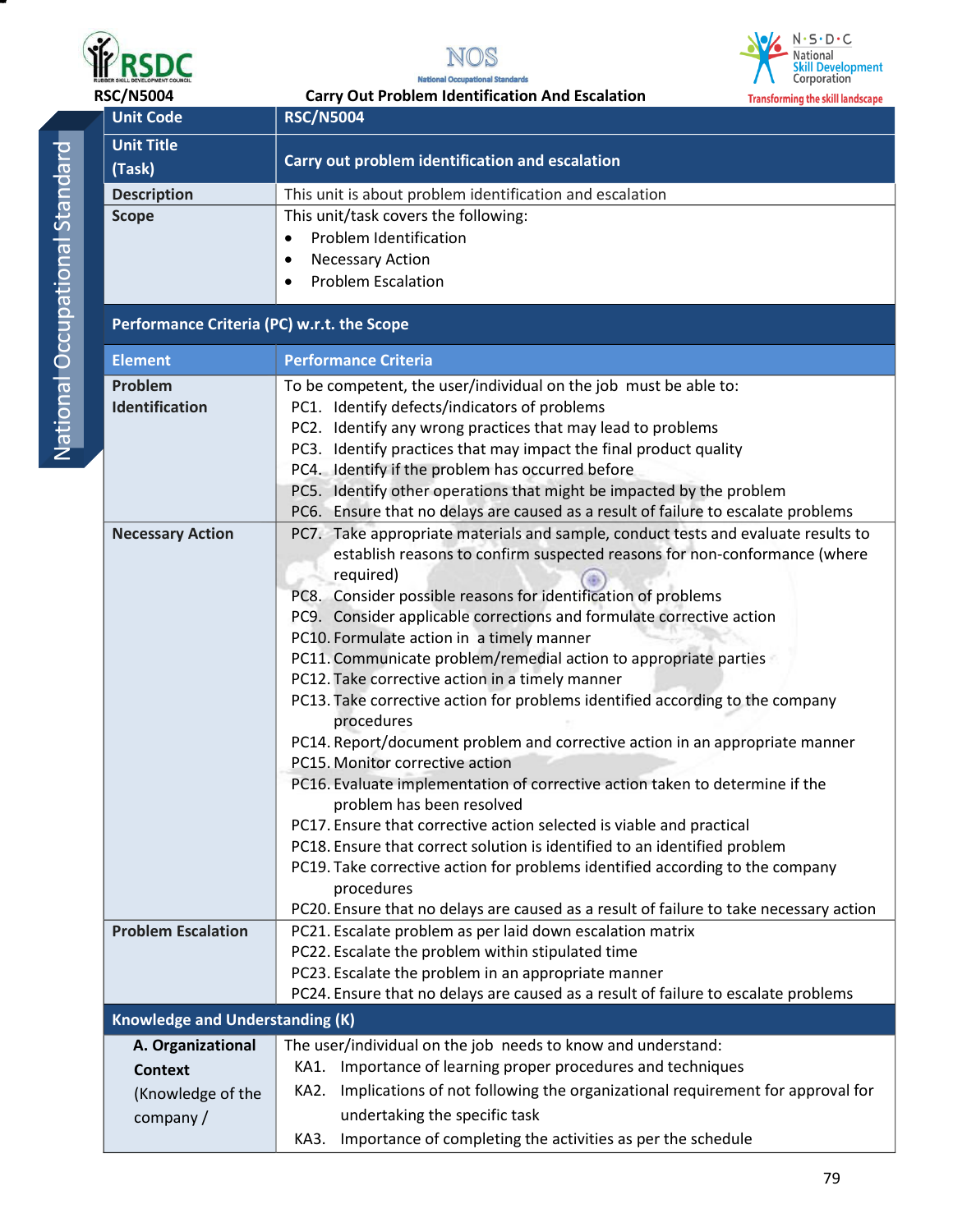





| <b>RSC/N5004</b>      | <b>Carry Out Problem Identification And Escalation</b><br><b>Transforming the skill landscape</b>                                            |
|-----------------------|----------------------------------------------------------------------------------------------------------------------------------------------|
| organization and      | Implications of not following the defined procedures/work instructions<br>KA4.                                                               |
| its processes)        | Importance of team work<br>KA5.                                                                                                              |
|                       | Health, Safety and Environment guidelines, legislation and regulations as<br>KA6.                                                            |
|                       | applicable                                                                                                                                   |
|                       | KA7. Actions to be taken in case of non-conformity to behavioral standards of the                                                            |
|                       | organization                                                                                                                                 |
|                       | Impact of poor practices on the individual's and organization's performance<br>KA8.                                                          |
|                       | KA9. Importance of optimal utilization of resources                                                                                          |
|                       | KA10. Importance of providing feedback for improvement                                                                                       |
|                       | KA11. Importance of indigenous knowledge for evolving/adopting operation specific                                                            |
|                       | practices                                                                                                                                    |
|                       | KA12. Rectification/solution of problems/conflicts for the smooth functioning of the                                                         |
|                       | organization                                                                                                                                 |
|                       | KA13. Importance of documentation/reporting as per guidelines and procedures                                                                 |
|                       | KA14. Knowledge of do's and don'ts (company's HR instructions)                                                                               |
|                       | KA15. Importance of attending trouble shooting                                                                                               |
|                       | KA16. Importance of subject learning/training                                                                                                |
|                       | KA17. Importance of Product and its application                                                                                              |
| <b>B. Technical</b>   | The user/individual on the job needs to know and understand:                                                                                 |
| Knowledge             | Indicators of problems<br>KB1.                                                                                                               |
|                       | The working of the equipment and accessories( if applicable)<br>KB2.                                                                         |
|                       | The impact of operations on the user and equipment( if applicable)<br>KB3.                                                                   |
|                       | The impact of operations on the final product (if applicable)<br>KB4.                                                                        |
|                       | The effect of not rectifying the problems identified<br>KB5.                                                                                 |
|                       | KB6.<br>The reason for the occurrence of previous problems                                                                                   |
|                       | KB7.<br>Measures and steps that have been taken to address the previous problems                                                             |
|                       | Possible solutions for various problems<br>KB8.                                                                                              |
|                       | The correct method for carrying out corrective actions outlined for each<br><b>KB9.</b>                                                      |
|                       | problem                                                                                                                                      |
|                       | KB10. The impact of not carrying out the corrective actions<br>KB11. The documentation procedure for recording such problems, as per company |
|                       | norms                                                                                                                                        |
|                       | KB12. The escalation matrix for reporting problems                                                                                           |
|                       | KB13. Escalation matrix for reporting unresolved problems                                                                                    |
|                       | KB14. The time frame within which in which each problem needs to be escalated                                                                |
|                       | KB15. Manner in which each problem needs to be escalated                                                                                     |
| Skills (S)            |                                                                                                                                              |
| A. Core Skills/       | <b>Writing Skills</b>                                                                                                                        |
| <b>Generic Skills</b> | The user/ individual on the job needs to know and understand how to:                                                                         |
|                       | SA1. Construct simple sentences and express ideas clearly through written                                                                    |
|                       | communication                                                                                                                                |
|                       | SA2. Fill up appropriate technical forms, process charts, activity logs in required                                                          |
|                       | format of the company                                                                                                                        |
|                       | SA3. Write simple letters, mails, etc                                                                                                        |
|                       | SA4. Perform functional mathematical operations, including apply basic                                                                       |
|                       | mathematical principles, such as numbers and space, and techniques such as                                                                   |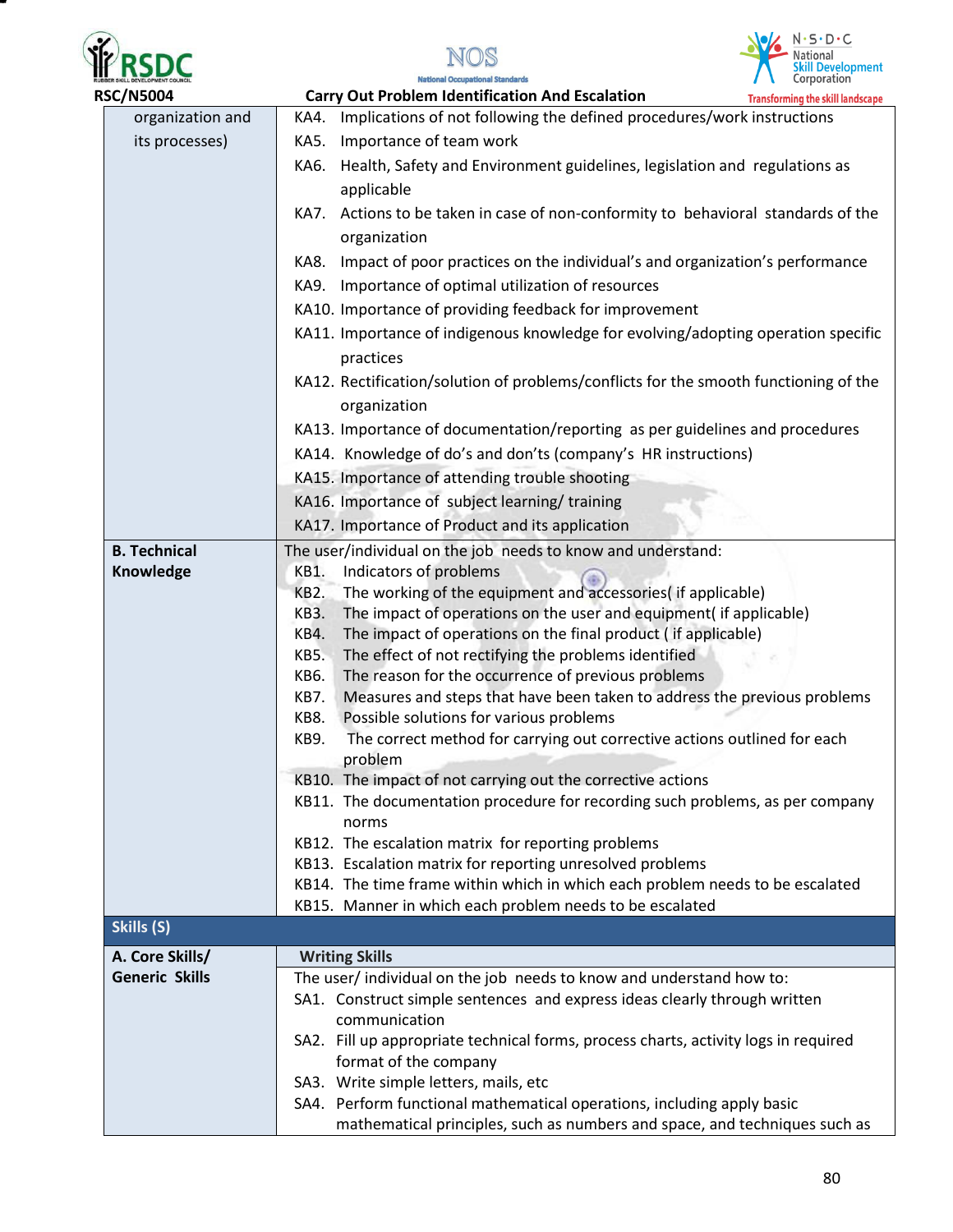

Ξ





|                               | estimation and approximation, for practical purposes                                         |  |  |  |
|-------------------------------|----------------------------------------------------------------------------------------------|--|--|--|
|                               |                                                                                              |  |  |  |
|                               |                                                                                              |  |  |  |
|                               | <b>Reading Skills</b>                                                                        |  |  |  |
|                               | SA5. Read and understand manuals, health and safety instructions, memos, reports,            |  |  |  |
|                               | job cards etc                                                                                |  |  |  |
|                               | SA6. Read images, graphs, diagrams                                                           |  |  |  |
|                               | SA7. Understand the various coding systems as per company norms<br><b>Oral Communication</b> |  |  |  |
|                               |                                                                                              |  |  |  |
|                               | SA8. Express statements, opinions or information clearly so that others can hear             |  |  |  |
|                               | and understand                                                                               |  |  |  |
|                               | SA9. Respond appropriately to any queries                                                    |  |  |  |
|                               | SA10. Communicate with supervisor                                                            |  |  |  |
|                               | SA11. Communicate with upstream and downstream teams                                         |  |  |  |
| <b>B. Professional Skills</b> | <b>Decision Making</b>                                                                       |  |  |  |
|                               |                                                                                              |  |  |  |
|                               | The individual needs to know and understand how to:                                          |  |  |  |
|                               |                                                                                              |  |  |  |
|                               | SB1. Take a decision for any change/issue based on earlier successes(documented              |  |  |  |
|                               | previous history) on similar issues                                                          |  |  |  |
|                               | SB2. Work out changes in case a new improved machine/equipment is added in the               |  |  |  |
|                               | process or any new material/chemical is developed replacing existing one.                    |  |  |  |
|                               | SB3. Make changes in cycle time due to improved process.                                     |  |  |  |
|                               | SB4. Use the standard operating procedure or trouble shooting manuals for trouble            |  |  |  |
|                               | shooting and other reference documents approved by plant management                          |  |  |  |
|                               | SB5. Consult the peer group and superiors to arrive at a favourable decision.                |  |  |  |
|                               | SB6. Use of standard available problem solving techniques for decision making                |  |  |  |
|                               | SB7. Review and analyze the process steps to check on system non adherence and               |  |  |  |
|                               | non conformity                                                                               |  |  |  |
|                               | SB8. Review the current SOP and other standards for continuous improvement to                |  |  |  |
|                               | facilitate decision making                                                                   |  |  |  |
|                               | SB9. Take a calculated risk with minimum losses                                              |  |  |  |
|                               | <b>Plan and Organize</b>                                                                     |  |  |  |
|                               |                                                                                              |  |  |  |
|                               | SB10. Plan and organize the factors of production to execute the business plan               |  |  |  |
|                               | SB11. Fix up tasks and allotment of the same                                                 |  |  |  |
|                               | SB12. Assign tasks to suitable persons                                                       |  |  |  |
|                               | SB13. Motivate them for better output and time bound completion of tasks                     |  |  |  |
|                               | <b>Customer Centricity</b>                                                                   |  |  |  |
|                               | SB14. Match customer needs/specification by adjusting the processing conditions              |  |  |  |
|                               | (interact with customer in case any clarification required)                                  |  |  |  |
|                               | SB15. Ensure that performance of his action/operation/activity does not lead to any          |  |  |  |
|                               |                                                                                              |  |  |  |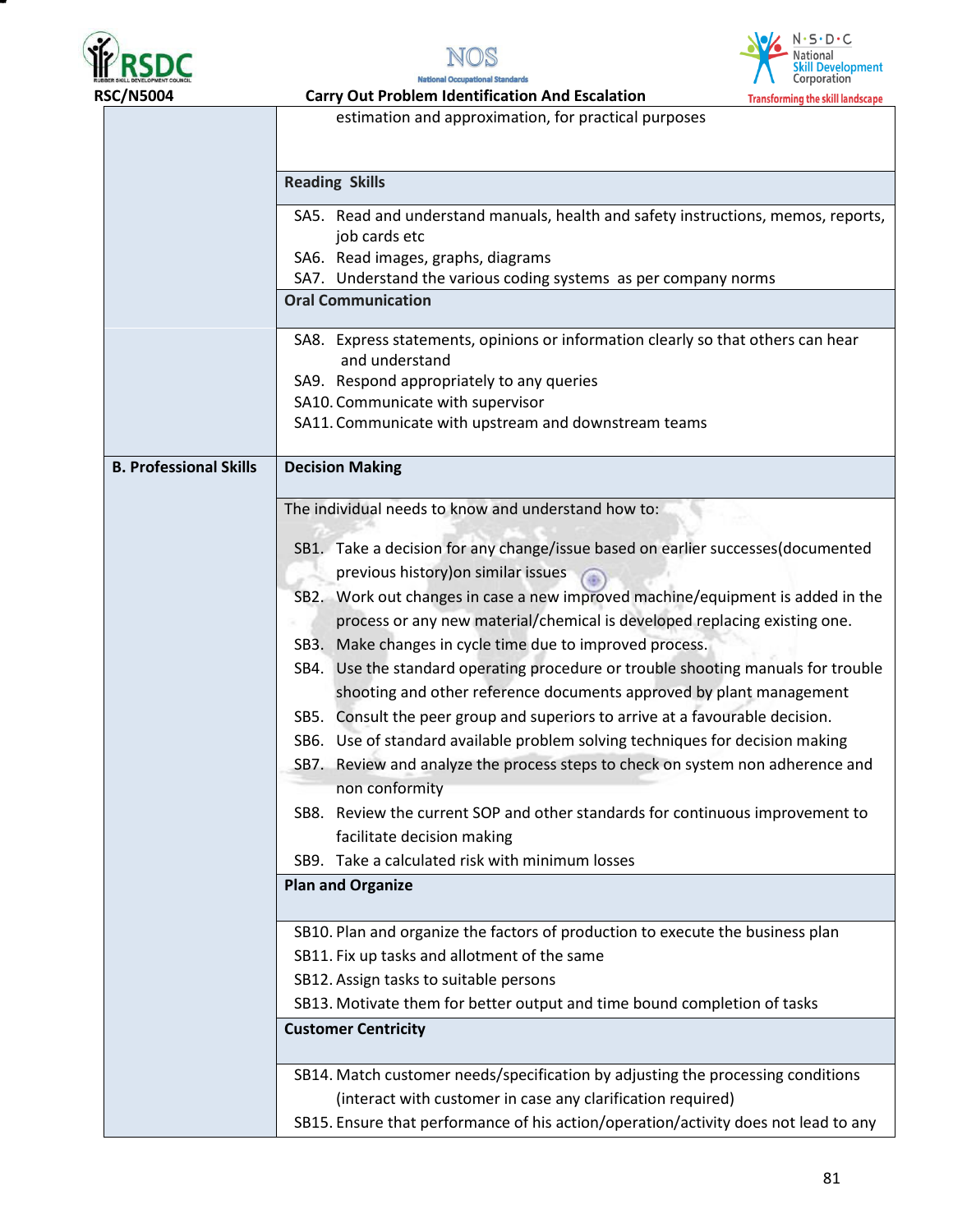





**RSC/N5004****Carry Out Problem Identification And Escalation Transforming the skill landscape** divergence from the specified quality of the final product as required by the customer. SB16. Complete the assigned task in timely manner so that the final product is delivered in the timeline given by the customer. SB17. Communicate effectively to the superior/customer for any delay in supplies to the clients. SB18. Work towards fulfilling the customers requirement as per their demand. SB19. In case of any complaint, ensure its timely resolution if the problem is emanating at his level SB20. Communicate effectively to the superior/customer for any delay in resolving the problem faced by the customer. SB21. Maintain good/cordial relation with customers. SB22. Work on the feedback received from customer regarding the product. **Problem Solving**  SB23. Interpret quality for sheet SB24. Suggest improvements(if any) in process/product/materials based on results and experience **Analytical Thinking**  SB25. Proper collection of waste material SB26. Identify defects in the material and communicate it at the earliest and suggest improvements(if any) in process/material based on experience **Critical Thinking** SB27. Seek clarification on problems from others SB28. Apply problem-solving approaches in different situations SB29. Refer anomalies to the line manager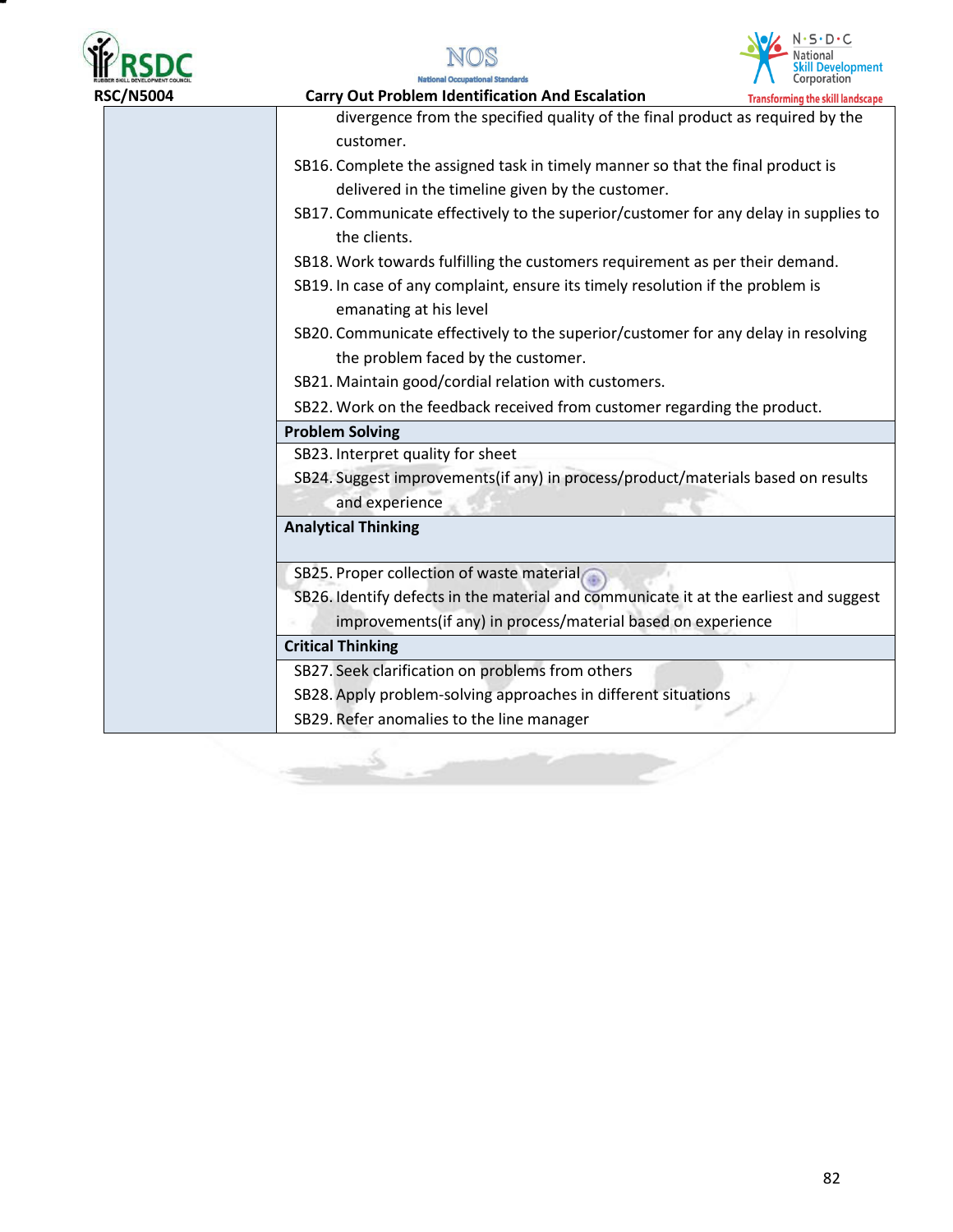



# **NOS Version Control**

| <b>NOS Code</b>            | <b>RSC/N5004</b>            |                         |            |
|----------------------------|-----------------------------|-------------------------|------------|
| <b>Credits(NSQF)</b>       | <b>TBD</b>                  | <b>Version number</b>   |            |
| Industry                   | <b>Rubber Manufacturing</b> | <b>Drafted on</b>       | 04/06/2013 |
| <b>Industry Sub-sector</b> | <b>Tyre and Non Tyre</b>    | Last reviewed on        | 23/08/2017 |
| <b>Occupation</b>          | <b>Extrusion</b>            | <b>Next review date</b> | 23/08/2021 |



[Back to QP](#page-1-0)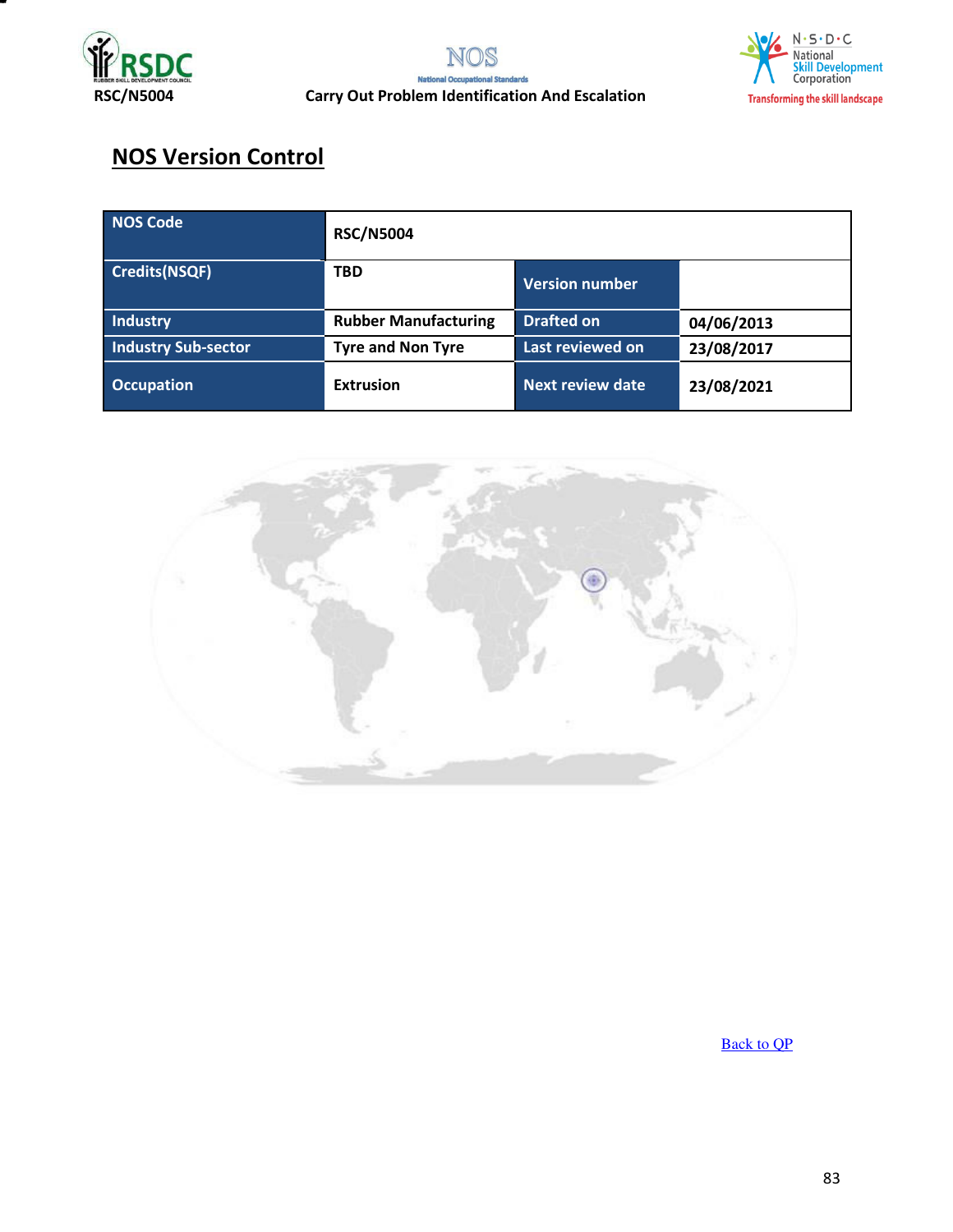



# **National Occupational Standard**



**Overview** 

This unit is about health & safety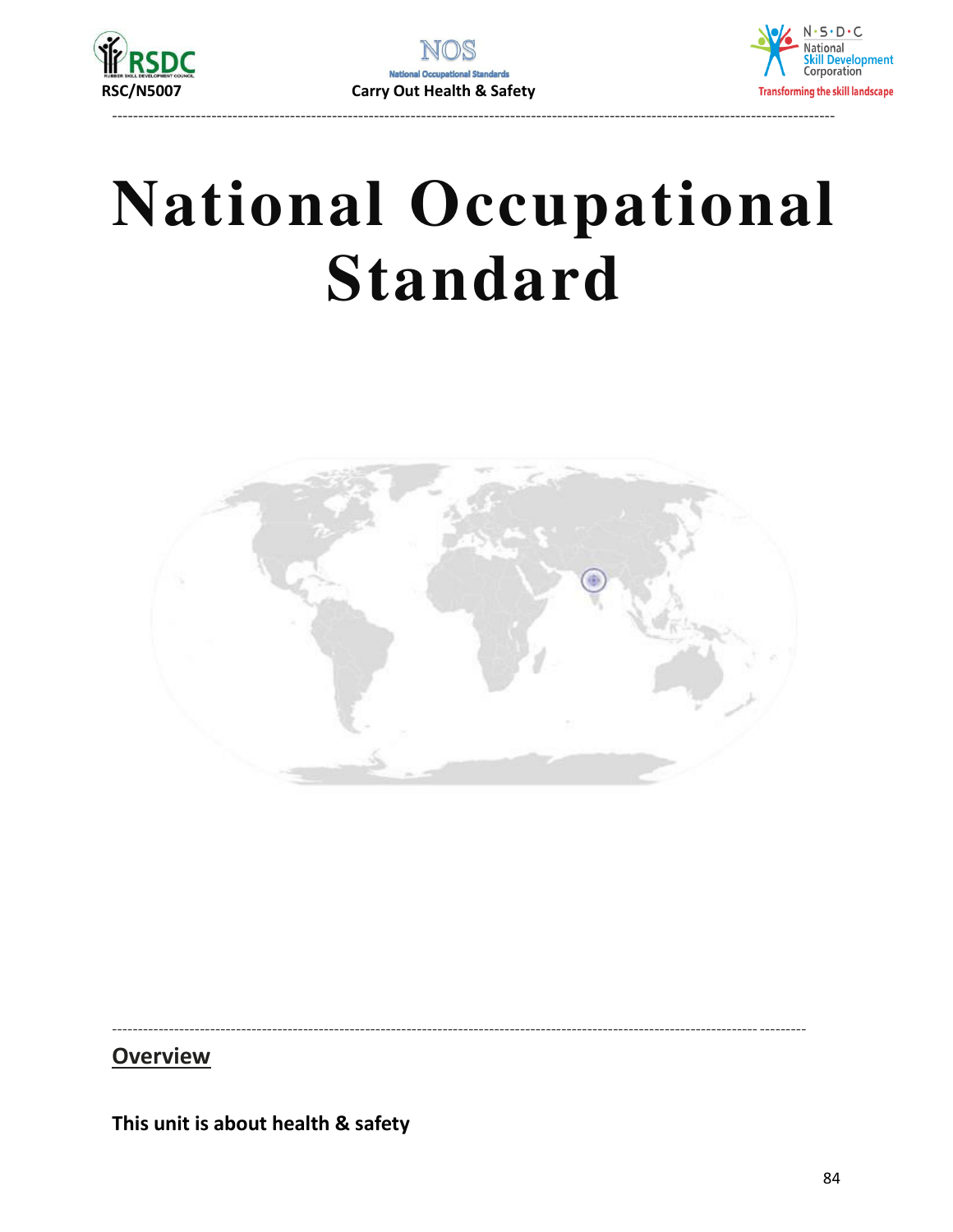

**Unit Code RSC/N5007** 



 **RSC/N5007 Carry Out Health & Safety** 



**Transforming the skill landscape** 

| <b>Unit Title</b>                                    | <b>Carry Out Health &amp; Safety</b>                                                                                                                                                                                                                                                                                                                                                                                                                                                                                                                                                                                                                                                                                                                                                                                                                                                                                                                                                                                                                                                                                                                                                                                                                                                                                                                                                         |  |  |
|------------------------------------------------------|----------------------------------------------------------------------------------------------------------------------------------------------------------------------------------------------------------------------------------------------------------------------------------------------------------------------------------------------------------------------------------------------------------------------------------------------------------------------------------------------------------------------------------------------------------------------------------------------------------------------------------------------------------------------------------------------------------------------------------------------------------------------------------------------------------------------------------------------------------------------------------------------------------------------------------------------------------------------------------------------------------------------------------------------------------------------------------------------------------------------------------------------------------------------------------------------------------------------------------------------------------------------------------------------------------------------------------------------------------------------------------------------|--|--|
| (Task)                                               |                                                                                                                                                                                                                                                                                                                                                                                                                                                                                                                                                                                                                                                                                                                                                                                                                                                                                                                                                                                                                                                                                                                                                                                                                                                                                                                                                                                              |  |  |
| <b>Description</b>                                   | This unit is about maintaining health and safety of self and others at workplace.                                                                                                                                                                                                                                                                                                                                                                                                                                                                                                                                                                                                                                                                                                                                                                                                                                                                                                                                                                                                                                                                                                                                                                                                                                                                                                            |  |  |
| <b>Scope</b>                                         | This unit/task covers the following:<br>Maintain a clean and efficient workplace<br>٠<br>Render appropriate emergency procedures<br>$\bullet$<br>Maintain standard safety procedures at the workplace<br>٠<br>Participate in safety awareness campaigns<br>٠<br>Understand potential sources of accidents<br>٠<br>Use safety gears to avoid accidents                                                                                                                                                                                                                                                                                                                                                                                                                                                                                                                                                                                                                                                                                                                                                                                                                                                                                                                                                                                                                                        |  |  |
| <b>Performance Criteria (PC)</b>                     |                                                                                                                                                                                                                                                                                                                                                                                                                                                                                                                                                                                                                                                                                                                                                                                                                                                                                                                                                                                                                                                                                                                                                                                                                                                                                                                                                                                              |  |  |
| Maintain a clean and<br>efficient workplace          | To be competent, the individual on the job must be able to:<br>Undertake basic safety checks before operation of all machinery and<br>PC1.<br>equipment and report hazards to the appropriate supervisor<br>Identify the work for which protective clothing or equipment is required and<br>PC <sub>2</sub> .<br>the appropriate protective clothing or equipment is used in performing these<br>duties in accordance with workplace policy.<br>Read and understand the hazards of use and contamination mentioned on the<br>PC <sub>3</sub> .<br>labels of chemicals, utilities etc<br>Assess the risk prior to performing manual handling jobs and work is carried<br>PC4.<br>out according to currently recommended safe practices.<br>Use equipment and materials safely and correctly and return the same to<br>PC5.<br>designated storage when not in use<br>Dispose off waste safely and correctly in a designated area<br>PC6.<br>Recognize the risk to bystanders and take action to reduce risk associated with<br><b>PC7.</b><br>jobs in the workplace<br>PC8.<br>Perform work in a manner which minimizes environmental damage<br>Monitor closely all procedures and work instructions for controlling risk<br>PC9.<br>PC10. Report any accidents, incidents or problems without delay to an appropriate<br>person and take immediate necessary action to reduce further danger. |  |  |
| <b>Render appropriate</b><br>emergency<br>procedures | PC11. Follow procedures for dealing with accidents, fires and emergencies, including<br>communicating location and directions to emergency.<br>PC12. Follow emergency procedures as per company standards and workplace<br>requirements.<br>PC13. Use Emergency equipment in accordance with manufacturers' specifications<br>and workplace requirements.<br>PC14. Provide treatment appropriate to the patient's injuries in accordance with<br>recognized first aid techniques.<br>PC15. Recover (if practical), clean, inspect/test, refurbish, replace and store the first                                                                                                                                                                                                                                                                                                                                                                                                                                                                                                                                                                                                                                                                                                                                                                                                               |  |  |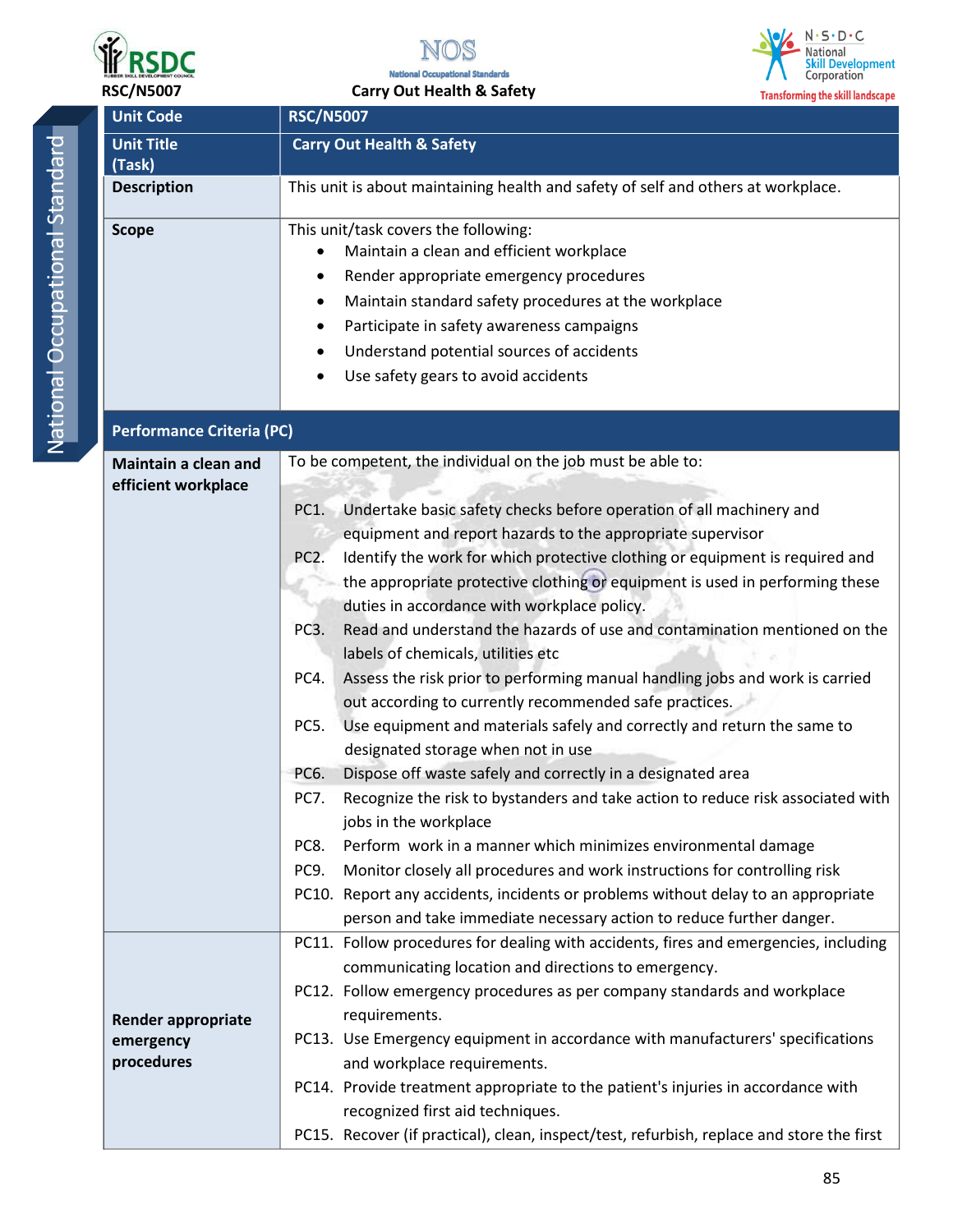





|                                                     | aid equipment as appropriate                                                         |
|-----------------------------------------------------|--------------------------------------------------------------------------------------|
|                                                     |                                                                                      |
|                                                     | PC16. Dispose off medical waste in accordance with workplace requirements            |
|                                                     | PC17. Report details of first aid administered in accordance with work place         |
|                                                     | procedures.                                                                          |
| <b>Maintain standard</b>                            | PC18. Comply with general safety procedures                                          |
| safety procedures at                                | PC19. Follow standard safety procedures while handling equipment, hazardous          |
| the workplace                                       | material or tool                                                                     |
|                                                     | PC20. Check parts of the workplace and take preventive actions like spraying and     |
|                                                     | other steps to protect from leakages, water logging, pests, fire, pollution, etc.    |
|                                                     | PC21. Ensure no accidents and damages at the workplace, reporting of any breach of   |
|                                                     | company safety procedure                                                             |
|                                                     | PC22. Keep the workplace organized, swept, clean and hazard free                     |
| Participate in safety                               | PC23. Attend fire drills and other safety related workshops organized at the         |
| awareness campaigns                                 | workplace                                                                            |
|                                                     | PC24. Awareness about first aid, evacuation and emergency procedures                 |
|                                                     | PC25. Ensuring all safety procedures are followed without neglecting any event       |
|                                                     |                                                                                      |
|                                                     |                                                                                      |
| <b>Understand potential</b><br>sources of accidents | PC26. Avoid accidents while using hazardous chemicals, machines, sharp tools and     |
|                                                     | equipment                                                                            |
| Use safety gears to                                 | PC27. Use safety materials such as protective gear, goggles, caps, shoes, etc. (as   |
| avoid accidents                                     | applicable with workplace)                                                           |
|                                                     | PC28. Handle heavy and hazardous materials with care and using appropriate           |
|                                                     | tools and handling equipment such as trolleys, ladders                               |
|                                                     |                                                                                      |
| <b>Knowledge and Understanding (K)</b>              |                                                                                      |
|                                                     | The individual on the job needs to know and understand:                              |
| A. Organizational                                   |                                                                                      |
| context                                             | Policies on incentives, delivery standards, and personnel management.<br>KA1.        |
|                                                     | Occupational safety and health policy followed<br>KA2.                               |
|                                                     | KA3.<br><b>Emergency evacuation procedure</b>                                        |
|                                                     | <b>Medical Policy</b><br>KA4.                                                        |
|                                                     | KA5.<br>Company laws and acts                                                        |
|                                                     | The individual on the job needs to know and understand:                              |
|                                                     | The risks to health and safety and the measures to be taken to control those<br>KB1. |
| <b>B.</b> Technical                                 | risks in the area of work                                                            |
| knowledge                                           | Workplace procedures and requirements for the handling of workplace<br>KB2.          |
|                                                     | injuries/illnesses.                                                                  |
|                                                     | Basic emergency first aid procedure<br>KB3.                                          |
|                                                     | Local emergency services<br>KB4.                                                     |
|                                                     | KB5.<br>Reporting on accidents, incidents and problems to appropriate authorities.   |
|                                                     | How to use machines as per standard operating procedure<br>KB6.                      |
|                                                     | How to maintain work area safe and secure<br>KB7.                                    |
|                                                     |                                                                                      |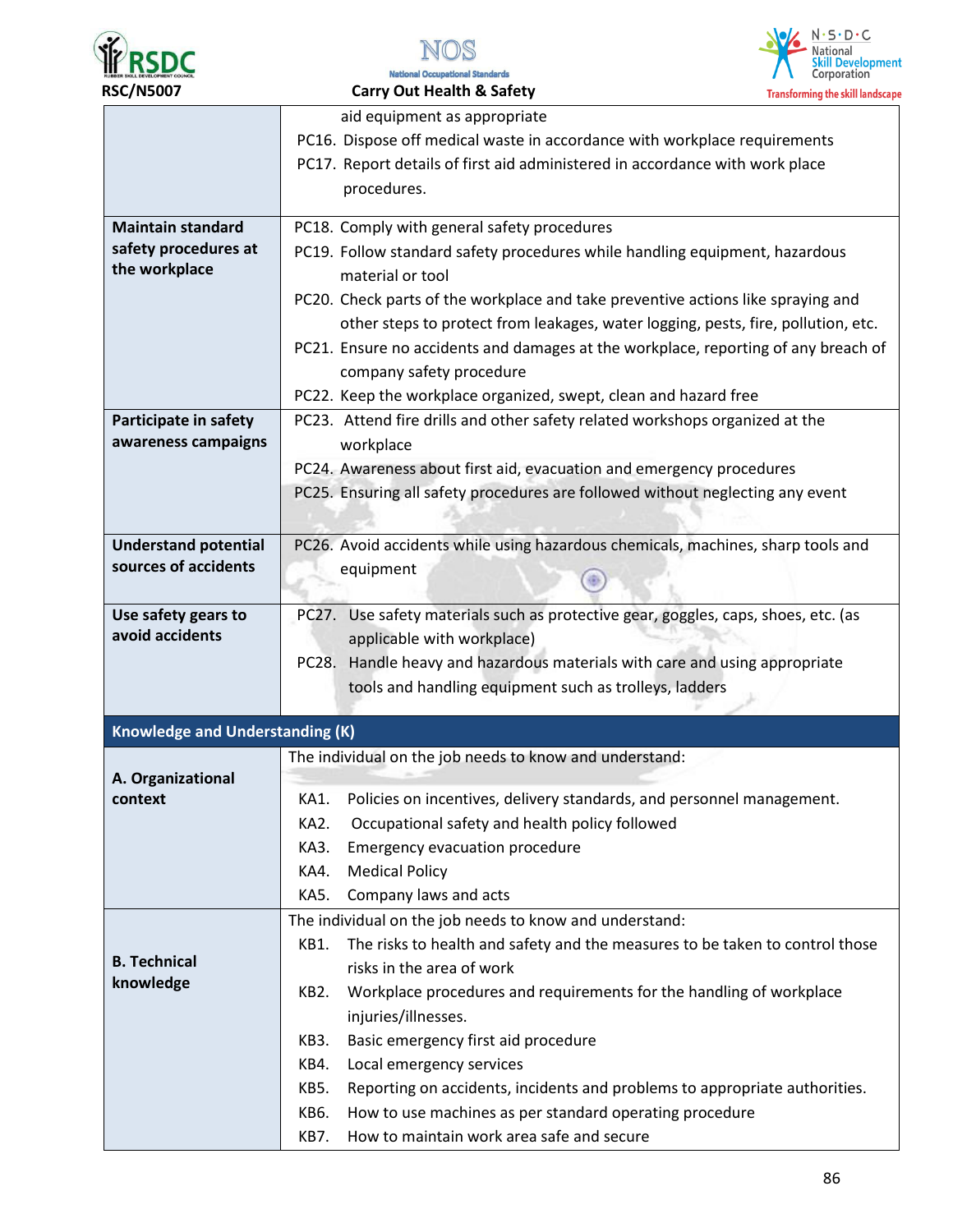





| <b>RSC/N5007</b>              | <b>Carry Out Health &amp; Safety</b>                                                                                                                        | <b>Transforming the skill landscape</b> |
|-------------------------------|-------------------------------------------------------------------------------------------------------------------------------------------------------------|-----------------------------------------|
|                               | Use of hazardous materials, tools and equipments<br>KB8.                                                                                                    |                                         |
|                               | Emergency evacuation and first aid procedures to be followed<br><b>KB9.</b>                                                                                 |                                         |
|                               | KB10. Personal hygiene and fitness requirements                                                                                                             |                                         |
|                               | KB11. General duties under the relevant health and safety legislation                                                                                       |                                         |
|                               | KB12. What personal protective equipment and clothing should be worn and how it<br>is cared for                                                             |                                         |
|                               | KB13. The correct and safe way to use materials and equipment required for work                                                                             |                                         |
|                               | KB14. The importance of good housekeeping in the workplace                                                                                                  |                                         |
|                               | KB15. Safe disposal methods for waste                                                                                                                       |                                         |
|                               | KB16. Methods for minimizing environmental damage during work                                                                                               |                                         |
| Skills (S)                    |                                                                                                                                                             |                                         |
| A. Core Skills/ Generic       | <b>Writing Skills</b>                                                                                                                                       |                                         |
| <b>Skills</b>                 | The individual on the job needs to know and understand how to:                                                                                              |                                         |
|                               | Record data which are required for record keeping purpose<br>SA1.                                                                                           |                                         |
|                               | Report problems to the appropriate person in a timely manner<br>SA <sub>2</sub> .                                                                           |                                         |
|                               | Write descriptions and details about incidents in reports<br>SA <sub>3</sub> .                                                                              |                                         |
|                               |                                                                                                                                                             |                                         |
|                               | <b>Reading Skills</b>                                                                                                                                       |                                         |
|                               | SA4. Read instruction manuals for hand tools and equipment                                                                                                  |                                         |
|                               | Read instructions on work orders and procedures<br>SA5.                                                                                                     |                                         |
|                               | <b>Oral Communication</b>                                                                                                                                   |                                         |
|                               | Receive instructions and seek advice from superiors<br>SA6.                                                                                                 |                                         |
|                               | Communicate clearly and effectively with others<br>SA7.                                                                                                     |                                         |
| <b>B. Professional Skills</b> | <b>Decision Making</b>                                                                                                                                      |                                         |
|                               | To be competent, the individual must be able to:                                                                                                            |                                         |
|                               | SB1. Take a decision for any change/issue based on earlier successes(documented<br>previous history) on similar issues                                      |                                         |
|                               | SB2. Work out changes in case a new improved machine/equipment is added in the<br>process or any new material/chemical is developed replacing existing one. |                                         |
|                               | SB3. Make changes in cycle time due to improved process.                                                                                                    |                                         |
|                               | SB4. Use the standard operating procedure or trouble shooting manuals for trouble                                                                           |                                         |
|                               | shooting and other reference documents approved by plant management                                                                                         |                                         |
|                               | SB5. Consult the peer group and superiors to arrive at a favourable decision.                                                                               |                                         |
|                               | SB6. Use of standard available problem solving techniques for decision making                                                                               |                                         |
|                               | SB7. Review and analyze the process steps to check on system non adherence and<br>non conformity                                                            |                                         |
|                               | SB8. Review the current SOP and other standards for continuous improvement to<br>facilitate decision making                                                 |                                         |
|                               | SB9. Take a calculated risk with minimum losses                                                                                                             |                                         |
|                               |                                                                                                                                                             |                                         |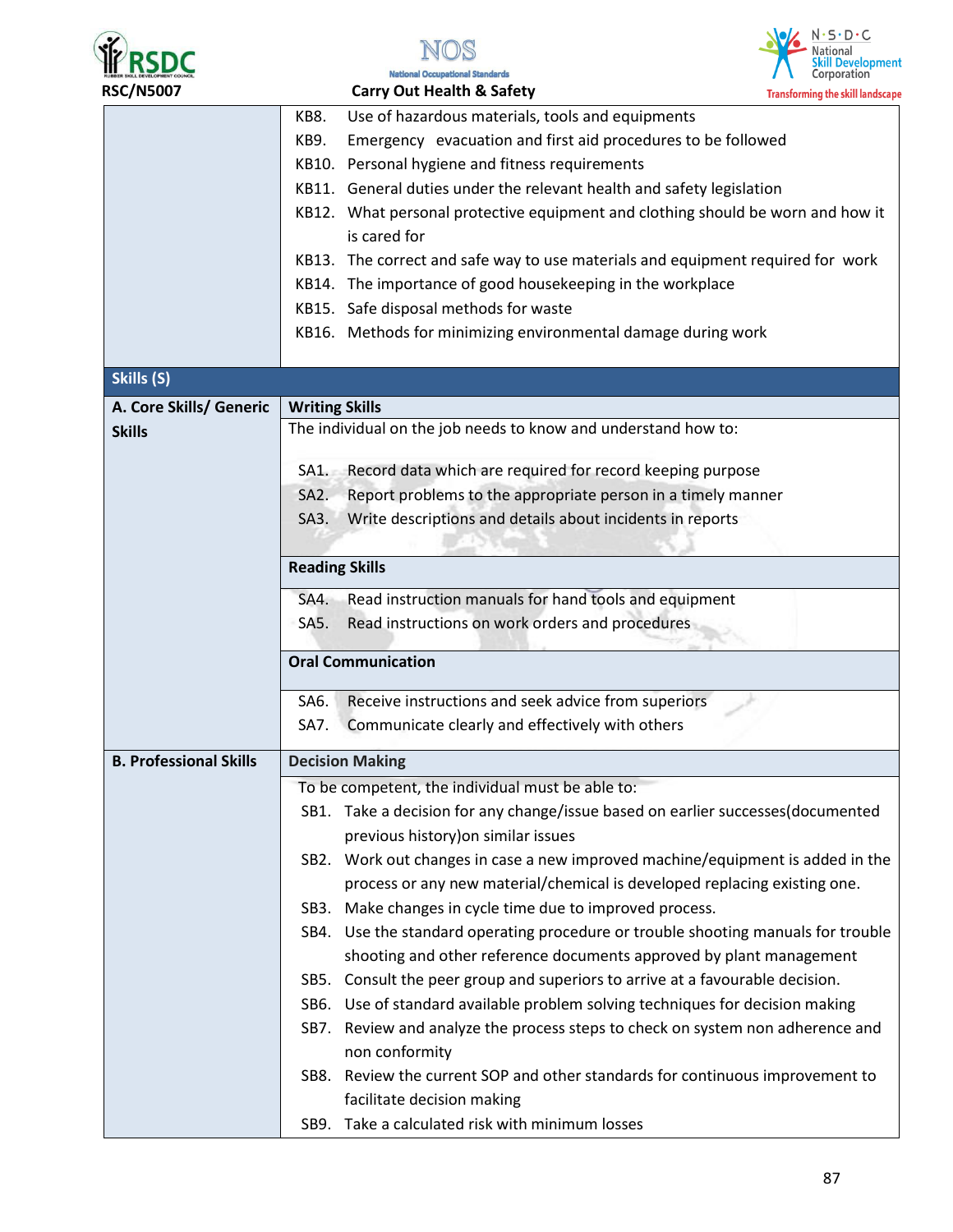

 **RSC/N5007 Carry Out Health & Safety** 

required for completion.

**Plan and Organize**

**Customer Centricity** 



SB10. Schedule daily activities and drawing up priorities; Allocate start times, estimation of completion times and materials, equipment and assistance SB11. Match customer needs/specification by adjusting the processing conditions (interact with customer in case any clarification required)

- SB12. Ensure that performance of his action/operation/activity does not lead to any divergence from the specified quality of the final product as required by the customer.
- SB13. Complete the assigned task in timely manner so that the final product is delivered in the timeline given by the customer.
- SB14. Communicate effectively to the superior/customer for any delay in supplies to the clients.
- SB15. Work towards fulfilling the customers requirement as per their demand.
- SB16. In case of any complaint, ensure its timely resolution if the problem is emanating at his level
- SB17. Communicate effectively to the superior/customer for any delay in resolving the problem faced by the customer.
- SB18. Maintain good/cordial relation with customers.
- SB19. Work on the feedback received from customer regarding the product.

**Problem Solving** 

SB20. Use first aid treatment in case of any injury/accident.

**Analytical Thinking**

- SB21. Monitor and maintain the condition of tools and equipment
- SB22. Assess situation & identify appropriate control measures

### **Critical Thinking**

SB23. Act, communicate and report in emergency situation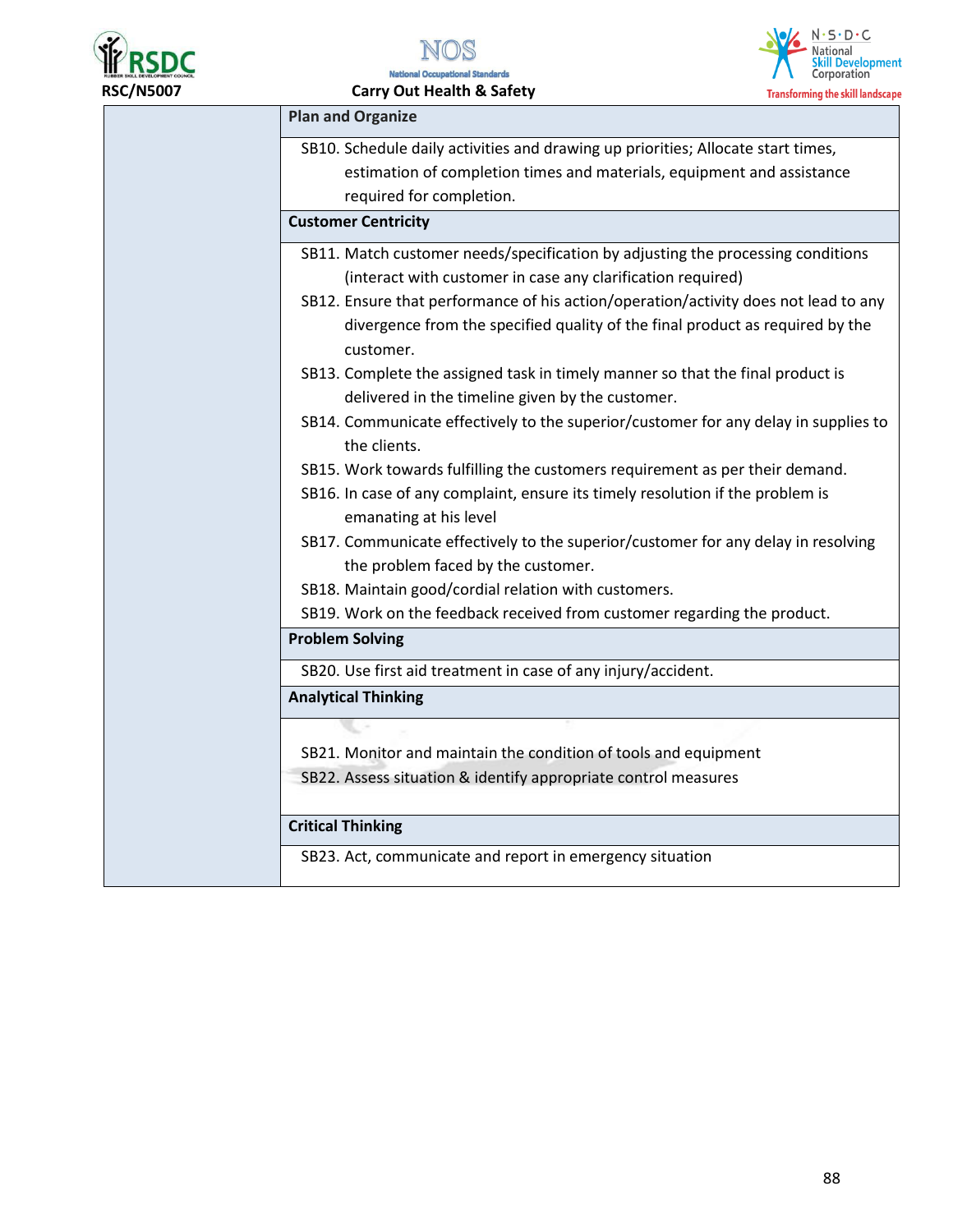





**NOS Version Control** 

| <b>NOS Code</b>            | <b>RSC/N5007</b>            |                         |            |
|----------------------------|-----------------------------|-------------------------|------------|
| <b>Credits(NSQF)</b>       | <b>TBD</b>                  | Version number          | 1.0        |
| Industry                   | <b>Rubber Manufacturing</b> | <b>Drafted on</b>       | 04/06/2013 |
| <b>Industry Sub-sector</b> | Tyre and non-tyre           | Last reviewed on        | 23/08/2017 |
| <b>Occupation</b>          | <b>Extrusion</b>            | <b>Next review date</b> | 23/08/2021 |

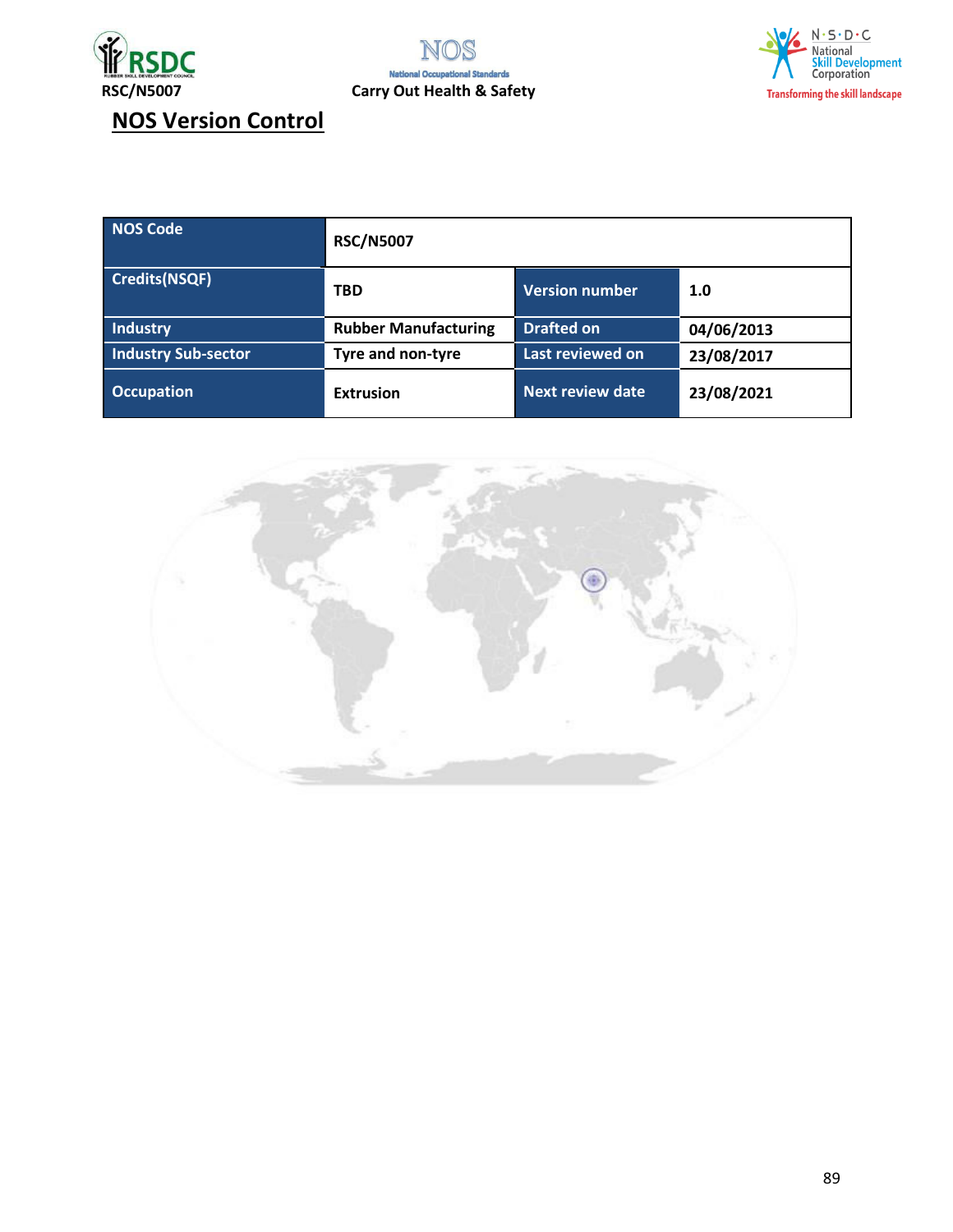



# **Annexure**

# **Nomenclature for QP and NOS**



#### **[Back to top…](#page-0-0)**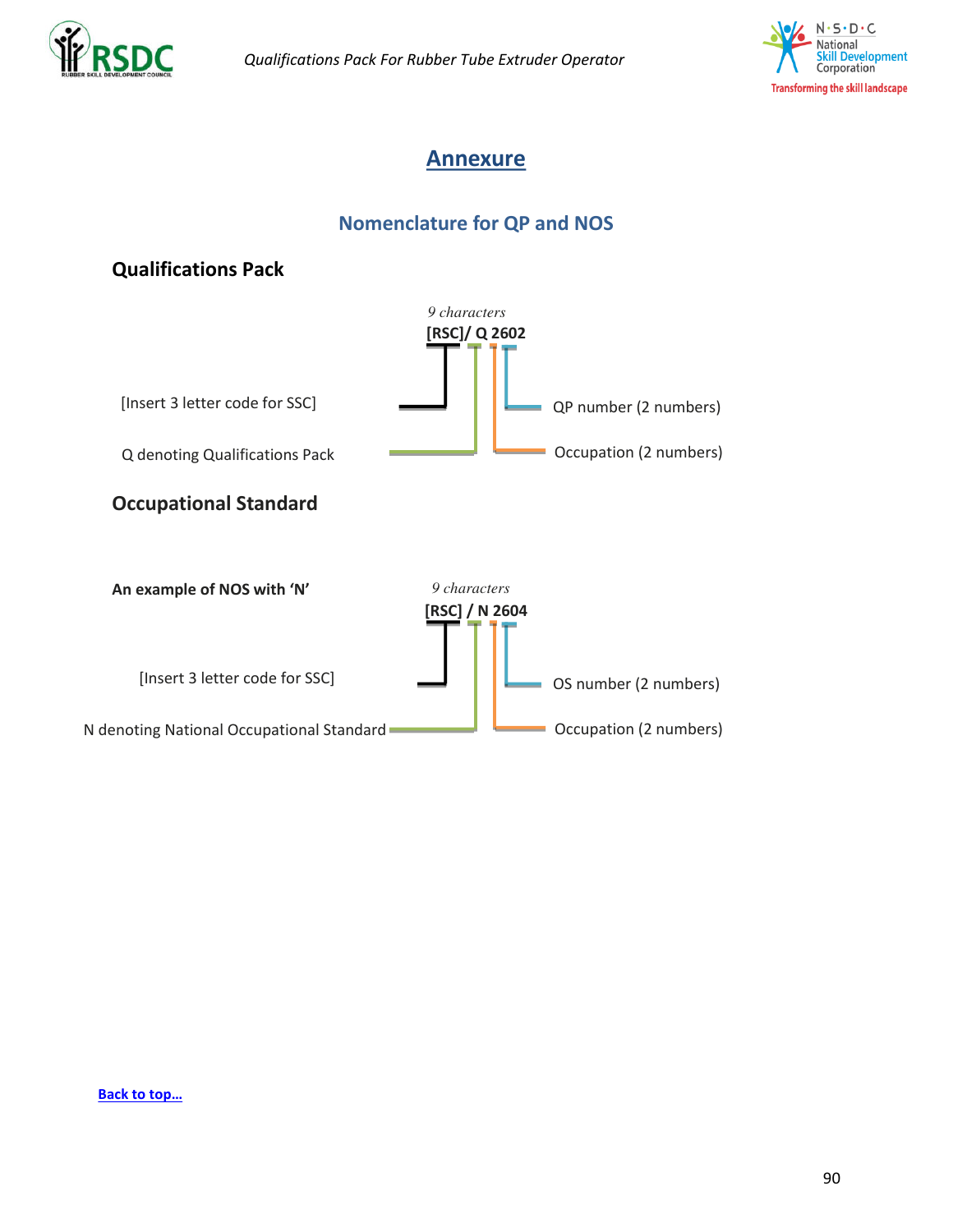



The following acronyms/codes have been used in the nomenclature above:

| <b>Sub-sector</b>           | <b>Range of Occupation numbers</b> |
|-----------------------------|------------------------------------|
| Latex                       | 02-34                              |
| Non-tyre                    | $12 - 12$                          |
| <b>Rubber Manufacturing</b> | 28-28                              |
| <b>Tyre</b>                 | 02-36                              |
| Tyre & Non-Tyre             | 01-37                              |

| <b>Sequence</b>         | <b>Description</b> | <b>Example</b> |
|-------------------------|--------------------|----------------|
| <b>Three letters</b>    | Industry name      | [RSC]          |
| Slash                   |                    |                |
| <b>Next letter</b>      | Whether QP or NOS  | $\mathsf{N}$   |
| <b>Next two numbers</b> | Occupation code    | 26             |
| <b>Next two numbers</b> | OS number          | 04             |
|                         |                    |                |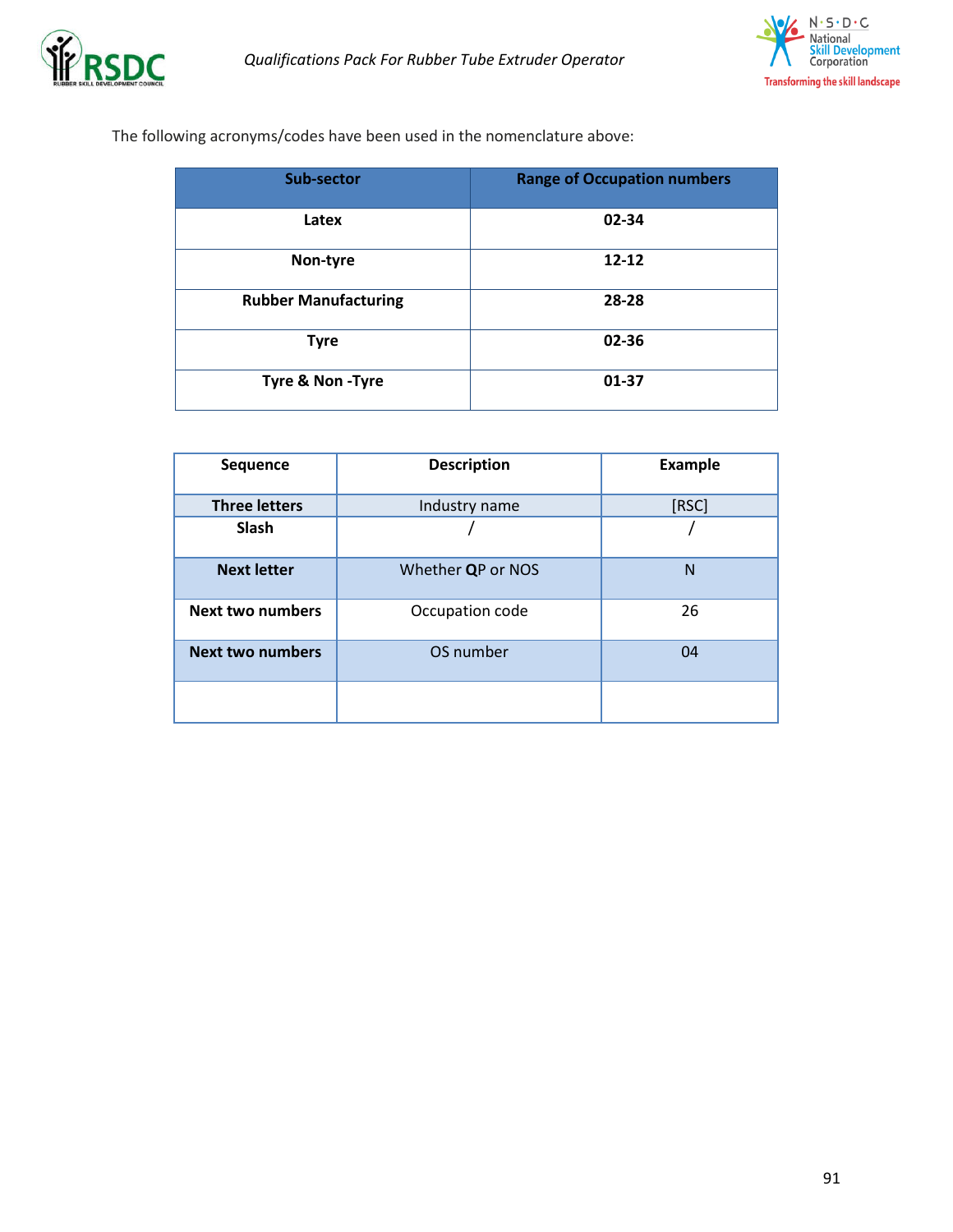



# **Criteria For Assessment Of Trainees**

# **Job Role:** Rubber Tube Extruder Operator **Qualification Pack Code:** RSC/Q2602 **Sector Skill Council:** Rubber Skill Development Council

#### **Guidelines for Assessment**

1. Criteria for assessment for each Qualification Pack will be created by the Sector Skill Council. Each Performance Criteria (PC) will be assigned marks proportional to its importance in NOS. SSC will also lay down proportion of marks for Theory and Skills Practical for each PC.

2. The assessment for the theory part will be based on knowledge bank of questions created by the SSC.

3. Assessment will be conducted for all compulsory NOS, and where applicable, on the selected elective/option NOS/set of NOS.

4. Individual assessment agencies will create unique question papers for theory part for each candidate at each examination/training center (as per assessment criteria below).

5. Individual assessment agencies will create unique evaluations for skill practical for every student at each examination/training center based on this criterion.

6. To pass the Qualification Pack, every trainee should score a minimum of 70% of aggregate marks to successfully clear the assessment.

7. In case of unsuccessful completion, the trainee may seek reassessment on the Qualification Pack.

| <b>Total Marks: 700</b>                                                                                           | <b>Compulsory NOS</b>                                                                                                                       |                   |                                               |   | <b>Marks</b><br><b>Allocation</b> |
|-------------------------------------------------------------------------------------------------------------------|---------------------------------------------------------------------------------------------------------------------------------------------|-------------------|-----------------------------------------------|---|-----------------------------------|
| <b>Tota</b><br><b>Assessment</b><br>Out<br><b>Assessment Criteria for outcomes</b><br>Of<br>Mar<br>outcomes<br>ks |                                                                                                                                             | <b>The</b><br>ory | <b>Skill</b><br>$\mathbf{s}$<br>Prac<br>tical |   |                                   |
|                                                                                                                   | PC1. Ensure that extruder is clean                                                                                                          |                   | $\overline{2}$                                | 0 | $\overline{2}$                    |
|                                                                                                                   | PC2. Prepare breakdown, warm up and feed mills                                                                                              |                   | 4                                             | 3 | $\mathbf{1}$                      |
|                                                                                                                   | PC3. Prepare strainer                                                                                                                       |                   | 4                                             | 3 | $\mathbf{1}$                      |
|                                                                                                                   | PC4. Prepare the feed mill and overhead conveyor for feeding the<br>strip to the extruder.                                                  |                   | 5                                             | 3 | $\overline{2}$                    |
|                                                                                                                   | PC5. Ensure that the spray pipe for spraying talc powder inside the<br>tube is warm and ready for continuous spraying while extrusion is on |                   | 2                                             | 0 | 2                                 |
| <b>RSC/N2604</b>                                                                                                  | PC6. Fit the correct die on the extruder head as applicable                                                                                 | 100               | 5                                             | 3 | $\overline{2}$                    |
| Prepare for tube<br>extrusion                                                                                     | PC7. Set parameters for the extruder (screw speed, temperature,<br>conveyor speed) as per job card                                          |                   | 7                                             | 4 | 3                                 |
|                                                                                                                   | PC8. Set the cooling line and water flow as per requirements                                                                                |                   | 5                                             | 4 | 1                                 |
|                                                                                                                   | PC9. Set the online measurement system as per specifications and<br>tolerances                                                              |                   | 5                                             | 4 | 1                                 |
|                                                                                                                   | PC10. Ensure that vacuum pump is on and reaches the set vacuum<br>level, wherever applicable                                                |                   | 4                                             | 2 | $\overline{2}$                    |
|                                                                                                                   | PC11. Follow equipment preparation process as per company<br>requirements                                                                   |                   | 4                                             | 2 | $\overline{2}$                    |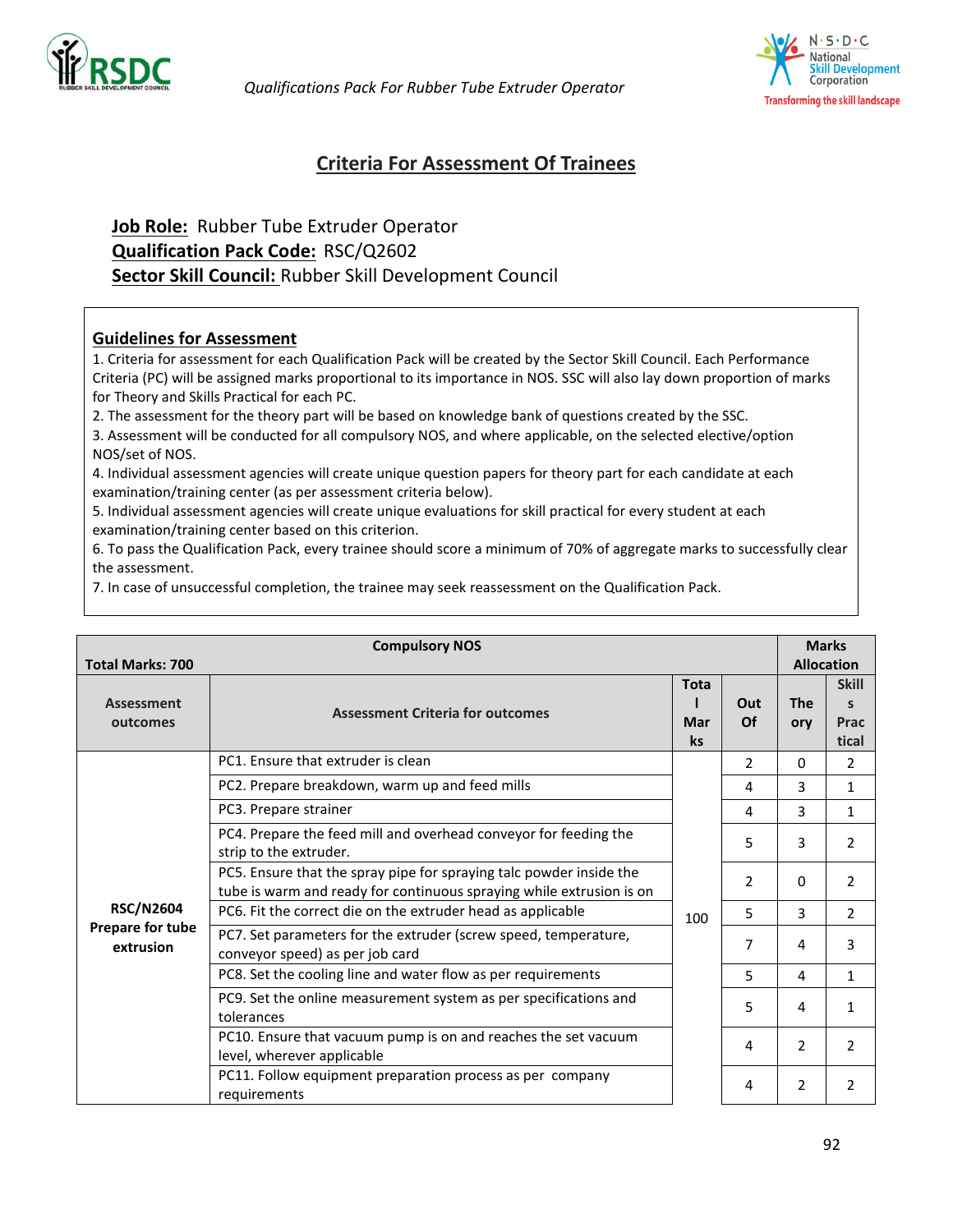



|                                  | PC12. Ensure that no delays are caused as a result of improper<br>preparation and failure to identify problems.                                            |     | $\overline{4}$ | $\overline{2}$ | $\overline{2}$ |
|----------------------------------|------------------------------------------------------------------------------------------------------------------------------------------------------------|-----|----------------|----------------|----------------|
|                                  | PC13. Ensure that rubber compound to be fed is approved by<br>laboratory                                                                                   |     | 3              | $\overline{2}$ | 1              |
|                                  | PC14. Collect all rubber compound required for the batch                                                                                                   |     | 3              | $\overline{2}$ | $\mathbf{1}$   |
|                                  | PC15. Match the batch code of each raw material with the batch code<br>on the job schedule given by the planning department                                |     | 3              | 2              | $\mathbf{1}$   |
|                                  | PC16. Ensure availability of correct poly valve patches, stripe marker<br>for identifying tube is either NR or Butyl based, paint for tube size<br>marking |     | 4              | 3              | $\mathbf{1}$   |
|                                  | PC17. Ensure that each raw material is in the correct quantity                                                                                             |     | $\overline{4}$ | 3              | $\mathbf{1}$   |
|                                  | PC18. Ensure, by visual inspection, that raw material is of desired<br>quality (free of contamination etc.)                                                |     | 4              | 3              | $\mathbf{1}$   |
|                                  | PC19. Ensure that no delays are caused as a result of improper<br>preparation and failure to identify problems                                             |     | 4              | 3              | 1              |
|                                  | PC20. Ensure housekeeping in Tube Extrusion area                                                                                                           |     | 4              | 3              | $\mathbf{1}$   |
|                                  | PC21. Inject lubricating oil before staring the operations so as to avoid<br>damage to the extrusion machine.                                              |     | 3              | $\overline{2}$ | $\mathbf{1}$   |
|                                  | PC22. Perform the checks before starting the conveyor belt such as<br>checking for people working on different part of the conveyor belt<br>etc.           |     | 3              | $\overline{2}$ | $\mathbf{1}$   |
|                                  | PC23. Ensure that there are no loose clothes around the conveyor<br>belt.                                                                                  |     | 3              | $\overline{2}$ | 1              |
|                                  | PC24. Maintain the correct posture while undertaking physical<br>activities such as lifting heavy objects (such as extrudate, if heavy)                    |     | 3              | $\overline{2}$ | $\mathbf{1}$   |
|                                  | PC25. Ensure that workman wears proper mask to avoid detrimental<br>effects of inhaling rubber fumes.                                                      |     | 2              | $\mathbf 0$    | $\overline{2}$ |
|                                  | PC26. Adhere to all safety norms (like wearing protective gloves,<br>shoes, safety goggles, mask etc                                                       |     | 3              | 3              | 0              |
|                                  | PC27. Comply with health, safety, environment guidelines, regulations<br>etc in accordance with company procedure                                          |     | 3              | 3              | 0              |
|                                  | <b>Total</b>                                                                                                                                               |     | 100            | 65             | 35             |
|                                  | PC1. Ensure, by visual inspection, that raw material is of desired<br>quality (free of contamination etc.)                                                 |     | 4              | 3              | $\mathbf{1}$   |
|                                  | PC2. Ensure that batch size of rubber mix is as per specified quantity                                                                                     |     | 4              | 3              | $\mathbf{1}$   |
|                                  | PC3. Plan batch sequence in shifts based on raw material<br>availability/rejection to maximize output                                                      |     | 3              | $\mathbf{1}$   | 2              |
|                                  | PC4. Select the correct compound                                                                                                                           |     | 3              | $\mathbf{1}$   | $\overline{2}$ |
|                                  | PC5. Feed the extruder with strip of correct dimension                                                                                                     |     | 3              | $\mathbf{1}$   | 2              |
| <b>RSC/N2605</b><br>Perform tube | PC6. Produce product of correct width, thickness and texture (if<br>template has been used)                                                                | 100 | 3              | 1              | $\overline{2}$ |
| extrusion                        | PC7. Ensure inside powder application is continuous and uniform                                                                                            |     | 3              | $\mathbf{1}$   | 2              |
| operation                        | PC8. Apply stripe marking, tube size stamping, ad valve patch before<br>the tube enters the cooling section using water as coolant                         |     | 3              | 1              | $\overline{2}$ |
|                                  | PC9. Visually inspect the rubber strip to make sure it is free from<br>defects and meets required specifications for further processing.                   |     | 3              | 1              | $\overline{2}$ |
|                                  | PC10. Ensure that the extruded product is free of contamination                                                                                            |     | 1              | $\mathbf 0$    | $\mathbf{1}$   |
|                                  | PC11. Allow sufficient maturing time to handle shrinkage                                                                                                   |     | 3              | $\mathbf{1}$   | 2              |
|                                  | PC12. Collect the extruded product correctly on the leaf truck/trolley                                                                                     |     | 3              | $\mathbf{1}$   | $\overline{2}$ |

| 3                       | $\overline{\mathbf{c}}$ | $\mathbf 1$             |
|-------------------------|-------------------------|-------------------------|
| 4                       | 3                       | $\mathbf{1}$            |
| 4                       | 3                       | $\mathbf{1}$            |
| 4                       | 3                       | $\mathbf{1}$            |
| 4                       | 3                       | $\mathbf{1}$            |
| 4                       | 3                       | $\mathbf{1}$            |
| 3                       | $\overline{\mathbf{c}}$ | $\mathbf{1}$            |
| 3                       | $\overline{\mathbf{c}}$ | $\mathbf{1}$            |
| 3                       | $\overline{\mathbf{c}}$ | $\mathbf{1}$            |
| 3                       | $\overline{\mathbf{c}}$ | $\mathbf{1}$            |
| $\overline{\mathbf{c}}$ | 0                       | $\overline{\mathbf{c}}$ |
|                         |                         |                         |
| 3                       | 3                       | $\mathbf 0$             |
| 3                       | 3                       | $\mathbf 0$             |
| 100                     | 65                      | 35                      |
| 4                       | 3                       | $\mathbf{1}$            |
| $\overline{\mathbf{4}}$ | 3                       | $\mathbf{1}$            |
| 3                       | $\mathbf{1}$            | $\overline{\mathbf{c}}$ |
| 3                       | $\mathbf{1}$            | $\overline{\mathbf{c}}$ |
| 3                       | $\mathbf{1}$            | $\overline{\mathbf{c}}$ |
| 3                       | $\mathbf{1}$            | 2                       |
| 3                       | $\mathbf{1}$            | $\overline{c}$          |
| 3                       | $\mathbf{1}$            | $\overline{\mathbf{c}}$ |
| 3                       | $\mathbf{1}$            | $\overline{\mathbf{c}}$ |
| $\mathbf 1$             | 0                       | $\mathbf{1}$            |
| 3                       | $\mathbf{1}$            | $\overline{\mathbf{c}}$ |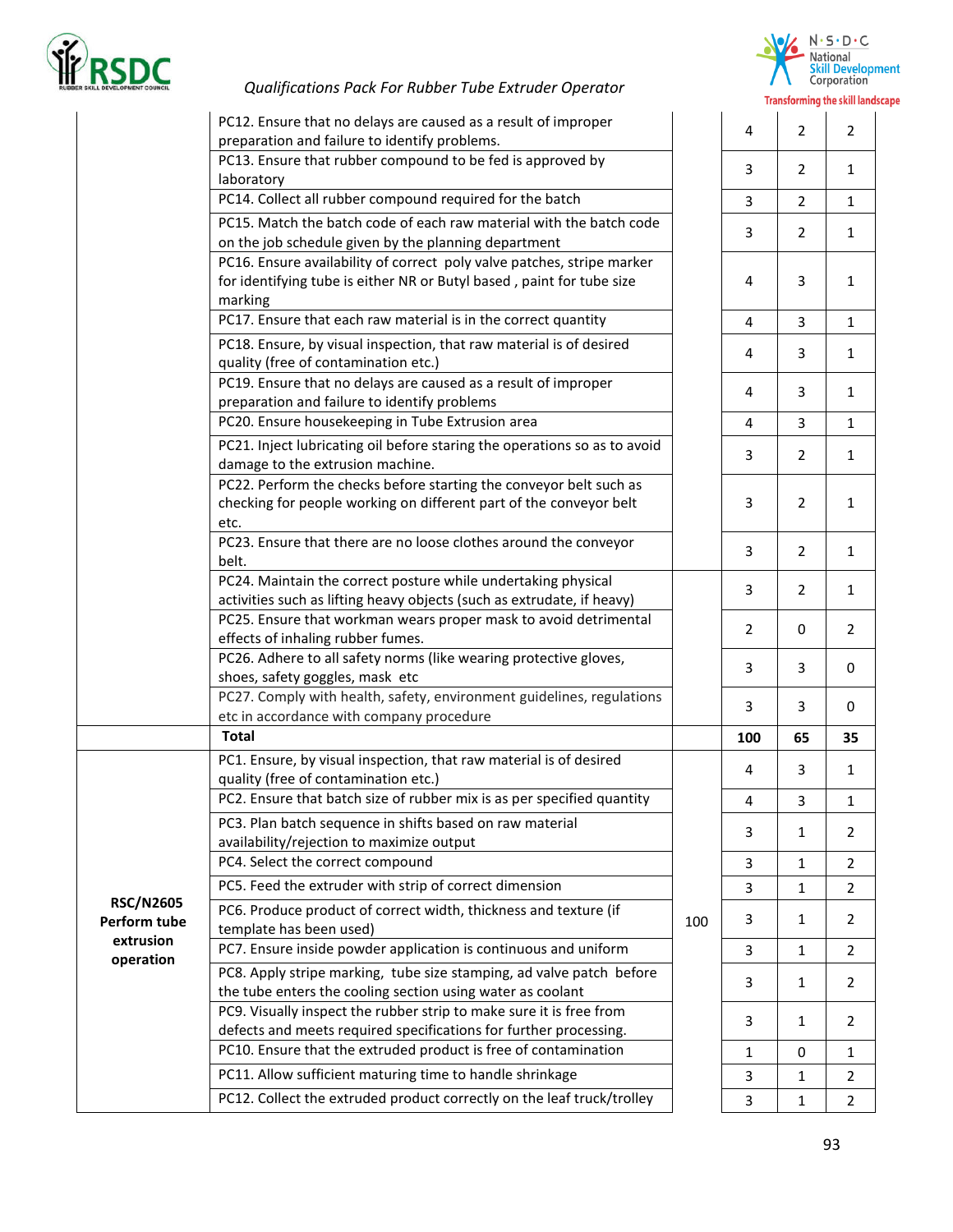



|                  | PC13. Ensure that material wastage is within tolerance limits                                                                                                                                               |     | $\mathbf{1}$   | $\mathbf 0$    | $\mathbf{1}$   |
|------------------|-------------------------------------------------------------------------------------------------------------------------------------------------------------------------------------------------------------|-----|----------------|----------------|----------------|
|                  | PC14. Ensure that no rework or rejection is generated.                                                                                                                                                      |     | 1              | $\mathbf 0$    | $\mathbf{1}$   |
|                  | PC15. Match the quality of output to company's product<br>requirements                                                                                                                                      |     | 2              | 1              | $\mathbf{1}$   |
|                  | PC16. Use the right quantity and quality of material required for<br>product                                                                                                                                |     | 3              | 1              | $\overline{2}$ |
|                  | PC17. Meet production quantity targets set for the operation                                                                                                                                                |     | 3              | 1              | $\overline{2}$ |
|                  | PC18. Follow work instructions as laid down by the company                                                                                                                                                  |     | 2              | 1              | $\mathbf{1}$   |
|                  | PC19. Handover the equipment to the next operator in clean and<br>good condition                                                                                                                            |     | 3              | 1              | $\overline{2}$ |
|                  | PC20. Send the remaining material to the designated storage area.                                                                                                                                           |     | 3              | 1              | $\overline{2}$ |
|                  | PC21. Dispose off waste material as per waste disposal procedures<br>laid down by the company                                                                                                               |     | 4              | 3              | $\mathbf{1}$   |
|                  | PC22. Carry out disposal of waste material safely                                                                                                                                                           |     | 4              | 3              | $\mathbf{1}$   |
|                  | PC23. Ensure identification and traceability by batch marking/coding<br>for the right product as per the instructions laid down by the company<br>(in terms of batch number, weight, color and date stamp). |     | 4              | 3              | $\mathbf{1}$   |
|                  | PC24. Send samples in specified form for testing.                                                                                                                                                           |     | $\overline{4}$ | 3              | $\mathbf{1}$   |
|                  | PC25. Perform the checks before starting the conveyor belt such as<br>checking for people working on different part of the conveyor belt<br>etc.                                                            |     | 3              | $\overline{2}$ | $\mathbf{1}$   |
|                  | PC26. Handle the moving parts like the conveyor belts, the feed inlet<br>and discharge port, belts, gears and other rotating parts when the<br>machine is running                                           |     | 3              | $\overline{2}$ | $\mathbf{1}$   |
|                  | PC27. Operate the conveyor belt within the speed limit at all times<br>and always be aware of the upper limit                                                                                               |     | 3              | 2              | $\mathbf{1}$   |
|                  | PC28. Ensure that there are no loose clothes around the conveyor<br>belt.                                                                                                                                   |     | 3              | $\overline{2}$ | $\mathbf{1}$   |
|                  | PC29. Maintain protocol while the machine is in operation, like never<br>reaching over the machine or machine guard to the point of operation                                                               |     | 3              | $\overline{2}$ | $\mathbf{1}$   |
|                  | PC30. Handle the hot extrudate properly using hand gloves and other<br>safety equipment                                                                                                                     |     | 3              | 2              | $\mathbf{1}$   |
|                  | PC31. Maintain the correct posture while undertaking physical<br>activities such as lifting heavy objects (such as extrudate, if heavy)                                                                     |     | 3              | 2              | $\mathbf{1}$   |
|                  | PC32. Ensure that he wears proper mask to avoid detrimental effects<br>of inhaling rubber fumes.                                                                                                            |     | 3              | $\overline{2}$ | $\mathbf{1}$   |
|                  | PC33. Adhere to all safety norms (like wearing protective gloves,<br>shoes etc.                                                                                                                             |     | 3              | 3              | 0              |
|                  | PC34. Comply with health, safety, environment guidelines, regulations<br>etc in accordance with company procedure                                                                                           |     | 3              | 3              | 0              |
|                  | <b>Total</b>                                                                                                                                                                                                |     | 100            | 55             | 45             |
|                  | PC1. Ensure the functioning of the cutting machine (auto cutters or                                                                                                                                         |     |                |                |                |
|                  | scissors).                                                                                                                                                                                                  |     | 3              | 2              | 1              |
| <b>RSC/N2606</b> | PC2. Ensure that the tools are clean and well sharpened.                                                                                                                                                    |     | 3              | $\overline{2}$ | $\mathbf{1}$   |
| Perform tube     | PC3. Set length of mechanical / electronic device of the auto cutting                                                                                                                                       |     |                |                |                |
| cutting          | device to cut the tube at the desired length                                                                                                                                                                | 100 | 3              | 2              | 1              |
| operation_v2     | PC4. For Manual cutting provide long scales with markings for<br>specified lengths                                                                                                                          |     | 4              | 3              | 1              |
|                  | PC5. Place the hand tools on a safe location.                                                                                                                                                               |     | 4              | 3              | $\mathbf{1}$   |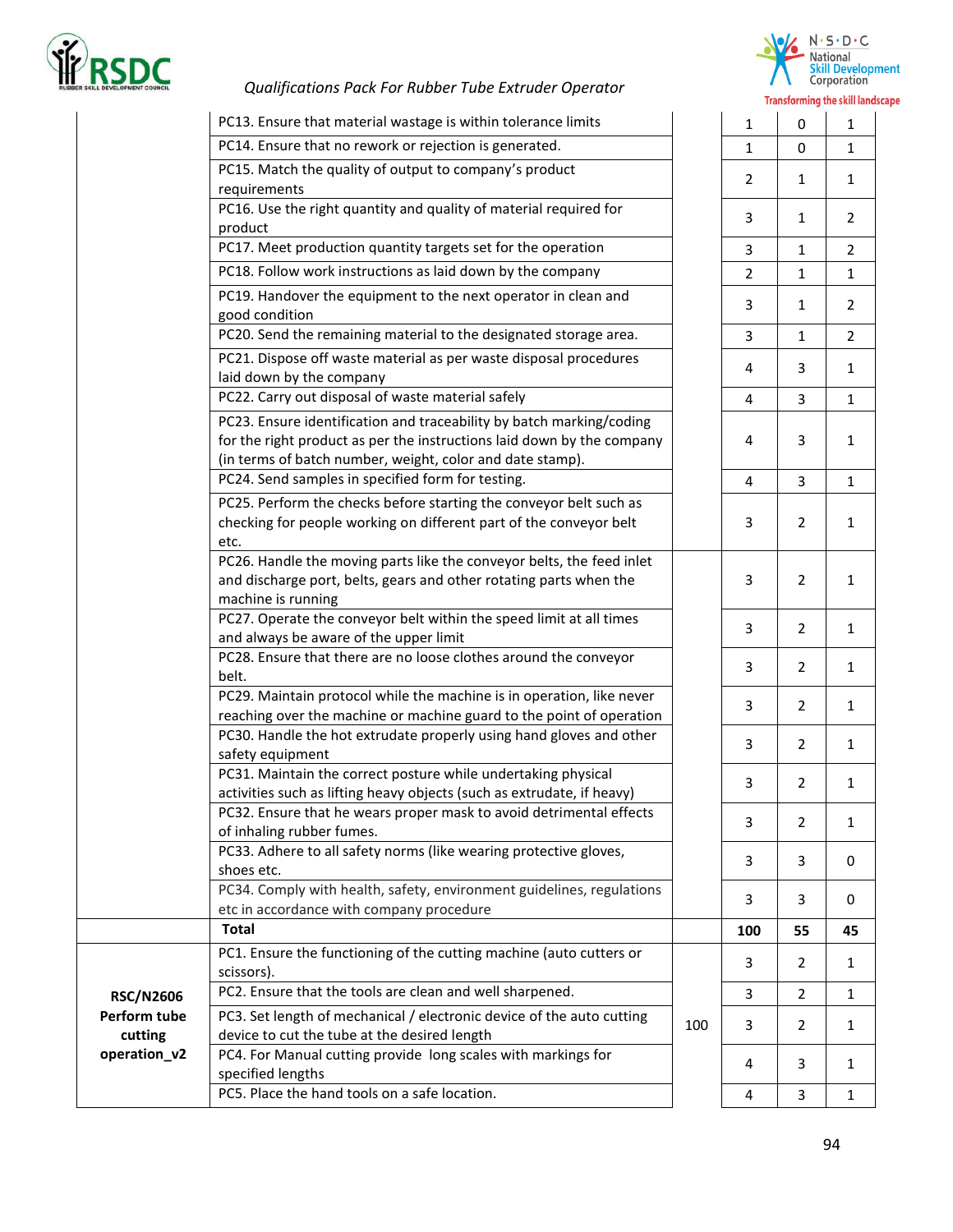



|                                         | PC6. Ensure that the tube has the required booking temperature (<br>adequate cooling on cooling water tanks ) to reduce cutting variation                                                                                     |     | $\mathbf{1}$   | $\mathbf 0$    | $\mathbf{1}$   |
|-----------------------------------------|-------------------------------------------------------------------------------------------------------------------------------------------------------------------------------------------------------------------------------|-----|----------------|----------------|----------------|
|                                         | PC7, Green tubes availability are dependent on the extruder schedule<br>if it is on line cutting. Off line cutting requires , ensuring availability                                                                           |     | 5              | 3              | 2              |
|                                         | PC8. Ensure all the required cutting length specifications are<br>available                                                                                                                                                   |     | $\overline{2}$ | $\mathbf 0$    | $\overline{2}$ |
|                                         | PC9. Ensure that green tubes to be cut is approved that is QA/QC<br>certified and usable                                                                                                                                      |     | $\overline{2}$ | 0              | $\overline{2}$ |
|                                         | PC10. Check the availability of all tubes of different sizes with<br>reference to the job schedule. ( In case of tube length resizing )                                                                                       |     | 6              | 3              | 3              |
|                                         | PC11. Marking for cutting lengths of the tubes using a long scale for<br>required specification in case of manual cutting device in use                                                                                       |     | 6              | 3              | 3              |
|                                         | PC12. Setting the length sensors / electronic device for specified<br>length cutting                                                                                                                                          |     | 6              | 3              | 3              |
|                                         | PC13. As specified by the Technical, undertake green tube cutting<br>(through manual or automatic cutting device) at the extruder and<br>then cut extruded tubes to length before they are booked in books /<br>tray Trolleys |     | 6              | 3              | 3              |
|                                         | PC14. Understanding the needed allowance for shrinkage while<br>cutting the tubes at extruders                                                                                                                                |     | 6              | 4              | $\overline{2}$ |
|                                         | PC15. Understanding proper dwell time in cooling tank to ensure<br>uniform shrinkage of cut tubes lengths                                                                                                                     |     | 6              | 4              | $\overline{2}$ |
|                                         | PC16. Ensure that the cutting length is close to the specified length                                                                                                                                                         |     | 3              | 0              | 3              |
|                                         | PC17. Ensure that the tubes are cut to specification to minimize the<br>losses and reduce work away tube cut ends                                                                                                             |     | 3              | 0              | 3              |
|                                         | PC18. Carry out fine tuning of cut tube lengths done after ageing just<br>before splicing operation done at splicer area                                                                                                      |     | 3              | $\mathbf 0$    | 3              |
|                                         | PC19. Arrange to get all the pieces of scrap tube cut ends collected in<br>a container for rework/reuse at the extruders / mixers                                                                                             |     | 5              | 3              | $\overline{2}$ |
|                                         | PC20. Clean tools and keep the tools at designated place after the<br>completion of cutting operation.                                                                                                                        |     | 5              | 3              | $\overline{2}$ |
|                                         | PC21. Report any problem/repair and maintenance requirement for<br>cutting device to the supervisor                                                                                                                           |     | 3              | $\overline{2}$ | $\mathbf{1}$   |
|                                         | PC22. Dispose of waste material safely, as per organizational SOP.                                                                                                                                                            |     | 5              | 4              | $\mathbf{1}$   |
|                                         | PC23. Handle the tubes using hand gloves and other safety<br>equipment.                                                                                                                                                       |     | 3              | 2              | 1              |
|                                         | PC24. Ensure the use of certified/tested cutting hand tools and<br>machine and check their functioning.                                                                                                                       |     | 3              | $\overline{2}$ | 1              |
|                                         | PC25. Adhere to all safety norms (such as wearing protective gloves,<br>masks and shoes).                                                                                                                                     |     | 2              | $\overline{2}$ | 0              |
|                                         | PC26. Comply with health, safety, environment guidelines and<br>regulations in accordance with international/national standards or the<br>organizational standards.                                                           |     | 2              | 2              | 0              |
|                                         | <b>Total</b>                                                                                                                                                                                                                  |     | 100            | 55             | 45             |
|                                         | PC1. Arrange all the tools required for tube mandrelling and<br>demandrelling                                                                                                                                                 |     | 4              | 3              | 1              |
| <b>RSC/N2607</b><br><b>Perform tube</b> | PC2. Ensure the availability of Aluminum tubes                                                                                                                                                                                | 100 | 4              | 3              | 1              |
| mandrelling and<br>demandrelling        | PC3. Availability of pot heater with required services like steam at the<br>required pressure, the automatic timers                                                                                                           |     | 4              | 3              | 1              |
| operation                               | PC4. The stands for holding the tubes and mandrel assembly suitably<br>for pot heater curing                                                                                                                                  |     | 4              | 3              | 1              |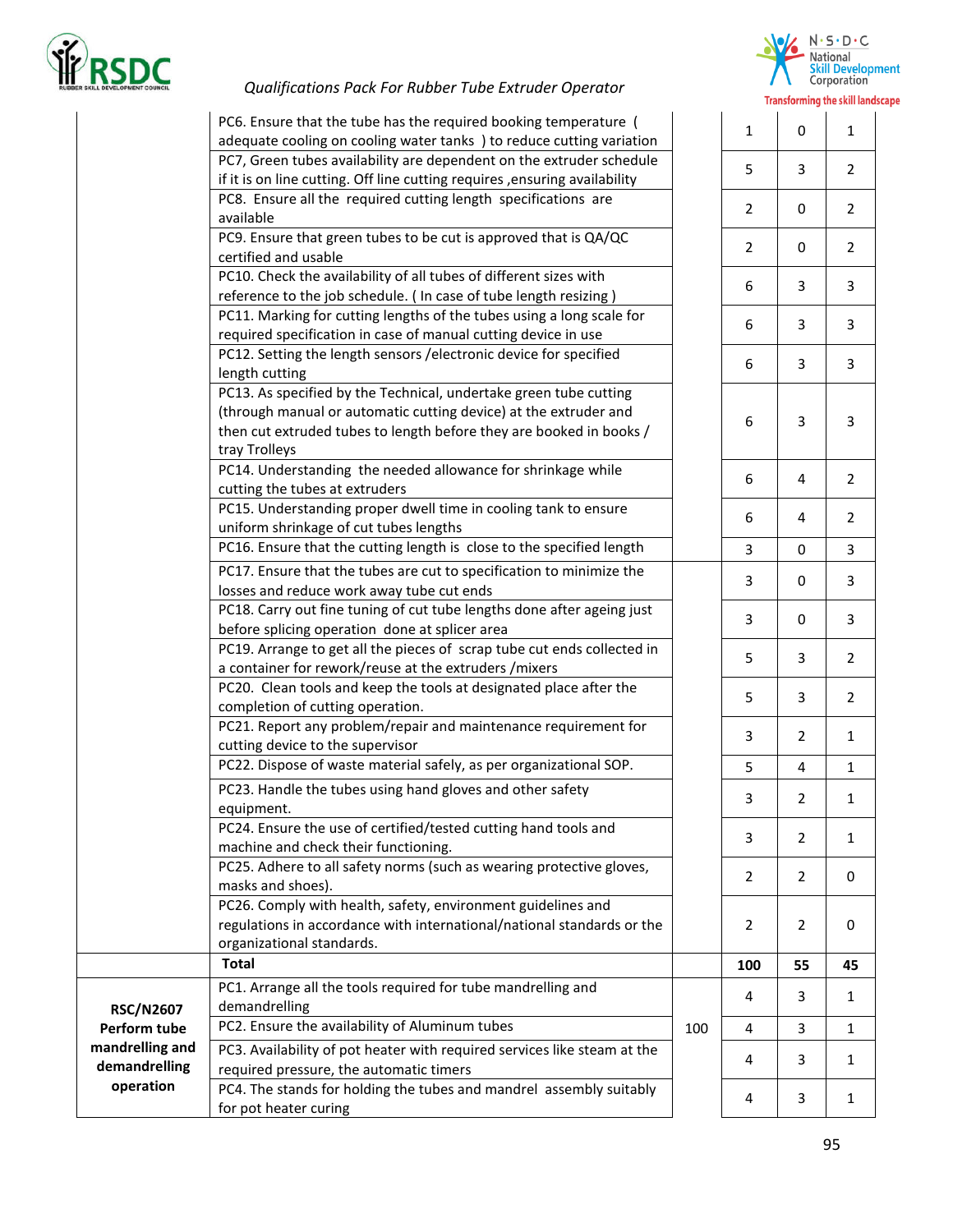

**valve Application** 

#### *Qualifications Pack For Rubber Tube Extruder Operator*



|                                  |                                                                                                                  |     |                | Transforming the skill |                |
|----------------------------------|------------------------------------------------------------------------------------------------------------------|-----|----------------|------------------------|----------------|
|                                  | PC5. Ensure the availability of tubes as per the schedule                                                        |     | 4              | 3                      | $\mathbf{1}$   |
|                                  | PC6. Ensure availability of valve patches                                                                        |     | $\overline{4}$ | $\overline{3}$         | $\mathbf{1}$   |
|                                  | PC7. Ensure availability of specified lab released adhesive cement                                               |     | 4              | 3                      | $\mathbf{1}$   |
|                                  | PC8. Ensure availability of valves, cores and the tightening nuts for<br>valve assembly                          |     | 3              | $\overline{2}$         | 1              |
|                                  | PC9. Clean the Aluminum tube surface                                                                             |     | 3              | $\mathbf{1}$           | $\overline{2}$ |
|                                  | PC10. Insert the Aluminum tube on the extruded green tube, taking                                                |     | 3              | $\mathbf{1}$           | 2              |
|                                  | care of avoiding damaging the tube<br>PC11. Apply valve patch at 8 inches away from the open end                 |     |                |                        |                |
|                                  |                                                                                                                  |     | 3              | $\mathbf{1}$           | $\overline{2}$ |
|                                  | PC12. Arrange the green tubes with mandrels on the stand for curing<br>in pot heater                             |     | 3              | $\mathbf{1}$           | $\overline{2}$ |
|                                  | PC13. Place the stands with the green tubes and mandrels in the pot<br>heater                                    |     | 3              | $\mathbf{1}$           | $\overline{2}$ |
|                                  | PC14. Close the pot heater and switch on steam for curing                                                        |     | 3              | $\mathbf{1}$           | 2              |
|                                  | PC15. Stop curing after specified curing time (follow SOP)                                                       |     | 3              | $\mathbf{1}$           | $\overline{2}$ |
|                                  | PC16. Remove the stand from pot heater after the specified time of                                               |     | 3              | $\mathbf{1}$           | $\overline{2}$ |
|                                  | curing<br>PC17. Send the wastage to the appropriate place for disposal                                           |     | $\mathbf{1}$   | $\mathbf 0$            |                |
|                                  |                                                                                                                  |     |                |                        | $\mathbf{1}$   |
|                                  | PC18. Report any problem related to tube and mandrel to the<br>Supervisor                                        |     | 3              | $\overline{2}$         | $\mathbf{1}$   |
|                                  | PC19. Once the Pot heater curing is over and the tubes are cold,                                                 |     |                |                        |                |
|                                  | remove the Aluminum mandrels by rolling the rubber tubes                                                         |     | 3              | 1                      | $\overline{2}$ |
|                                  | PC20. The rubber tube thus removed from the mandrel will be inside                                               |     | 3              | $\mathbf{1}$           | 2              |
|                                  | out and the valve patch will be on the inner side                                                                |     |                |                        |                |
|                                  | PC21. Make the valve punch hole on the cured tube where the valve                                                |     | 3              | $\mathbf{1}$           | 2              |
|                                  | patch was applied                                                                                                |     |                |                        |                |
|                                  | PC22. Ensure the punching is done only at the applied patch area and                                             |     | 2              | 0                      | $\overline{2}$ |
|                                  | does not damage other side of the tube<br>PC23. Fix the brass valve with required rubber gum and tighten it with |     |                |                        |                |
|                                  | the nuts provided                                                                                                |     | 3              | $\mathbf{1}$           | $\overline{2}$ |
|                                  | PC24. Buff the 0.5 inch edges of the tube ends with the specified                                                |     |                |                        |                |
|                                  | buffer                                                                                                           |     | 3              | $\mathbf{1}$           | $\overline{2}$ |
|                                  | PC25. Apply cement and ensure the ends are joined (overlapped)<br>and stitched                                   |     | 3              | 1                      | $\overline{2}$ |
|                                  | PC26. Join the ends properly                                                                                     |     | 3              | 1                      | $\overline{2}$ |
|                                  | PC27. Press it evenly to ensure that the joint is free of any air trap                                           |     | 4              | 2                      | 2              |
|                                  | PC28. Send the wastage to the appropriate place for disposal                                                     |     | $\overline{2}$ | $\overline{2}$         | 0              |
|                                  | PC29. Adhere to all safety norms (such as wearing protective gloves                                              |     | 4              | 3                      | 1              |
|                                  | and masks, etc)                                                                                                  |     |                |                        |                |
|                                  | PC30. Ensure the use of certified/tested tools and check their<br>functioning.                                   |     | 4              | 4                      | 0              |
|                                  | PC31. Comply with health, safety, environment guidelines and                                                     |     |                |                        |                |
|                                  | regulations in accordance with international/national standards or the                                           |     | 4              | 4                      | 0              |
|                                  | organizational standards.                                                                                        |     |                |                        |                |
|                                  | <b>Total</b>                                                                                                     |     | 100            | 55                     | 45             |
| <b>RSC/N2608</b><br>Perform tube | PC1. Ensure the availability of all required tools for valve application<br>on green tubes                       | 100 | 5              | 3                      | 2              |
|                                  |                                                                                                                  |     |                |                        |                |

PC2. Ensure that the tools are clean and well maintained. 5 3 2

|                         |                         | <b>Transforming the skill lands</b> |
|-------------------------|-------------------------|-------------------------------------|
| 4                       | 3                       | 1                                   |
| 4                       | 3                       | $\mathbf 1$                         |
| 4                       | 3                       | $\mathbf{1}$                        |
| 3                       | $\overline{c}$          | $\mathbf{1}$                        |
| 3                       | $\mathbf{1}$            | $\overline{\mathbf{c}}$             |
| 3                       | $\mathbf{1}$            | $\overline{\mathbf{c}}$             |
| 3                       | $\mathbf{1}$            | $\overline{2}$                      |
| 3                       | $\mathbf{1}$            | $\overline{\mathbf{c}}$             |
| 3                       | $\mathbf{1}$            | $\overline{\mathbf{c}}$             |
| 3                       | $\mathbf{1}$            | $\frac{2}{2}$                       |
| 3                       | $\mathbf{1}$            |                                     |
| 3                       | $\mathbf{1}$            | $\overline{c}$                      |
| $\mathbf{1}$            | $\mathbf{0}$            | $\overline{1}$                      |
| 3                       | $\overline{\mathbf{c}}$ | $\mathbf{1}$                        |
| 3                       | $\mathbf{1}$            | $\overline{\mathbf{c}}$             |
| 3                       | $\mathbf{1}$            | $\overline{\mathbf{c}}$             |
| 3                       | $\mathbf{1}$            | $\overline{\mathbf{c}}$             |
| $\overline{\mathbf{c}}$ | 0                       | $\overline{\mathbf{c}}$             |
| 3                       | $\mathbf{1}$            | $\overline{\mathbf{c}}$             |
| 3                       | $\mathbf{1}$            | $\overline{\mathbf{c}}$             |
| 3                       | $\overline{1}$          | 2                                   |
| 3                       | $\mathbf{1}$            | $\overline{c}$                      |
| 4                       | $\overline{\mathbf{c}}$ | $\overline{\mathbf{c}}$             |
| $\overline{c}$          | $\overline{2}$          | $\mathbf{0}$                        |
| $\overline{a}$          | $\overline{\mathbf{3}}$ | $\mathbf{1}$                        |
| 4                       | 4                       | $\overline{0}$                      |
| 4                       | 4                       | 0                                   |
| 100                     | 55                      | 45                                  |
| 5                       | 3                       |                                     |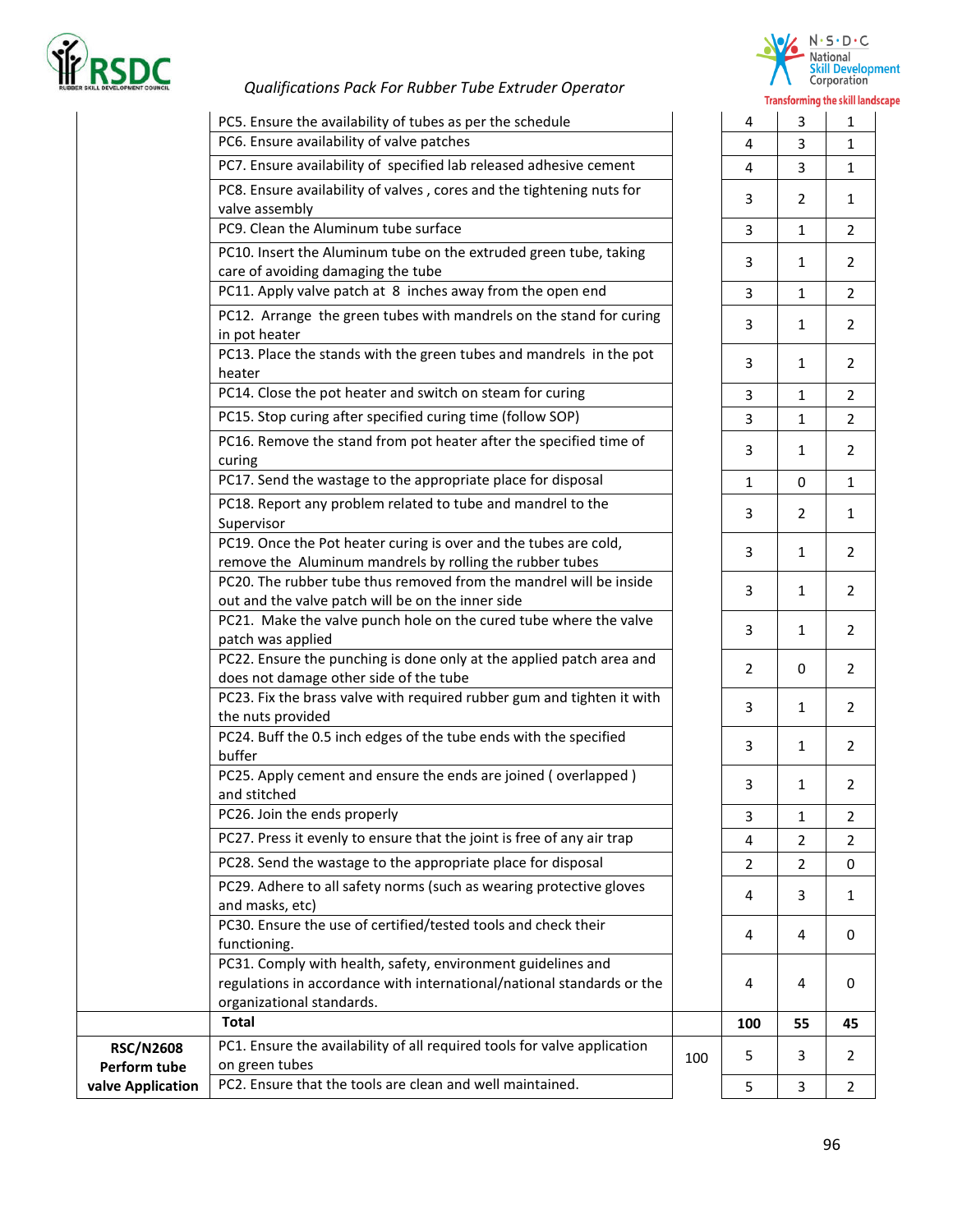



|                                                                                                                                                                                                               |                | <b>Transforming the SKIII</b> |                |
|---------------------------------------------------------------------------------------------------------------------------------------------------------------------------------------------------------------|----------------|-------------------------------|----------------|
| PC3. Ensure the proper functioning of mechanical punching device                                                                                                                                              | 5              | 3                             | $\overline{2}$ |
| PC4. Place the tools on a safe location.                                                                                                                                                                      | 5              | 3                             | 2              |
| PC5. Ensure that the green tubes, valves and cement to be used are<br>approved/released as OK to use by the lab.                                                                                              | 2              | 0                             | $\overline{2}$ |
| PC6. Check the availability of green tubes, valves and cement with<br>reference to the given job schedule                                                                                                     | 3              | 3                             | 0              |
| PC7. Check that the valves rubber base are duly painted with specified<br>rubber adhesives and aged in oven for specified time                                                                                | 3              | 3                             | 0              |
| PC8. Check the cleanliness of the valve base before applying the<br>cement and use solvent to freshen it                                                                                                      | 4              | 4                             | 0              |
| PC9. Ensure that the painted valve rubber base is free of any foreign<br>material which may hamper adhesion of valve to tubes                                                                                 | 3              | 0                             | 3              |
| PC10. Ensure valve rubber base is clean and apply the specified<br>cement Keep cemented rubberized valves in pin trays with rubber<br>surface in the up direction.                                            | 1              | 0                             | $\mathbf{1}$   |
| PC11. Keep the cemented valves for warming in an oven for specified<br>time as directed by the technical                                                                                                      | 2              | 2                             | 0              |
| PC12. Insert a thick cardboard or wooden strip on the valve patch side<br>and position is just below the valve patch                                                                                          | 3              | $\mathbf{1}$                  | $\overline{2}$ |
| PC13. Make a hole with a mechanical punching device on the valve<br>patch area which is identifiable by the polyethylene patch (wooden<br>strip protects the punch make a hole on the valve patch area only ) | 3              | 1                             | $\overline{2}$ |
| PC14. Remove the cardboard /wooden strip,                                                                                                                                                                     | 3              | 1                             | 2              |
| PC15. Remove the polyethylene patch ensuring that the area from<br>where patch is removed is free of talc or any foreign matter                                                                               | 3              | 1                             | $\overline{2}$ |
| PC16. Remove cemented valve pin tray                                                                                                                                                                          | 3              | $\mathbf{1}$                  | $\overline{2}$ |
| PC17. Place the valve rubber base on the valve patch area ensuring<br>the valve base hole is centered and exactly on the punched hole in<br>the valve patch area                                              | 3              | 1                             | $\overline{2}$ |
| PC18. Avoid contamination which could result in loss of adhesion by<br>not allowing to touch the cemented valve base area                                                                                     | $\overline{2}$ | $\mathbf{1}$                  | $\mathbf{1}$   |
| PC19. After the valve patch is set in position, apply pressure on the<br>valve rubber face to get good green adhesion between green tube<br>and valve base                                                    | 3              | 1                             | $\overline{2}$ |
| PC20. Use mechanical device to make the cemented valve sticks to<br>tube firmly                                                                                                                               | 3              | 1                             | 2              |
| PC21. Clean tools and keep the tools at designated place after the<br>completion of valve application.                                                                                                        | 3              | 1                             | 2              |
| PC22. Organize to send the Green tubes with valves in place for<br>splicing                                                                                                                                   | 3              | 1                             | 2              |
| PC23. Get the polyethylene valve patches removed from tubes<br>collected in the designated waste bins                                                                                                         | 3              | $\mathbf{1}$                  | 2              |
| PC24. Report any issue w.r.t the material and tools to the Supervisor                                                                                                                                         | 3              | $\mathbf{1}$                  | 2              |
| PC25. Get the left over cemented valves in the designated place for<br>use at a later date                                                                                                                    | 3              | 1                             | $\overline{2}$ |
| PC26. Dispose of waste material safely, as per organizational SOP.                                                                                                                                            | 5              | 3                             | 2              |
| PC27. Proper handling of heating ovens, cement cans and tools to<br>avoid any injury/accident                                                                                                                 | 5              | 4                             | 1              |
| PC28. Handle the material using hand gloves and other safety<br>equipment.                                                                                                                                    | 5              | 4                             | 1              |

|                         |                         | fransforming the skill land |
|-------------------------|-------------------------|-----------------------------|
| 5                       | 3                       | $\overline{\mathbf{c}}$     |
| 5                       | 3                       | $\overline{\mathbf{c}}$     |
| $\overline{c}$          | 0                       | $\overline{\mathbf{c}}$     |
| 3                       | 3                       | $\overline{0}$              |
| 3                       | 3                       | $\mathbf 0$                 |
| 4                       | $\overline{\mathbf{4}}$ | $\mathbf{0}$                |
| 3                       | $\mathbf{0}$            | 3                           |
| $\mathbf{1}$            | $\mathbf 0$             | $\mathbf{1}$                |
| $\overline{\mathbf{c}}$ | $\overline{\mathbf{c}}$ | $\mathbf{0}$                |
| 3                       | $\mathbf{1}$            | $\overline{\mathbf{c}}$     |
| 3                       | $\mathbf{1}$            | $\overline{\mathbf{c}}$     |
| 3                       | $\mathbf{1}$            | $\frac{2}{1}$               |
| 3                       | $\mathbf{1}$            | $\overline{\mathbf{c}}$     |
| 3                       | $\mathbf{1}$            | $\overline{\mathbf{c}}$     |
| 3                       | $\mathbf{1}$            | $\overline{\mathbf{c}}$     |
| $\overline{\mathbf{c}}$ | $\mathbf{1}$            | $\mathbf{1}$                |
| 3                       | $\mathbf{1}$            | $\overline{\mathbf{c}}$     |
| 3                       | $\mathbf{1}$            | $\overline{\mathbf{c}}$     |
| 3                       | $\mathbf{1}$            | $\overline{\mathbf{c}}$     |
| 3                       | $\mathbf{1}$            | $\overline{\mathbf{c}}$     |
| 3                       | $\mathbf{1}$            | $\overline{\mathbf{c}}$     |
| 3                       | $\mathbf 1$             | $\overline{\mathbf{c}}$     |
| 3                       | $\mathbf{1}$            | $\overline{\mathbf{c}}$     |
| 5                       | 3                       | $\overline{\mathbf{c}}$     |
| 5                       | 4                       | $\mathbf{1}$                |
| 5                       | 4                       | $\mathbf{1}$                |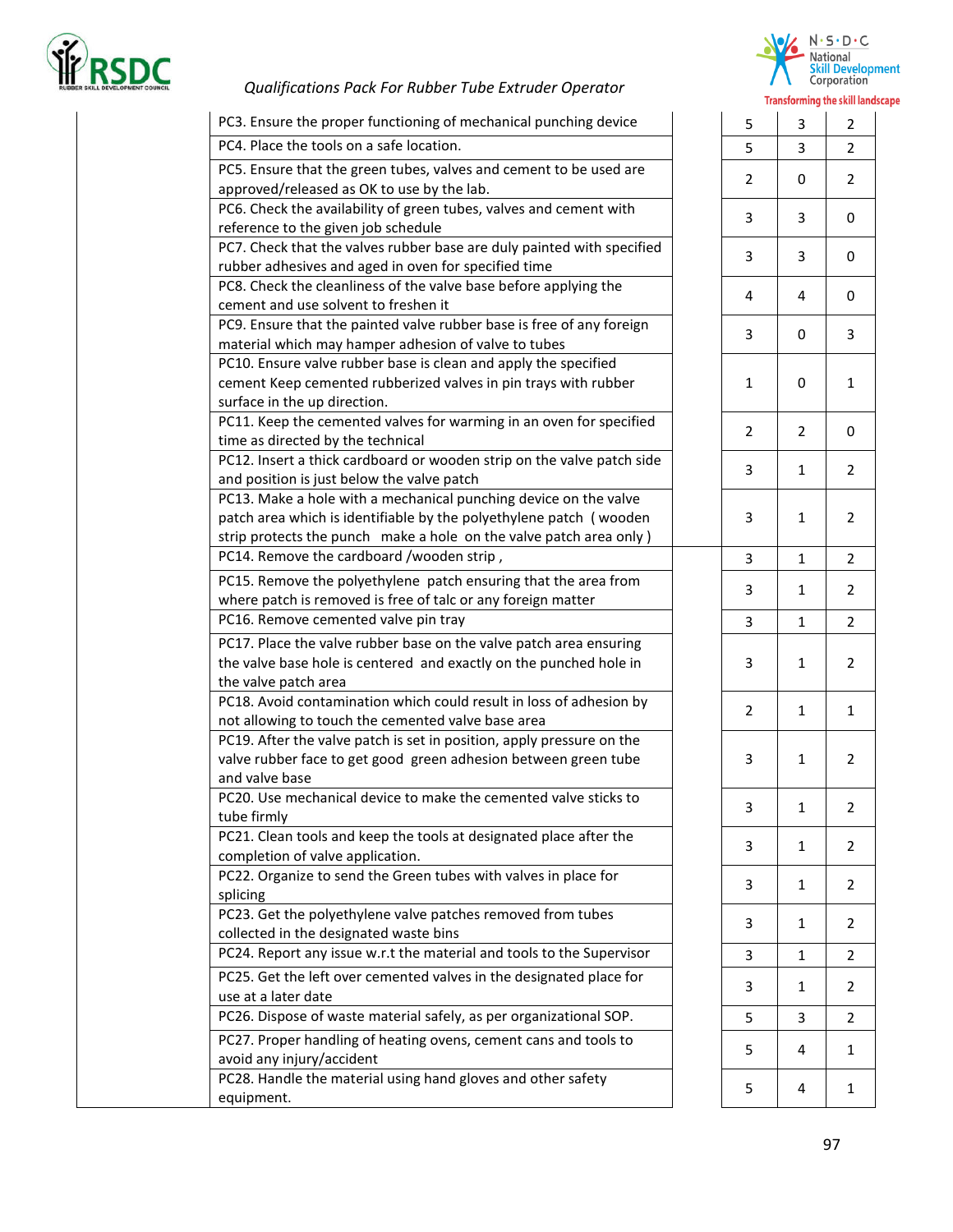



|                  | PC29. Adhere to all safety norms (such as wearing protective gloves<br>and shoes, safety mask etc)                                                                  |     | 3              | 3            | $\mathbf 0$    |
|------------------|---------------------------------------------------------------------------------------------------------------------------------------------------------------------|-----|----------------|--------------|----------------|
|                  | PC30. Comply with health, safety, environment guidelines and<br>regulations in accordance with international/national standards or the<br>organizational standards. |     | 3              | 3            | $\mathbf 0$    |
|                  |                                                                                                                                                                     |     | 100            | 55           | 45             |
|                  | PC1. Ensure proper functioning of the splice                                                                                                                        |     | 4              | 1            | 3              |
|                  | PC2. Ensure that the tools are clean and well sharpened.                                                                                                            |     | $\overline{2}$ | $\mathbf{1}$ | $\mathbf{1}$   |
|                  | PC3. Ensure cleanliness and maintenance of splicer                                                                                                                  |     | 4              | $\mathbf{1}$ | 3              |
|                  | PC4. Set the splicer as per the machine set up specifications                                                                                                       |     | 4              | 3            | $\mathbf{1}$   |
|                  | PC5. Check that the temperature and pressure setting are OK before<br>commencing the splice operation                                                               |     | 4              | 3            | $\mathbf{1}$   |
|                  | PC6. Check the temperature on knives on the splicer                                                                                                                 |     | 4              | 3            | $\mathbf{1}$   |
|                  | PC7. Ensure that tubes to be spliced are QA/QC certified and usable.                                                                                                |     | 5              | 3            | $\overline{2}$ |
|                  | PC8. Check the availability of tubes with reference to the job<br>schedule.                                                                                         |     | 4              | 3            | $\mathbf{1}$   |
|                  | PC9. Ensure availability of cement for application on tube splice joints                                                                                            |     | 4              | 3            | $\mathbf{1}$   |
|                  | PC10. Check the width of tubes to be spliced against specification                                                                                                  |     | 4              | $\mathbf{1}$ | $\overline{3}$ |
|                  | PC11. Make a trial joint on tubes and check the splice for weak spots,                                                                                              |     |                |              |                |
|                  | open joints and dog ears                                                                                                                                            |     | 4              | 1            | 3              |
|                  | PC12. Recheck the machine set points, adjust if not OK, perform the                                                                                                 |     |                |              |                |
|                  | clamps conduct checks again and commence continuous splicing once                                                                                                   |     | 4              | $\mathbf{1}$ | 3              |
|                  | splice is of good quality.                                                                                                                                          |     |                |              |                |
|                  | PC13. If the splice is NOT OK still call supervisor and engineering for<br>support and adjustment of machine set points - Manage the                                |     | 3              | 1            | 2              |
| <b>RSC/N2609</b> | rubberized clamps in order of tube sizes                                                                                                                            |     |                |              |                |
| Perform tube     | PC14. Inform the supervisor about the poor/worn out or damaged                                                                                                      | 100 |                |              |                |
| splicing         | rubberized clamps                                                                                                                                                   |     | 3              | $\mathbf{1}$ | 2              |
| activity_v2      | PC15. Ensure that the splicer temperature and pressure settings are<br>as per the settings provided by technical                                                    |     | 3              | 1            | 2              |
|                  | PC16. Apply specified cement at the ends where dog ear usually                                                                                                      |     | 3              | $\mathbf{1}$ | 2              |
|                  | appears                                                                                                                                                             |     |                |              |                |
|                  | PC17. Inspect tube splice quality and find possible solutions in case of                                                                                            |     | 3              | 1            | $\overline{2}$ |
|                  | poor quality<br>PC18. Clean tools and keep the tools at designated place after the                                                                                  |     |                |              |                |
|                  | completion of splicing operation.                                                                                                                                   |     | 3              | 1            | 2              |
|                  | PC19. Arrange to get all the pieces of scrap tube and or cut ends                                                                                                   |     |                |              |                |
|                  | collected in a container for rework /reuse                                                                                                                          |     | 3              | 1            | 2              |
|                  | PC20. Report any problem/repair and maintenance requirement for                                                                                                     |     | 3              | $\mathbf{1}$ | 2              |
|                  | splicer and other tools to the supervisor                                                                                                                           |     |                |              |                |
|                  | PC21. Dispose off waste as per the organization SOP                                                                                                                 |     | $\overline{7}$ | 5            | 2              |
|                  | PC22. Ensure the use of certified/tested hand tools                                                                                                                 |     | 6              | 4            | 2              |
|                  | PC23. Proper handling of splicer's hot cutting blades                                                                                                               |     | 5              | 4            | 1              |
|                  | PC24. Handle the tubes using hand gloves and other safety                                                                                                           |     | 5              | 4            | $\mathbf{1}$   |
|                  | equipment.<br>PC25. Adhere to all safety norms (such as wearing protective gloves,                                                                                  |     |                |              |                |
|                  | masks and shoes, etc)                                                                                                                                               |     | 3              | 3            | 0              |
|                  | PC26. Comply with health, safety, environment guidelines and                                                                                                        |     | 3              | 3            | 0              |
|                  | regulations in accordance with international/national standards or the                                                                                              |     |                |              |                |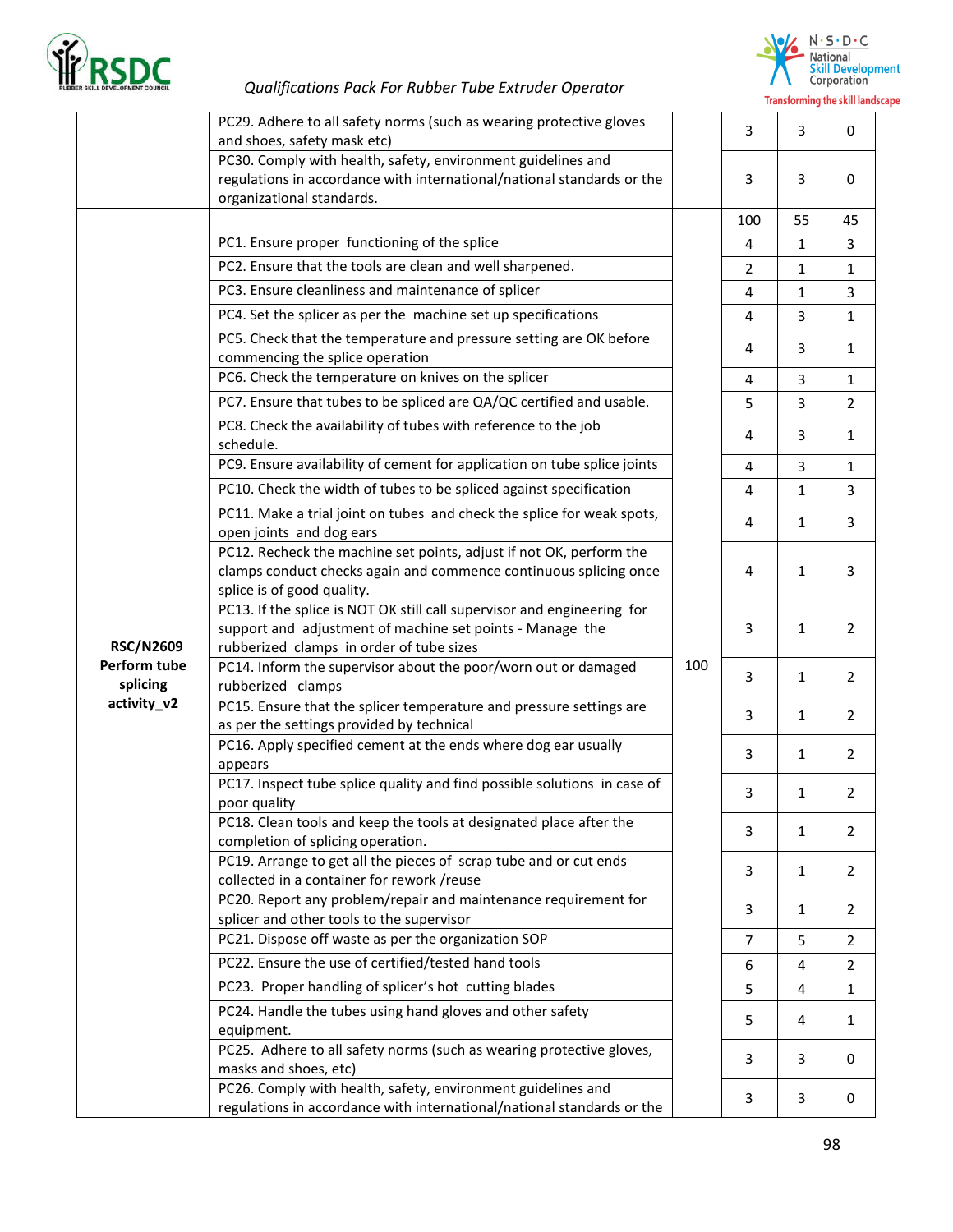

 $N \cdot S \cdot D \cdot C$ National<br>
Skill Development<br>
Corporation **Transforming the skill landscape** 

|                                                                                                                                                                                                                                                                                                                                                                                                                                                                                                                                                                                                                                                                                                                                                                                                                                                                                                                                                                                                                                                                                                                                                                                                                                                                                                                                                                                                                                                                                                                                                                                                                                                                                                                                                                                                                                                                                                                                                                                                                                                                                                                                                                                                                                                                                                                                                                                                                                                                                                                                                                                                                                                                                                            | organizational standards.                                                                                                                                 |   |                |                |                |
|------------------------------------------------------------------------------------------------------------------------------------------------------------------------------------------------------------------------------------------------------------------------------------------------------------------------------------------------------------------------------------------------------------------------------------------------------------------------------------------------------------------------------------------------------------------------------------------------------------------------------------------------------------------------------------------------------------------------------------------------------------------------------------------------------------------------------------------------------------------------------------------------------------------------------------------------------------------------------------------------------------------------------------------------------------------------------------------------------------------------------------------------------------------------------------------------------------------------------------------------------------------------------------------------------------------------------------------------------------------------------------------------------------------------------------------------------------------------------------------------------------------------------------------------------------------------------------------------------------------------------------------------------------------------------------------------------------------------------------------------------------------------------------------------------------------------------------------------------------------------------------------------------------------------------------------------------------------------------------------------------------------------------------------------------------------------------------------------------------------------------------------------------------------------------------------------------------------------------------------------------------------------------------------------------------------------------------------------------------------------------------------------------------------------------------------------------------------------------------------------------------------------------------------------------------------------------------------------------------------------------------------------------------------------------------------------------------|-----------------------------------------------------------------------------------------------------------------------------------------------------------|---|----------------|----------------|----------------|
|                                                                                                                                                                                                                                                                                                                                                                                                                                                                                                                                                                                                                                                                                                                                                                                                                                                                                                                                                                                                                                                                                                                                                                                                                                                                                                                                                                                                                                                                                                                                                                                                                                                                                                                                                                                                                                                                                                                                                                                                                                                                                                                                                                                                                                                                                                                                                                                                                                                                                                                                                                                                                                                                                                            | <b>Total</b>                                                                                                                                              |   | 100            | 55             | 45             |
| PC1. Ensure that the curing press is clean and ready to use.<br>PC2. Ensure that the tools required for curing operation are ready.<br>PC3. Keep all the accessories (like cooling water, hydraulic system,<br>temperature control unit (TCU), lubrication system) ready<br>PC4. Set parameters for the equipment (cycle time, temperature,<br>energy and pressure) as per company's SOP<br>PC5. Check the operational status of press timer<br>PC6. Ensure that the press is ready for curing with temperature<br>settings (specified vs. actual are within the tolerance)<br>PC7. Ensure that the shaping rings are available near the curing<br>presses<br>PC8. Check that the air pressure line for shaping is on<br>100<br>PC9. Ensure the availability of tubes for the required curing operation<br>as per specification<br>PC10. Check that tube is properly spliced and ready for curing<br>PC11. Pre-shape the tube before curing<br>PC12. Curing process to be strictly followed as per instructions /SOP<br><b>RSC/N2610</b><br>PC13. Ensure correct spliced tube is placed in curing press<br><b>Perform Tube</b><br>PC14. Keep a close watch on timer setting and steam generation<br><b>Curing</b><br>during curing process<br>Operation_v2<br>PC15. Ensure that the dimension requirement are met while shaping<br>PC16. Note down the tube blemishes and take corrective action<br>PC17. Ensure the use of certified equipments during curing operation<br>PC18. Proper safety and maintenance of press<br>PC19. Awareness of steam leakages in work area<br>PC20. Handle the material using hand gloves and other safety<br>equipment as directed by organizations safety department<br>PC21. Adhere to all safety norms (such as wearing protective gloves,<br>masks and shoes)<br>PC22. Carry out all activities safely and correctly, and in a manner that<br>does not cause risk of injury to himself or others, or damage to<br>components and equipment<br>PC23. Comply with health, safety, environment guidelines and<br>regulations in accordance with international/national standards or the<br>organizational standards.<br>PC24. Follow the guidance of safety department to contain spillages<br>which may affect the health and safety of self or the environment in<br>the curing area<br>PC1. Draw sample for lab testing and release.<br><b>RSC/N2611</b><br>PC2. Arrange to send the OK tube for inspection and finishing<br><b>Perform Post</b><br>100<br>PC3. Stack rejected tubes in designated area for technical team to<br><b>Tube Curing</b><br>review and dispose<br>Activities_v2<br>PC4. Report the repair and maintenance requirement to the<br>Supervisor |                                                                                                                                                           |   | 2              | 1              | $\mathbf{1}$   |
|                                                                                                                                                                                                                                                                                                                                                                                                                                                                                                                                                                                                                                                                                                                                                                                                                                                                                                                                                                                                                                                                                                                                                                                                                                                                                                                                                                                                                                                                                                                                                                                                                                                                                                                                                                                                                                                                                                                                                                                                                                                                                                                                                                                                                                                                                                                                                                                                                                                                                                                                                                                                                                                                                                            |                                                                                                                                                           |   | $\overline{2}$ | $\mathbf{1}$   | $\mathbf{1}$   |
|                                                                                                                                                                                                                                                                                                                                                                                                                                                                                                                                                                                                                                                                                                                                                                                                                                                                                                                                                                                                                                                                                                                                                                                                                                                                                                                                                                                                                                                                                                                                                                                                                                                                                                                                                                                                                                                                                                                                                                                                                                                                                                                                                                                                                                                                                                                                                                                                                                                                                                                                                                                                                                                                                                            |                                                                                                                                                           |   | 3              | 1              | 2              |
|                                                                                                                                                                                                                                                                                                                                                                                                                                                                                                                                                                                                                                                                                                                                                                                                                                                                                                                                                                                                                                                                                                                                                                                                                                                                                                                                                                                                                                                                                                                                                                                                                                                                                                                                                                                                                                                                                                                                                                                                                                                                                                                                                                                                                                                                                                                                                                                                                                                                                                                                                                                                                                                                                                            |                                                                                                                                                           | 3 | $\mathbf{1}$   | 2              |                |
|                                                                                                                                                                                                                                                                                                                                                                                                                                                                                                                                                                                                                                                                                                                                                                                                                                                                                                                                                                                                                                                                                                                                                                                                                                                                                                                                                                                                                                                                                                                                                                                                                                                                                                                                                                                                                                                                                                                                                                                                                                                                                                                                                                                                                                                                                                                                                                                                                                                                                                                                                                                                                                                                                                            |                                                                                                                                                           |   | $\overline{3}$ | $\mathbf{1}$   | $\overline{2}$ |
|                                                                                                                                                                                                                                                                                                                                                                                                                                                                                                                                                                                                                                                                                                                                                                                                                                                                                                                                                                                                                                                                                                                                                                                                                                                                                                                                                                                                                                                                                                                                                                                                                                                                                                                                                                                                                                                                                                                                                                                                                                                                                                                                                                                                                                                                                                                                                                                                                                                                                                                                                                                                                                                                                                            |                                                                                                                                                           |   | 3              | $\overline{2}$ | $\mathbf{1}$   |
|                                                                                                                                                                                                                                                                                                                                                                                                                                                                                                                                                                                                                                                                                                                                                                                                                                                                                                                                                                                                                                                                                                                                                                                                                                                                                                                                                                                                                                                                                                                                                                                                                                                                                                                                                                                                                                                                                                                                                                                                                                                                                                                                                                                                                                                                                                                                                                                                                                                                                                                                                                                                                                                                                                            |                                                                                                                                                           |   | 5              | 4              | $\mathbf{1}$   |
|                                                                                                                                                                                                                                                                                                                                                                                                                                                                                                                                                                                                                                                                                                                                                                                                                                                                                                                                                                                                                                                                                                                                                                                                                                                                                                                                                                                                                                                                                                                                                                                                                                                                                                                                                                                                                                                                                                                                                                                                                                                                                                                                                                                                                                                                                                                                                                                                                                                                                                                                                                                                                                                                                                            |                                                                                                                                                           |   | 6              | 4              | 2              |
|                                                                                                                                                                                                                                                                                                                                                                                                                                                                                                                                                                                                                                                                                                                                                                                                                                                                                                                                                                                                                                                                                                                                                                                                                                                                                                                                                                                                                                                                                                                                                                                                                                                                                                                                                                                                                                                                                                                                                                                                                                                                                                                                                                                                                                                                                                                                                                                                                                                                                                                                                                                                                                                                                                            |                                                                                                                                                           |   | 3              | 0              | 3              |
|                                                                                                                                                                                                                                                                                                                                                                                                                                                                                                                                                                                                                                                                                                                                                                                                                                                                                                                                                                                                                                                                                                                                                                                                                                                                                                                                                                                                                                                                                                                                                                                                                                                                                                                                                                                                                                                                                                                                                                                                                                                                                                                                                                                                                                                                                                                                                                                                                                                                                                                                                                                                                                                                                                            |                                                                                                                                                           |   | 6              | 4              | 2              |
|                                                                                                                                                                                                                                                                                                                                                                                                                                                                                                                                                                                                                                                                                                                                                                                                                                                                                                                                                                                                                                                                                                                                                                                                                                                                                                                                                                                                                                                                                                                                                                                                                                                                                                                                                                                                                                                                                                                                                                                                                                                                                                                                                                                                                                                                                                                                                                                                                                                                                                                                                                                                                                                                                                            |                                                                                                                                                           |   | 6              | 4              | $\overline{2}$ |
|                                                                                                                                                                                                                                                                                                                                                                                                                                                                                                                                                                                                                                                                                                                                                                                                                                                                                                                                                                                                                                                                                                                                                                                                                                                                                                                                                                                                                                                                                                                                                                                                                                                                                                                                                                                                                                                                                                                                                                                                                                                                                                                                                                                                                                                                                                                                                                                                                                                                                                                                                                                                                                                                                                            |                                                                                                                                                           |   | 6              | 4              | $\overline{2}$ |
|                                                                                                                                                                                                                                                                                                                                                                                                                                                                                                                                                                                                                                                                                                                                                                                                                                                                                                                                                                                                                                                                                                                                                                                                                                                                                                                                                                                                                                                                                                                                                                                                                                                                                                                                                                                                                                                                                                                                                                                                                                                                                                                                                                                                                                                                                                                                                                                                                                                                                                                                                                                                                                                                                                            |                                                                                                                                                           |   | 6              | 4              | $\overline{2}$ |
|                                                                                                                                                                                                                                                                                                                                                                                                                                                                                                                                                                                                                                                                                                                                                                                                                                                                                                                                                                                                                                                                                                                                                                                                                                                                                                                                                                                                                                                                                                                                                                                                                                                                                                                                                                                                                                                                                                                                                                                                                                                                                                                                                                                                                                                                                                                                                                                                                                                                                                                                                                                                                                                                                                            |                                                                                                                                                           |   | 5              | 3              | 2              |
|                                                                                                                                                                                                                                                                                                                                                                                                                                                                                                                                                                                                                                                                                                                                                                                                                                                                                                                                                                                                                                                                                                                                                                                                                                                                                                                                                                                                                                                                                                                                                                                                                                                                                                                                                                                                                                                                                                                                                                                                                                                                                                                                                                                                                                                                                                                                                                                                                                                                                                                                                                                                                                                                                                            |                                                                                                                                                           |   | 5              |                | $\overline{2}$ |
|                                                                                                                                                                                                                                                                                                                                                                                                                                                                                                                                                                                                                                                                                                                                                                                                                                                                                                                                                                                                                                                                                                                                                                                                                                                                                                                                                                                                                                                                                                                                                                                                                                                                                                                                                                                                                                                                                                                                                                                                                                                                                                                                                                                                                                                                                                                                                                                                                                                                                                                                                                                                                                                                                                            |                                                                                                                                                           |   |                | 3              | 2              |
|                                                                                                                                                                                                                                                                                                                                                                                                                                                                                                                                                                                                                                                                                                                                                                                                                                                                                                                                                                                                                                                                                                                                                                                                                                                                                                                                                                                                                                                                                                                                                                                                                                                                                                                                                                                                                                                                                                                                                                                                                                                                                                                                                                                                                                                                                                                                                                                                                                                                                                                                                                                                                                                                                                            |                                                                                                                                                           |   | 4              |                | $\mathbf{1}$   |
|                                                                                                                                                                                                                                                                                                                                                                                                                                                                                                                                                                                                                                                                                                                                                                                                                                                                                                                                                                                                                                                                                                                                                                                                                                                                                                                                                                                                                                                                                                                                                                                                                                                                                                                                                                                                                                                                                                                                                                                                                                                                                                                                                                                                                                                                                                                                                                                                                                                                                                                                                                                                                                                                                                            |                                                                                                                                                           |   | 4              |                | $\mathbf{1}$   |
|                                                                                                                                                                                                                                                                                                                                                                                                                                                                                                                                                                                                                                                                                                                                                                                                                                                                                                                                                                                                                                                                                                                                                                                                                                                                                                                                                                                                                                                                                                                                                                                                                                                                                                                                                                                                                                                                                                                                                                                                                                                                                                                                                                                                                                                                                                                                                                                                                                                                                                                                                                                                                                                                                                            | 3<br>5<br>3<br>3<br>$\overline{4}$<br>3<br>4<br>3<br>4<br>4<br>3<br>4<br>4<br>3<br>3<br>3<br>100<br>$\overline{7}$<br>10<br>10<br>7<br>10<br>7<br>10<br>7 |   | $\mathbf 1$    |                |                |
|                                                                                                                                                                                                                                                                                                                                                                                                                                                                                                                                                                                                                                                                                                                                                                                                                                                                                                                                                                                                                                                                                                                                                                                                                                                                                                                                                                                                                                                                                                                                                                                                                                                                                                                                                                                                                                                                                                                                                                                                                                                                                                                                                                                                                                                                                                                                                                                                                                                                                                                                                                                                                                                                                                            |                                                                                                                                                           |   |                |                |                |
|                                                                                                                                                                                                                                                                                                                                                                                                                                                                                                                                                                                                                                                                                                                                                                                                                                                                                                                                                                                                                                                                                                                                                                                                                                                                                                                                                                                                                                                                                                                                                                                                                                                                                                                                                                                                                                                                                                                                                                                                                                                                                                                                                                                                                                                                                                                                                                                                                                                                                                                                                                                                                                                                                                            |                                                                                                                                                           |   |                |                | $\mathbf{1}$   |
|                                                                                                                                                                                                                                                                                                                                                                                                                                                                                                                                                                                                                                                                                                                                                                                                                                                                                                                                                                                                                                                                                                                                                                                                                                                                                                                                                                                                                                                                                                                                                                                                                                                                                                                                                                                                                                                                                                                                                                                                                                                                                                                                                                                                                                                                                                                                                                                                                                                                                                                                                                                                                                                                                                            |                                                                                                                                                           |   |                |                | $\mathbf 0$    |
|                                                                                                                                                                                                                                                                                                                                                                                                                                                                                                                                                                                                                                                                                                                                                                                                                                                                                                                                                                                                                                                                                                                                                                                                                                                                                                                                                                                                                                                                                                                                                                                                                                                                                                                                                                                                                                                                                                                                                                                                                                                                                                                                                                                                                                                                                                                                                                                                                                                                                                                                                                                                                                                                                                            |                                                                                                                                                           |   |                |                | $\mathbf{1}$   |
|                                                                                                                                                                                                                                                                                                                                                                                                                                                                                                                                                                                                                                                                                                                                                                                                                                                                                                                                                                                                                                                                                                                                                                                                                                                                                                                                                                                                                                                                                                                                                                                                                                                                                                                                                                                                                                                                                                                                                                                                                                                                                                                                                                                                                                                                                                                                                                                                                                                                                                                                                                                                                                                                                                            |                                                                                                                                                           |   |                |                | $\mathbf{1}$   |
|                                                                                                                                                                                                                                                                                                                                                                                                                                                                                                                                                                                                                                                                                                                                                                                                                                                                                                                                                                                                                                                                                                                                                                                                                                                                                                                                                                                                                                                                                                                                                                                                                                                                                                                                                                                                                                                                                                                                                                                                                                                                                                                                                                                                                                                                                                                                                                                                                                                                                                                                                                                                                                                                                                            |                                                                                                                                                           |   |                |                | $\bf{0}$       |
|                                                                                                                                                                                                                                                                                                                                                                                                                                                                                                                                                                                                                                                                                                                                                                                                                                                                                                                                                                                                                                                                                                                                                                                                                                                                                                                                                                                                                                                                                                                                                                                                                                                                                                                                                                                                                                                                                                                                                                                                                                                                                                                                                                                                                                                                                                                                                                                                                                                                                                                                                                                                                                                                                                            |                                                                                                                                                           |   |                | 65             | 35             |
|                                                                                                                                                                                                                                                                                                                                                                                                                                                                                                                                                                                                                                                                                                                                                                                                                                                                                                                                                                                                                                                                                                                                                                                                                                                                                                                                                                                                                                                                                                                                                                                                                                                                                                                                                                                                                                                                                                                                                                                                                                                                                                                                                                                                                                                                                                                                                                                                                                                                                                                                                                                                                                                                                                            |                                                                                                                                                           |   |                |                | 3              |
|                                                                                                                                                                                                                                                                                                                                                                                                                                                                                                                                                                                                                                                                                                                                                                                                                                                                                                                                                                                                                                                                                                                                                                                                                                                                                                                                                                                                                                                                                                                                                                                                                                                                                                                                                                                                                                                                                                                                                                                                                                                                                                                                                                                                                                                                                                                                                                                                                                                                                                                                                                                                                                                                                                            |                                                                                                                                                           |   |                |                | $\mathsf{3}$   |
|                                                                                                                                                                                                                                                                                                                                                                                                                                                                                                                                                                                                                                                                                                                                                                                                                                                                                                                                                                                                                                                                                                                                                                                                                                                                                                                                                                                                                                                                                                                                                                                                                                                                                                                                                                                                                                                                                                                                                                                                                                                                                                                                                                                                                                                                                                                                                                                                                                                                                                                                                                                                                                                                                                            |                                                                                                                                                           |   |                |                | 3              |
|                                                                                                                                                                                                                                                                                                                                                                                                                                                                                                                                                                                                                                                                                                                                                                                                                                                                                                                                                                                                                                                                                                                                                                                                                                                                                                                                                                                                                                                                                                                                                                                                                                                                                                                                                                                                                                                                                                                                                                                                                                                                                                                                                                                                                                                                                                                                                                                                                                                                                                                                                                                                                                                                                                            |                                                                                                                                                           |   |                |                | 3              |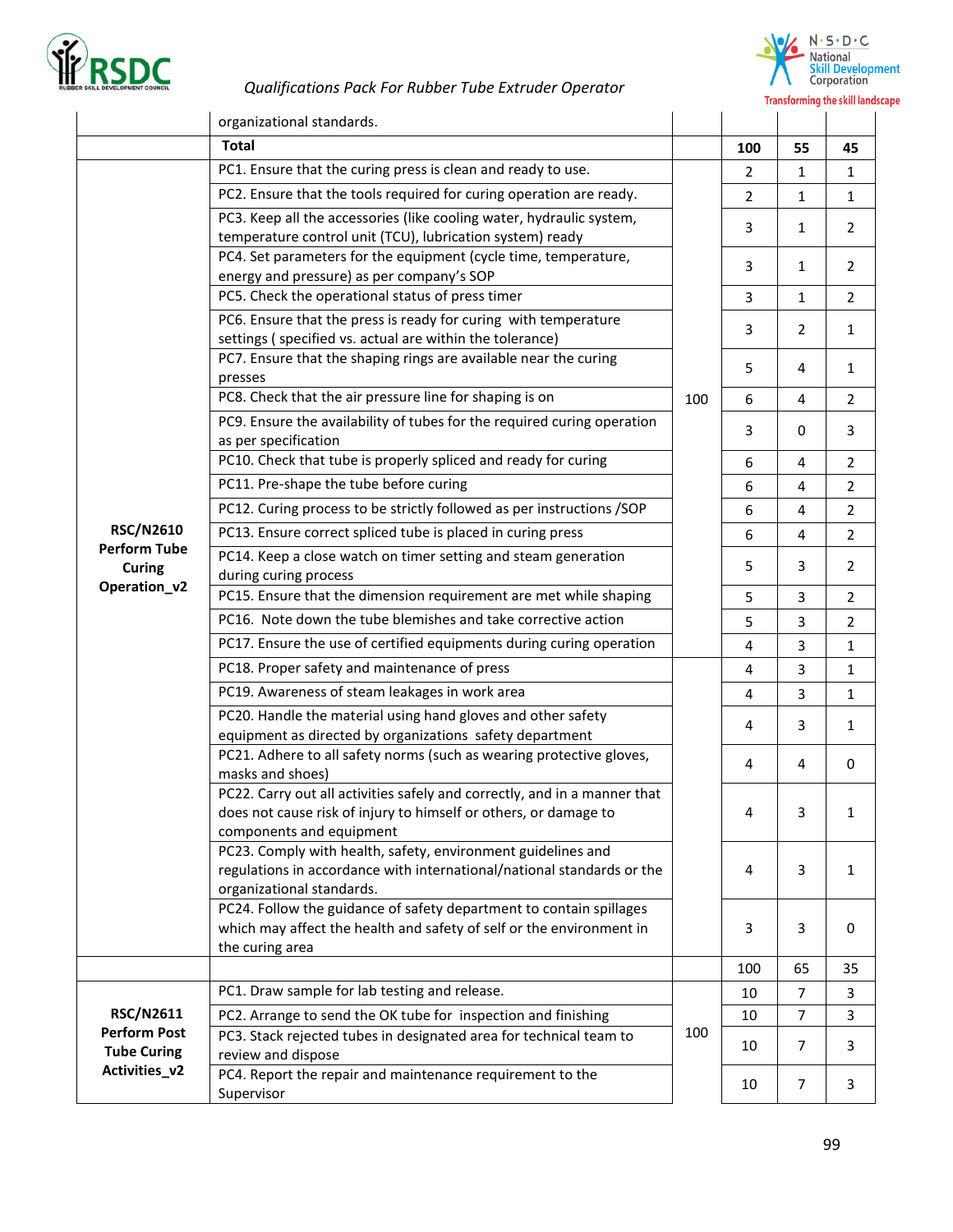



| Corporation                            |  |  |
|----------------------------------------|--|--|
| <b>Transforming the skill landscap</b> |  |  |

|                                   | PC5. Dispose of waste material safely, as per organizational SOP                                                                                                       |     | 10             | $\overline{7}$ | 3           |
|-----------------------------------|------------------------------------------------------------------------------------------------------------------------------------------------------------------------|-----|----------------|----------------|-------------|
|                                   | PC6. Ensure identification and traceability by batch marking/coding<br>for the product as per the instructions laid down by the company.                               |     | 10             | $\overline{7}$ | 3           |
|                                   | PC7. Send sample of the prepared product in the specified sample size<br>and method as directed by the company                                                         |     | 10             | $\overline{7}$ | 3           |
|                                   | PC8. Handle the prepared product using hand gloves and other safety<br>equipment.                                                                                      |     | 10             | $\overline{7}$ | 3           |
|                                   | PC9. Adhere to all safety norms (such as wearing protective gloves,<br>shoes, safety masks etc).                                                                       |     | 10             | $\overline{7}$ | 3           |
|                                   | PC10. Comply with health, safety, environment guidelines and<br>regulations in accordance with international/national standards or the<br>organizational standards.    |     | 10             | 7              | 3           |
|                                   | <b>Total</b>                                                                                                                                                           |     | 100            | 70             | 30          |
|                                   | PC1. Inspect the area while taking into account various surfaces                                                                                                       |     | 3              | 3              | $\mathbf 0$ |
|                                   | PC2. Identify the material requirements for cleaning the areas<br>inspected, by considering risk, time, efficiency and type of stain                                   |     | 3              | 3              | 0           |
|                                   | PC3. Ensure that the cleaning equipment is in proper working<br>condition                                                                                              | 100 | 3              | 3              | 0           |
|                                   | PC4. Select the suitable alternatives for cleaning the areas in case the<br>appropriate equipment and materials are not available and inform the<br>appropriate person |     | 3              | 3              | $\mathbf 0$ |
|                                   | PC5. Plan the sequence for cleaning the area to avoid re-soiling clean<br>areas and surfaces                                                                           |     | 3              | 3              | $\mathbf 0$ |
|                                   | PC6. Inform the affected people about the cleaning activity                                                                                                            |     | $\overline{2}$ | $\overline{2}$ | $\mathbf 0$ |
|                                   | PC7. Display the appropriate signage for the work being conducted                                                                                                      |     | 3              | 3              | $\mathbf 0$ |
|                                   | PC8. Ensure that there is adequate ventilation for the work being<br>carried out                                                                                       |     | 3              | 3              | $\mathbf 0$ |
|                                   | PC9. Wear the personal protective equipment required for the<br>cleaning method and materials being used                                                               |     | 3              | 3              | 0           |
| <b>RSC/N5001</b><br>Carry out     | PC10. Use the correct cleaning method for the work area, type of<br>soiling and surface                                                                                |     | 3              | 3              | 0           |
| housekeeping in<br>rubber product | PC11. Carry out cleaning activity without disturbing others                                                                                                            |     | 3              | 3              | 0           |
| manufacturing                     | PC12. Deal with accidental damage, if any, caused while carrying out<br>the work                                                                                       |     | 3              | 3              | 0           |
|                                   | PC13. Report to the appropriate person any difficulties in carrying out<br>your work                                                                                   |     | 3              | 3              | 0           |
|                                   | PC14. Identify and report to the appropriate person any additional<br>cleaning required that is outside one's responsibility or skill                                  |     | 3              | 3              | 0           |
|                                   | PC15. Ensure that there is no oily substance on the floor to avoid<br>slippage                                                                                         |     | 9              | 3              | 6           |
|                                   | PC16. Ensure that no scrap material is lying around                                                                                                                    |     | 9              | 3              | 6           |
|                                   | PC17. Maintain and store housekeeping equipment and supplies                                                                                                           |     | 3              | 3              | 0           |
|                                   | PC18. Follow workplace procedures to deal with any accidental<br>damage caused during the cleaning process                                                             |     | 3              | 3              | 0           |
|                                   | PC19. Ensure that, on completion of the work, the area is left clean<br>and dry and meets requirements                                                                 |     | 8              | 2              | 6           |
|                                   | PC20. Return the equipment, materials and personal protective<br>equipment that were used to the right places making sure they are<br>clean, safe and securely stored  |     | 3              | 3              | 0           |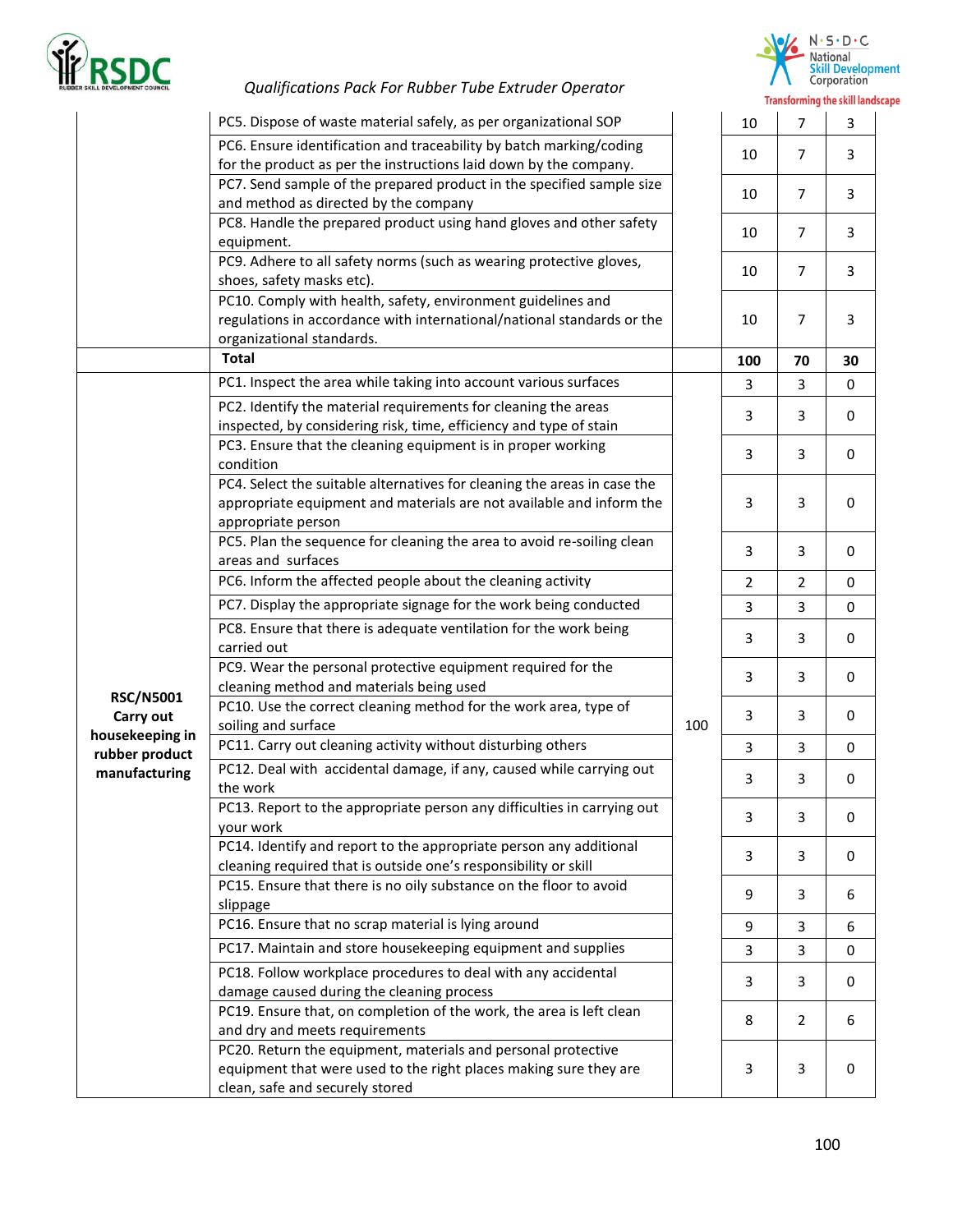



|                                                                                                                                                       | PC21. Dispose the waste garnered from the activity in an appropriate                                                                  |     | 9   | 3              | 6              |
|-------------------------------------------------------------------------------------------------------------------------------------------------------|---------------------------------------------------------------------------------------------------------------------------------------|-----|-----|----------------|----------------|
|                                                                                                                                                       | manner<br>PC22. Dispose of used and un-used solutions according to                                                                    |     |     |                |                |
|                                                                                                                                                       | manufacturer's instructions, and clean the equipment thoroughly                                                                       |     | 9   | 3              | 6              |
|                                                                                                                                                       | PC23. Maintain schedules and records for housekeeping duty                                                                            |     | 3   | 3              | $\mathbf 0$    |
|                                                                                                                                                       | PC24. Replenish any necessary supplies or consumables                                                                                 |     | 3   | 3              | $\mathbf 0$    |
|                                                                                                                                                       | <b>Total</b>                                                                                                                          |     | 100 | 70             | 30             |
|                                                                                                                                                       | PC1. Report data/problems/incidents as applicable in a timely manner                                                                  |     | 12  | 8              | 4              |
|                                                                                                                                                       | PC2. Report to the appropriate authority as laid down by the company                                                                  |     | 12  | 8              | 4              |
|                                                                                                                                                       | PC3. Follow reporting procedures as prescribed by the company                                                                         |     | 12  | 8              | 4              |
| <b>RSC/N5002</b><br><b>Carry Out</b><br><b>Reporting And</b><br><b>Documentation</b><br><b>RSC/N5003</b><br><b>Carry Out Quality</b><br><b>Checks</b> | PC4. Identify documentation to be completed relating to one's role                                                                    |     | 10  | 6              | 4              |
|                                                                                                                                                       | PC5. Record details accurately an appropriate format                                                                                  |     | 16  | 6              | 10             |
|                                                                                                                                                       | PC6. Complete all documentation within stipulated time according to<br>company procedure                                              |     | 14  | 4              | 10             |
|                                                                                                                                                       | PC7. Ensure that the final document meets with the requirements of<br>the persons who requested it or make any amendments accordingly |     | 6   | 4              | $\overline{2}$ |
|                                                                                                                                                       | PC8. Make sure documents are available to all appropriate authorities<br>to inspect                                                   |     | 6   | 4              | $\overline{2}$ |
|                                                                                                                                                       | PC9. Respond to requests for information in an appropriate manner<br>whilst following organizational procedures                       |     | 6   | 6              | 0              |
|                                                                                                                                                       | PC10. Inform the appropriate authority of requests for information<br>received                                                        |     | 6   | 6              | 0              |
|                                                                                                                                                       | <b>Total</b>                                                                                                                          |     | 100 | 60             | 40             |
|                                                                                                                                                       | PC1. Ensure that total range of checks are regularly and consistently<br>performed                                                    |     | 24  | 10             | 14             |
|                                                                                                                                                       | PC2. Use appropriate measuring instruments, equipment, tools,<br>accessories etc, as required                                         | 100 | 24  | 10             | 14             |
|                                                                                                                                                       | PC3. Identify non-conformities to quality assurance standards                                                                         |     | 6   | 4              | $\overline{2}$ |
|                                                                                                                                                       | PC4. Identify potential causes of non-conformities to quality<br>assurance standards                                                  |     | 5   | 3              | $\overline{2}$ |
|                                                                                                                                                       | PC5. Identify impact on final product due to non-conformance to<br>company standards                                                  |     | 5   | 3              | $\overline{2}$ |
|                                                                                                                                                       | PC6. Evaluating the need for action to ensure that problems do not<br>recur                                                           |     | 6   | 4              | $\overline{2}$ |
|                                                                                                                                                       | PC7. Suggest corrective action to address problem                                                                                     |     | 5   | 3              | $\overline{2}$ |
|                                                                                                                                                       | PC8. Review effectiveness of corrective action                                                                                        |     | 5   | 3              | $\overline{2}$ |
|                                                                                                                                                       | PC9. Interpret the results of the quality check correctly                                                                             |     | 4   | 4              | 0              |
|                                                                                                                                                       | PC10. Take up results of the findings with QC in charge/appropriate<br>authority.                                                     |     | 3   | 3              | 0              |
|                                                                                                                                                       | PC11. Take up the results of the findings within stipulated time                                                                      |     | 3   | 3              | $\mathbf 0$    |
|                                                                                                                                                       | PC12. Record of results of action taken                                                                                               |     | 3   | 3              | 0              |
|                                                                                                                                                       | PC13. Record adjustments not covered by established procedures for<br>future reference                                                |     | 3   | 3              | 0              |
|                                                                                                                                                       | PC14. Review effectiveness of action taken                                                                                            |     | 2   | 2              | 0              |
|                                                                                                                                                       | PC15. Follow reporting procedures where the cause of defect cannot<br>be identified                                                   |     | 2   | $\overline{2}$ | 0              |
|                                                                                                                                                       | <b>Total</b>                                                                                                                          |     | 100 | 60             | 40             |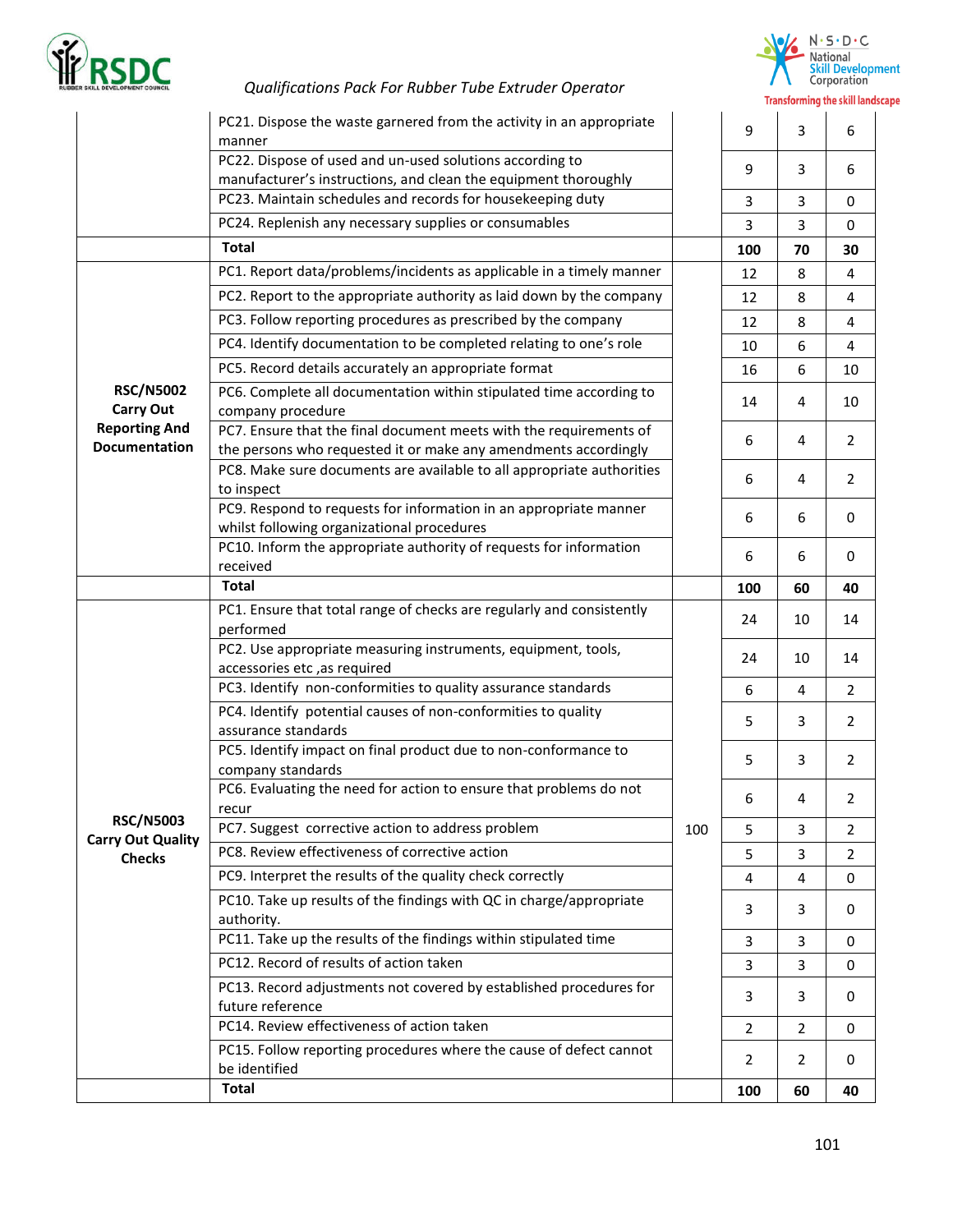



|                                                                        | PC1. Identify defects/indicators of problems                                                                                                                                                                      |     | $\overline{7}$ | 4              | 3              |
|------------------------------------------------------------------------|-------------------------------------------------------------------------------------------------------------------------------------------------------------------------------------------------------------------|-----|----------------|----------------|----------------|
|                                                                        | PC2. Identify any wrong practices that may lead to problems                                                                                                                                                       |     | 6              | $\overline{3}$ | 3              |
|                                                                        | PC3. Identify practices that may impact the final product quality                                                                                                                                                 |     | 6              | 3              | 3              |
|                                                                        | PC4. Identify if the problem has occurred before                                                                                                                                                                  |     | 5              | 3              | $\overline{2}$ |
|                                                                        | PC5. Identify other operations that might be impacted by the problem                                                                                                                                              |     | 6              | 4              | $\overline{2}$ |
|                                                                        | PC6. Ensure that no delays are caused as a result of failure to escalate<br>problems                                                                                                                              |     | 5              | 3              | $\overline{2}$ |
|                                                                        | PC7. Take appropriate materials and sample, conduct tests and<br>evaluate results to establish reasons to confirm suspected reasons for<br>non-conformance (where required)                                       | 100 | 8              | 5              | 3              |
|                                                                        | PC8. Consider possible reasons for identification of problems                                                                                                                                                     |     | 8              | 5              | 3              |
|                                                                        | PC9. Consider applicable corrections and formulate corrective action                                                                                                                                              |     | 3              | 3              | $\mathbf 0$    |
|                                                                        | PC10. Formulate action in a timely manner                                                                                                                                                                         |     | 3              | 3              | 0              |
|                                                                        | PC11. Communicate problem/remedial action to appropriate parties                                                                                                                                                  |     | $\overline{7}$ | 5              | $\overline{2}$ |
| <b>RSC/N5004</b>                                                       | PC12. Take corrective action in a timely manner                                                                                                                                                                   |     | $\overline{2}$ | $\overline{2}$ | $\mathbf 0$    |
| <b>Carry Out</b><br>Problem<br>Identification<br><b>And Escalation</b> | PC13. Take corrective action for problems identified according to the<br>company procedures                                                                                                                       |     | $\overline{2}$ | $\overline{2}$ | 0              |
|                                                                        | PC14. Report/document problem and corrective action in an<br>appropriate manner                                                                                                                                   |     | 8              | 5              | 3              |
|                                                                        | PC15. Monitor corrective action                                                                                                                                                                                   |     | $\overline{2}$ | $\overline{2}$ | 0              |
|                                                                        | PC16. Evaluate implementation of corrective action taken to<br>determine if the problem has been resolved                                                                                                         |     | 2              | $\overline{2}$ | 0              |
|                                                                        | PC17. Ensure that corrective action selected is viable and practical                                                                                                                                              |     | $\overline{2}$ | $\overline{2}$ | 0              |
|                                                                        | PC18. Ensure that correct solution is identified to an identified<br>problem                                                                                                                                      |     | $\overline{2}$ | $\overline{2}$ | 0              |
|                                                                        | PC19. Take corrective action for problems identified according to the<br>company procedures                                                                                                                       |     | $\mathbf{1}$   | $\mathbf{1}$   | 0              |
|                                                                        | PC20. Ensure that no delays are caused as a result of failure to take<br>necessary action                                                                                                                         |     | $\mathbf{1}$   | $\mathbf{1}$   | 0              |
|                                                                        | PC21. Escalate problem as per laid down escalation matrix                                                                                                                                                         |     | 4              | 3              | $\mathbf{1}$   |
|                                                                        | PC22. Escalate the problem within stipulated time                                                                                                                                                                 |     | 4              | 3              | $\mathbf{1}$   |
|                                                                        | PC23. Escalate the problem in an appropriate manner                                                                                                                                                               |     | 3              | $\overline{2}$ | $\mathbf{1}$   |
|                                                                        | PC24. Ensure that no delays are caused as a result of failure to<br>escalate problems                                                                                                                             |     | 3              | $\overline{2}$ | 1              |
|                                                                        | <b>Total</b>                                                                                                                                                                                                      |     | 100            | 70             | 30             |
| <b>RSC/N5007</b><br>Carry out health<br>and safety                     | PC1. Undertake basic safety checks before operation of all machinery<br>and equipment and report hazards to the appropriate supervisor                                                                            |     | 6              | 4              | $\overline{2}$ |
|                                                                        | PC2. Work for which protective clothing or equipment is required is<br>identified and the appropriate protective clothing or equipment is<br>used in performing these duties in accordance with workplace policy. |     | 6              | 4              | $\overline{2}$ |
|                                                                        | PC3. Read and understand the hazards of use and contamination<br>mentioned on the labels of chemicals, utilities etc                                                                                              | 100 | 0              | $\mathbf 0$    | 0              |
|                                                                        | PC4. Prior to performing manual handling jobs, risk is assessed and<br>work is carried out according to currently recommended safe<br>practices.                                                                  |     | 6              | 4              | $\overline{2}$ |
|                                                                        | PC5. Use equipment and materials safely and correctly and return the<br>same to designated storage when not in use                                                                                                |     | 3              | $\overline{2}$ | $\mathbf{1}$   |